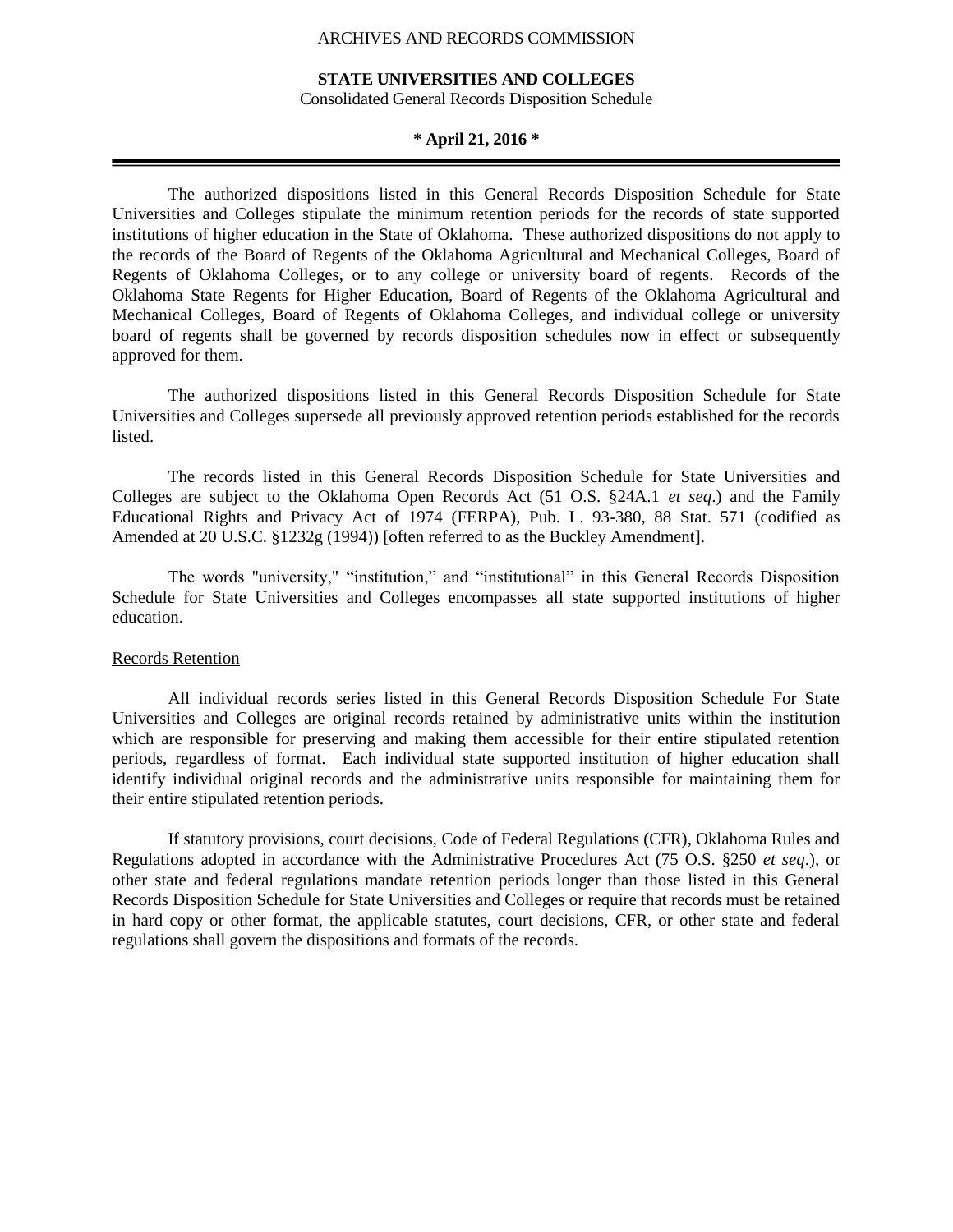## **STATE UNIVERSITIES AND COLLEGES**

Consolidated General Records Disposition Schedule

## **\* April 21, 2016 \***

#### Records Destruction

No original records listed in this General Records Disposition Schedule For State Universities and Colleges shall be destroyed until either a Notice of Intent to Destroy Records (ARC Form 4), Notice of Intent to Destroy Records That Have Been Microfilmed (ARC Form 5) accompanied by Microfilm Quality Evaluation Report (ARC Form 5A), a Notice Of Intent To Destroy Microforms (ARC Form 6), Notice of Intent To Destroy Records That Have Been Imaged (ARC Form 12), Notice Of Intent To Destroy Optical Disks (ARC Form 13), or a Notice Of Intent To Delete Information From Rewritable Disks (ARC Form 14) has been submitted to and has been approved by the State Records Administrator or his designee [OAC 60:10-3-2(b) of the Rules and Regulations of the Archives and Records Commission].

Unless statutory provisions, court decisions, Code of Federal Regulations (CFR), Oklahoma Rules and Regulations adopted in accordance with the Administrative Procedures Act (75 O.S. §250 *et seq*.), or other state and federal regulations mandate longer retention periods, all records except those identified as original records may be destroyed when they are no longer required for administrative purposes provided the institution has identified all individual original records and the administrative units responsible for maintaining them for their entire stipulated retention periods.

#### Convenience or Reference Copies

Copies of records created for the user's convenience can be destroyed when they are no longer required for administrative purposes. Access restrictions, if any, apply to copies and originals alike. It is not necessary to request approval for destruction of convenience copies of records.

#### Record Storage

All records, including temporary and permanent records, may be stored at the State Records Center, located at 426 E. Hill Street. For information regarding charges for these services, contact the Oklahoma Department of Libraries State Records Center.

#### Record Formats

Because state supported institutions of higher education vary in size and administrative organizational patterns and the annual accumulation of individual record series varies among institutions, this General Records Disposition Schedule for State Universities and Colleges does not specify which formats shall be used for records creation and retention. Individual institutions are charged with maintaining individual record series in the most efficient and cost effective format consistent with sound records management principles; state and federal laws, rules and regulations, and court decisions; and its individual recordskeeping needs.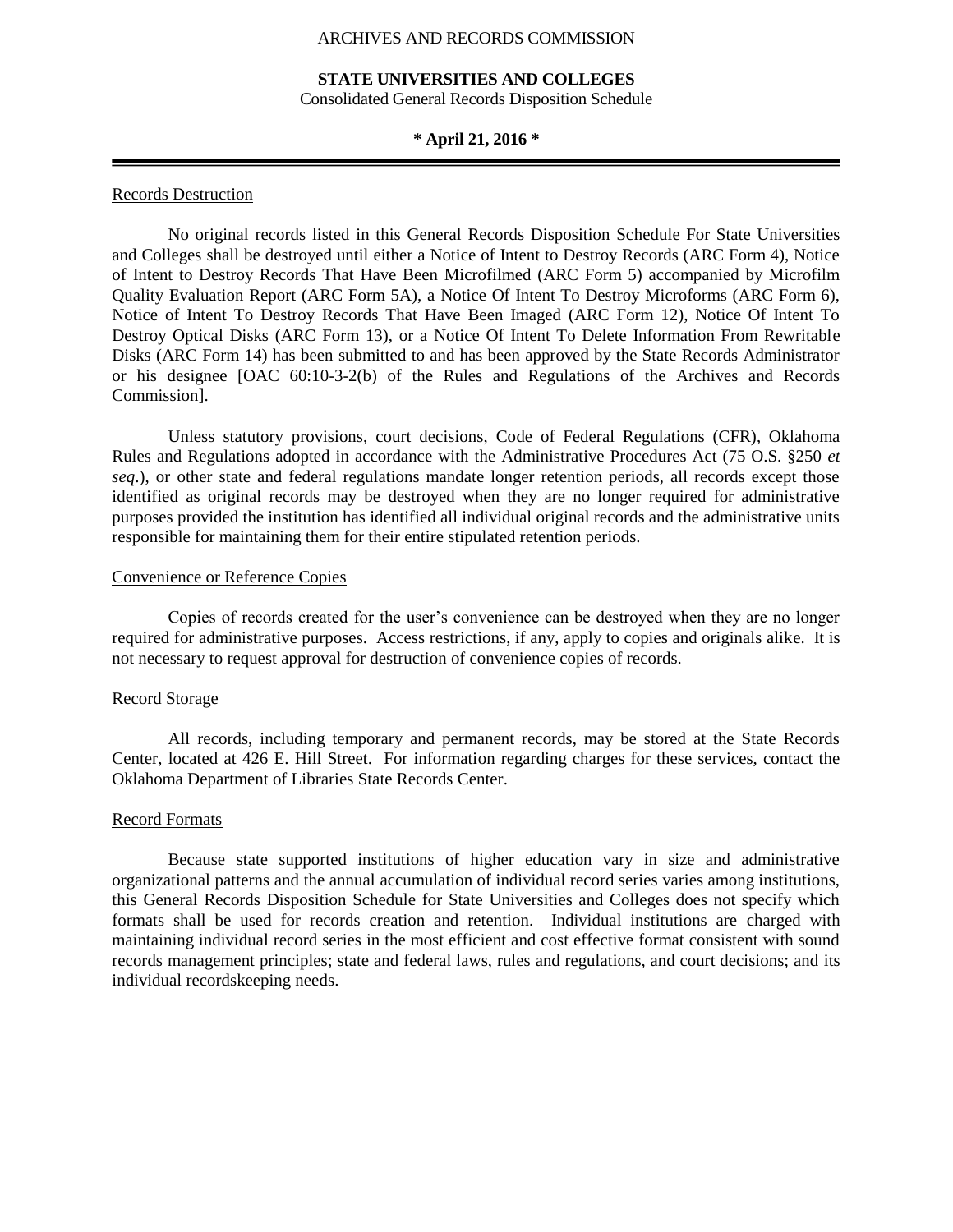#### **STATE UNIVERSITIES AND COLLEGES**

Consolidated General Records Disposition Schedule

# **\* April 21, 2016 \***

### Microformat

Records included in this General Records Disposition Schedule for State Universities and Colleges may be maintained on microforms or in electronic format provided the following conditions are satisfied:

- 1. All microfilming and microfiching is done in accordance with Archives and Records Commission Rules OAC 60:10-7-1 [Authenticity and photographic quality], OAC 60-7-2 [Quality control standards], OAC 60:10-7-3 [Computer output microfilm (COM)], OAC 60:10-7-4 [Micrographics laboratory certification]; and OAC 60:10-3-2(b) [Notification of intent to destroy records];
- 2. All master negatives are deposited with the Records Management Division of the Office of Government Information of the Oklahoma Department of Libraries;
- 3. The institution retains at least one (1) user copy of all master negatives;
- 4. The use of microformats is not prohibited by state and federal law, rule and regulation, or court decisions;
- 5**.** Agencies whose programs are funded in all or in part by federal funds shall retain all records in accordance with all applicable records keeping requirements.

#### Electronic Recordskeeping Systems Except Electronic Mail Systems and Optical Imaging Systems

- 1. All records are being retained in accordance with all applicable Archives and Records Commission Rules;
- 2. All electronic records are backed up on a regular basis and all back up media is stored in separate locations under proper environmental conditions;
- 3. All data is secured against accidental or unauthorized addition, modification, or deletions of records;
- 4. The maintenance of records in electronic format is not prohibited by state and federal law, rule and regulation, or court decisions;
- 5. Where applicable, all records are included on Notices Of Intent To Destroy Records

[OAC 60:10-3-2(b) [Notification of intent to destroy records].

#### Electronic Mail including all Communication/Information/Data Delivery Systems:

An Electronic Data Delivery System is any system that facilitates the movement of data (uploads and downloads) electronically. Electronic Data Delivery Systems include but are not limited to Hyper Text Transfer Protocol (HTTP), Secure Socket Layer (SSL), File Transfer Protocol (FTP), Simple Mail Transfer Protocol (SMTP) (typically used E-mail protocol), Database Reports, File Copies, etc.

Records in Series 1-3 [President's File], 1-4 [Governing Board], 1-5 [Other Administrative Office Files], 1-11 [Organizations and Associations File], 1-19 [Calendar of Events], 6-12 [Correspondence With Book Publishers], and 6-13 [Correspondence] may be maintained in electronic mail systems provided the following conditions are satisfied: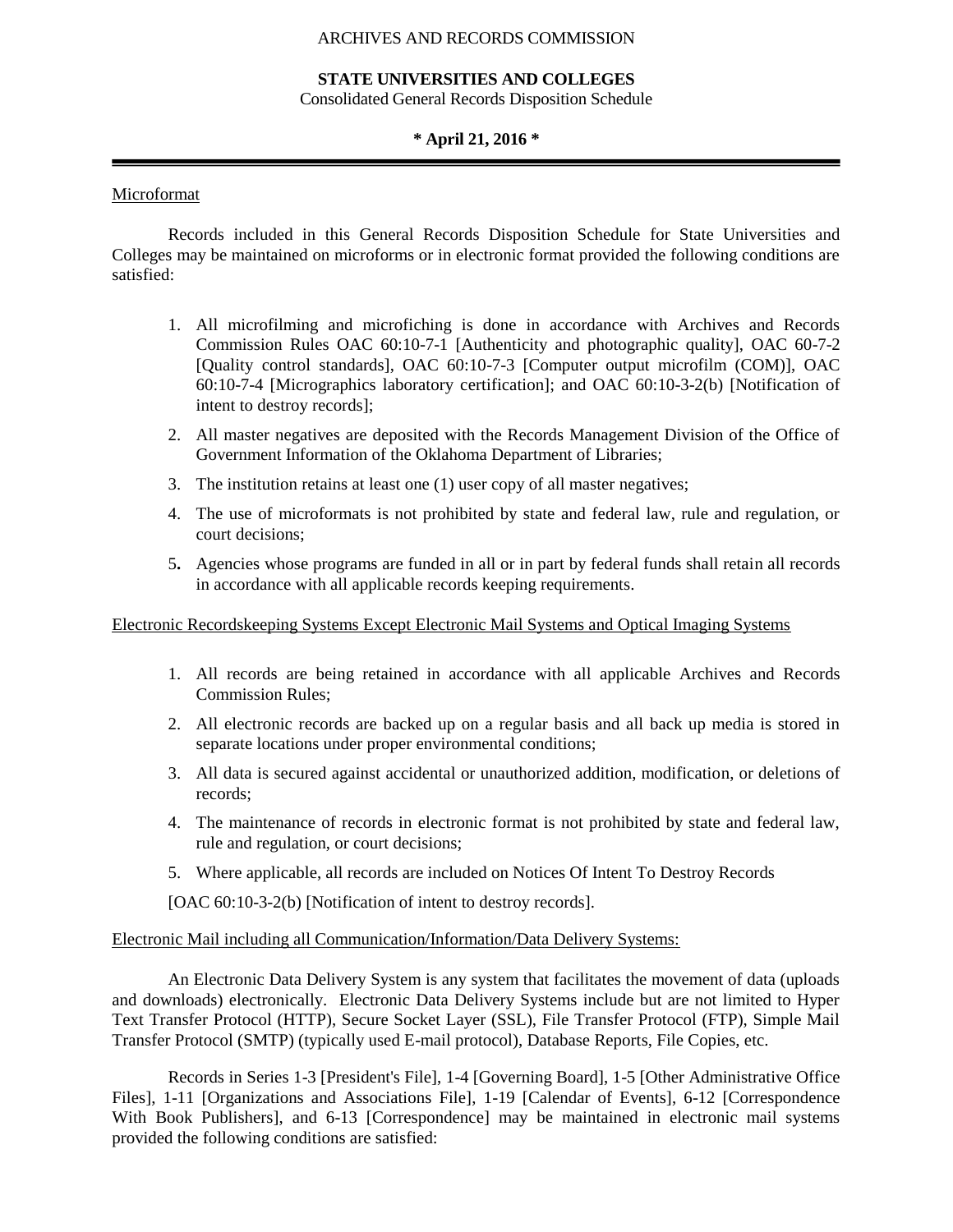#### **STATE UNIVERSITIES AND COLLEGES**

Consolidated General Records Disposition Schedule

## **\* April 21, 2016 \***

- 1. Records are retained and are accessible in a usable format for their entire stipulated retention period. If an electronic mail system does not have the capability of maintaining an individual record for its entire stipulated retention period, agencies shall download the record to another electronic recordskeeping system (magnetic tape, hard disks, floppy diskettes, mainframe computer systems, or optical imaging systems), or print the record out and maintain it in hard copy format;
- 2. All receipt and transmission data, directory information, distribution lists, and acknowledgements of receipt shall be considered to be part of the applicable record they pertain to and shall be retained and be accessible in a usable format for the same length of time as the applicable record. If an electronic mail system does not have the capability of maintaining receipt and transmission data, directory information, distribution lists, and acknowledgements of receipt for their entire stipulated retention period, agencies shall download the information to another electronic recordskeeping system (magnetic tape, hard disks, floppy diskettes, mainframe computer systems, or optical imaging systems), or print the record out and maintain it in hard copy format;
- 3. If senders and recipients are identified only by user identifications, nicknames, codes, titles, or the names of distribution lists, agencies shall ensure that records exist to identify senders and recipients;
- 4. Electronic mail systems and electronic recordskeeping systems on magnetic medium used to retain electronic mail records for their entire stipulated retention periods shall be backed up at regular intervals;
- 5. Back up copies of electronic mail records or records downloaded to electronic recordskeeping systems (magnetic tape, hard disks, floppy diskettes, mainframe computers, or optical disks) shall be stored in off site storage areas that meet manufacturer's recommendations for temperature and humidity controls; or if no recommendations are provided by the manufacturer, in off site storage areas whose temperature is between  $65^{\circ}$  and 75 Fahrenheit and whose relative humidity is between 30% and 50%;
- 6. Agencies whose programs are funded in all or in part by federal funds shall retain all records in accordance with all applicable records keeping requirements;
- 7. Electronic mail systems based records accessioned into Institutional Archives must be transferred in a format acceptable by the Institutional Archives.

## Optical Imaging Systems

- 1. All optical imaging systems and applications are in compliance with Archives and Records Commission Rules OAC 60:10-8-2 [Scope]; OAC 60:10-8-3 [Definitions]; OAC 60:10-8-4 [Documentation standards]; OAC 60:10-8-5 [Standards for the creation, use, and storage of records maintained on optical imaging systems]; OAC 60:10-8-6 [Annual Compliance Report] and OAC 60:10-3-2(b) [Notification of intent to destroy records];
- 2. Agencies whose programs are funded in all or in part by federal funds retain all records in accordance with all applicable records keeping requirements;
- 3. The storage of records in optical imaging format is not prohibited by state and federal law, rule and regulation, or court decisions.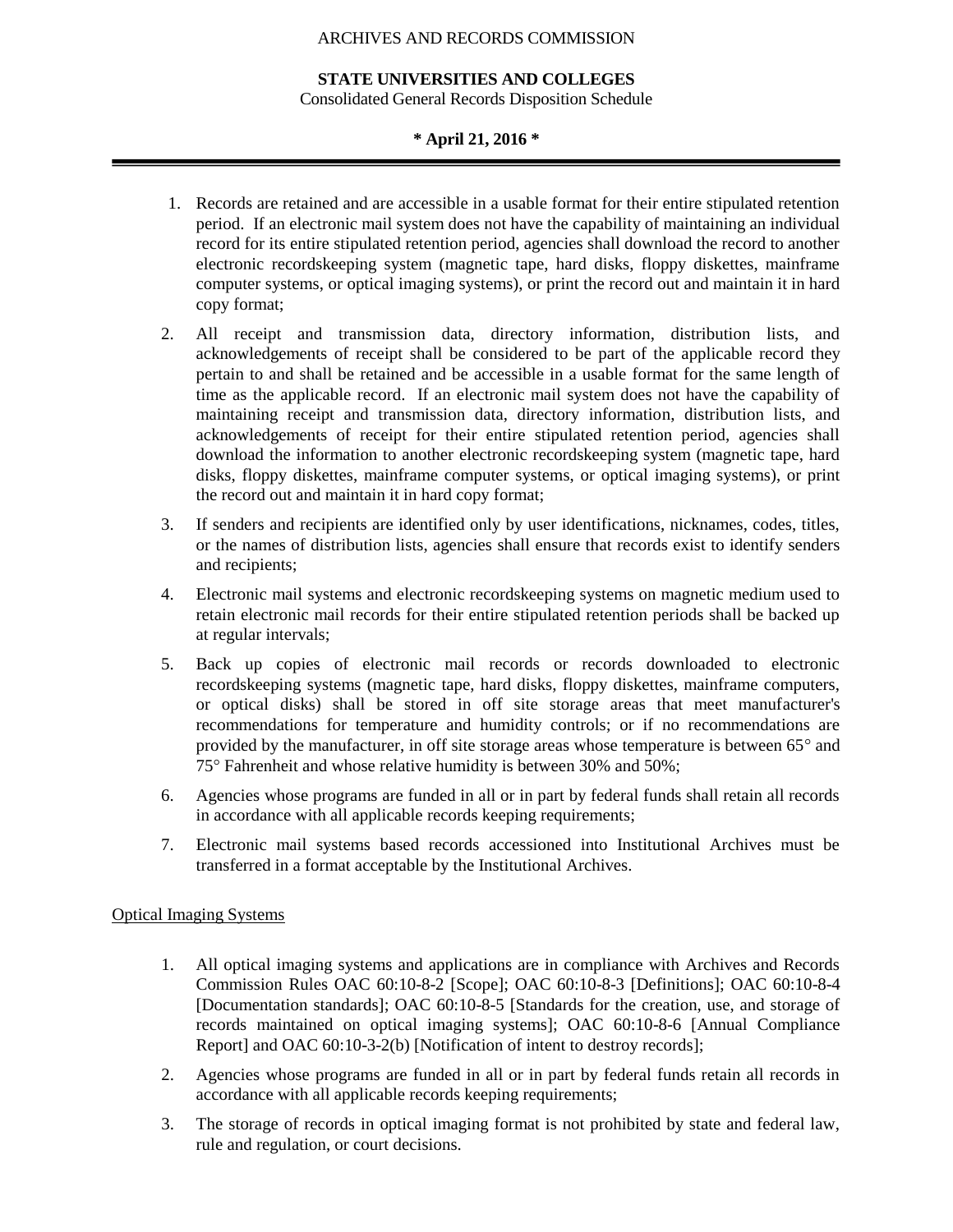#### **STATE UNIVERSITIES AND COLLEGES**

Consolidated General Records Disposition Schedule

#### **\* April 21, 2016 \***

#### Permanent Records

Records that possess continuing value because they document the organization, functions, policies, decisions, procedures, and essential transactions of institutions of higher education or protect the legal and financial rights of the state and persons directly affected by institutions of higher education must be retained permanently.

#### Historical Notes

This General Records Disposition Schedule for Universities and Colleges replaced General Disposition Schedule 4 adopted by the Archives and Records Commission March 5, 1986, and subsequent amendments approved April 15, 1987, January 13, 1988, and April 13, 1988. General Disposition Schedule 4 became the General Records Disposition Schedule for Universities and Colleges on July 13, 1988. This General Records Disposition Schedule incorporates all records included in General Disposition Schedule 4 and amendments to the General Records Disposition Schedule for Universities and Colleges approved July 13, 1988, October 12, 1988, December 7, 1988, January 18, 1989, April 12, 1989, July 12, 1989, October 11, 1989, January 17, 1990, April 11, 1990, May 9, 1990, July 11, 1990, October 17, 1990, January 16, 1991, July 17, 1991, January 15, 1992, April 15, 1992, July 15, 1992, October 14, 1992, July 14, 1993, April 13, 1994, July 13, 1994, October 11, 1995, April 17, 1996, July 17, 1996, January 15, 1997, October 15, 1997, January 14, 1998, July 15, 1998, January 13, 1999, January 12, 2000, April 12, 2000, July 12, 2000, January 17, 2001, July 18, 2001 and January 22, 2003, April 24, 2003, October 23, 2003, January 22, 2004, April 22, 2004, July 22, 2004, October 21, 2004, January 27, 2005, July 28, 2005, April 27, 2006, October 26, 2006, January 25, 2007, April 26, 2007, April 24, 2008, July 31, 2008, October 30, 2008, January 22, 2009, April 16, 2009, July 16, 2009, October 14, 2010, October 13, 2011, April 19, 2012, April 18, 2013, January 23, 2014, October 16, 2014, January 22, 2015, and April 21, 2016.

The amendments approved by the Archives and Records Commission on January 12, 2000 incorporated records series applicable to state supported institutions of higher education that are included in the General Records Disposition Schedule. Most General Records Disposition Schedule records series that contain the words "employee" or "employees," were changed to "staff" or "faculty and staff" when they were incorporated into the General Records Disposition Schedule for State Universities and Colleges. The word, "division" as used in the General Records Disposition Schedule for State Universities and Colleges refers to administrative units other than those required to maintain original records. As noted on page iv, "each individual state supported institution of higher education shall identify individual original records and the administrative units responsible for maintaining them for their entire stipulated retention periods."This consolidation eliminates the need for to state supported institutions of higher education to consult two (2) separate records disposition schedules to ascertain approved dispositions.

Since the Introductory Section of the General Records Disposition Schedule for State Universities and Colleges permits records to be maintained in microformat as long as certain requirements are satisfied, the amendments approved by the Archives and Records Commission on April 12, 2000 deleted redundant portions of existing disposition language in nine (9) individual records series that had authorized microfilming. The nine (9) records series were 5-1 [Student Accounts File], 5-5 [Cash Receipts File], 6-1 [Acquisitions File], 6-6 [Shelf List File], 6-11 [Library Accession File], 9-2 [Inactive Institutional Personnel File], 12-21 [Campus Newspaper], 13-5 [Student Data File] and 13-35 [Instructor Grade Books].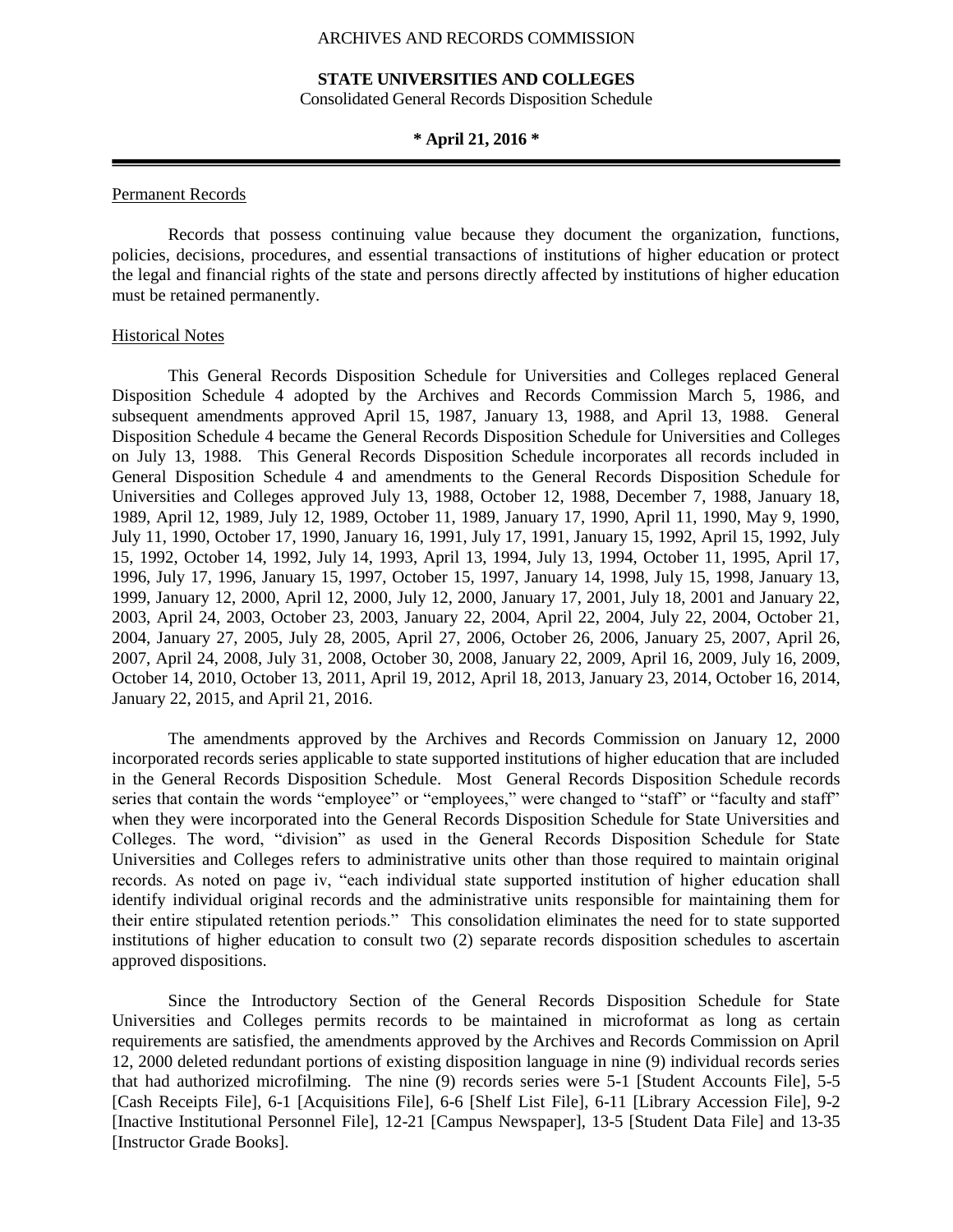# **STATE UNIVERSITIES AND COLLEGES**

Consolidated General Records Disposition Schedule

# **\* April 21, 2016 \***

The amendments approved by the Archives and Records Commission on April 28, 2005 incorporated language regarding convenience and reference copies in the introductory information. Individual records series for convenience or reference copies were deleted. In addition, individual record series were amended to eliminate references to specific record formats, such as hard copy or electronic record.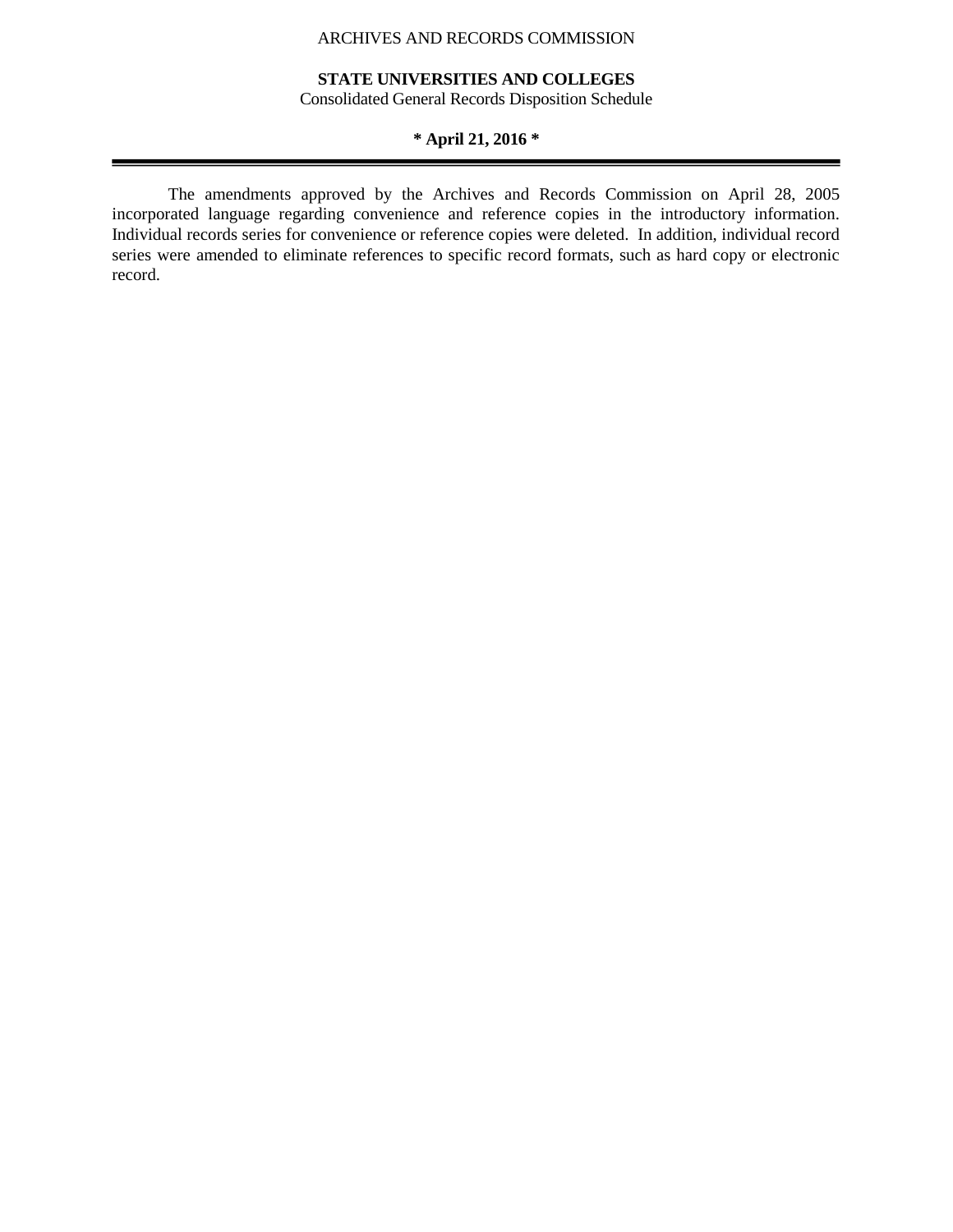# **STATE UNIVERSITIES AND COLLEGES**

Consolidated General Records Disposition Schedule

# **\* April 21, 2016 \***

# **Administration**

| $1 - 1$ | <b>Accession File</b>   |                                                                                                                                                                                                                                                                 |
|---------|-------------------------|-----------------------------------------------------------------------------------------------------------------------------------------------------------------------------------------------------------------------------------------------------------------|
|         | Description:            | File used to accession materials into the Institutional Archives.                                                                                                                                                                                               |
|         | Disposition:            | Retain in office permanently.                                                                                                                                                                                                                                   |
| $1-2$   | <b>Finding Aids</b>     |                                                                                                                                                                                                                                                                 |
|         | Description:            | Files constructed and used to locate materials in the Institutional Archives.                                                                                                                                                                                   |
|         | Disposition:            | Retain in office permanently.                                                                                                                                                                                                                                   |
| $1-3$   | <b>President's File</b> |                                                                                                                                                                                                                                                                 |
|         | Description:            | File consists of correspondence, memoranda, and announcements of<br>pertaining to the President; university policies and procedures; litigation and<br>legal opinions (excluding student); foundations, trusts and gifts; and<br>conferences on and off campus. |
|         | Disposition:            | Retain in office and review on an annual basis. Destroy duplicate and<br>ancillary materials. Transfer substantive materials five (5) years old to the<br>Institutional Archives, with authority to weed, for permanent preservation.<br>Amended April 28, 205  |

# 1-4 **Governing Board**

| Description: | File consists of correspondence, memoranda, and announcements of the<br>governing board; policies and procedures; litigation and legal opinions<br>(excluding student); foundations, trusts and gifts; and conferences on and<br>off campus. Governing Board is the state office of record. |
|--------------|---------------------------------------------------------------------------------------------------------------------------------------------------------------------------------------------------------------------------------------------------------------------------------------------|
| Disposition: | Retain in office two (2) years, then transfer to the Institutional Archives,<br>with authority to weed, for permanent preservation.<br>Amended April 28, 2005                                                                                                                               |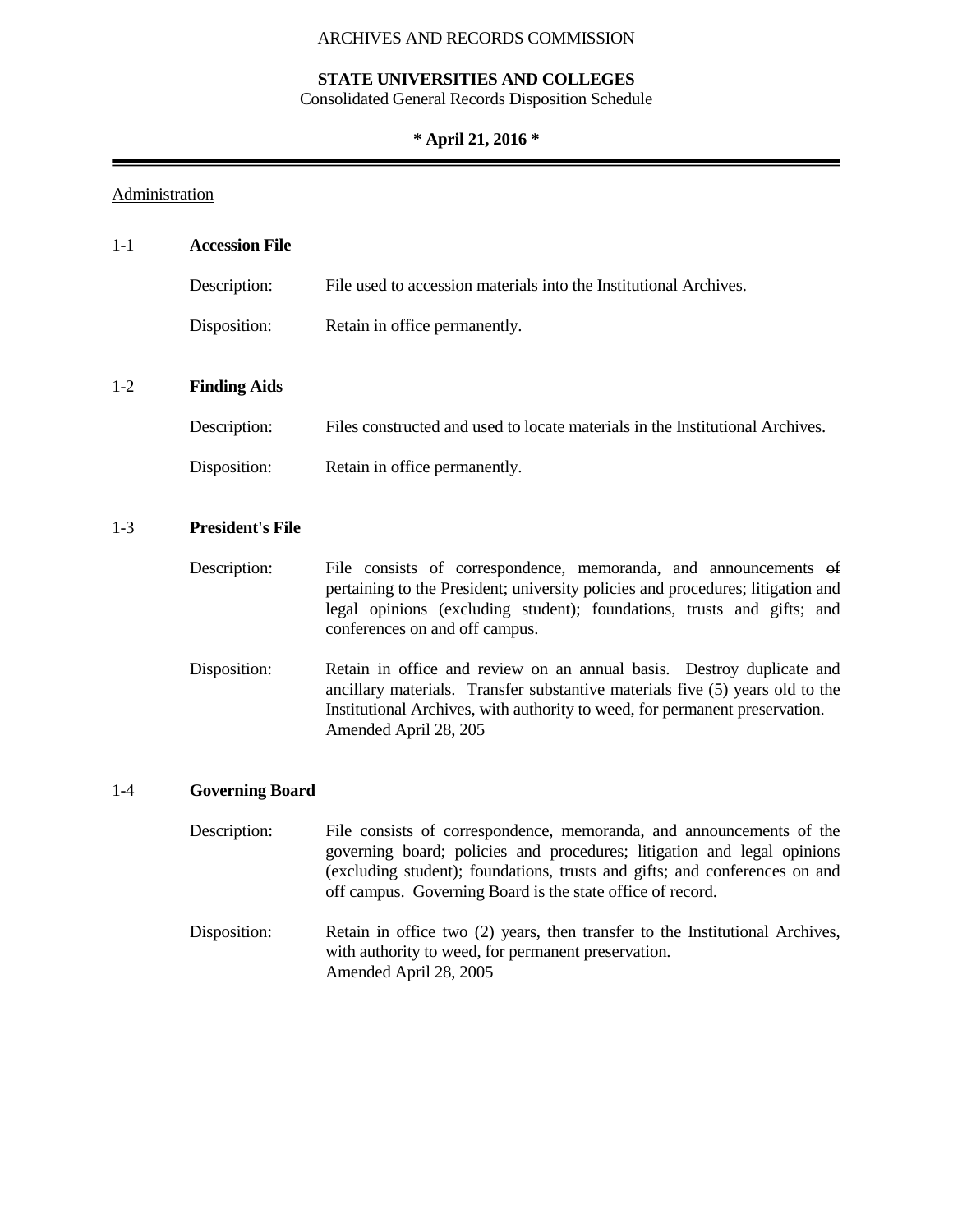#### **STATE UNIVERSITIES AND COLLEGES**

Consolidated General Records Disposition Schedule

## **\* April 21, 2016 \***

#### Administration

#### 1-5 **Other Administrative Office Files**

- Description: Correspondence, memoranda, and announcements of all administrative offices and task forces; policies and procedures; litigations and legal opinions (excluding students); foundations, trusts, and gifts; and conferences on and off campus.
- Disposition: Retain in office and review on an annual basis. Destroy duplicate and ancillary materials. Transfer substantive materials five (5) years old to the Institutional Archives, with authority to weed, for permanent preservation. Amended April 28, 2005

#### 1-6 **Governing Board--Minutes**

- Description: Minutes with attendant memos and agendas of the governing board. Governing Board is the state office of record.
- Disposition: Retain in office two (2) years, then transfer to the Institutional Archives, with authority to weed, for permanent preservation. Amended April 15, 1987

#### 1-7 **Governing Board--Reports**

- Description: All reports generated for and by the governing board. Governing Board is the state office of record.
- Disposition: Retain in office two (2) years, then transfer to the Institutional Archives, with authority to weed, for permanent preservation. Amended April 15, 1987

## 1-8 **Committee and Council File**

- Description: All reports generated for and by councils, organizations, associations and committees.
- Disposition: Retain in office five (5) years, then transfer to the Institutional Archives, with authority to weed, for permanent preservation.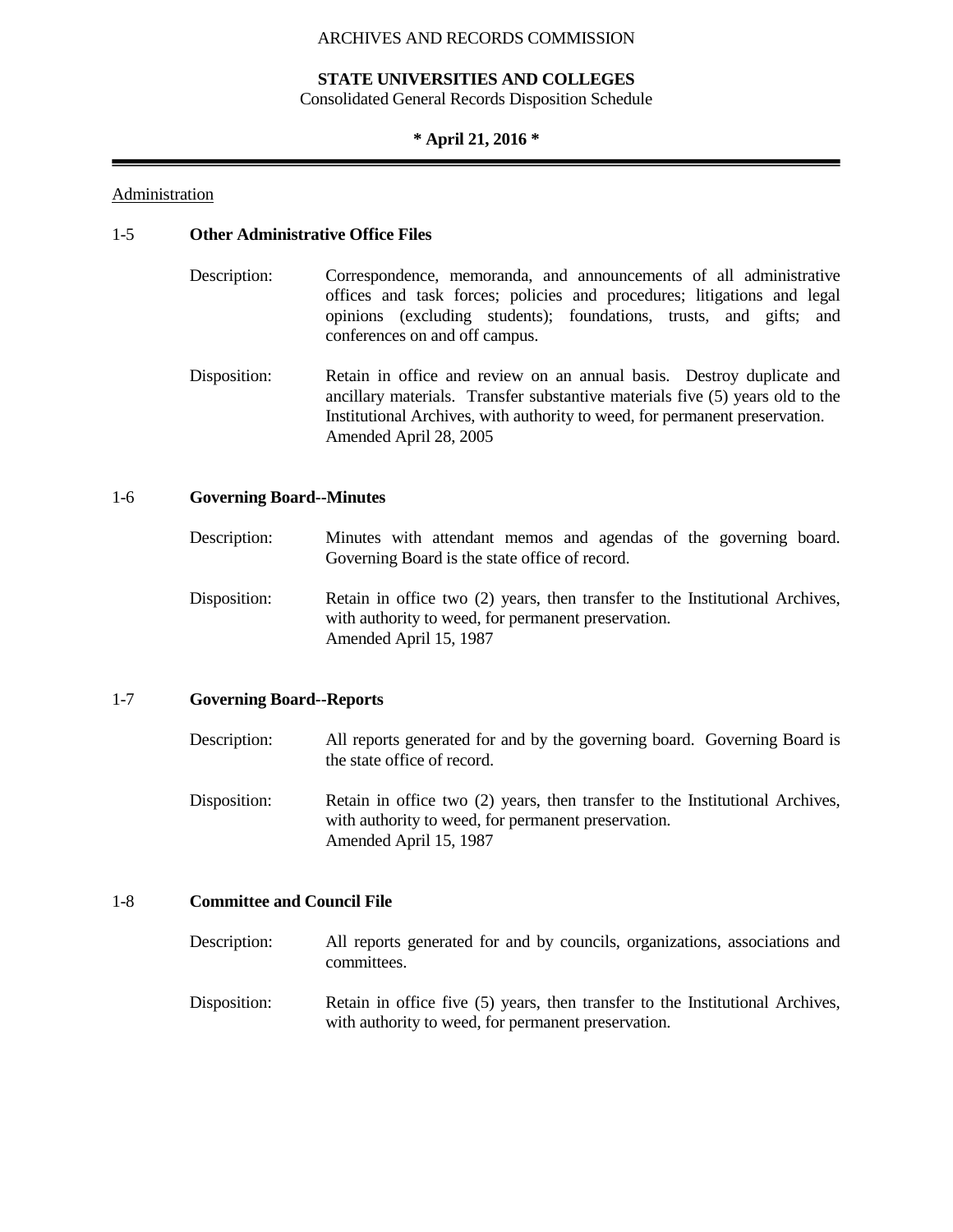#### **STATE UNIVERSITIES AND COLLEGES**

Consolidated General Records Disposition Schedule

## **\* April 21, 2016 \***

## Administration

### 1-9 **Policies and Procedures File** (Essential Record)

- Description: Record copies of University Policies and Procedures Manual which governs the operation of the University.
- Disposition: Transfer one (1) copy to the Institutional Archives for permanent preservation and retain one (1) copy in office permanently. Transfer any updates to the Policies and Procedures Manual to the Institutional Archives for permanent preservation and retain one (1) copy of any updates in office permanently. If the Institutional Archives is a part of Administration, transfer copy and any updates to the University Library for permanent preservation. Amended April 13, 1988

## 1-10 **Administrative Reports**

| Description: | All reports generated for and by any administrative unit.                     |
|--------------|-------------------------------------------------------------------------------|
| Disposition: | Retain in office five (5) years, then transfer to the Institutional Archives, |
|              | with authority to weed, for permanent preservation.                           |

#### 1-11 **Organizations and Associations File**

- Description: Correspondence, memoranda, and announcements of the organizations and associations; policies and procedures; litigation and legal opinions (excluding student); and conferences on and off campus.
- Disposition: Retain in office five (5) years, then transfer to the Institutional Archives, with authority to weed, for permanent preservation. Amended April 28, 2005

#### 1-12 **Associations, Organizations, Staff Meetings File**

- Description: Minutes with attendant memos and agenda of all associations and organizations and all staff meetings.
- Disposition: Retain in office five (5) years, then transfer to the Institutional Archives, with authority to weed, for permanent preservation.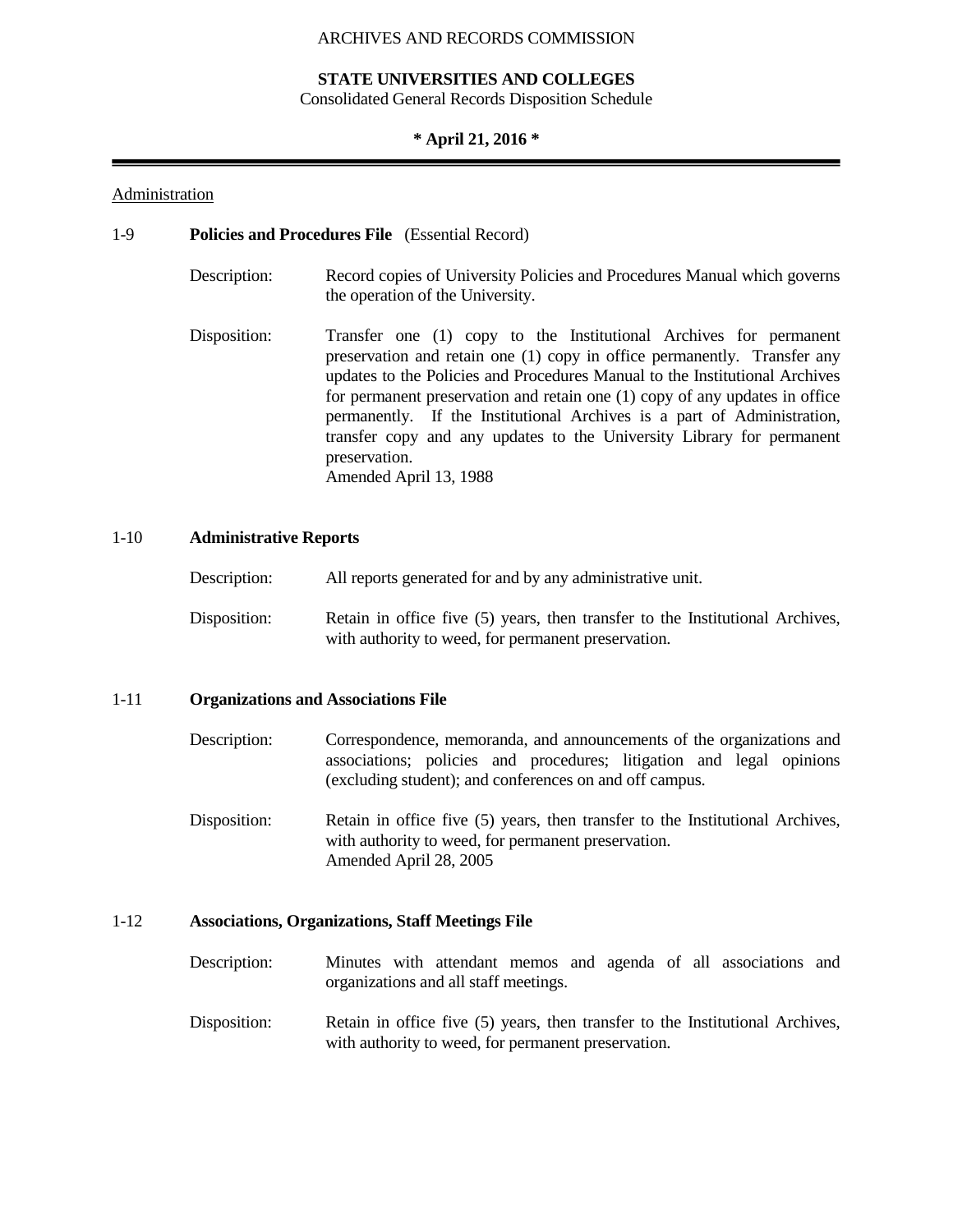# **STATE UNIVERSITIES AND COLLEGES**

Consolidated General Records Disposition Schedule

# **\* April 21, 2016 \***

# **Administration**

| $1-13$   |                        | <b>Councils/Committees--Minutes</b>                                                                                                                                                                                                                                                                              |  |  |  |  |
|----------|------------------------|------------------------------------------------------------------------------------------------------------------------------------------------------------------------------------------------------------------------------------------------------------------------------------------------------------------|--|--|--|--|
|          | Description:           | Minutes with attendant memos and agendas of all councils and committees.                                                                                                                                                                                                                                         |  |  |  |  |
|          | Disposition:           | Retain in office five (5) years, then transfer to the Institutional Archives,<br>with authority to weed, for permanent preservation.                                                                                                                                                                             |  |  |  |  |
| $1 - 14$ | <b>Litigation File</b> |                                                                                                                                                                                                                                                                                                                  |  |  |  |  |
|          | Description:           | Records concerning litigations involving the university. File may include<br>copies of petitions, cross petitions and briefs. Office of record is the court<br>in which the case has been filed.                                                                                                                 |  |  |  |  |
|          | Disposition:           | Retain in office until two (2) years after exhaustion of all legal remedies,<br>then transfer to the Institutional Archives, with authority to weed, for<br>permanent preservation.                                                                                                                              |  |  |  |  |
| $1 - 15$ |                        | <b>Legal Opinions File</b>                                                                                                                                                                                                                                                                                       |  |  |  |  |
|          | Description:           | Legal opinions affecting the university.                                                                                                                                                                                                                                                                         |  |  |  |  |
|          | Disposition:           | Retain in office five (5) years, then transfer to the Institutional Archives for<br>permanent preservation.                                                                                                                                                                                                      |  |  |  |  |
| $1-16$   |                        | <b>Grant Proposals File</b>                                                                                                                                                                                                                                                                                      |  |  |  |  |
|          | Description:           | Proposals submitted to various granting institutions.                                                                                                                                                                                                                                                            |  |  |  |  |
|          | Disposition:           | Transfer successful proposals to Grant File (Series 1-17).<br>Retain<br>unsuccessful proposals until no longer required for administrative purposes,<br>then destroy.                                                                                                                                            |  |  |  |  |
| $1-17$   | <b>Grants File</b>     |                                                                                                                                                                                                                                                                                                                  |  |  |  |  |
|          | Description:           | Records concerning grants to the University.<br>File may contain<br>administrative<br>documents,<br>reports,<br>regulations<br>and<br>guidelines,<br>correspondence, audits, and related records, except financial records. (For<br>Financial records see Series 5-11.)                                          |  |  |  |  |
|          | Disposition:           | Retain in office until five (5) years after submission of the final expenditure<br>report, or for grants that are renewed annually from the date of the<br>submission of the annual financial status report, then transfer to the<br>Institutional Archives, with authority to weed, for permanent preservation. |  |  |  |  |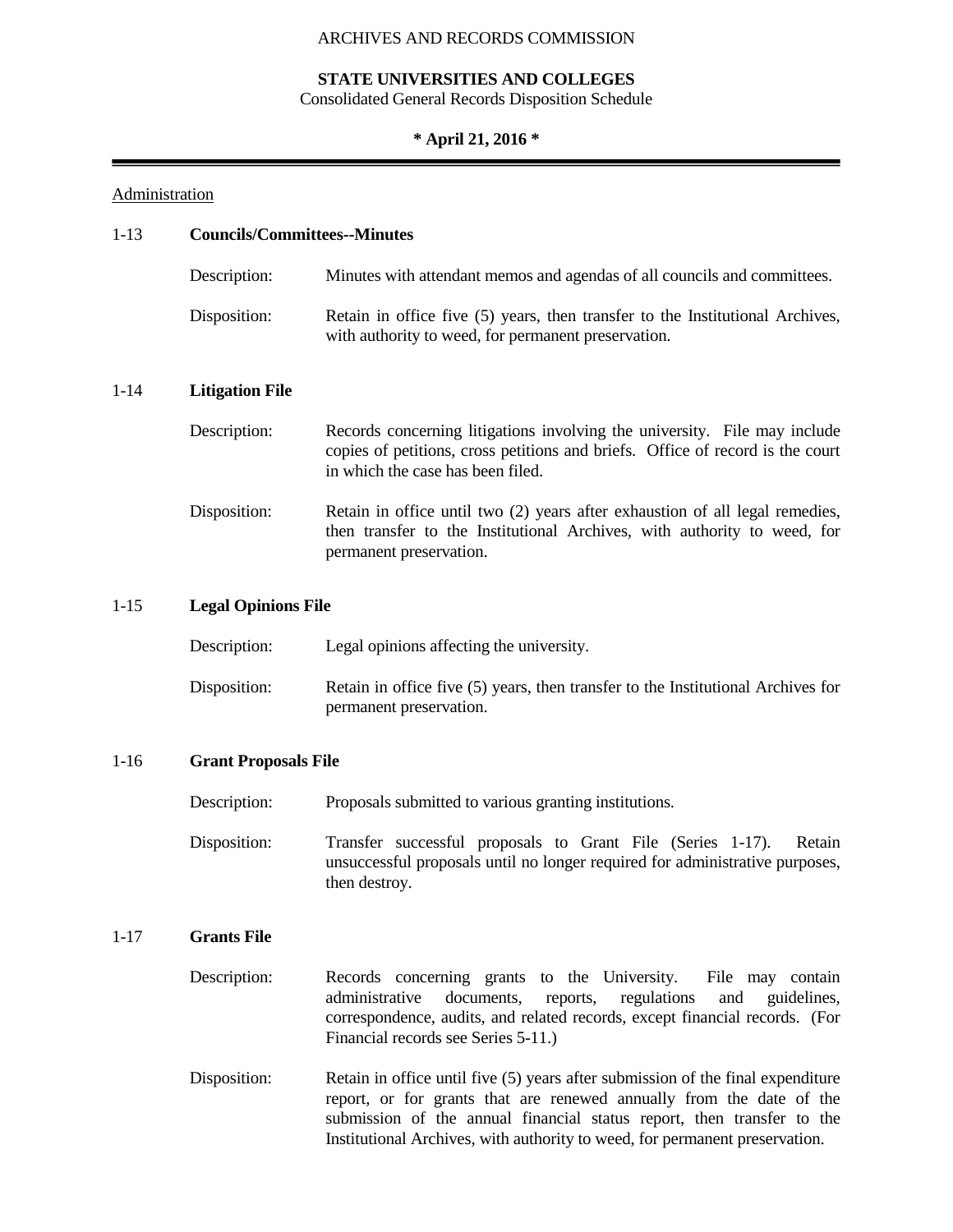#### **STATE UNIVERSITIES AND COLLEGES**

Consolidated General Records Disposition Schedule

# **\* April 21, 2016 \***

#### Administration

## 1-18 **Publications/Speeches File**

| Description: | Transcripts of all publications and speeches of Governing Board, President,<br>Vice Presidents, other administrators, and staff. |
|--------------|----------------------------------------------------------------------------------------------------------------------------------|
| Disposition: | Retain in office two (2) years, then transfer to Institutional Archives, with<br>authority to weed, for permanent preservation.  |

### 1-19 **Calendar of Events File**

- Description: All official calendars of events.
- Disposition: For hard copy records, retain in office until no longer required for administrative purposes, then destroy. For records maintained in electronic mail systems or other machine-readable format, retain in office and update and delete information as needed. Amended July 17, 1996

#### 1-20 **Mailing Lists**

| Description: |           |  |  |  | File consists of mailing lists for publication announcements and other |  |
|--------------|-----------|--|--|--|------------------------------------------------------------------------|--|
|              | mailings. |  |  |  |                                                                        |  |

Disposition: Retain in office until superseded or obsolete, then destroy.

#### 1-21 **Articles of Incorporation** (Essential Record)

| Description: | Files consist of copies of articles of incorporation and correspondence       |
|--------------|-------------------------------------------------------------------------------|
|              | pertaining to state universities and colleges. The Office of the Secretary of |
|              | State is the state office of record (Schedule 92-15, Series 1-1A).            |

Disposition: Retain in office permanently. Amended January 13, 1999

#### 1-22 **Deeds and Abstracts to Real Property** (Essential Record)

| Description: | Files consist of deeds and abstracts to real property owned by the various |
|--------------|----------------------------------------------------------------------------|
|              | universities and colleges.                                                 |

Disposition: Retain in office permanently. Added April 13, 1988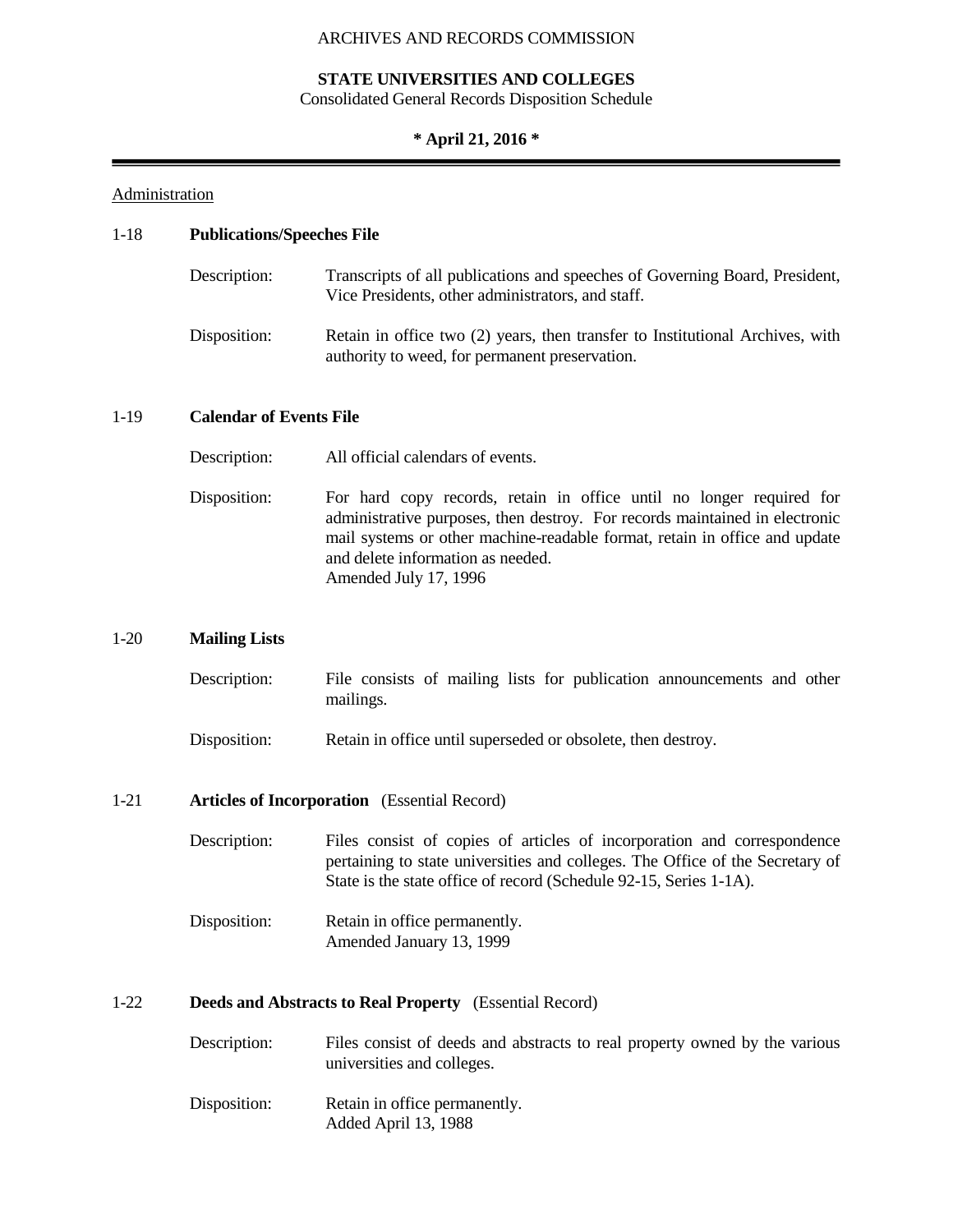# **STATE UNIVERSITIES AND COLLEGES**

Consolidated General Records Disposition Schedule

# **\* April 21, 2016 \***

۰

# **Administration**

| $1 - 23$ |                     | <b>Easement Files</b> (Essential Record)                                                                                                                                                                                                                                                                                                                                                                                                                                           |  |  |
|----------|---------------------|------------------------------------------------------------------------------------------------------------------------------------------------------------------------------------------------------------------------------------------------------------------------------------------------------------------------------------------------------------------------------------------------------------------------------------------------------------------------------------|--|--|
|          | Description:        | Files consist of copies of easement documents, correspondence, and<br>authorization sheets relating to easements granted by various universities<br>and colleges.                                                                                                                                                                                                                                                                                                                  |  |  |
|          | Disposition:        | Retain in office permanently.<br>Added April 13, 1988                                                                                                                                                                                                                                                                                                                                                                                                                              |  |  |
| $1 - 24$ | <b>Patent Files</b> |                                                                                                                                                                                                                                                                                                                                                                                                                                                                                    |  |  |
|          | Description:        | Files consist of copies of patents and correspondence pertaining to<br>inventions created by individuals at various universities and colleges.                                                                                                                                                                                                                                                                                                                                     |  |  |
|          | Disposition:        | Retain in office two (2) years, then transfer to the Institutional Archives for<br>permanent preservation.<br>Added April 13, 1988                                                                                                                                                                                                                                                                                                                                                 |  |  |
| $1-25$   | <b>Contracts</b>    |                                                                                                                                                                                                                                                                                                                                                                                                                                                                                    |  |  |
|          | Description:        | File includes record copies of contracts, other than those relating to space,<br>equipment rental or professional services, to which the agency is party, and<br>related information, such as reports, evaluations, and records of payments to<br>which the university or college is party.                                                                                                                                                                                        |  |  |
|          | Disposition:        | Retain in office until three $(3)$ years after expiration of contract, then destroy<br>provided all audits have been completed and all applicable audit reports<br>have been accepted and resolved by all applicable federal and state agencies<br>and provided no legal actions are pending. If legal action is pending destroy<br>two (2) years after exhaustion of all legal remedies provided records meet<br>all stipulated retention requirements.<br>Amended April 16, 2009 |  |  |
| $1-26$   |                     | Deeds of Gift Confidential Record 51 O.S., §24A.11                                                                                                                                                                                                                                                                                                                                                                                                                                 |  |  |
|          | Description:        | Record of items donated to the Institution. File may contain donation forms,<br>legal transfer forms, deeds of gift, etc.                                                                                                                                                                                                                                                                                                                                                          |  |  |
|          | Disposition:        | Retain in office permanently.<br>Added January 18, 1989                                                                                                                                                                                                                                                                                                                                                                                                                            |  |  |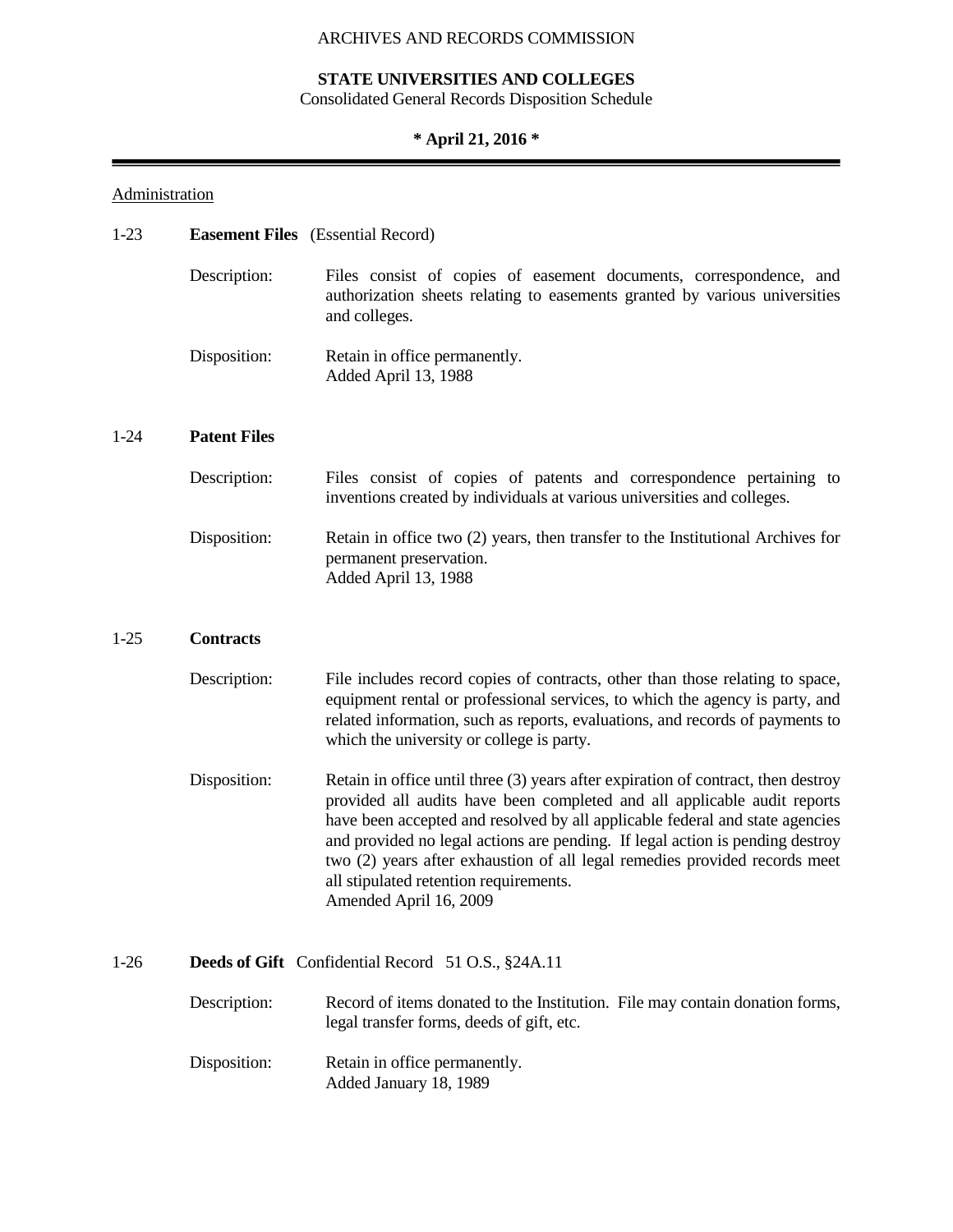#### **STATE UNIVERSITIES AND COLLEGES**

Consolidated General Records Disposition Schedule

## **\* April 21, 2016 \***

#### Administration

### 1-27 **Activity Reports**

| Description: | All reports generated by the institution dealing with the activities of various<br>divisions on the campus.                                                                                           |
|--------------|-------------------------------------------------------------------------------------------------------------------------------------------------------------------------------------------------------|
| Disposition: | Retain in office until no longer required for administrative purposes, then<br>transfer to the Institutional Archives, with authority to weed, for permanent<br>preservation.<br>Added April 12, 1989 |

# 1-28 **Enrollment Reports**

| Description: | Statistical reports detailing student enrollment at the institution.                                                                                                                                  |
|--------------|-------------------------------------------------------------------------------------------------------------------------------------------------------------------------------------------------------|
| Disposition: | Retain in office until no longer required for administrative purposes, then<br>transfer to the Institutional Archives, with authority to weed, for permanent<br>preservation.<br>Added April 12, 1989 |

#### 1-29 **Capital Improvement Projects**

- Description: Agency copies of capital improvement projects containing information to bidders, bid form proposals, bid affidavits, pertinent Senate and House bills, public construction contracts, and Construction Contract Forms for Use by Public Agencies. The file may also contain copies of letters signed by the agency head to be enclosed with contracts and copies of applicable statutes.
- Disposition: Retain in office five (5) years, then transfer to the Institutional Archives for permanent preservation. Added October 11, 1989

## 1-30 **Organizational Charts**

Description: Organizational charts indicating the institution's overall administrative structure. Disposition: Transfer one (1) copy to the University Archives for permanent preservation and retain one (1) copy in office permanently.

Amended April 28, 2005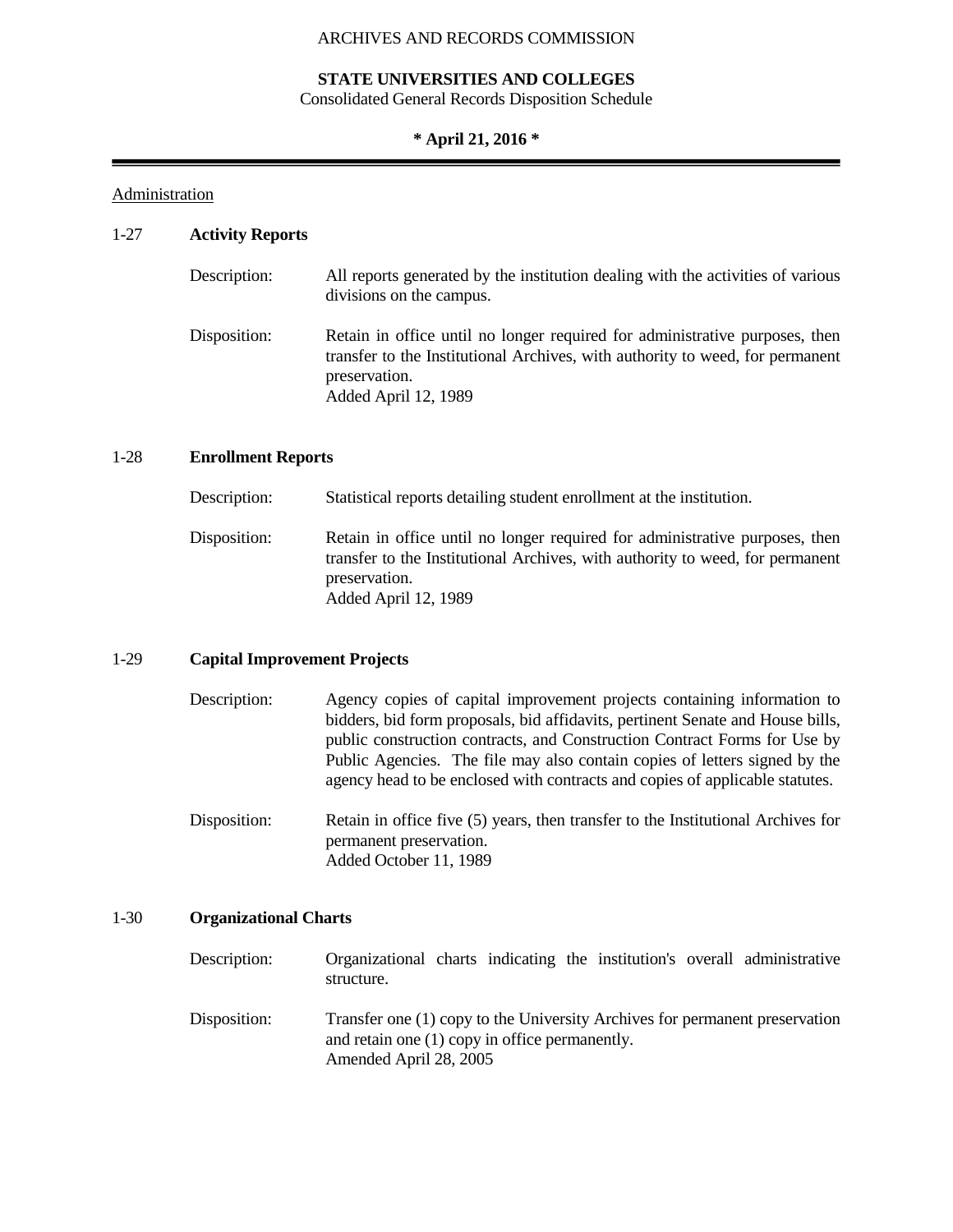# **STATE UNIVERSITIES AND COLLEGES**

Consolidated General Records Disposition Schedule

# **\* April 21, 2016 \***

# **Administration**

# 1-31 **Facilities Request Form**

| Description: | Form submitted by an outside entity requesting use of a college facility<br>room for a certain amount of time. |
|--------------|----------------------------------------------------------------------------------------------------------------|
| Disposition: | Retain in office one (1) year, then destroy.<br>Added January 14, 1998                                         |

▄

# 1-32 **Telephone Messages**

| A.        | Description:          | <b>Hard Copy Records.</b> Telephone message slips or equivalent used as a<br>written memorandum of telephone calls received by faculty and staff who<br>are absent or otherwise unavailable at the time calls were received. |
|-----------|-----------------------|------------------------------------------------------------------------------------------------------------------------------------------------------------------------------------------------------------------------------|
|           | Disposition:          | Retain in office until no longer required for administration purposes, then<br>destroy.<br>Added January 12, 2000                                                                                                            |
| <b>B.</b> | Description:          | <b>Voice Mail.</b> Electronically recorded telephone messages taken for faculty<br>and staff who are absent or otherwise unavailable at the time calls were<br>received.                                                     |
|           | Disposition:          | Retain in office until no longer required for administrative purposes, then<br>delete from the voice mail system.<br>Added January 12, 2000                                                                                  |
| $1 - 33$  | <b>Telephone Logs</b> |                                                                                                                                                                                                                              |

| Description: | Record of incoming calls.                                                                                         |
|--------------|-------------------------------------------------------------------------------------------------------------------|
| Disposition: | Retain in office until no longer required for administrative purposes, then<br>destroy.<br>Added January 12, 2000 |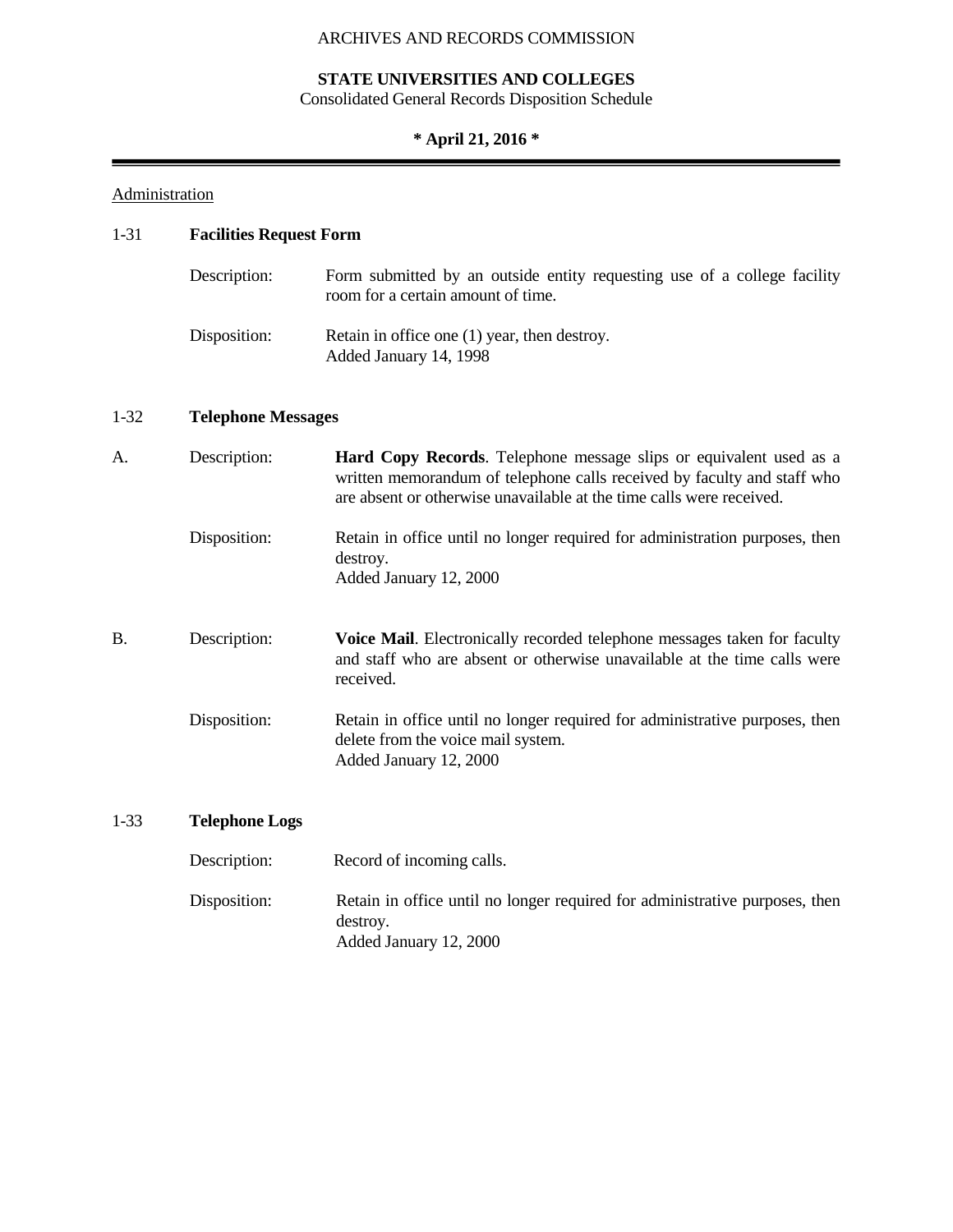#### **STATE UNIVERSITIES AND COLLEGES**

Consolidated General Records Disposition Schedule

## **\* April 21, 2016 \***

#### **Administration**

#### 1-34 **Travel Requests**

| Description: | Travel requests and related information, such as applications, registration<br>forms and travel liability release forms, submitted by faculty, staff, and<br>students requesting permission to travel at state expense and agency copies<br>of travel requisitions detailing departure and return times, purposes of<br>travel, travel ticket information, confirmation, and cost of trip. |
|--------------|--------------------------------------------------------------------------------------------------------------------------------------------------------------------------------------------------------------------------------------------------------------------------------------------------------------------------------------------------------------------------------------------|
| Disposition: | Retain in office until one (1) year after all audits have been completed and<br>all applicable audit reports have been accepted and resolved by all<br>applicable federal and state agencies and provided no legal actions are<br>pending, then destroy. If legal action is pending destroy two (2) years after<br>exhaustion of all legal remedies.<br>Amended July 16, 2009              |

## 1-35 **State and Federal Guidelines**

| А.        | Description: | Guidelines issued by state and federal governments pertaining to program<br>activities that are not published in the Code Of Federal Regulations (CFR)<br>or in the Oklahoma Register. |
|-----------|--------------|----------------------------------------------------------------------------------------------------------------------------------------------------------------------------------------|
|           | Disposition: | Retain in office permanently.<br>Added January 12, 2000                                                                                                                                |
| <b>B.</b> | Description: | Guidelines issued by state and federal governments that are published in<br>the Code of Federal Regulations (CFR) or the Oklahoma Register.                                            |
|           | Disposition: | Retain in office and destroy individual guidelines when superseded.<br>Added January 12, 2000                                                                                          |

#### 1-36 **Risk Management-Motor Vehicle Operator Verification File**

- Description: File contains drivers license numbers for faculty and staff who drive their own vehicles on state business. The Institution's copy is state office of record copy.
- Disposition: Retain in office until two (2) years after expiration of license, then destroy provided no legal actions are pending. If legal action is pending destroy two (2) years after the exhaustion of all legal remedies provided records meet all stipulated retention requirements. Added January 12, 2000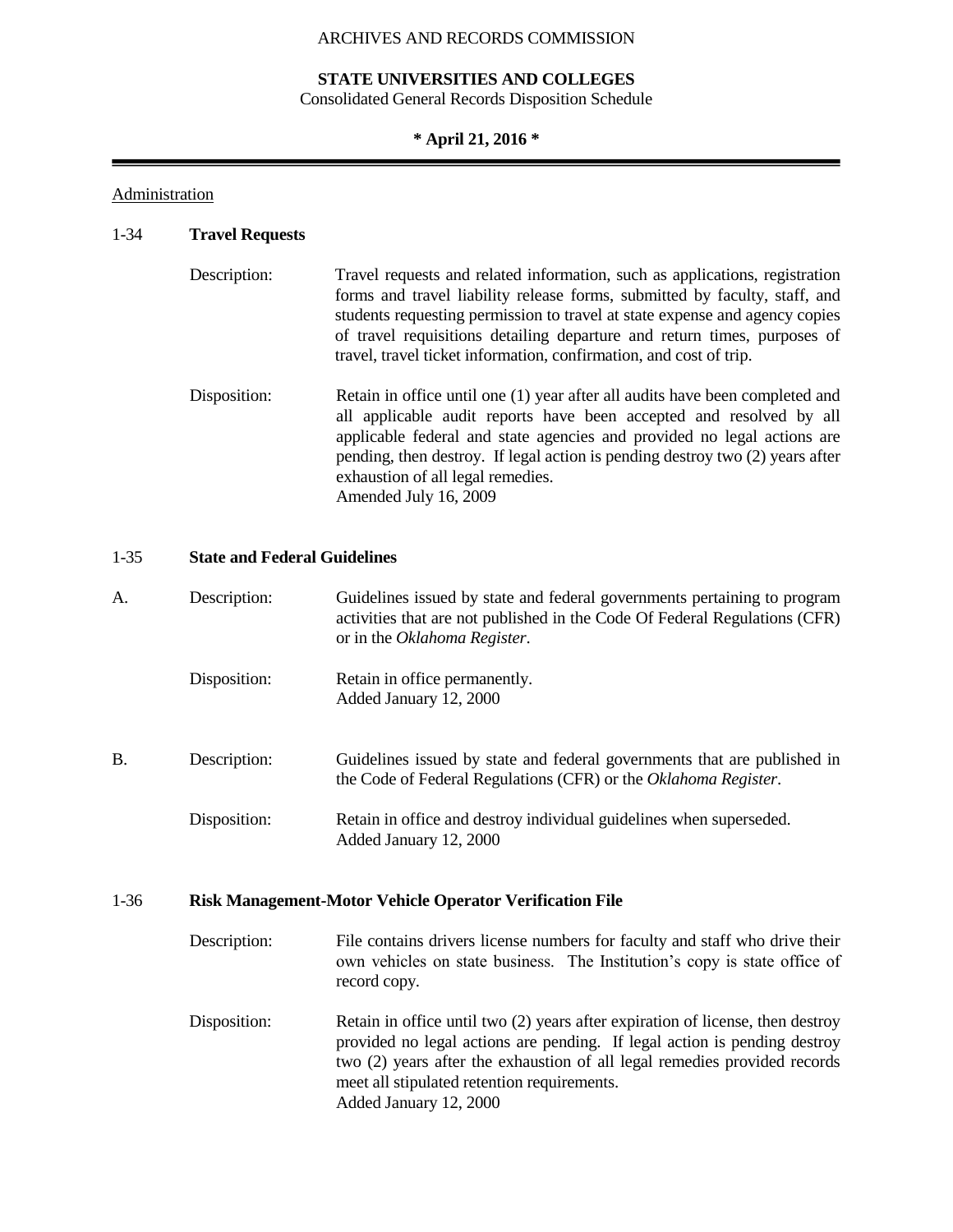#### **STATE UNIVERSITIES AND COLLEGES**

Consolidated General Records Disposition Schedule

#### **\* April 21, 2016 \***

#### Administration

#### 1-37 **Fleet Management Vehicle Maintenance Records**

- Description: File contains detailed vehicle maintenance records for college and university owned vehicles.
- Disposition: Retain in office until vehicle is sold or otherwise disposed of, then destroy provided all audits have been completed and all applicable audit reports have been accepted and resolved by all applicable federal and state agencies and no legal actions are pending. If legal action is pending destroy two (2) years after exhaustion of all legal remedies. Added January 12, 2000

#### 1-38 **Fleet Management Policies**

Description: File contains Fleet Management Policies on preventive maintenance and how fleet management programs will be conducted. Disposition: Retain in office two (2) years after superseded, then destroy provided no legal actions are pending. If legal action is pending destroy two (2) years after exhaustion of all legal remedies. Added January 12, 2000

# 1-39 **Requisitions of Motor Vehicles**

- Description: Copies of official written requests for motor vehicles from Institution's Motor Pool.
- Disposition: Retain in office until one (1) year after all audits have been completed and all applicable audit reports have been accepted and resolved by all applicable federal and state agencies and provided no legal actions are pending, then destroy. If legal action is pending destroy two (2) years after exhaustion of all legal remedies. Added January 12, 2000

## 1-40 **Fleet Management Inventory and Sales Reports**

- Description: File contains inventory and sales reports for institution owned vehicles. Information includes vehicle number, make, model and year, purchase date, cost, license tag number, and location.
- Disposition: Retain in office until no longer required for administrative purposes, then destroy. Added January 12, 2000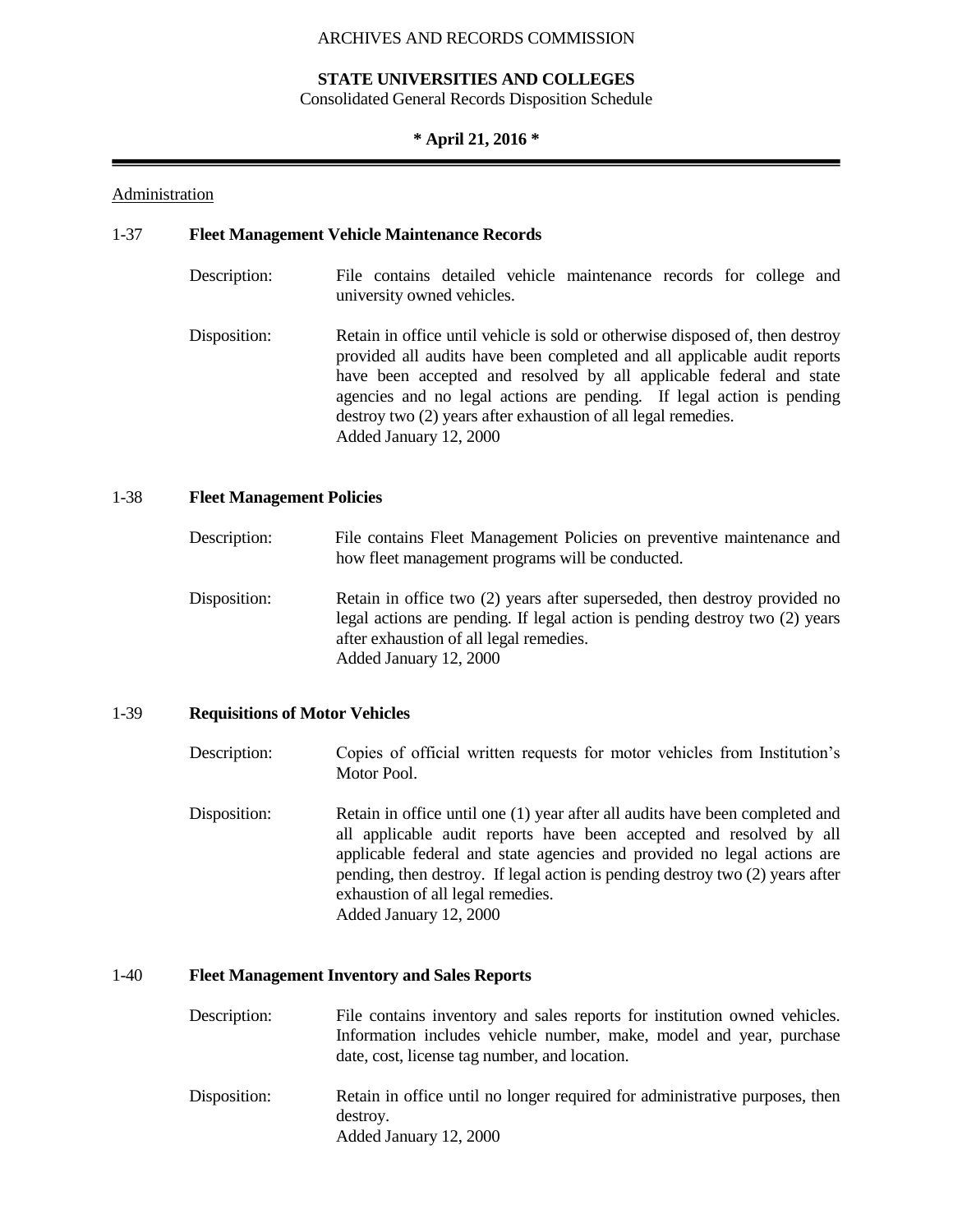# **STATE UNIVERSITIES AND COLLEGES**

Consolidated General Records Disposition Schedule

# **\* April 21, 2016 \***

# **Administration**

# 1-41 **Fleet Management Monthly Report**

| Description: | Monthly summaries reporting fuel cost and usage, maintenance done and<br>related costs.                           |
|--------------|-------------------------------------------------------------------------------------------------------------------|
| Disposition: | Retain in office until no longer required for administrative purposes, then<br>destroy.<br>Added January 12, 2000 |

# 1-42 **Fleet Management Correspondence**

| Description: | File contains correspondence and reports detailing Fleet Management<br>policies, rules and regulations.           |
|--------------|-------------------------------------------------------------------------------------------------------------------|
| Disposition: | Retain in office until no longer required for administrative purposes, then<br>destroy.<br>Added January 12, 2000 |

# 1-43 **Loyalty Oaths**

| Description: | Copies of oaths to the state and country, signed by faculty and staff in        |
|--------------|---------------------------------------------------------------------------------|
|              | accordance with 51 O.S., §36.1, <i>et seq.</i> For records prior to November 1, |
|              | 1998, the Office of Secretary of State is the state office of record            |
|              | (Schedule 92-15, Series 2-7). For records created after October 31, 1998,       |
|              | Institution copy is state office of record copy.                                |
|              |                                                                                 |

| Disposition: | File in applicable Institutional Personnel Files, Series 9-1. |  |
|--------------|---------------------------------------------------------------|--|
|              | Added January 12, 2000                                        |  |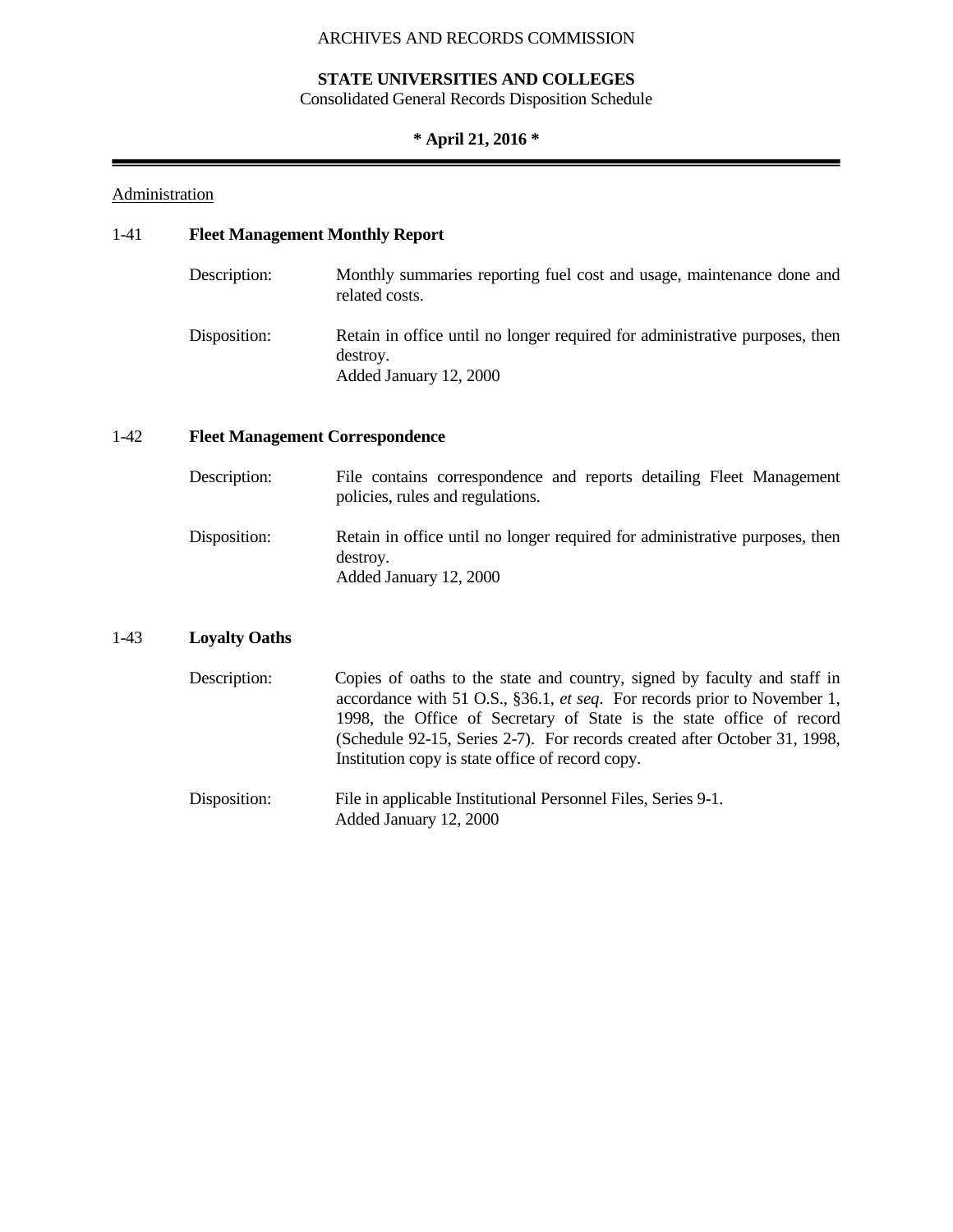#### **STATE UNIVERSITIES AND COLLEGES**

Consolidated General Records Disposition Schedule

#### **\* April 21, 2016 \***

### Administration

## 1-44 **Architect Selection Files**

- Description: Copies of documents prepared in compliance with the Department of Central Services Construction and Properties Division's requirements for selection of architects for public construction projects. The proposal submitted by the successful architect is filed with the project file. The Construction and Properties Division of the Department of Central Services is the state office of record (Schedule 90-05, Series 14-49).
- Disposition: Retain proposals from unsuccessful architects in office two (2) years, then destroy provided no legal actions are pending. If legal action is pending destroy two (2) years after exhaustion of all legal remedies provided records meet all stipulated retention requirements. Retain proposals from successful architects in office until two (2) years after completion of project, then destroy provided no legal actions are pending. If legal action is pending destroy two (2) years after exhaustion of all legal remedies provided records meet all stipulated retention requirements. Added January 12, 2000

## 1-45 **Open Meetings Filings**

- Description: Copies of meeting notices filed with the Oklahoma Secretary of State in accordance with the Open Meeting Law (25 O.S., §301 *et seq*.). The Office of the Secretary of State is the state office of record (Schedule 92-15, Series 2-15.
- Disposition: Retain in office until no longer required for administrative purposes, then destroy. Amended April 28, 2005
- 1-46 **Open Meeting Filings (Records Maintained in Electronic Mail Systems)** Transferred to Series 1-45, April 28, 2005

#### 1-47 **Unpublished Annual or Biennial Reports**

- Description: Record copy of unpublished annual or biennial reports.
- Disposition: Transfer one (1) copy to the Institutional Archives for permanent preservation and retain one (1) copy in office permanently. Amended April 28, 2005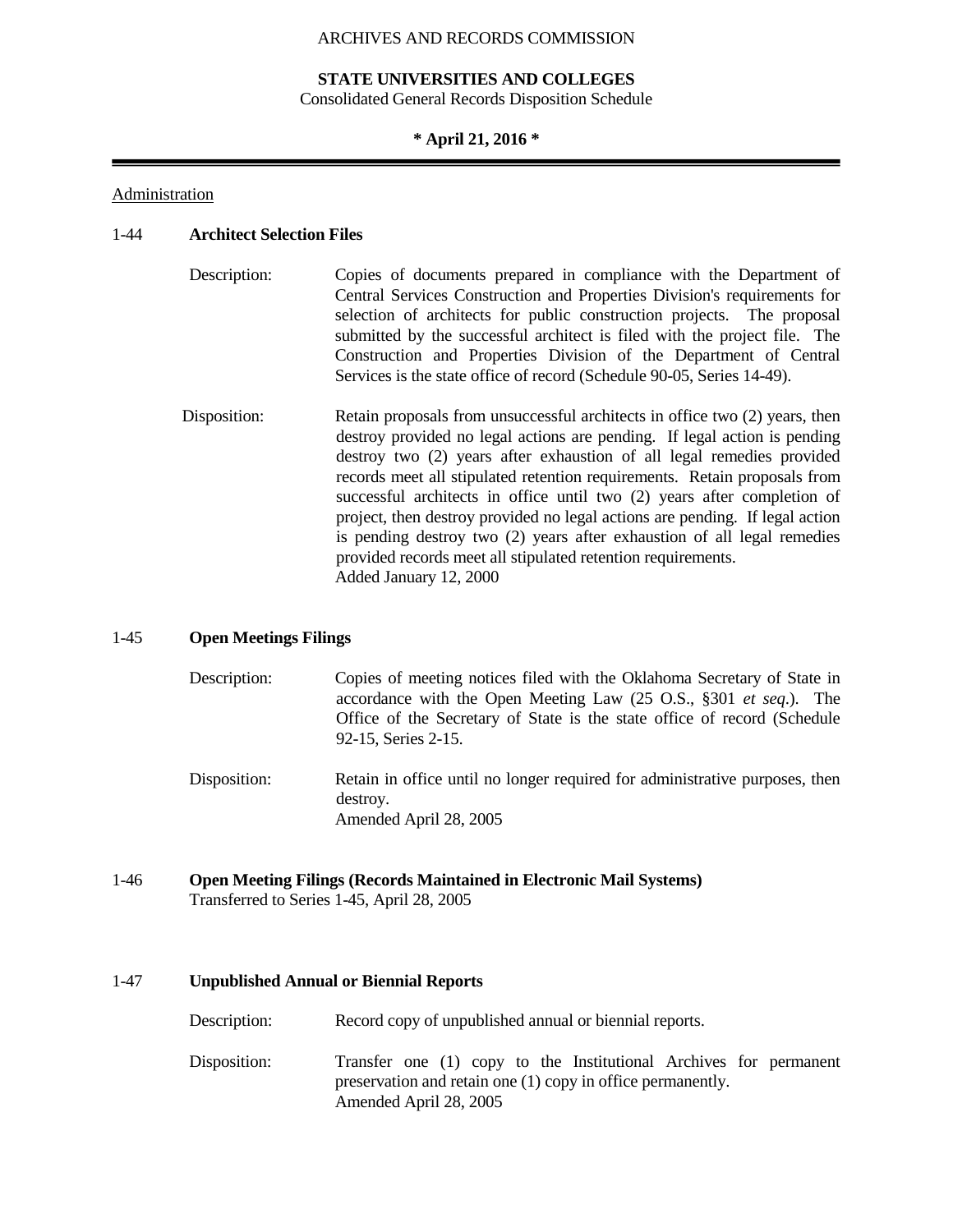#### **STATE UNIVERSITIES AND COLLEGES**

Consolidated General Records Disposition Schedule

#### **\* April 21, 2016 \***

#### Administration

## 1-48 **Desk Calendars and Appointment Books**

- Description: Desk calendars and appointment books used to list meeting dates, reporting deadlines, and other information.
- Disposition: For hard copy records, retain in office until no longer required for administrative purposes, then destroy. For records maintained in electronic mail systems or other electronic format, retain in office and update and delete information as needed. Added January 12, 2000

#### 1-49 **Insurance Policies**

- Description: File contains copies of auto, fire, and other insurance policies.
- Disposition: Retain in office until one (1) year after expiration, then destroy provided no legal actions are pending. If legal action is pending destroy two (2) years after exhaustion of all legal remedies provided records meet all stipulated retention requirements. Added January 12, 2000

#### 1-50 **Institutional Animal Care and Use Committee File**

- Description: Files containing applications submitted by faculty, students and staff to use animals in a laboratory setting for teaching and/or research purposes, correspondence relating to review of applications, and federal guidelines regarding the care and use of laboratory animals.
- Disposition: Retain permanently in office. Added January 12, 2000

#### 1-51 **Institutional Review Board for the Use of Human Subjects in Research**

- Description: Files containing applications submitted by faculty, students and staff to conduct research projects involving human subjects, correspondence relating to review of applications, and federal guidelines regarding the uses of human subjects in research projects.
- Disposition: Retain permanently in office. Added January 12, 2000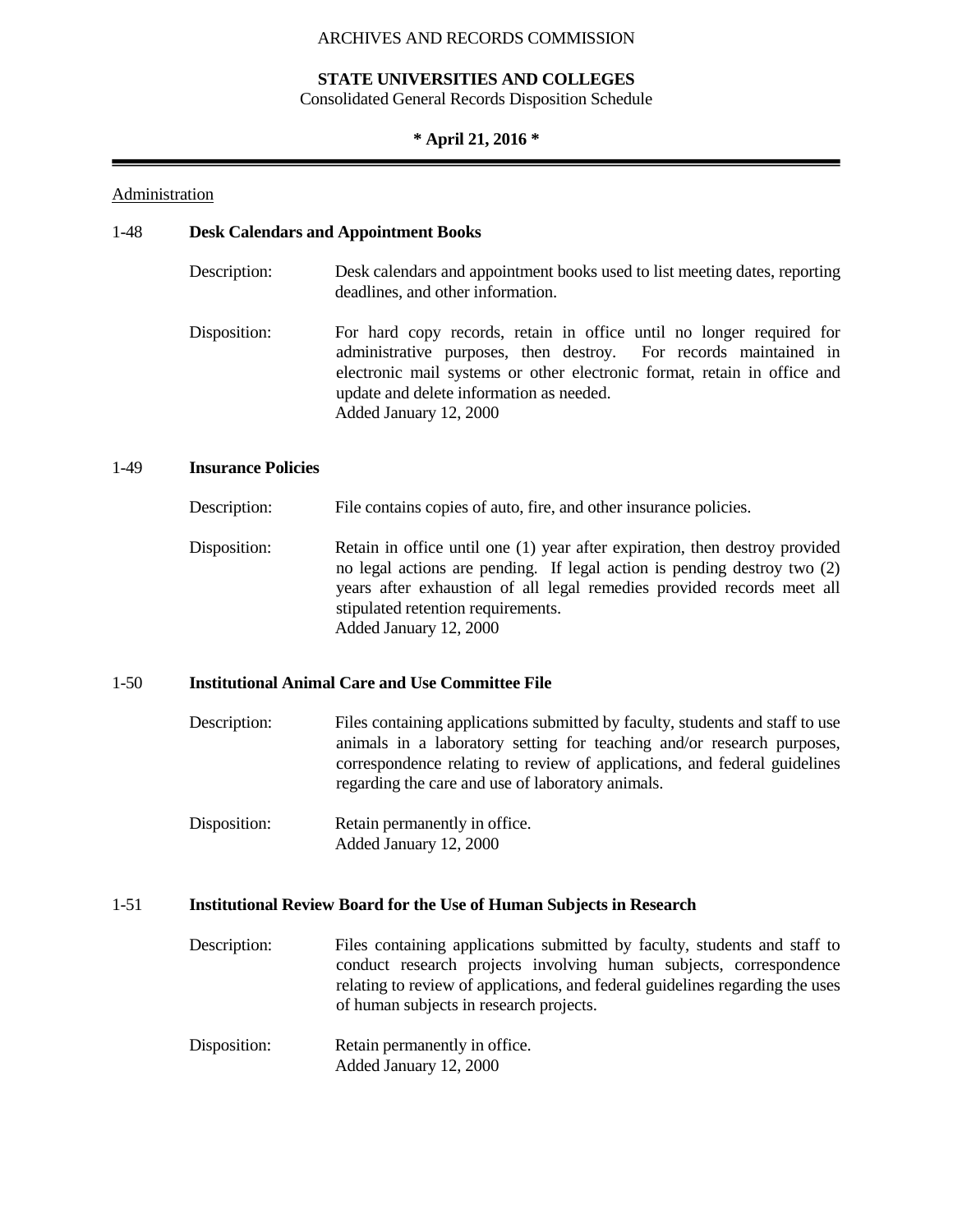#### **STATE UNIVERSITIES AND COLLEGES**

Consolidated General Records Disposition Schedule

## **\* April 21, 2016 \***

#### Administration

#### 1-52 **Institutional Biosafety Committee Files**

| Description: | Files containing committee review of projects involving recombinant DNA<br>research and biological safety. |
|--------------|------------------------------------------------------------------------------------------------------------|
| Disposition: | Retain permanently in office.<br>Added January 12, 2000                                                    |

- 1-53A **Integrated Postsecondary Education Data System (IPEDS)** (September 1, 2000-) [Machine Readable Record]
	- Description: Data collected by state institutions of higher learning and submitted electronically to the National Center for Education Statistics, of the U.S. Department of Education. Information includes statistical data on student enrollments, including sex and race/ethnicity of students; institutional revenues and expenditures; salaries and academic ranks of faculty; graduation rates; tuition rates; room and board costs; and postsecondary vocational education programs. IPEDS fulfills a U.S. Congressional mandate to collect, collate, analyze and report statistics on the condition of American education. [Due to an odd-even year system of data collection the profile of the collection data may vary from one reporting period to another.]
	- Disposition: Retain in office until submitted to the National Center for Education Statistics, then delete. Added July 12, 2000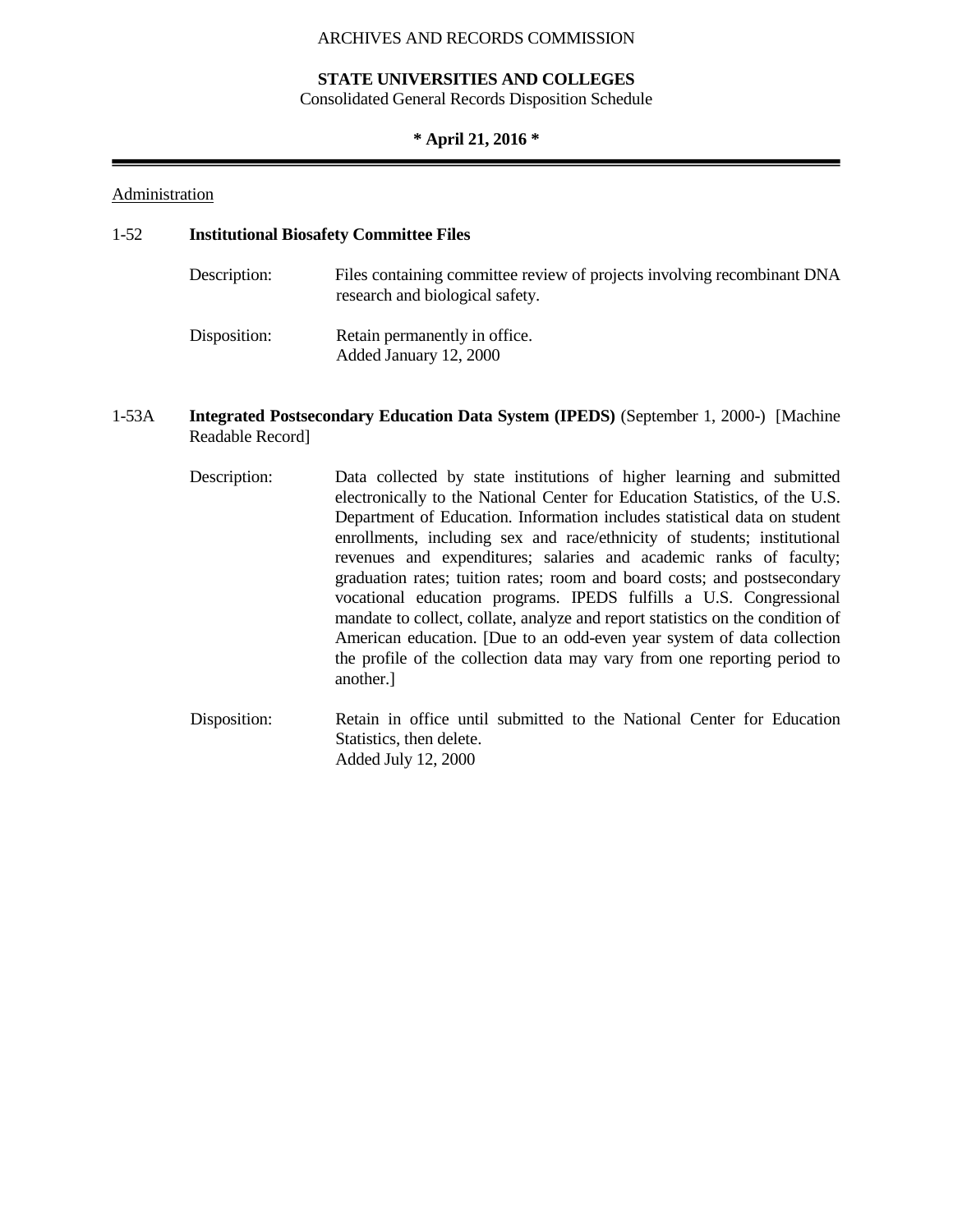#### **STATE UNIVERSITIES AND COLLEGES**

Consolidated General Records Disposition Schedule

#### **\* April 21, 2016 \***

#### Administration

# 1-53B **Integrated Postsecondary Education Data System (IPEDS)** (Prior to September 1,2000) [Hard Copy]

- Description: Data collected by state institutions of higher learning and submitted electronically to the National Center for Education Statistics, of the U.S. Department of Education. Information includes statistical data on student enrollments, including sex and race/ethnicity of students; institutional revenues and expenditures; salaries and academic ranks of faculty; graduation rates; tuition rates; room and board costs; and postsecondary vocational education programs. IPEDS fulfills a U.S. Congressional mandate to collect, collate, analyze and report statistics on the condition of American education. . [Due to an odd-even year system of data collection the profile of the collection data may vary from one reporting period to another.]
- Disposition: Retain in office until submitted to the National Center for Education Statistics, then destroy. Added July 12, 2000

#### 1-54 **Boiler Inspection Report File**

- Description: File consists of semiannual boiler inspection reports and allied documents. The Department of Labor is the state office of record (Schedule 82-24, Series 4-1).
- Disposition: Retain in office one (1) year, then destroy provided no legal actions are pending. If legal action is pending destroy two (2) years after exhaustion of all legal remedies provided records meet all stipulated retention requirements. Added July 12, 2000

## 1-55 **Faculty Senate Records**

| Description: | Records pertain to meetings of the full Faculty Senate/association and<br>contain agendas, minutes, reports, and other records. |
|--------------|---------------------------------------------------------------------------------------------------------------------------------|
| Disposition: | Retain in office permanently, or transfer to Institutional Archives for<br>permanent preservation.<br>Added January 17, 2001    |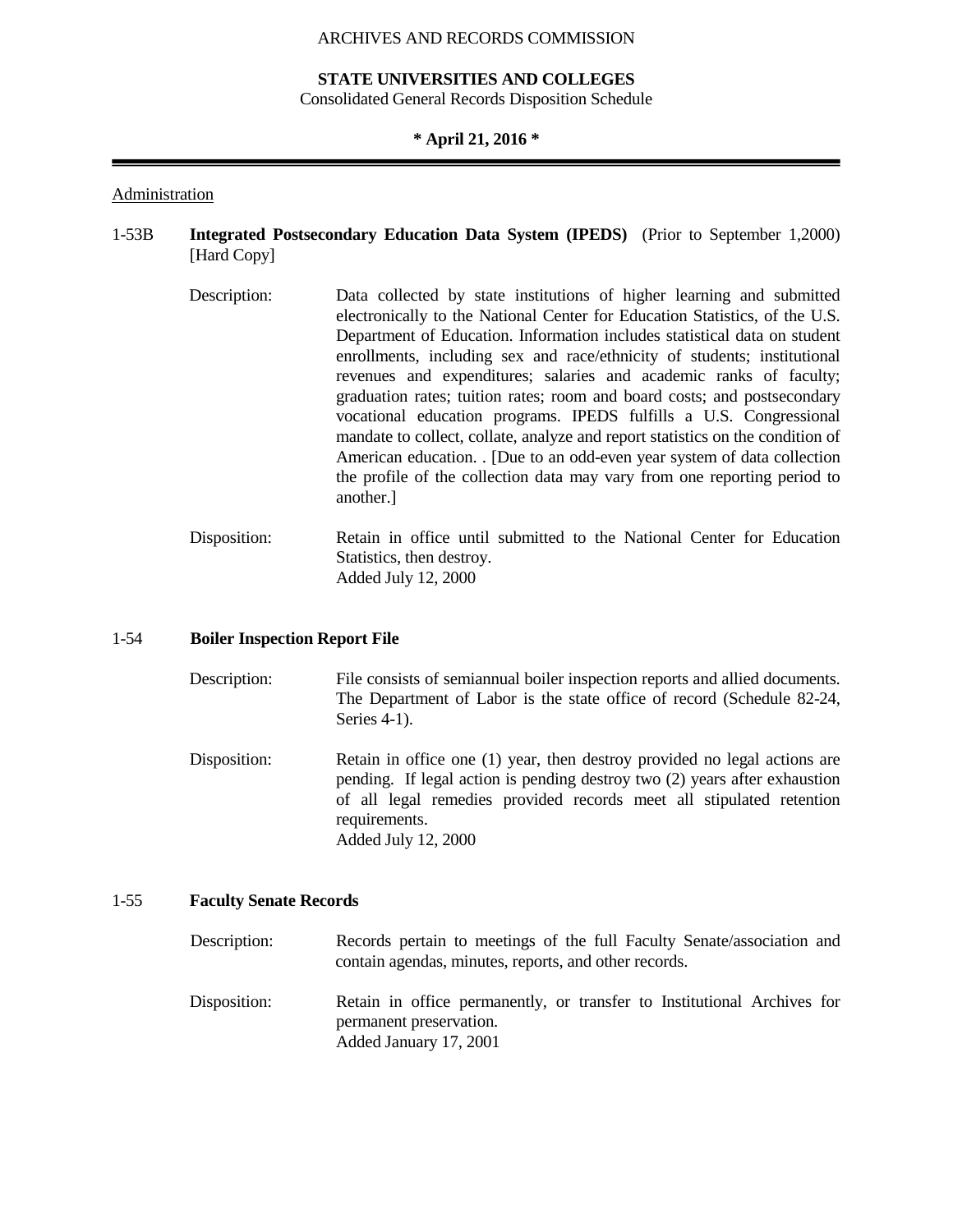# **STATE UNIVERSITIES AND COLLEGES**

Consolidated General Records Disposition Schedule

# **\* April 21, 2016 \***

۰

# **Administration**

| $1-56$                                          | <b>Ballots</b>                                            |                                                                                                                                                                                                                                                                                |
|-------------------------------------------------|-----------------------------------------------------------|--------------------------------------------------------------------------------------------------------------------------------------------------------------------------------------------------------------------------------------------------------------------------------|
|                                                 | Description:                                              | Ballots resulting from inquiries and questions discussed and/or debated by<br>members of the Faculty Senate or equivalent faculty organizations.<br>Inquiries and questions may include confidence/no confidence votes for<br>senior administrative personnel.                 |
|                                                 | Disposition:                                              | Retain in office four (4) months, then destroy, provided the results of all<br>balloting have been recorded in the minutes of the Faculty Senate Records,<br>(Series 1-55).<br>Added January 17, 2001                                                                          |
| $1 - 57$                                        | <b>Fax Logs</b>                                           |                                                                                                                                                                                                                                                                                |
|                                                 | Description:                                              | Reports generated by facsimile machines listing the names of recipients<br>and senders and the dates and times of transmissions.                                                                                                                                               |
|                                                 | Disposition:                                              | Retain in office until no longer required for administrative purposes, then<br>destroy.<br>Added January 17, 2001                                                                                                                                                              |
| <b>Fax Transmittal Cover Sheets</b><br>$1 - 58$ |                                                           |                                                                                                                                                                                                                                                                                |
|                                                 | Description:                                              | Cover sheets which accompany facsimile transmissions of documents to<br>recipients. Records typically include names of recipients and senders, dates<br>and times of transmissions, and number of pages transmitted.                                                           |
|                                                 | Disposition:                                              | Retain in office until no longer required for administrative purposes, then<br>destroy.<br>Added January 17, 2001                                                                                                                                                              |
| $1-59$                                          | Americans With Disabilities Act File (28 C.F.R. § 35.105) |                                                                                                                                                                                                                                                                                |
|                                                 | Description:                                              | Records concerning Americans With Disabilities Act programs and<br>evaluations. File may include regulations and guidelines, policies, reports,<br>correspondence, studies, and related records.                                                                               |
|                                                 | Disposition:                                              | Retain in office three (3) years, then destroy provided no legal actions are<br>pending. If legal actions are pending, destroy two (2) years after exhaustion<br>of all legal remedies, provided records meet all stipulated retention<br>requirements.<br>Added July 22, 2004 |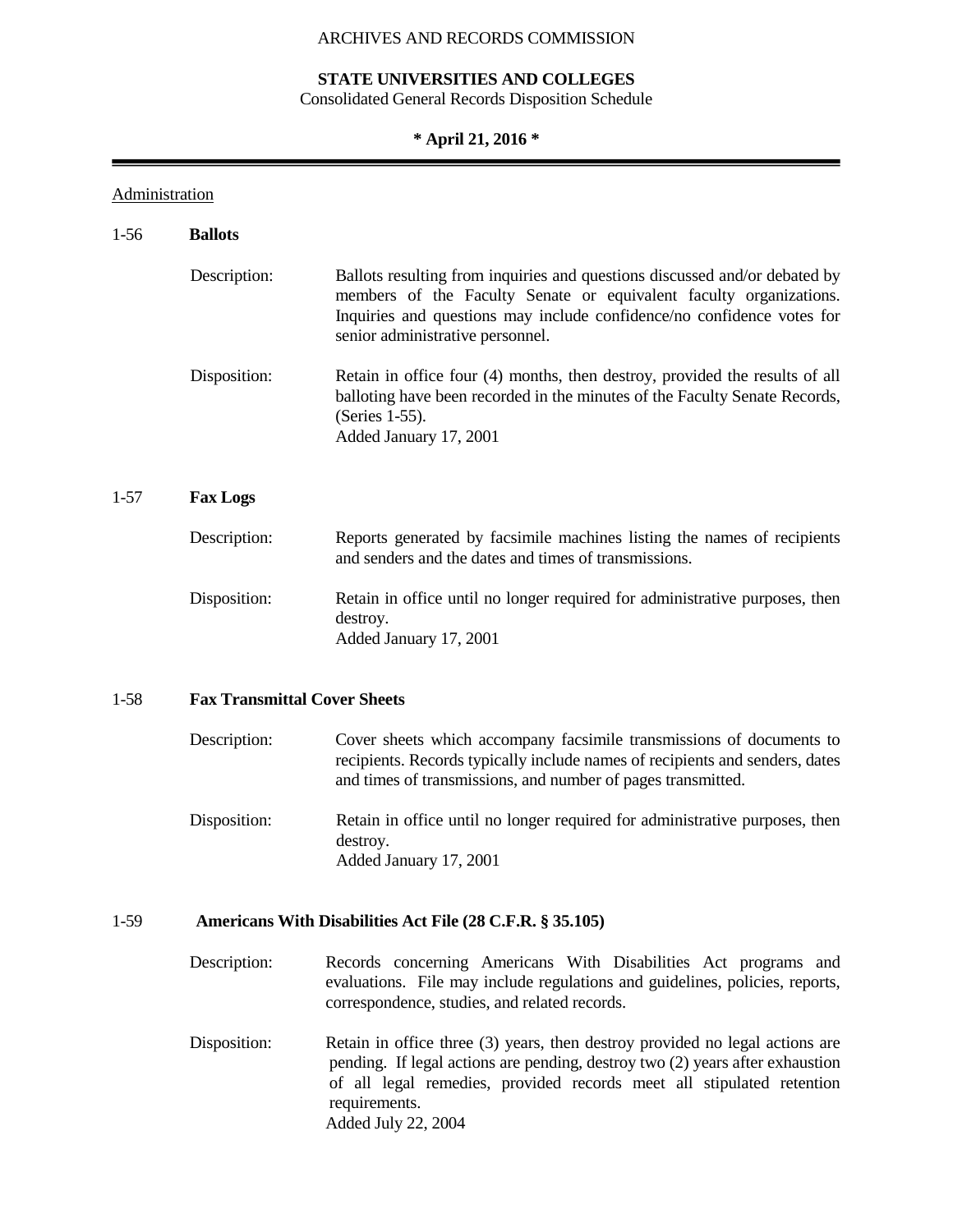#### **STATE UNIVERSITIES AND COLLEGES**

Consolidated General Records Disposition Schedule

### **\* April 21, 2016 \***

#### Administration

### 1-60 **Log of Work-Related Injuries and Illness (Confidential Record CFR 29 §1904.33)**

- Description: Log used to record information about work-related injuries and deaths. (Oklahoma Department of Labor Form 300).
- Disposition: Retain in office five (5) years, then destroy, provided no legal actions are pending. If legal action is pending, destroy two (2) years after exhaustion of all legal remedies, provided records meet all stipulated retention requirements. Added October 21, 2004

# 1-61 **Injury and Illness Report (Confidential Record CFR 29 §1904.33)**

- Description: Completed forms reporting recordable work-related injury or illness. (Oklahoma Department of Labor Form 301).
- Disposition: Retain in office five (5) years, then destroy, provided no legal actions are pending. If legal action is pending, destroy two (2) years after exhaustion of all legal remedies, provided records meet all stipulated retention requirements. Added October 21, 2004

## 1-62 **Summary of Work-Related Injuries and Illness**

- Description: Annual summary of work-related injures and illnesses reported to Oklahoma Department of Labor. (Oklahoma Department of Labor Form 300A). Each reporting agency retains the record copy.
- Disposition: Retain in office five (5) years, then destroy, provided no legal actions are pending. If legal action is pending, destroy two (2) years after exhaustion of all legal remedies, provided records meet all stipulated retention requirements. Added October 21, 2004

# 1-63 **Reception Area Sign-in Sheets**

- Description: File includes reception area sign-in sheets used by visitors to an agency. Information may include visitor's name, agency staff member's name, and purpose of meeting.
- Disposition: Retain in office until no longer required for administrative purposes. Added January 22, 2009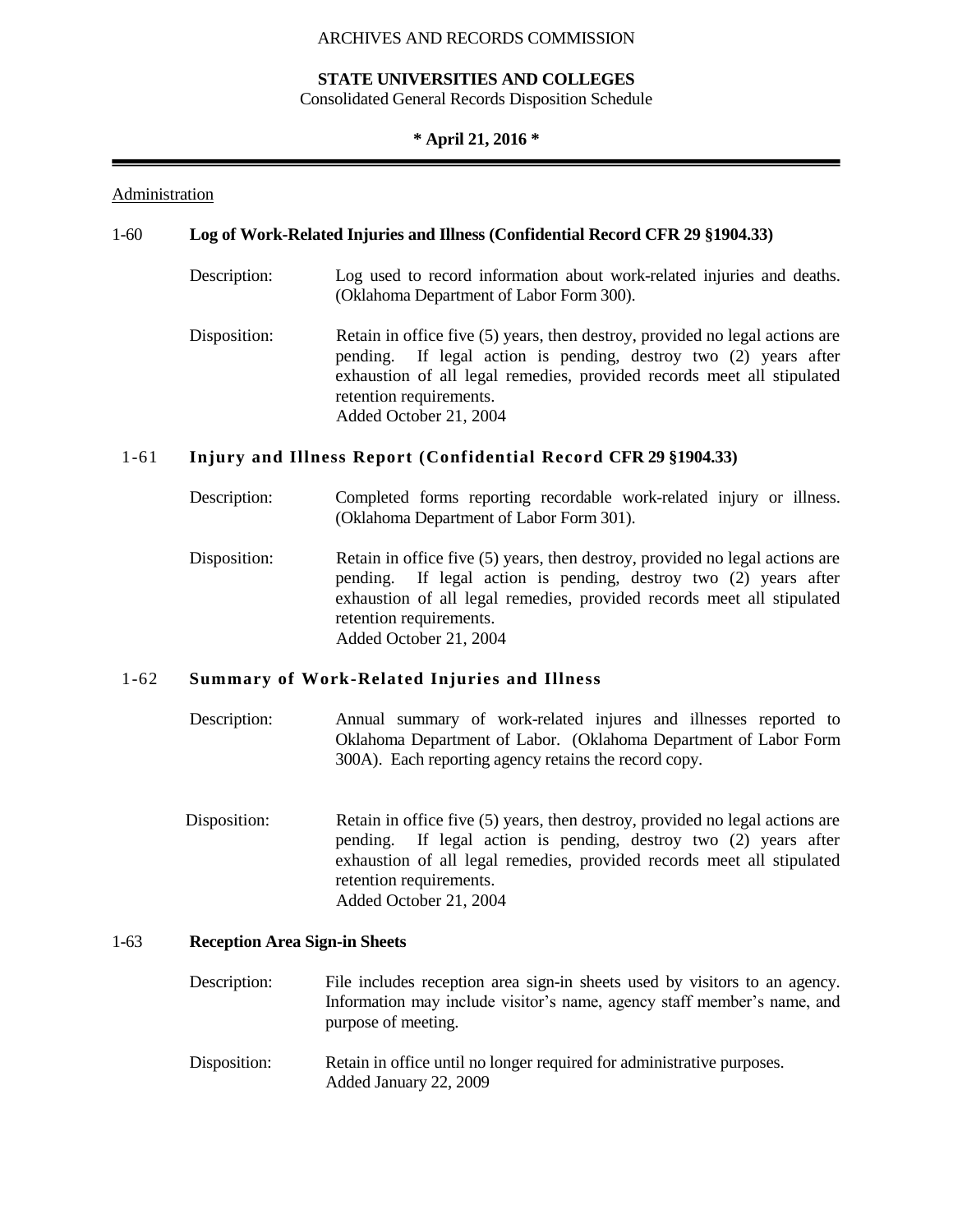# **STATE UNIVERSITIES AND COLLEGES**

Consolidated General Records Disposition Schedule

# **\* April 21, 2016 \***

# **Administration**

## 1-64 **Waivers and Releases of Liability**

| Description: | File includes waivers and releases of liability for institutional activities or<br>events. File includes forms with participant names, addresses, contact<br>information and information related to the activity or event.                                                                                         |
|--------------|--------------------------------------------------------------------------------------------------------------------------------------------------------------------------------------------------------------------------------------------------------------------------------------------------------------------|
| Disposition: | Retain in office one (1) year after activity or event, then destroy, provided<br>all audits have been completed and all applicable audit reports have been<br>accepted and resolved by all applicable federal and state agencies and<br>provided no legal actions are pending. If legal action is pending, destroy |

two (2) years after exhaustion of all legal remedies, provided records meet

all stipulated retention requirements. Added to schedule October 13, 2011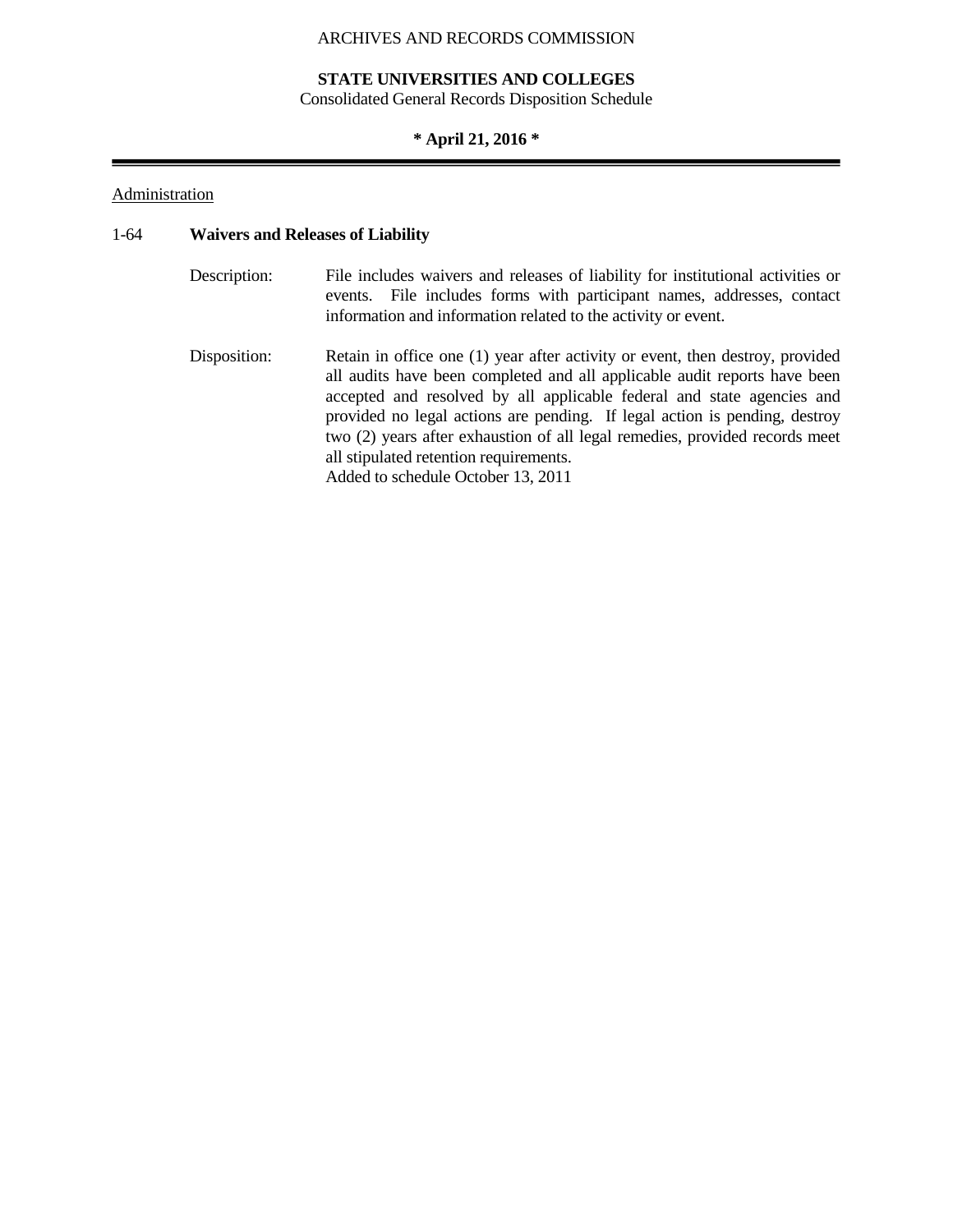#### **STATE UNIVERSITIES AND COLLEGES**

Consolidated General Records Disposition Schedule

## **\* April 21, 2016 \***

#### Athletics Department

## 2-1 **Player Recruiting File**

- Description: Records concerning recruitment for university sports programs. File includes scouting reports, lists of prospects, recruitment proposals, correspondence, and related material.
- Disposition: Retain in office two (2) years after termination of eligibility, then destroy providing no legal actions are pending. If legal action is pending, destroy two (2) years after the exhaustion of all legal remedies provided records meet all stipulated retention requirements. Language Correction April 15, 1987

## 2-2 **Sports Programs File**

- Description: Records concerning the administration of university sports programs. File includes programs, descriptions proposals, reports, correspondence, game tickets and related records.
- Disposition: Retain in office two (2) years, then destroy. Amended July 17, 2002

#### 2-3 **Scouting Reports File**

Description: Scouting Reports on opposing teams.

Disposition: Retain in office until no longer required for administrative purposes, then destroy.

#### 2-4 **Sports Schedules Files**

Description: Schedules of university athletic events. Disposition: Retain in office until no longer required for administrative purposes, then destroy. Amended April 13, 1988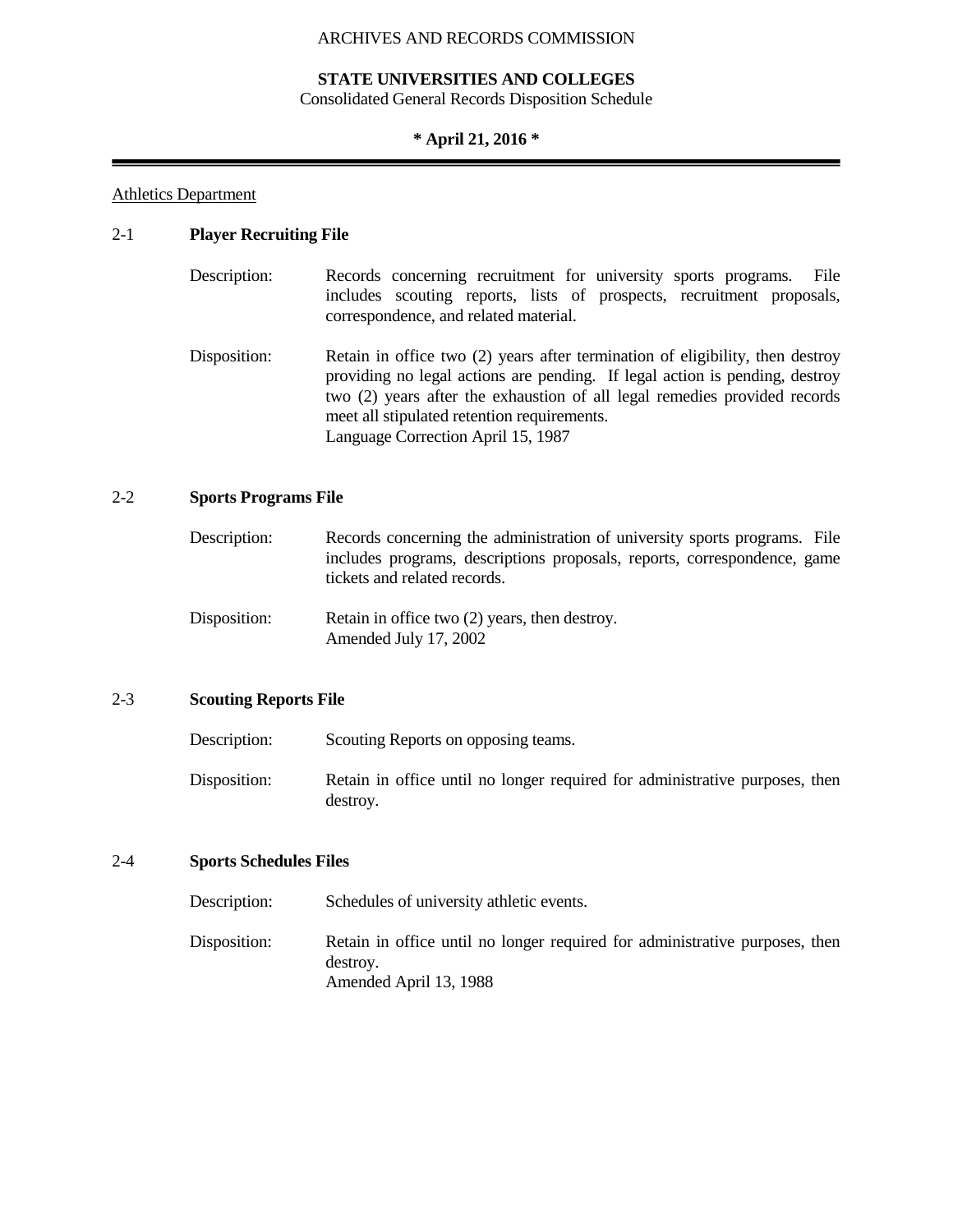#### **STATE UNIVERSITIES AND COLLEGES**

Consolidated General Records Disposition Schedule

## **\* April 21, 2016 \***

#### Athletics Department

#### 2-5 **Athletics Scholarships File**

| Description: | Records concerning athletic scholarships awarded to university students.  |
|--------------|---------------------------------------------------------------------------|
|              | File may include applications, recommendations, authorizations of awards, |
|              | financial statements, accounting information, correspondence and related  |
|              | material.                                                                 |

Disposition: Retain in office until two (2) years after termination of enrollment, then destroy provided all audits have been completed and all applicable audit reports have been accepted and resolved by all applicable federal and state agencies and provided no legal actions are pending. If legal action is pending, destroy two (2) years after the exhaustion of all legal remedies provided records meet all stipulated retention requirements. Language Correction April 15, 1987

#### 2-6 **Rules and Regulations File**

| Description:<br>Rules and Regulations for the various sports played at the university. |  |
|----------------------------------------------------------------------------------------|--|
|----------------------------------------------------------------------------------------|--|

Disposition: Retain in office until superseded, then destroy.

#### 2-7 **Recruiting Rules and Regulations File**

- Description: Reference copies of NCAA, NAIA, NJCAA and other's rules, regulations, and guidelines governing university athletics. File concerns recruiting, play eligibility, and related data.
- Disposition: Retain in office two (2) years after superseded, then destroy. Amended April 13, 1988

## 2-8 **Coach's File**

| Description: | Records of the coaches for various university sports. File may include play<br>descriptions, scouting reports, recruiting prospects, and related material. |
|--------------|------------------------------------------------------------------------------------------------------------------------------------------------------------|
| Disposition: | Retain in office until no longer required for administrative purposes, then<br>destroy.                                                                    |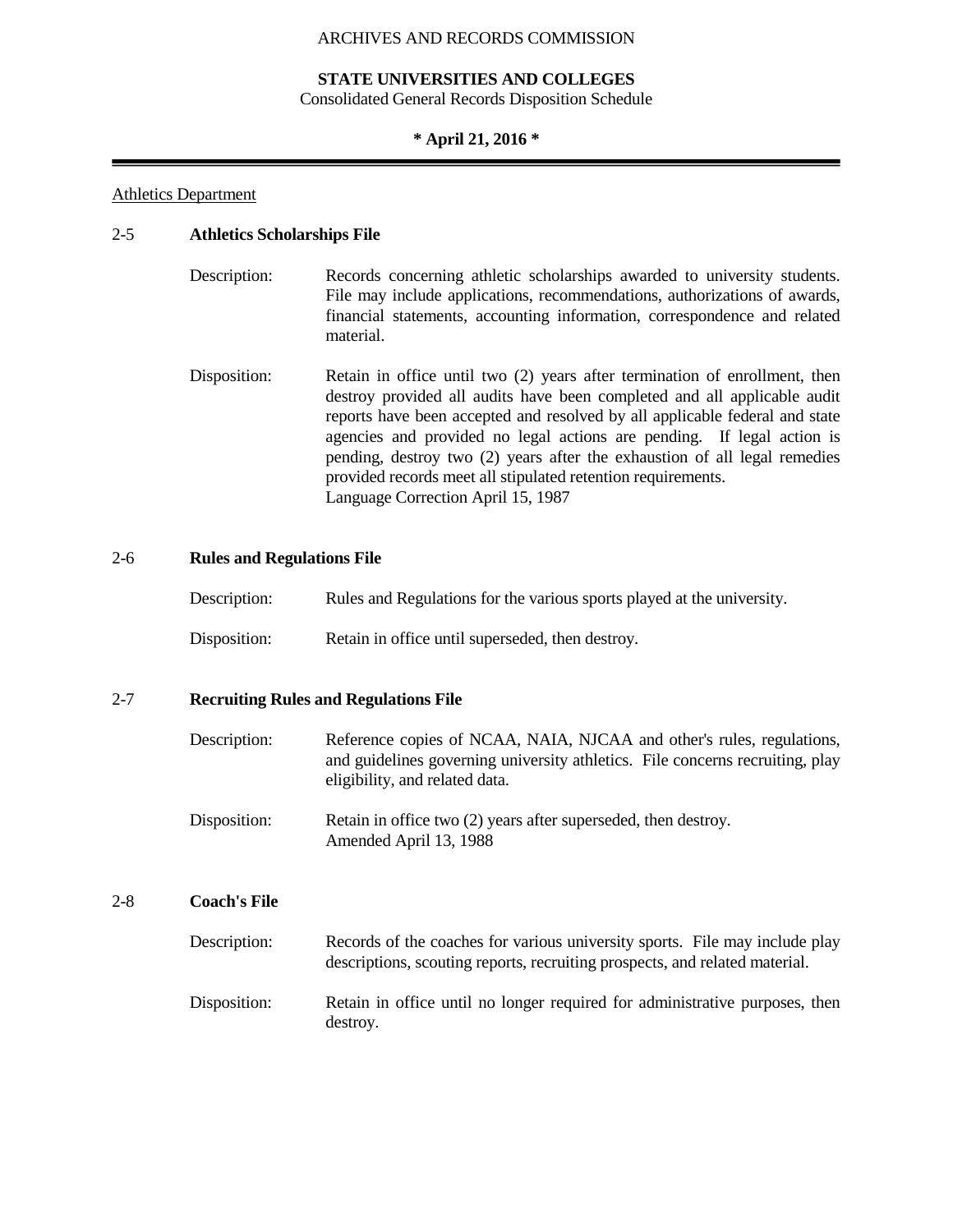### **STATE UNIVERSITIES AND COLLEGES**

Consolidated General Records Disposition Schedule

# **\* April 21, 2016 \***

#### Athletics Department

## 2-9 **Student Affidavits File**

| Description: | Affidavits completed by scholarship recipients stating knowledge of NCAA,<br>NAIA, or NJCAA rules and regulations.                                                                                                                                                                                                    |
|--------------|-----------------------------------------------------------------------------------------------------------------------------------------------------------------------------------------------------------------------------------------------------------------------------------------------------------------------|
| Disposition: | Retain in office until two (2) years after student terminates enrollment then<br>destroy, provided no legal actions are pending. If legal action is pending<br>destroy two (2) years after exhaustion of all legal remedies provided records<br>meet all stipulated retention requirements.<br>Amended April 13, 1988 |

### 2-10 **Athletic Scholarship Reference File**

- Description: Records concerning Athletic scholarships awarded by the University. File may include descriptions of scholarships procedures, guidelines, regulations, eligibility criteria, and related records.
- Disposition: Retain in office until superseded, then destroy. Amended April 13, 1988

#### 2-11 **Fitness Facility Waiver Forms (Confidential Record 74 O.S. § 3113)**

- Description: Fitness facility waiver forms signed by students, staff and faculty. This form acknowledges the risks of injury related to the use of fitness equipment facilities and releases the college or university of any liability.
- Disposition: Retain in office for two (2) years after students, staff and faculty last use of fitness facility, then destroy, provided no legal actions are pending. If legal action is pending, destroy two (2) years after exhaustion of all legal remedies, provided records meet all stipulated retention requirements. Added April 27, 2006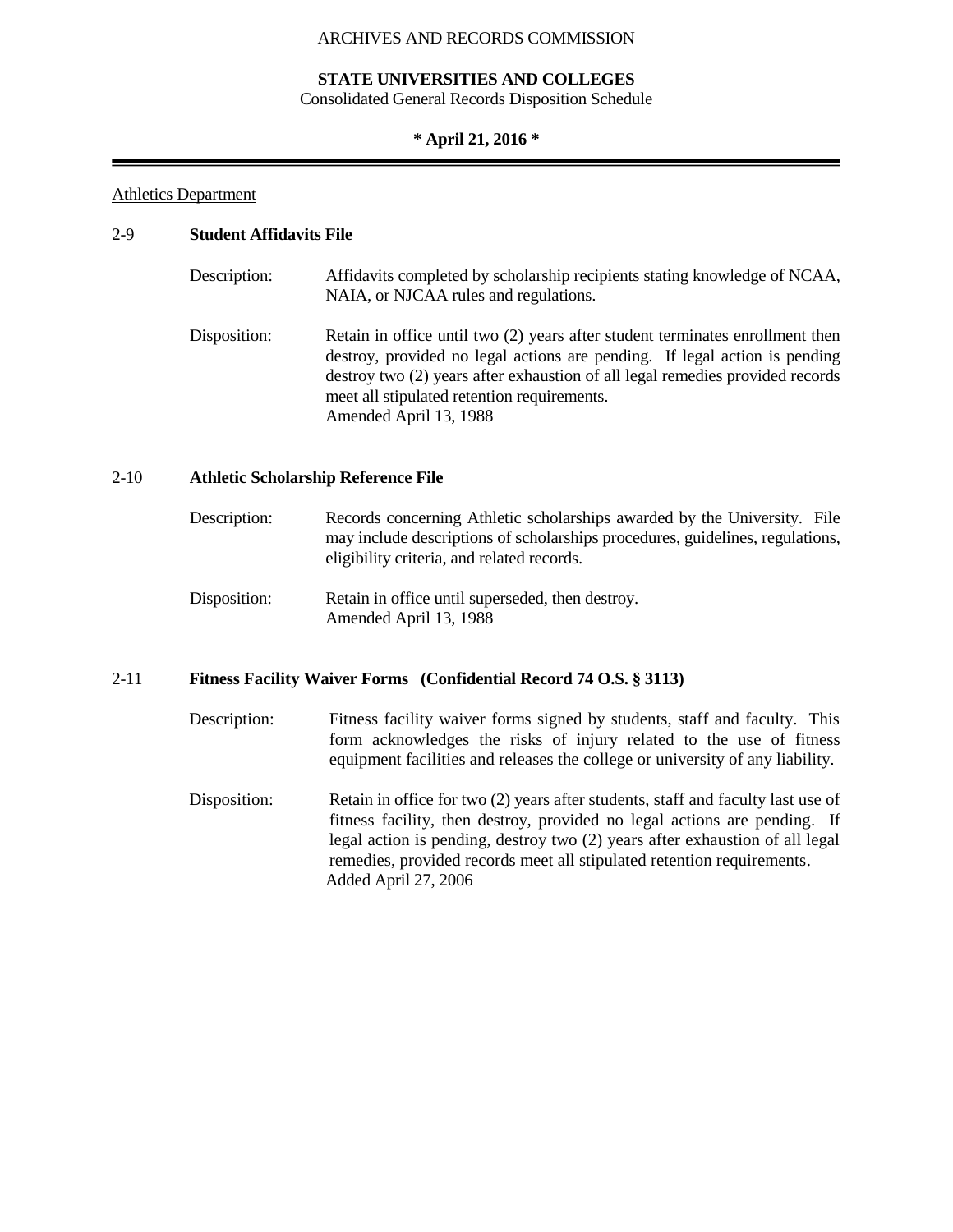## **STATE UNIVERSITIES AND COLLEGES**

Consolidated General Records Disposition Schedule

# **\* April 21, 2016 \***

#### Bookstore

#### 3-1 **Stock Inventory File**

Description: Inventories of books and other materials stocked by bookstore.

Disposition: Retain in office five (5) years, then destroy provided all audits have been completed and all applicable audit reports have been accepted and resolved by all applicable federal and state agencies and provided no legal actions are pending. If legal action is pending, destroy two (2) years after the exhaustion of all legal remedies provided records meet all stipulated retention requirements. Language Correction April 15, 1987

#### 3-2 **Book Order File**

Description: Records concerning orders for books. File may include purchase orders and invoices, shipping and billing information, and related documents.

Disposition: Retain in office five (5) years, then destroy provided all audits have been completed and all applicable audit reports have been accepted and resolved by all applicable federal and state agencies and provided no legal actions are pending. If legal action is pending, destroy two (2) years after the exhaustion of all legal remedies provided records meet all stipulated retention requirements.

Language Correction April 15, 1987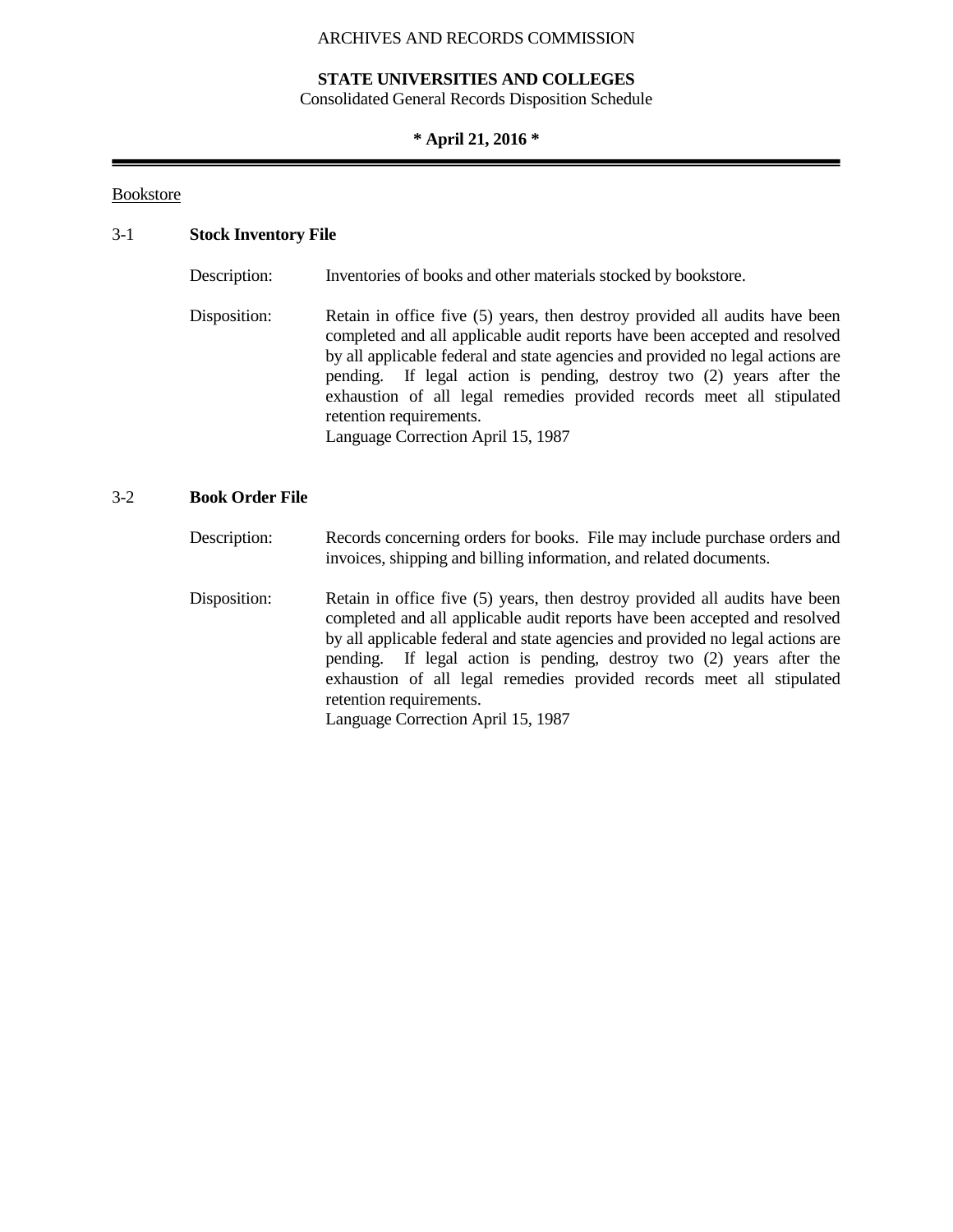### **STATE UNIVERSITIES AND COLLEGES**

Consolidated General Records Disposition Schedule

#### **\* April 21, 2016 \***

#### Curriculum

# 4-1 **Master Course File** Description: Listing of courses offered by university. Disposition: Retain in office until superseded or obsolete, then transfer to the Institutional Archives for permanent preservation. 4-2 **Scholastic Requirements** Description: Files concerning scholastic requirements for admittance to and graduation from a College. Disposition: Retain in office until two (2) years after superseded or obsolete, then transfer to Institutional Archives, with authority to weed, for permanent preservation. 4-3 **Accreditation File** Description: Records concerning departmental accreditation. File may include correspondence, reports, questionnaires, guides, and related documents. Disposition: Retain in office five (5) years, then transfer to Institutional Archives for permanent preservation. 4-4 **Course Schedule File** Description: File consists of schedules for courses offered by University for each term. Disposition: Retain in office two (2) years, then destroy. 4-5 **Course Syllabus/Outlines File** Description: Detailed syllabus or outline of each course offered by Department. Disposition: Retain in office until one (1) year after superseded or obsolete, then destroy. 4-6 **New Course Proposals File**

| Description: | File contains information on proposed courses. File may include course<br>descriptions, justifications, projected schedules, and related materials. |
|--------------|-----------------------------------------------------------------------------------------------------------------------------------------------------|
| Disposition: | Retain in office one (1) year, then destroy.                                                                                                        |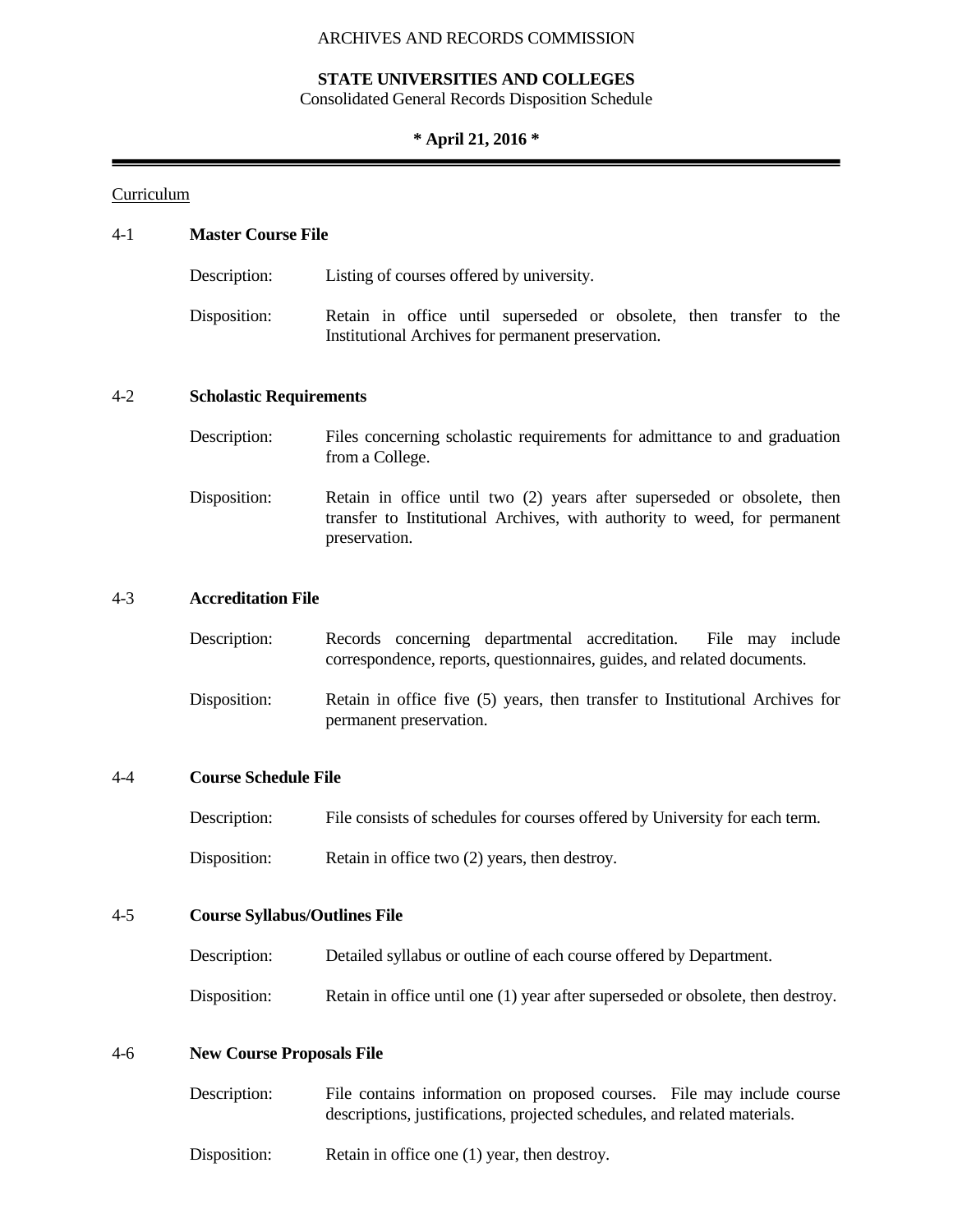# **STATE UNIVERSITIES AND COLLEGES**

Consolidated General Records Disposition Schedule

# **\* April 21, 2016 \***

# **Curriculum**

# 4-7 **Curriculum Revision File**

| Description: | Working file used to prepare materials for New Course Proposals and<br>related curriculum changes.                                                                                                  |
|--------------|-----------------------------------------------------------------------------------------------------------------------------------------------------------------------------------------------------|
| Disposition: | Retain in office until two (2) years after superseded or obsolete, then<br>transfer to the Institutional Archives, with authority to weed, for permanent<br>preservation.<br>Amended April 13, 1988 |

## 4-8 **Curriculum Files**

| Description: | Files concerning development of curriculum and requirements for college.                                                                                              |
|--------------|-----------------------------------------------------------------------------------------------------------------------------------------------------------------------|
| Disposition: | Retain in office until two (2) years after superseded or obsolete, then<br>transfer to Institutional Archives, with authority to weed, for permanent<br>preservation. |

# 4-9 **Catalogs**

| Description: |  |  |  | Record copy of catalogs published by the University which describe |  |
|--------------|--|--|--|--------------------------------------------------------------------|--|
|              |  |  |  | available programs, degree requirements, and courses taught.       |  |
|              |  |  |  |                                                                    |  |

Disposition: Transfer one (1) copy to the Institutional Archives for permanent preservation.

## 4-10 **Evaluations by Instructors**

| Description: | Evaluations of current programs by instructors, including goals/objectives,<br>plans for curriculum changes, textbooks, etc. |
|--------------|------------------------------------------------------------------------------------------------------------------------------|
| Disposition: | Retain in office two $(2)$ years, then destroy.<br>Added January 18, 1989                                                    |

# 4-11 **Textbook Guides (Concurrent)**

| Description: | Test keys and other instructional guideline materials received from<br>textbook companies, used concurrently by faculty and adjunct faculty with<br>accompanying textbook. |
|--------------|----------------------------------------------------------------------------------------------------------------------------------------------------------------------------|
| Disposition: | Retain in office and destroy one (1) year after discontinuation of textbook<br>use provided academic grade appeal period has expired.<br>Added January 12, 2000            |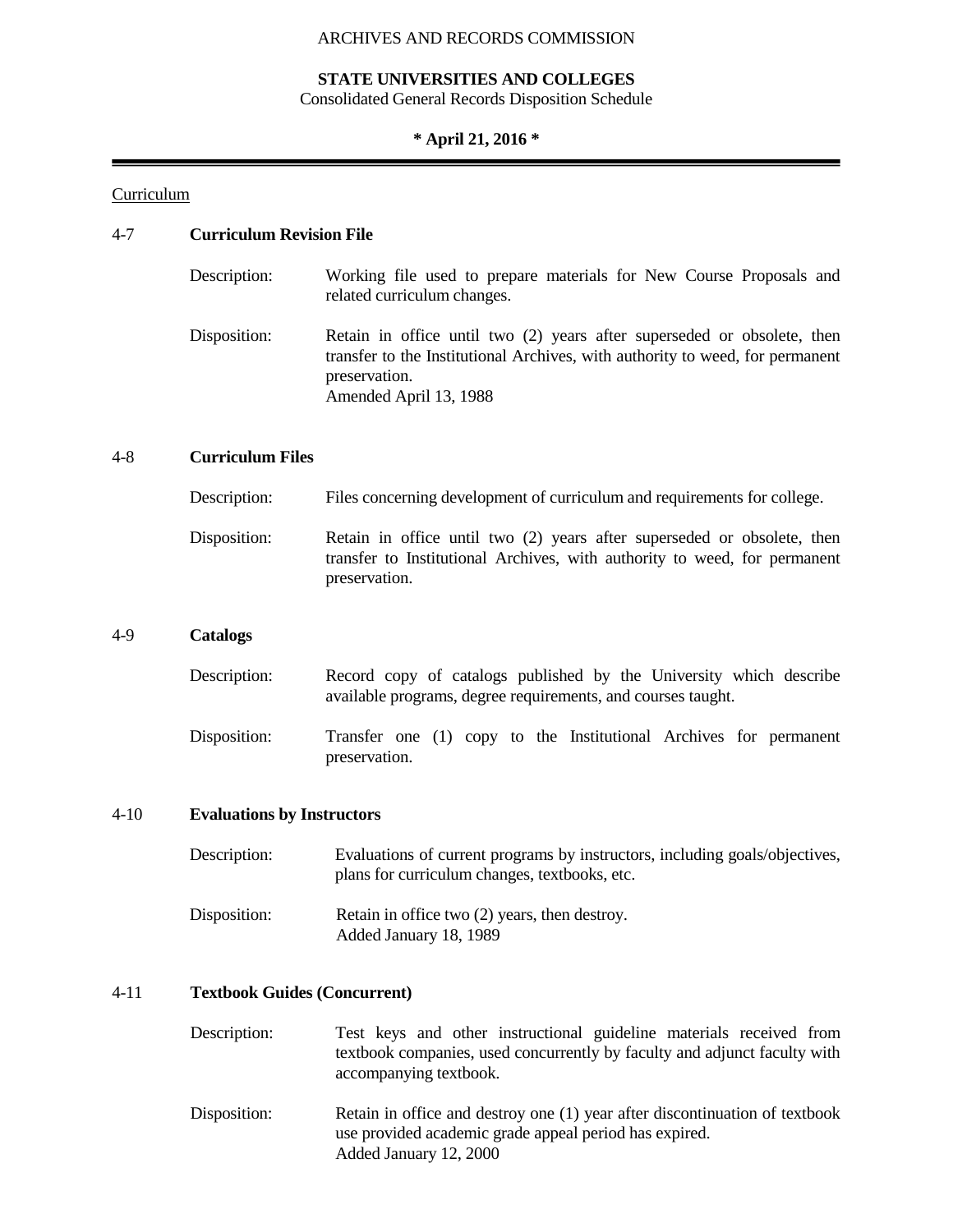# **STATE UNIVERSITIES AND COLLEGES**

Consolidated General Records Disposition Schedule

# **\* April 21, 2016 \***

# **Curriculum**

# 4-12 **Textbook Guides (Non-Concurrent)**

| Description: | Test keys and other instructional guideline materials received from                                         |
|--------------|-------------------------------------------------------------------------------------------------------------|
|              | textbook companies, but not used by faculty and adjunct faculty<br>concurrently with accompanying textbook. |
| Disposition: | Retain in office until discontinuation of textbook use, then destroy.<br>Added January 12, 2000             |

# 4-13 **Credit and Non Credit Course File**

| Description: | File containing Program Initiation Forms, course registrations, conference<br>lists, copies of purchase orders and/or letters of authorization.                               |
|--------------|-------------------------------------------------------------------------------------------------------------------------------------------------------------------------------|
| Disposition: | Retain in office until no longer required for administrative purposes, then<br>transfer to the Institutional Archives for permanent preservation.<br>Amended January 22, 2004 |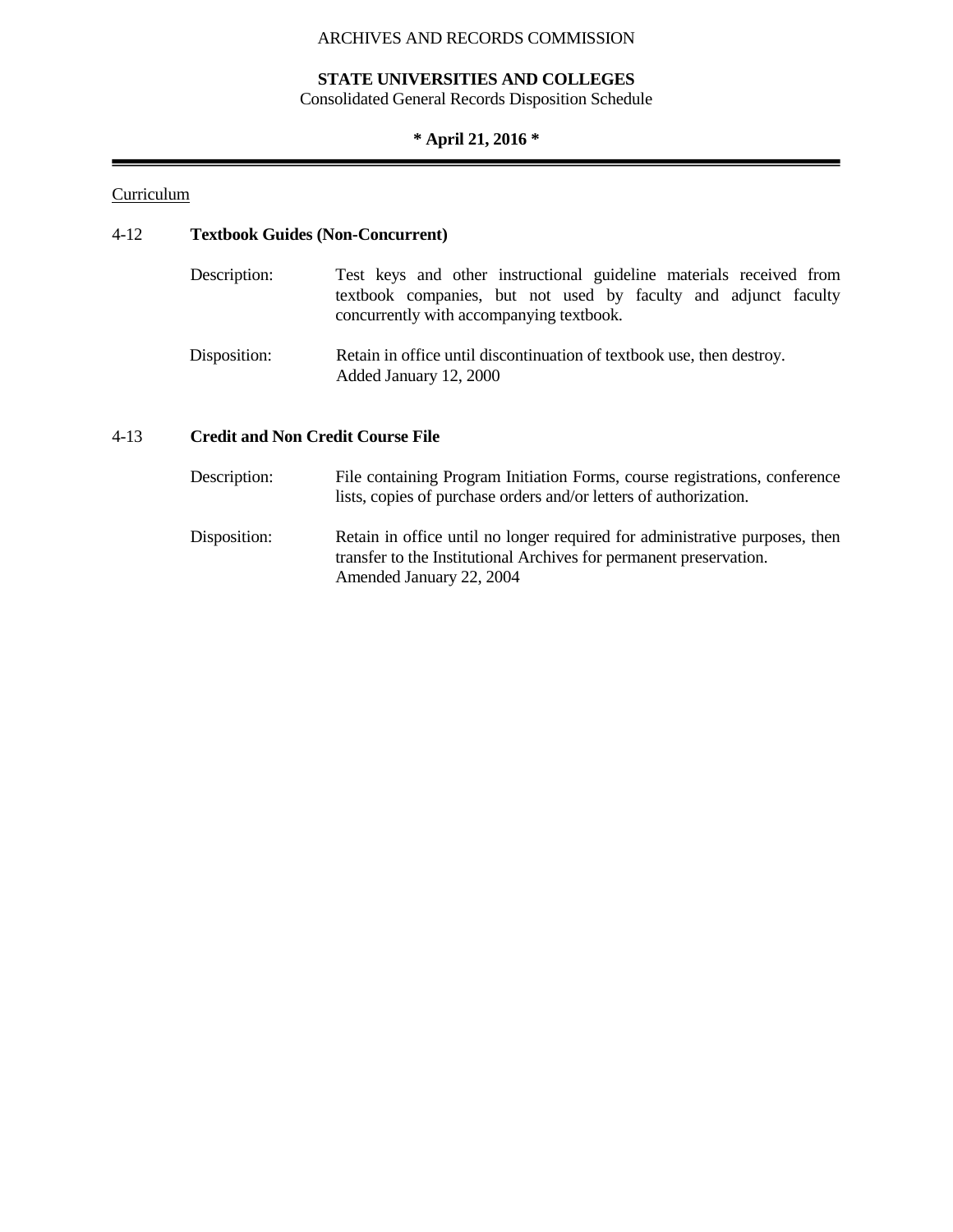#### **STATE UNIVERSITIES AND COLLEGES**

Consolidated General Records Disposition Schedule

#### **\* April 21, 2016 \***

#### Finance and Accounting/Business Affairs

#### 5-1 **Student Accounts File**

- Description: Records concerning individual student accounts. File may include listings of charges, adjustments of tuition fees, refunds, outstanding fees for damages or overdue library books, records of payments or other credits, and related records.
- Disposition: Retain in office two (2) years after termination of enrollment if account is settled, then destroy provided all audits have been completed and all applicable audit reports have been accepted and resolved by all applicable federal and state agencies and provided no legal actions are pending. If legal action is pending destroy two (2) years after exhaustion of all legal remedies provided records meet all stipulated retention requirements. For unsettled accounts, retain in office five (5) years after termination of enrollment, then destroy provided all audits have been completed and all applicable audit reports have been accepted and resolved by all applicable federal and state agencies and provided no legal actions are pending. If legal action is pending destroy two (2) years after exhaustion of all legal remedies provided records meet all stipulated retention requirements. Amended April 12, 2000

#### 5-2 **Overdue Bills File**

- Description: Records concerning overdue bills owed the university. File may include copies of bill and associated documents, records concerning debt collection attempts, and other related records.
- Disposition: Retain in office two (2) years after payment, then destroy provided all audits have been completed and all applicable audit reports have been accepted and resolved by all applicable federal and state agencies and provided no legal actions are pending. If legal action is pending destroy two (2) years after exhaustion of all legal remedies provided records meet all stipulated retention requirements. Language Correction April 15, 1987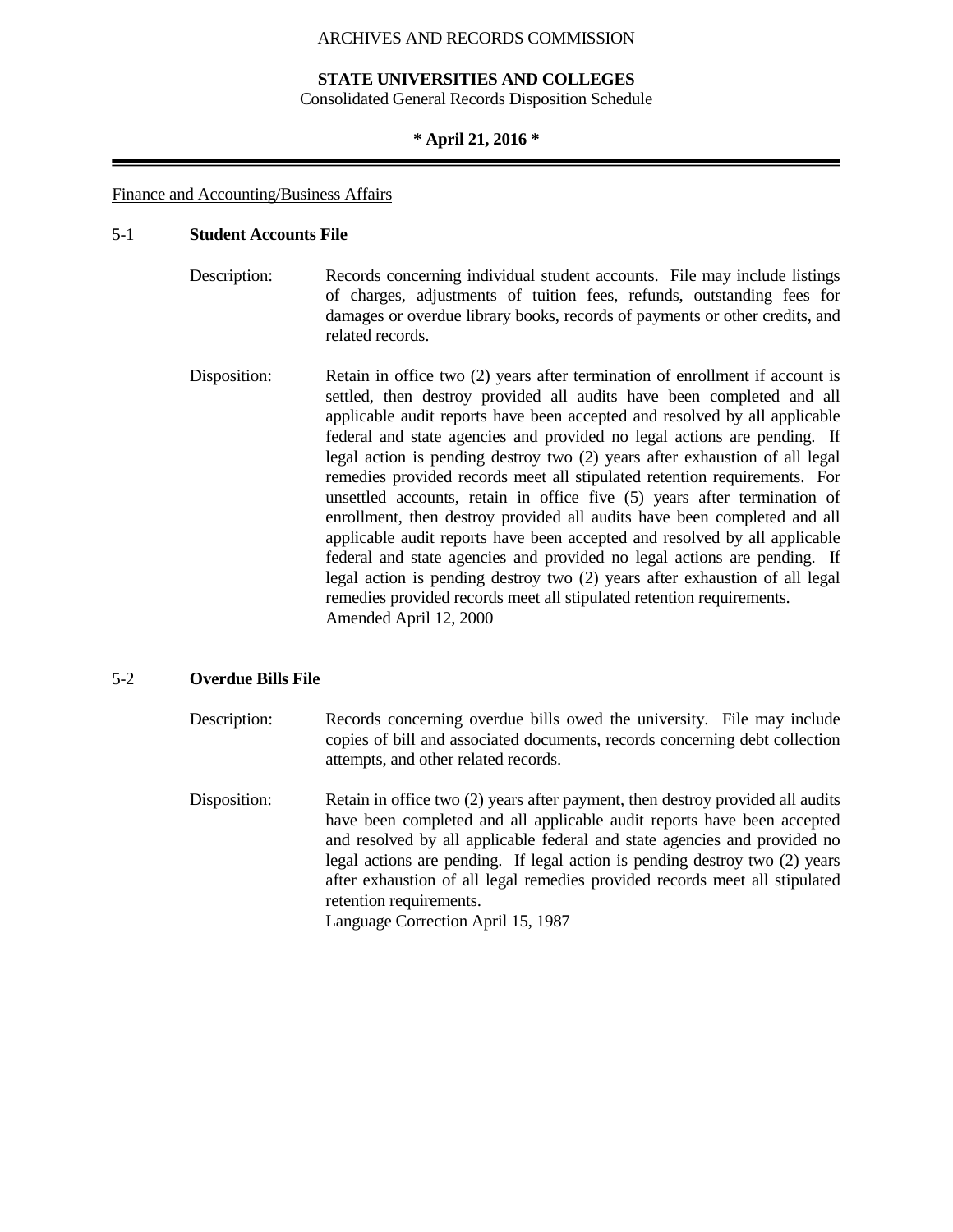## **STATE UNIVERSITIES AND COLLEGES**

Consolidated General Records Disposition Schedule

#### **\* April 21, 2016 \***

#### Finance and Accounting/Business Affairs

#### 5-3 **Returned Checks File**

Description: Checks returned to university for insufficient funds. Disposition: Retain in office thirty (30) days. If item has not been redeemed, transfer to

Student Accounts File (Series 5-1). If item has been redeemed, retain in office until one (1) year after all audits have been completed and all applicable audit reports have been accepted and resolved by all applicable federal and state agencies and provided no legal actions are pending, then destroy. If legal action is pending destroy two (2) years after exhaustion of all legal remedies. Amended October 12, 1988

#### 5-4 **Accounts Receivable File**

Description: Records of accounts receivable from sources other than student accounts.

Disposition: Retain in office five (5) years, then destroy provided all audits have been completed and all applicable audit reports have been accepted and resolved by all applicable federal and state agencies and provided no legal actions are pending. If legal action is pending destroy two (2) years after exhaustion of all legal remedies provided records meet all stipulated retention requirements. Language Correction April 15, 1987

#### 5-5 **Cash Receipts File**

Description: Records of cash receipts other than receipt books from various university offices. Disposition: Retain in office seven (7) years, then destroy provided all audits have been completed and all applicable audit reports have been accepted and resolved by all applicable federal and state agencies and provided no legal actions are pending. If legal action is pending destroy two (2) years after exhaustion of all legal remedies provided records meet all stipulated retention requirements.

Amended April 12, 2000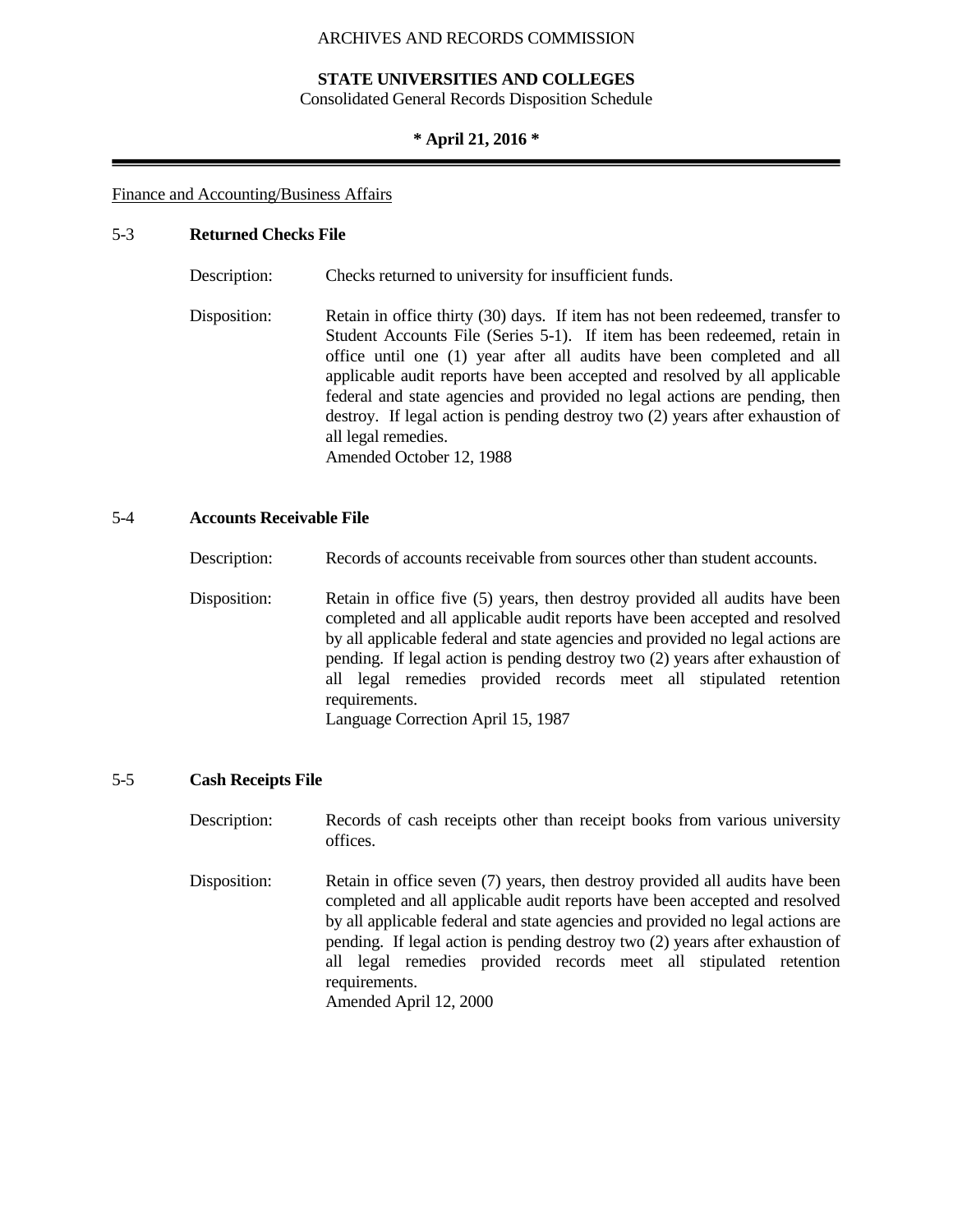#### **STATE UNIVERSITIES AND COLLEGES**

Consolidated General Records Disposition Schedule

#### **\* April 21, 2016 \***

#### Finance and Accounting/Business Affairs

#### 5-6A **Audit Reports File**

- Description: Copies of both internal and external audit reports for the various offices of the university that conduct financial transactions. The Governing Board is the state office of record, (Schedule 89-08, Series 1-10 for the Board of Regents of Oklahoma Colleges; Schedule 90-03, Series 1-11 for the Oklahoma State Regents for Higher Education.)
- Disposition: Transfer one (1) copy to the Institutional Archives for permanent preservation. Retain other copies in office until no longer required for administrative purposes, then destroy. Amended April 13, 1988

#### 5-6B **Audit Reports-- Working Papers**

- Description: Work papers used in the preparation of internal audits. Agency copy is state office of record copy.
- Disposition: Retain in office three (3) years from date of report, then destroy provided all audits have been completed and all applicable audit reports have been accepted and resolved by all applicable federal and state agencies, provided records are no longer required for administrative purposes, and provided no legal actions are pending. If legal action is pending destroy two (2) years after exhaustion of all legal remedies provided records meet all stipulated retention requirements. Added January 13, 1999

## 5-7 **Financial Aid Reports File**

Description: Reports of university financial aid.

Disposition: Retain in office five (5) years, then destroy provided all audits have been completed and all applicable audit reports have been accepted and resolved by all applicable federal and state agencies and provided no legal actions are pending. If legal action is pending, destroy two (2) years after the exhaustion of all legal remedies provided records meet all stipulated retention requirements. Language Correction April 15, 1987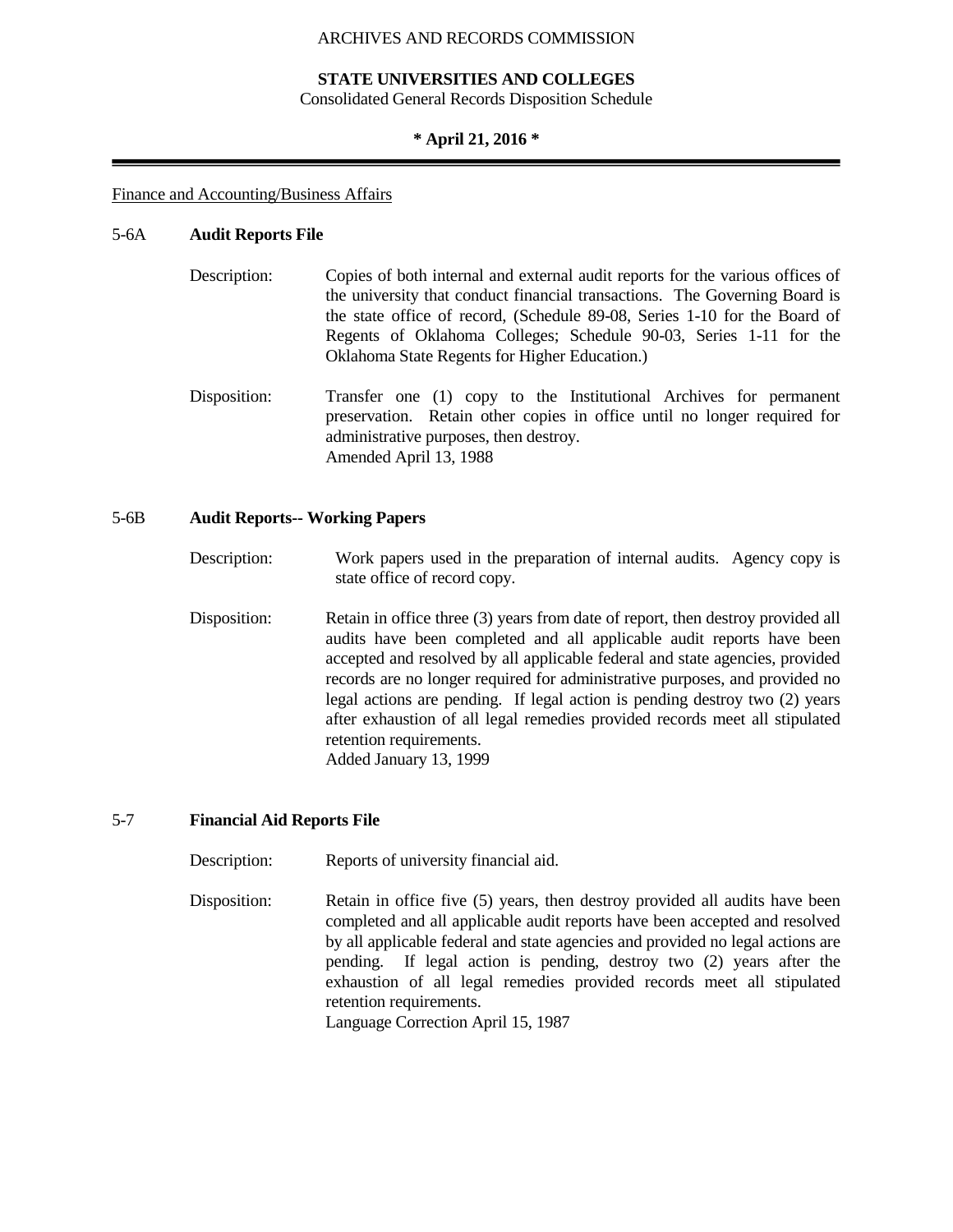#### **STATE UNIVERSITIES AND COLLEGES**

Consolidated General Records Disposition Schedule

#### **\* April 21, 2016 \***

#### Finance and Accounting/Business Affairs

#### 5-8 **Student Loans File**

- Description: Records concerning disbursements, deferments, repayments, and collections of student loans. Files include: Repayment Agreement, Exit Interview, Confidential Information Sheet, Statement of Responsibilities to Borrower, Comments Sheet, Due Diligence Memorandum, Correspondence on Past Due Account, and returned mail.
- Disposition: Retain in office five (5) years after repayment or release from repayment of loan, then destroy provided all audits have been completed and all applicable audit reports have been accepted and resolved by all applicable federal and state agencies and provided no legal actions are pending. If legal action is pending, destroy two (2) years after exhaustion of all legal remedies provided records meet all stipulated retention requirements. Amended October 14, 1992

#### 5-9A **University Bid Purchase File-Formal Bids**

- Description: Records for purchases conducted through a formal bid process but not through the Department of Central Services that involve the acquisition of goods and services other than capital improvements. Records include departmental requisitions, invitations to bid, bid specifications, affidavits of noncollusion, notices of aware, purchase orders, any applicable performance bonds, and correspondence. For the disposition of capital improvement records, see Series 1-29, Capital Improvement Projects.
- Disposition: Retain in office seven (7) years, then destroy provided all audits have been completed and all applicable audit reports have been accepted and resolved by all applicable federal and state agencies and provided no legal actions are pending. If legal action is pending, destroy two (2) years after exhaustion of all legal remedies provided records meet all stipulated retention requirements.

Amended October 11, 1995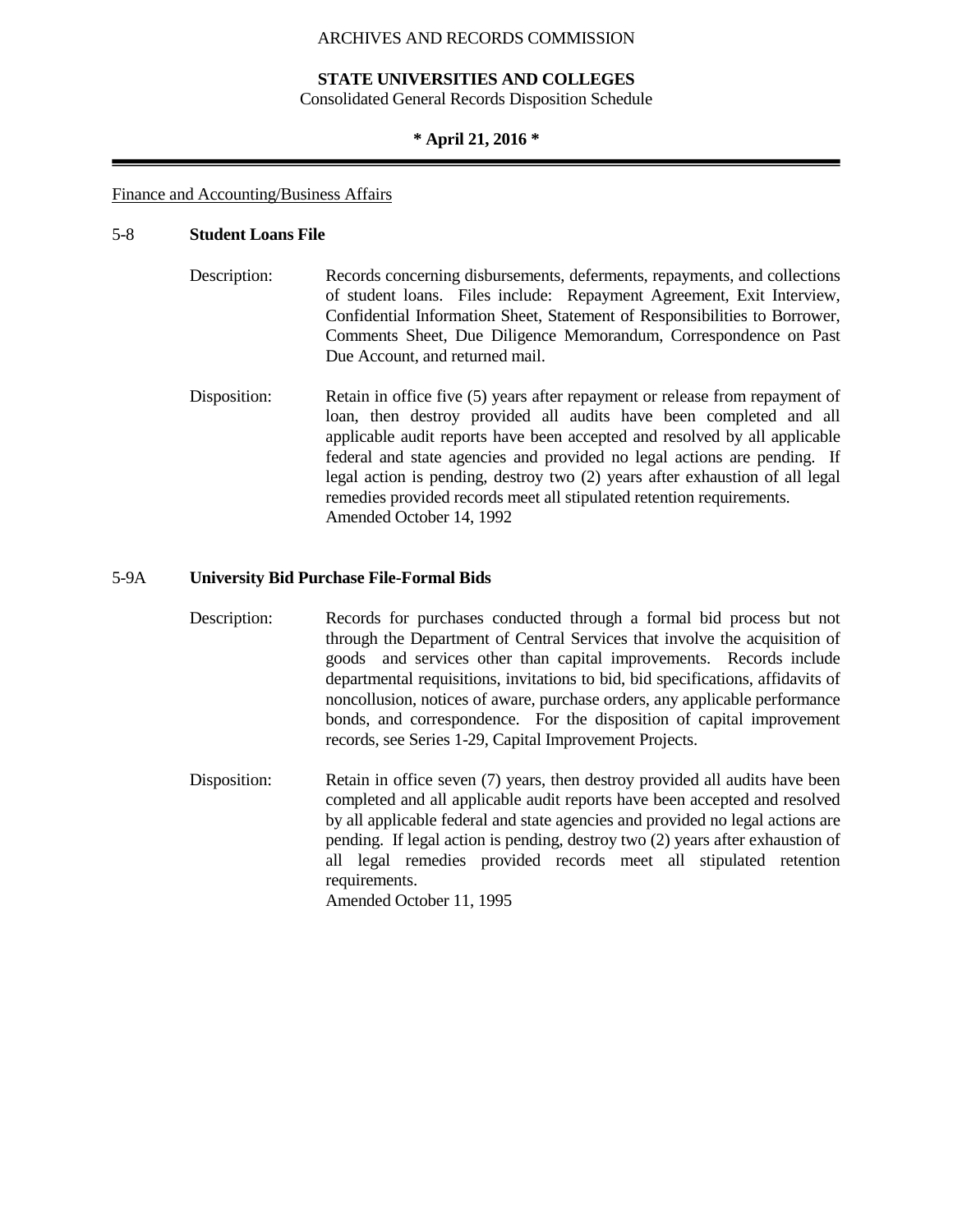#### **STATE UNIVERSITIES AND COLLEGES**

Consolidated General Records Disposition Schedule

## **\* April 21, 2016 \***

#### Finance and Accounting/Business Affairs

#### 5-9B **Institutional Bid Purchase File-Informal Requests for Quotations**

- Description: Records for purchases conducted through an informal request for quotation bid process but not through the Department of Center Services that involve the acquisition of goods and services other than bids received through a formal bid process and records are usually limited to notes relating to telephone conversations with two (2) or more potential vendors, confirmation letters transmitted through the U.S. Postal Services or sent by telefacsimile, and purchase orders.
- Disposition: Retain in office three (3) years, then destroy provided all audits have been completed and all applicable audit reports have been accepted and resolved by all applicable federal and state agencies and provided no legal actions are pending. If legal action is pending destroy two (2) years after exhaustion of all legal remedies provided records meet all stipulated retention requirements. Amended October 11, 1995

#### 5-10 **Internal Contract**

- Description: Internal contracts for purchases similar to Statewide contracts but not involving the Department of Central Services.
- Disposition: Retain in office seven (7) years, then destroy provided all audits have been completed and all applicable audit reports have been accepted and resolved by all applicable federal and state agencies and provided no legal actions are pending. If legal action is pending, destroy two (2) years after the exhaustion of all legal remedies provided records meet all stipulated retention requirements. Language Correction April 15, 1987 Amended October 13, 2011

#### 5-11 **Grants File**

- Description: File contains all financial documents concerned with the administration of a grant.
- Disposition: Retain in office until three (3) years after completion of grant activity, then destroy provided all audits have been completed and all applicable audit reports have been accepted and resolved by all applicable federal and state agencies and provided no legal actions are pending. If legal action is pending, destroy two (2) years after the exhaustion of all legal remedies provided records meet all stipulated retention requirements. Amended July 17, 1991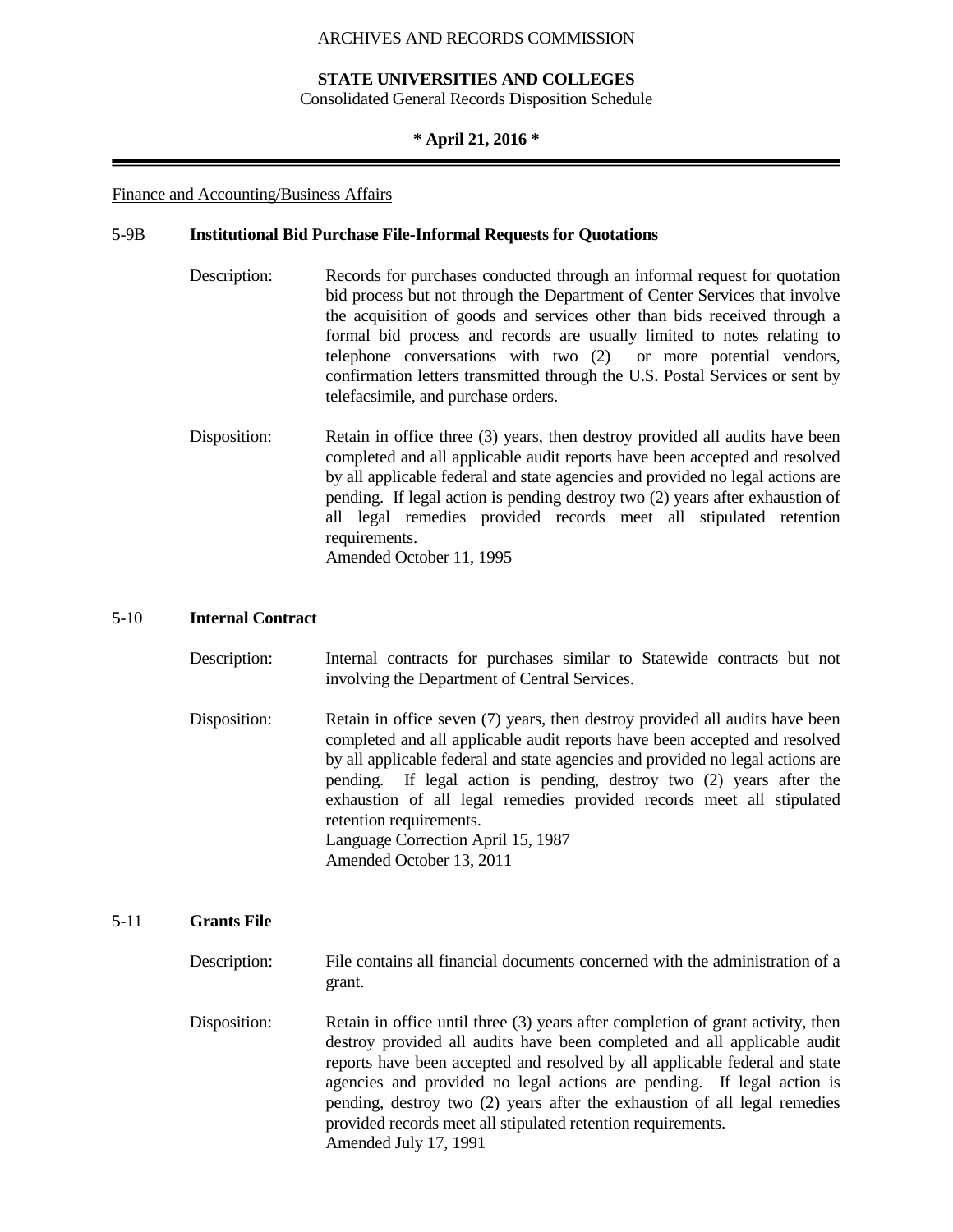## **STATE UNIVERSITIES AND COLLEGES**

Consolidated General Records Disposition Schedule

## **\* April 21, 2016 \***

#### Finance and Accounting/Business Affairs

## 5-12 **Federal Contracts for Research and Training**

| Description: | File contains all financial documents concerned with the administration of<br>Federal Contracts for Research and Training.                                                                                                                                                                                                                                                                                                                                               |
|--------------|--------------------------------------------------------------------------------------------------------------------------------------------------------------------------------------------------------------------------------------------------------------------------------------------------------------------------------------------------------------------------------------------------------------------------------------------------------------------------|
| Disposition: | Retain in office until three (3) years after completion, then destroy provided<br>all audits have been completed and all applicable audit reports have been<br>accepted and resolved by all applicable federal and state agencies and<br>provided no legal actions are pending. If legal action is pending, destroy<br>two (2) years after the exhaustion of all legal remedies provided records<br>meet all stipulated retention requirements.<br>Amended July 17, 1991 |

## 5-13 **Requisitions**

- Description: Copies of requisitions used in purchasing process. These are used as basis for letter orders and purchase orders but are not filed with University Bid Purchase File, Series 5-9, or Internal Contracts, Series 5-10.
- Disposition: Retain in office until one (1) year after all audits have been completed and all applicable audit reports have been accepted and resolved by all applicable federal and state agencies and provided no legal actions are pending, then destroy. If legal action is pending destroy two (2) years after exhaustion of all legal remedies. Added July 13, 1988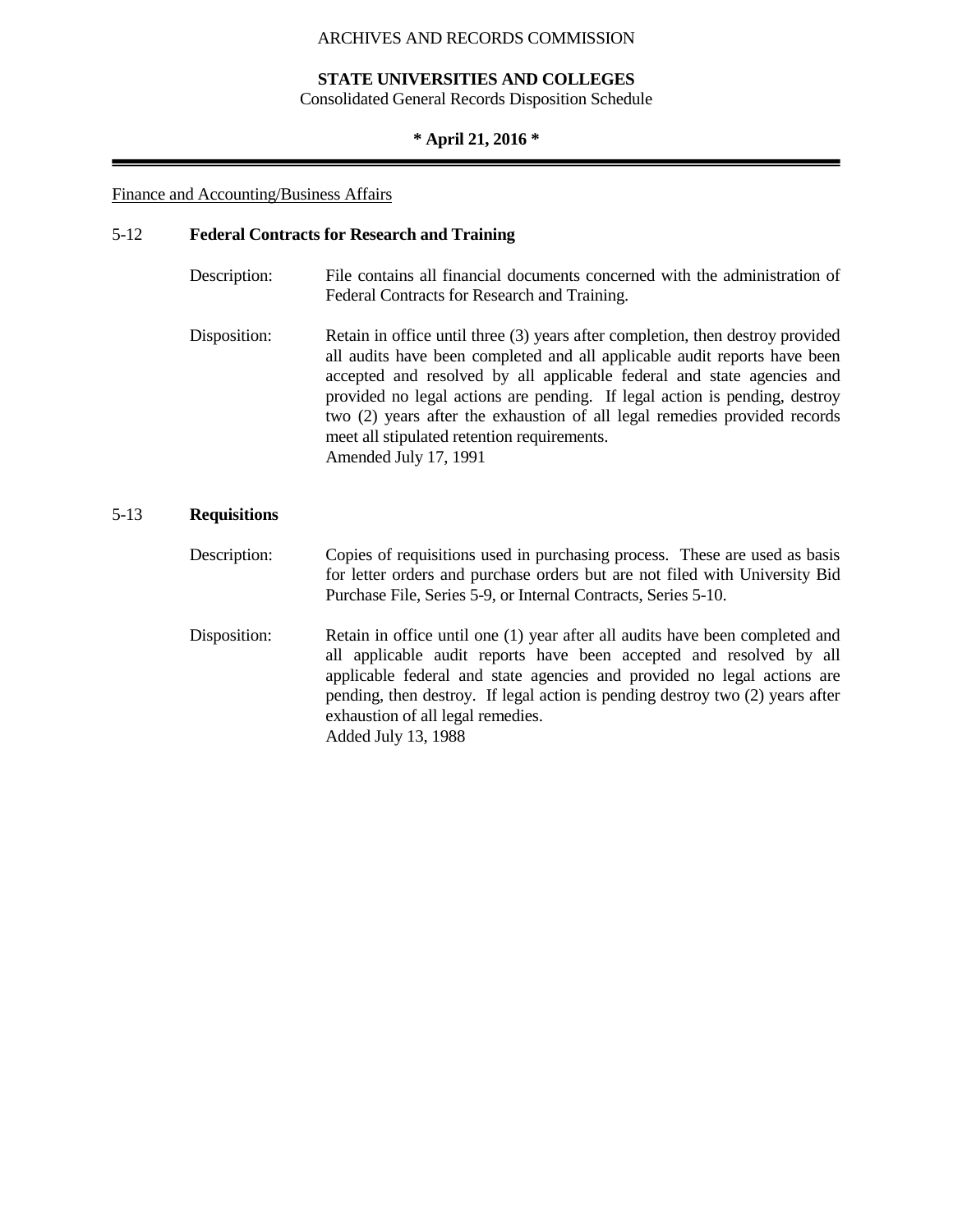## **STATE UNIVERSITIES AND COLLEGES**

Consolidated General Records Disposition Schedule

## **\* April 21, 2016 \***

#### Finance and Accounting/Business Affairs

- 5-14 **Authorizations for Purchase** (Prior to February 1, 2000)
- A. Description: Copies of OSF Form 6 or used to acquire goods and services when it is not feasible or required to go out on competitive bid. The Office of State Finance is the state office of record (Schedule 91-08, Series 2-53).
	- Disposition: Retain in office until one (1) year after all audits have been completed and all applicable audit reports have been accepted and resolved by all applicable federal and state agencies and provided no legal actions are pending, then destroy. If legal action is pending destroy two (2) years after exhaustion of all legal remedies. Amended April 12, 2000

## C. **Authorizations for Purchase** (February 1, 2000-) (Record Copy)

- Description: Copies of OSF Form 6 or used to acquire goods and services when it is not feasible or required to go out on competitive bid. Institution's copy is the state office of record copy.
- Disposition: Retain in office seven (7) years then destroy provided all audits have been completed and all applicable audit reports have been accepted and resolved by all applicable federal and state agencies and provided no legal actions are pending, then destroy. If legal action is pending destroy two (2) years after exhaustion of all legal remedies. Amended April 28, 2005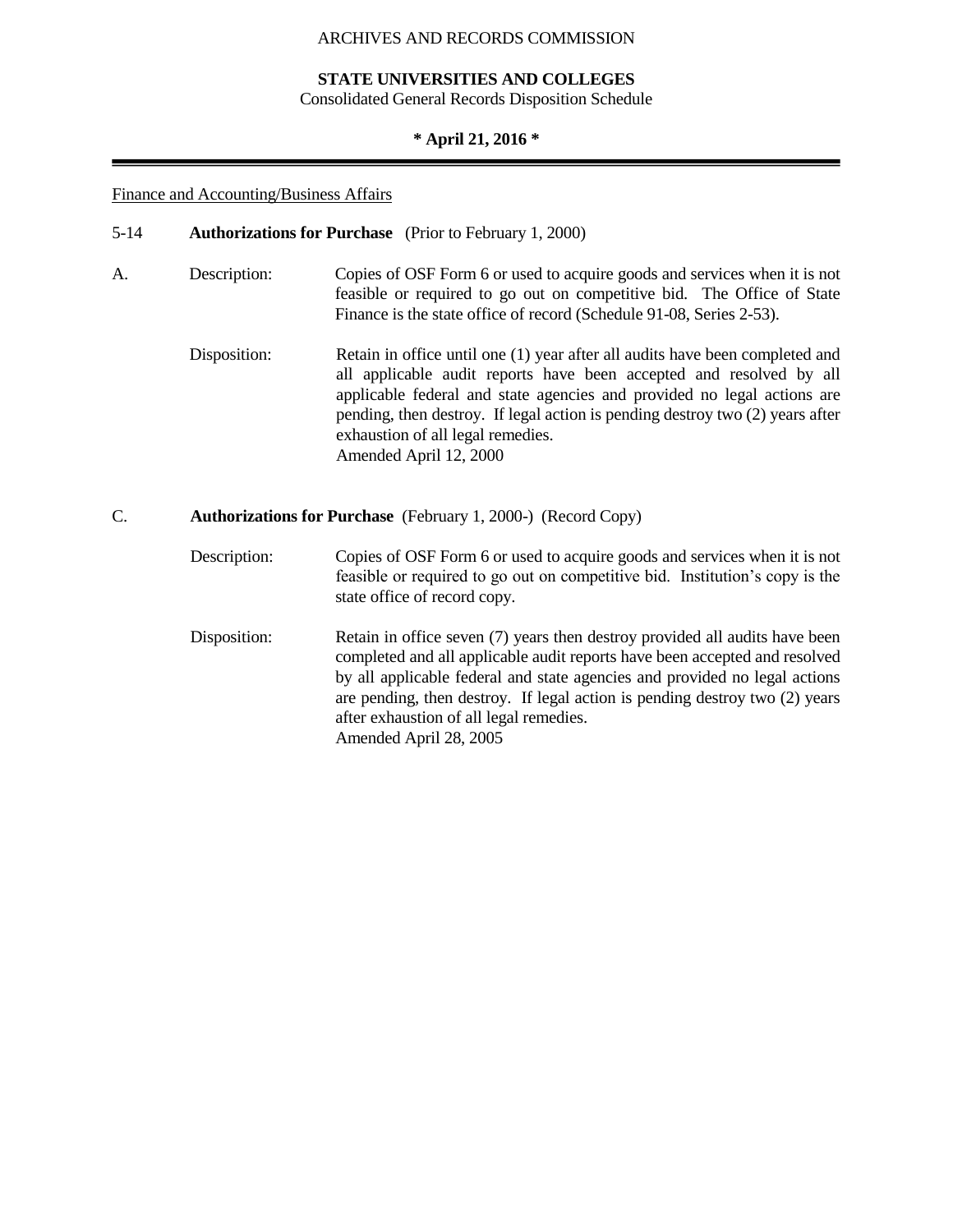#### **STATE UNIVERSITIES AND COLLEGES**

Consolidated General Records Disposition Schedule

### **\* April 21, 2016 \***

#### Finance and Accounting/Business Affairs

### 5-15 **Purchase Order Files**

- Description: Institution copies of documents submitted to the Central Purchasing Division of the Department of Central Services to acquire goods and services. Documents include Central Purchasing Form #2, "Purchase Requisition"; Invitation to Bid; correspondences concerning purchase; copy of purchase order; sole source affidavit if applicable; contents for professional services and local funding project awards; and CP Form 001, "Change Order Form". The Central Purchasing Division of the Department of Central Services is the state office of record (Schedule 90-05, Series 7-27).
- Disposition: Retain in office until one (1) year after all audits have been completed and all applicable audit reports have been accepted and resolved by all applicable federal and state agencies and provided no legal actions are pending, then destroy. If legal action is pending destroy two (2) years after exhaustion of all legal remedies. Amended April 28, 2005

#### 5-16 **Long Distance Telephone Log**

Description: Record of long distance telephone calls.

Disposition: Retain in office until one (1) year after all audits have been completed and all applicable audit reports have been accepted and resolved by all applicable federal and state agencies and provided no legal actions are pending, then destroy. If legal action is pending destroy two (2) years after exhaustion of all legal remedies. Added January 18, 1989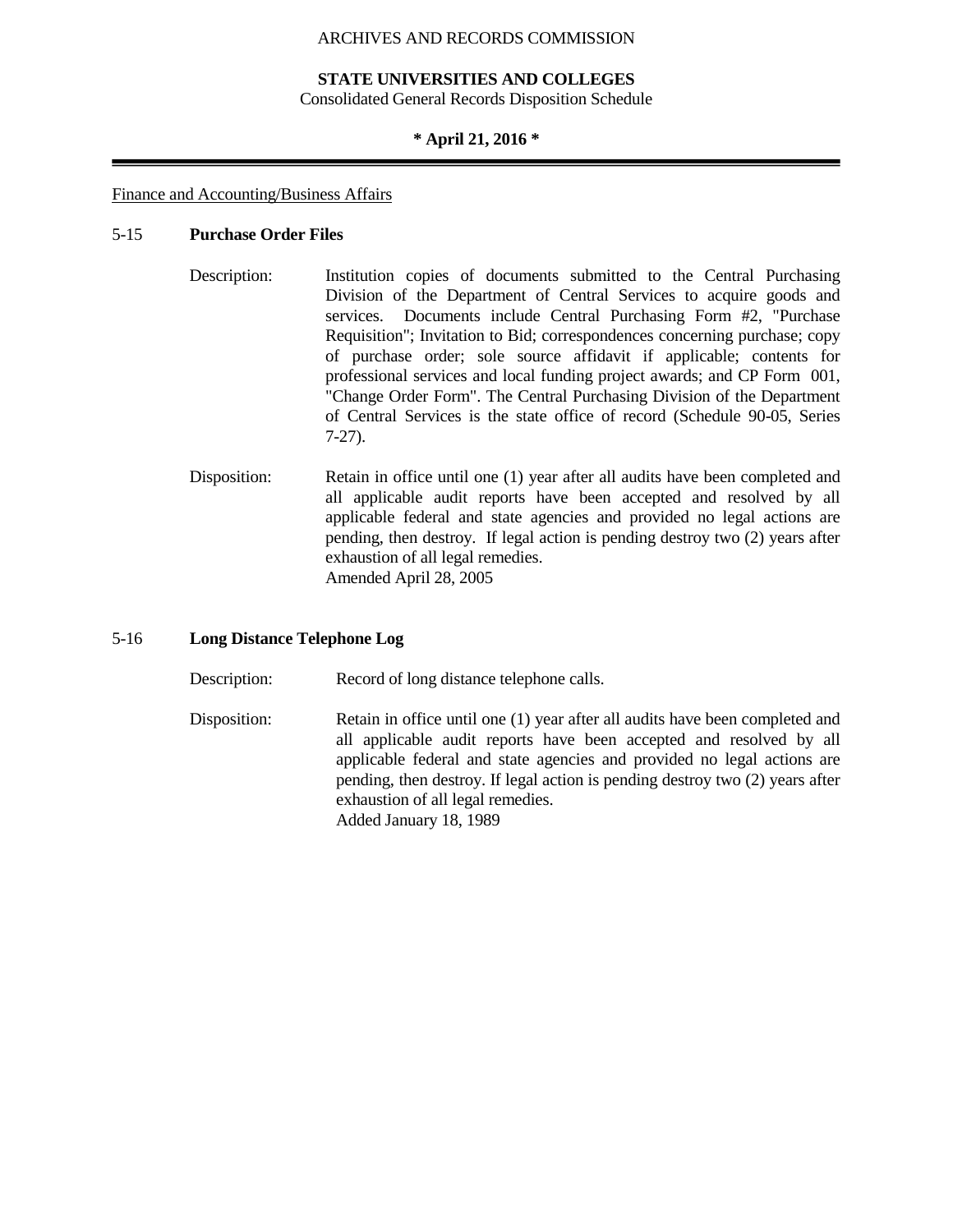# **STATE UNIVERSITIES AND COLLEGES**

Consolidated General Records Disposition Schedule

# **\* April 21, 2016 \***

# Finance and Accounting/Business Affairs

# 5-17 **Warranty File**

| Description: | Warranties for equipment purchased by an institution for its use.<br>Institution copy is the state office of record copy.                                                                                                                                                                                                           |
|--------------|-------------------------------------------------------------------------------------------------------------------------------------------------------------------------------------------------------------------------------------------------------------------------------------------------------------------------------------|
| Disposition: | Retain in office until equipment is sold, surplused, or otherwise removed<br>from service, then destroy provided no legal actions are pending. If legal<br>action is pending destroy two (2) years after exhaustion of all legal<br>remedies provided records meet all stipulated retention requirements.<br>Amended April 12, 2000 |

# 5-18 **Non-binding Contracts**

| А.        | Description: | Non-binding contracts for equipment maintenance, services, and supplies,<br>as well as documents relating to service calls. Institution copy is the state<br>office of record copy.                                                                                                                                                                                            |
|-----------|--------------|--------------------------------------------------------------------------------------------------------------------------------------------------------------------------------------------------------------------------------------------------------------------------------------------------------------------------------------------------------------------------------|
|           | Disposition: | Retain in office until one (1) year after all audits have been completed and<br>all applicable audit reports have been accepted and resolved by all<br>applicable federal and state agencies and provided no legal actions are<br>pending, then destroy. If legal action is pending destroy two (2) years after<br>exhaustion of all legal remedies.<br>Amended April 12, 2000 |
| <b>B.</b> | Description: | Division copies of items in Series 5-18A (Non-binding Contracts).                                                                                                                                                                                                                                                                                                              |
|           | Disposition: | Retain in office until no longer required for administrative purposes, then<br>destroy.<br>Amended April 12, 2000                                                                                                                                                                                                                                                              |

# 5-19 **Internal Billings File**

| Description: | Invoices and "paper" payments exchanged internally between divisions at<br>the university or college for payments of goods or services.                                                                                                                                                                                                                                     |
|--------------|-----------------------------------------------------------------------------------------------------------------------------------------------------------------------------------------------------------------------------------------------------------------------------------------------------------------------------------------------------------------------------|
| Disposition: | Retain in office until one (1) year after all audits have been completed and<br>all applicable audit reports have been accepted and resolved by all<br>applicable federal and state agencies and provided no legal actions are<br>pending, then destroy. If legal action is pending destroy two (2) years after<br>exhaustion of all legal remedies.<br>Added July 12, 1989 |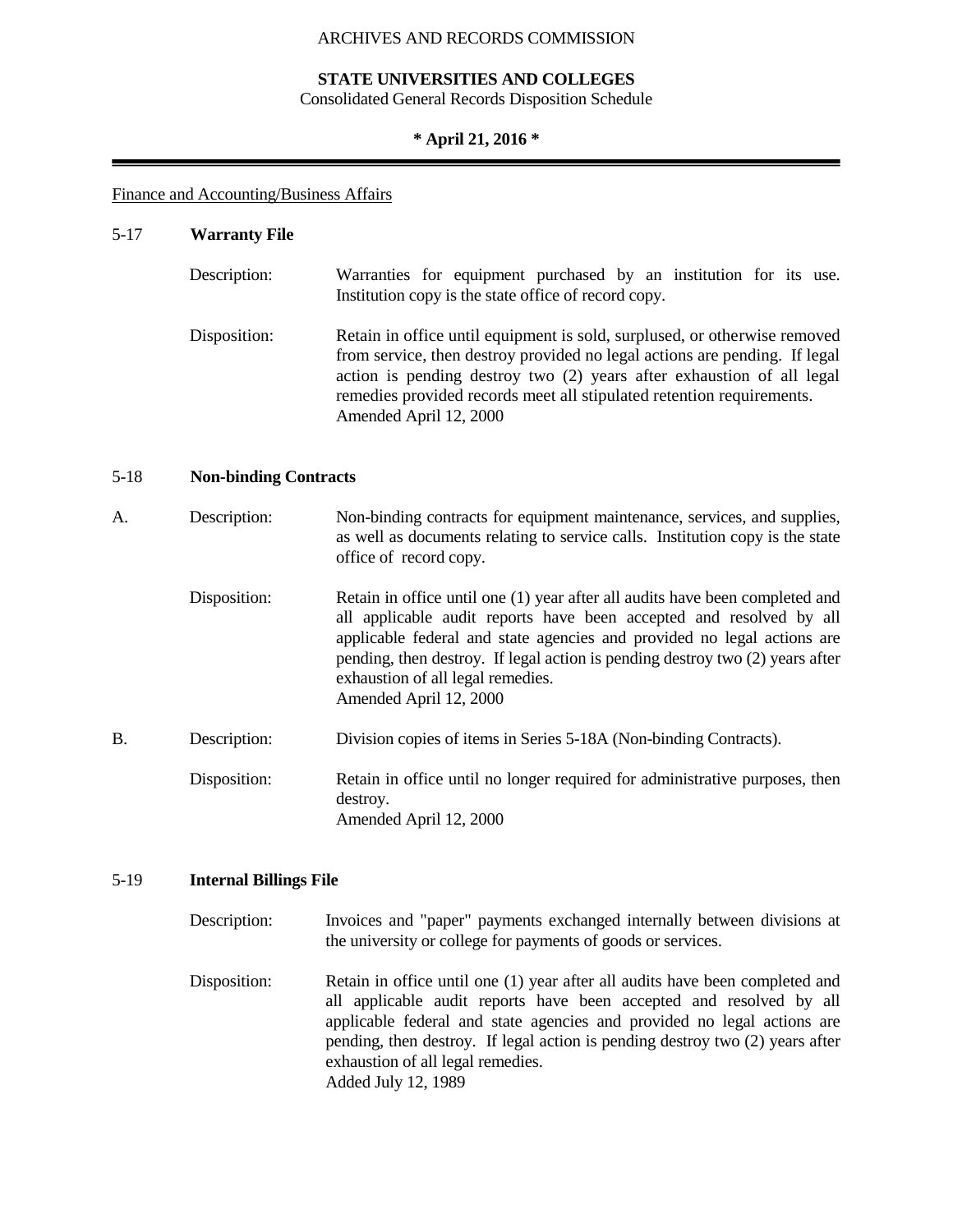### **STATE UNIVERSITIES AND COLLEGES**

Consolidated General Records Disposition Schedule

#### **\* April 21, 2016 \***

#### Finance and Accounting/Business Affairs

#### 5-20 **Check Registers**

| Description: | Periodic computer report of warrants issued on all accounts. Data include<br>check number, date, account number, subamount, name of payee, and social<br>security number of payee. |
|--------------|------------------------------------------------------------------------------------------------------------------------------------------------------------------------------------|
| Disposition: | Retain in office seven (7) years, then destroy provided all audits have been<br>completed and all applicable audit reports have been accepted and resolved                         |

by all applicable federal and state agencies and provided no legal actions are pending. If legal action is pending destroy two (2) years after exhaustion of all legal remedies provided records meet all stipulated retention requirements. Added October 11, 1989

# 5-21 **Quarterly Financial Statements**

- Description: Financial statements listing balance sheets, income statements, listing of different university budgets, and listing of revenue and expenditures of various offices and departments.
- Disposition: Retain in office seven (7) years, then destroy provided all audits have been completed and all applicable audit reports have been accepted and resolved by all applicable federal and state agencies and provided no legal actions are pending. If legal action is pending destroy two (2) years after exhaustion of all legal remedies. Added July 17, 1991

## 5-22 **6-Digit Expenditure Detail Reports**

- Description: Monthly computer printouts from the Office of State Finance listing expenditures incurred within each agency fund/amount. The Institution's copy is the state office of record copy.
- Disposition: Retain in office until one (1) year after all audits have been completed and all applicable audit reports have been accepted and resolved by all applicable federal and state agencies and provided no legal actions are pending, then destroy. If legal action is pending destroy two (2) years after exhaustion of all legal remedies. Added January 12, 2000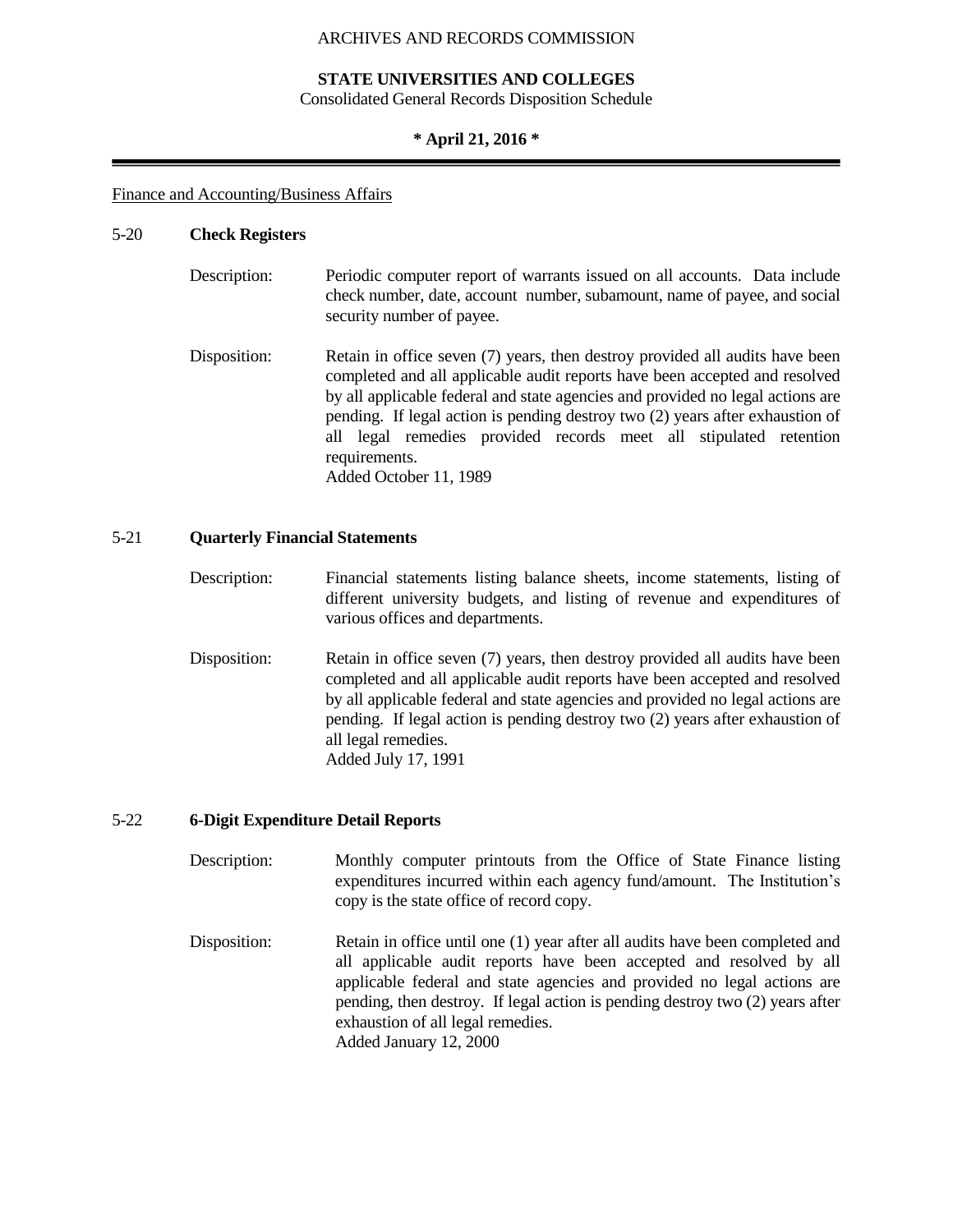## **STATE UNIVERSITIES AND COLLEGES**

Consolidated General Records Disposition Schedule

#### **\* April 21, 2016 \***

#### Finance and Accounting/Business Affairs

#### 5-23 **Budget and Cash Balance Reports**

- Description: Monthly computer printouts from the Office of State Finance listing the closing balances of all treasury accounts. The Office of State Finance is the state office of record (Schedule 91-08, Series 2-20A).
- Disposition: Retain in office until one (1) year after all audits have been completed and all applicable audit reports have been accepted and resolved by all applicable federal and state agencies and provided no legal actions are pending, then destroy. If legal action is pending destroy two (2) years after exhaustion of all legal remedies. Added January 12, 2000

## 5-24 **Summary of Receipts, Disbursements, and Balances by Agency**

- Description: Monthly computer printouts from the Office of State Finance showing beginning account balances, receipts, disbursements, transfers, and ending balances for each institution's fund. The Office of State Finance is the state office of record (Schedule 91-08, Series 2-27A).
- Disposition: Retain in office until one (1) year after all audits have been completed and all applicable audit reports have been accepted and resolved by all applicable federal and state agencies and provided no legal actions are pending, then destroy. If legal action is pending destroy two (2) years after exhaustion of all legal remedies. Added January 12, 2000

#### 5-25 **6-Digit Object of Expenditure Summary Reports**

- Description: Monthly computer printouts from the Office of State Finance listing expenditures by object of expenditure sequence. The institution's copy is the state office of record copy.
- Disposition: Retain in office until one (1) year after all audits have been completed and all applicable audit reports have been accepted and resolved by all applicable federal and state agencies and provided no legal actions are pending, then destroy. If legal action is pending destroy two (2) years after exhaustion of all legal remedies. Added January 12, 2000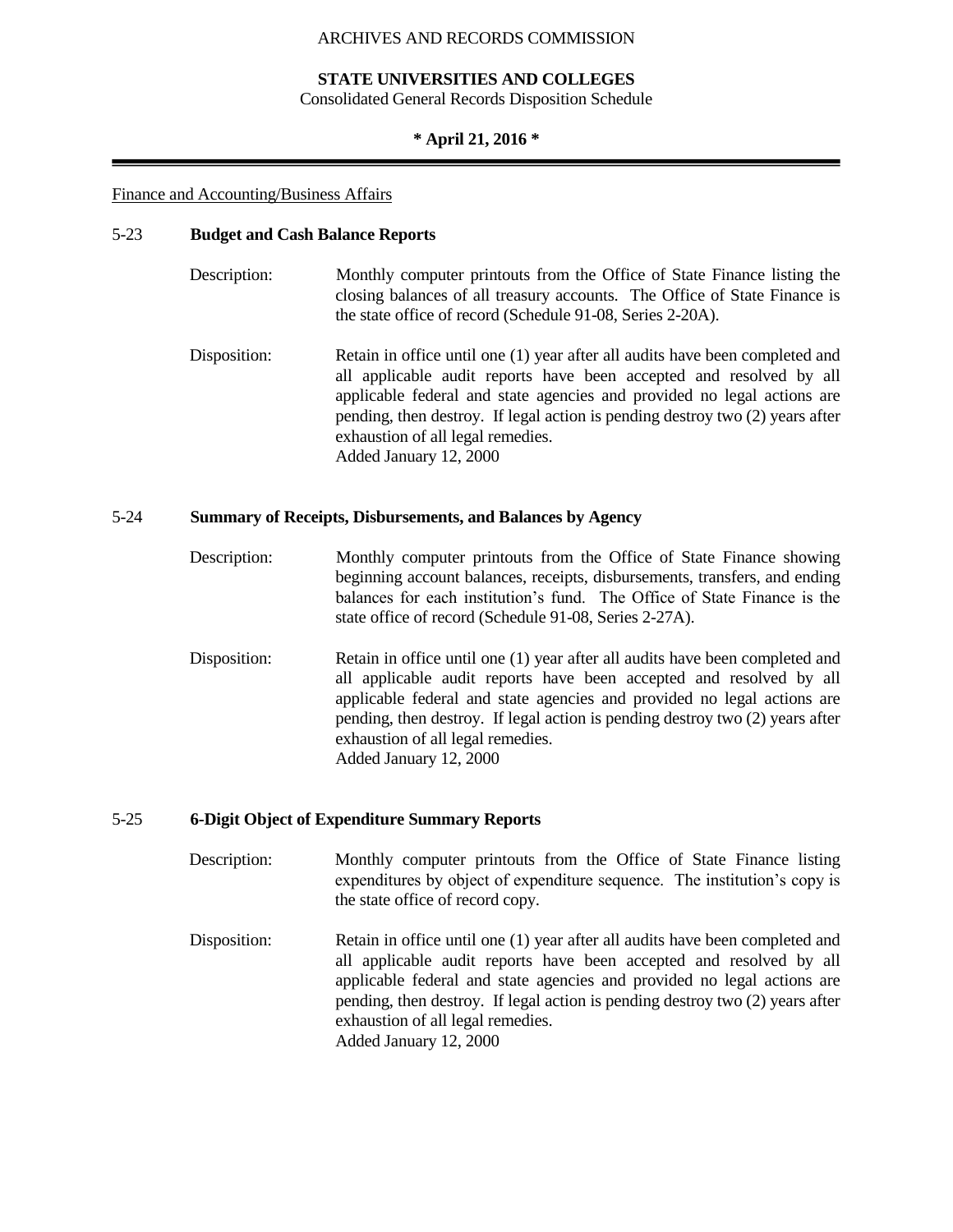## **STATE UNIVERSITIES AND COLLEGES**

Consolidated General Records Disposition Schedule

# **\* April 21, 2016 \***

# Finance and Accounting/Business Affairs

# 5-26 **Monthly Receipts and Expenditure Reports**

| Description: | Internal records listing receipts by source code and expenditures by<br>program and object code, and providing monthly and year-to-date<br>information. The institution's copy is the state office of record copy.                                                                                                                                   |
|--------------|------------------------------------------------------------------------------------------------------------------------------------------------------------------------------------------------------------------------------------------------------------------------------------------------------------------------------------------------------|
| Disposition: | Retain in office until one (1) year after all audits have been completed and<br>all applicable audit reports have been accepted and resolved by all<br>applicable federal and state agencies and provided no legal actions are<br>pending, then destroy. If legal action is pending destroy two (2) years after<br>exhaustion of all legal remedies. |

Added January 12, 2000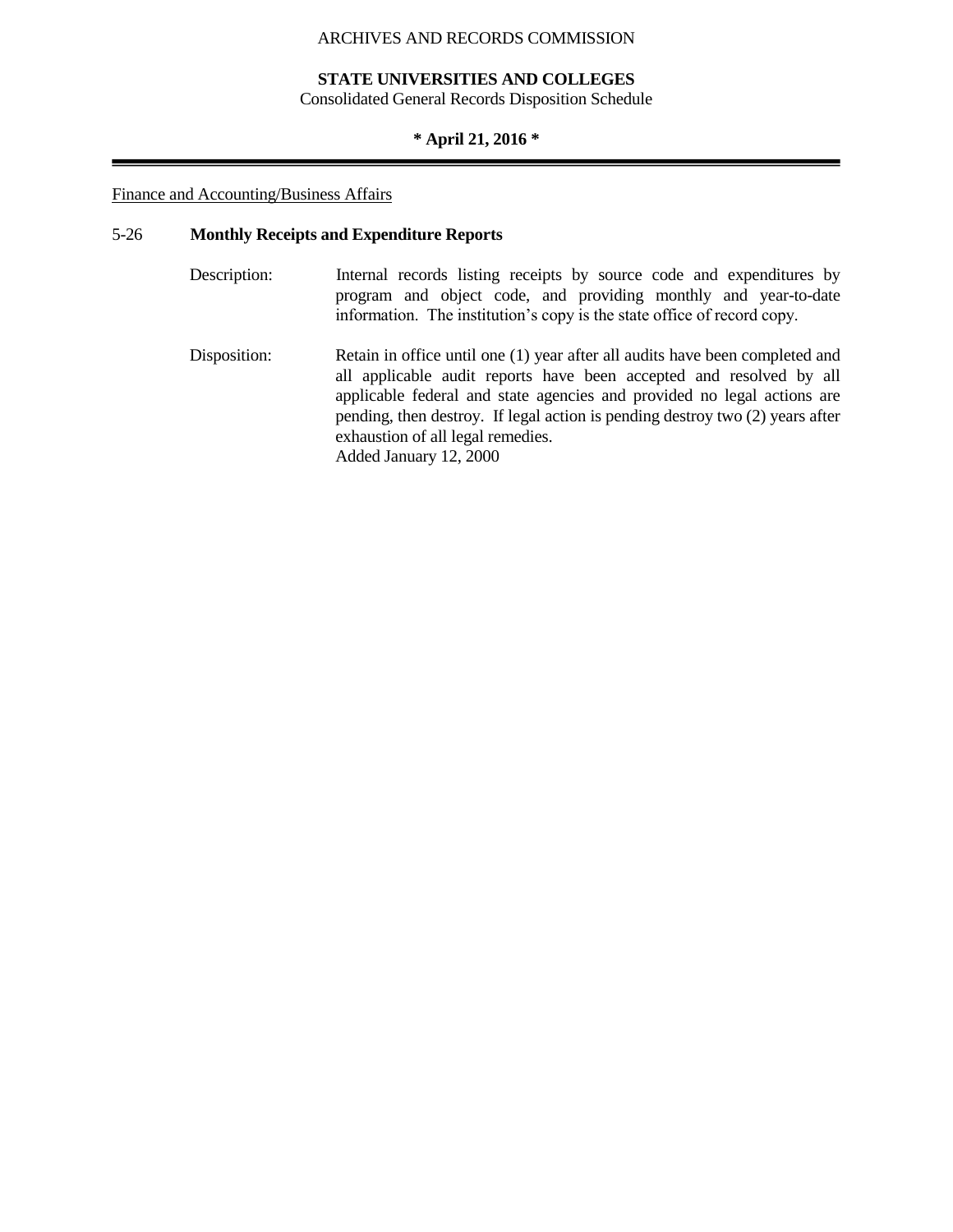# **STATE UNIVERSITIES AND COLLEGES**

Consolidated General Records Disposition Schedule

# **\* April 21, 2016 \***

# Finance and Accounting/Business Affairs

# 5-27 **Budget Work Program**

| A.        | Description: | Copies of OSF Form 55, Capital Outlay Projects; OSF Form 47, Detail of<br>Personnel by Sub-Activity; OSF Form 47.1, Detail of Exempted Personnel<br>by Sub-Activity; OSF Form 47.2, Detail of Professional Services by<br>Sub-Activity; OSF Form 16, Detail of Expenditures by Sub-Activity; OSF<br>Form 22, Summary of Sub-Activities within an Activity; OSF Form 17,<br>Detail of Expenditures by Activity; OSF Form 21, Summary of Activities<br>Within an Agency; Form 33, Estimate of Income To Agency Funds; OSF<br>Form 48, Request for Allotment and/or Appropriation Transfer; OSF Form<br>47, Detail of Personnel by Sub-Activity - Revision; OSF Form 47.1, Detail<br>of Exempted Personnel by Sub-Activity - Revision; OSF Form 47.2, Detail<br>of Professional Services by Sub-Activity - Revision; OSF Form 16, Detail<br>of Expenditures by Sub-Activity - Revision; OSF Form 22, Summary of<br>Sub-Activities within an Activity - Revision; OSF Form 17, Detail of<br>Expenditures by Activity - Revision; OSF Form 21, Summary of Activities<br>Within an Agency - Revision; and OSF Form 33, Estimate of Income to<br>Agency Funds - Revision budget requests. The Office of State Finance is<br>the state office of record (Schedule 91-08, Series 1-2). |
|-----------|--------------|-------------------------------------------------------------------------------------------------------------------------------------------------------------------------------------------------------------------------------------------------------------------------------------------------------------------------------------------------------------------------------------------------------------------------------------------------------------------------------------------------------------------------------------------------------------------------------------------------------------------------------------------------------------------------------------------------------------------------------------------------------------------------------------------------------------------------------------------------------------------------------------------------------------------------------------------------------------------------------------------------------------------------------------------------------------------------------------------------------------------------------------------------------------------------------------------------------------------------------------------------------------------------------|
|           | Disposition: | Retain in office until one (1) year after all audits have been completed and<br>all applicable audit reports have been accepted and resolved by all<br>applicable federal and state agencies and provided no legal actions are<br>pending, then destroy. If legal action is pending destroy two (2) years after<br>exhaustion of all legal remedies.<br>Added January 12, 2000                                                                                                                                                                                                                                                                                                                                                                                                                                                                                                                                                                                                                                                                                                                                                                                                                                                                                                |
| <b>B.</b> | Description: | File contains materials submitted from administrative organizational units<br>and other working papers used to compile the institution's budget work<br>program. The institution's copy is the state office of record copy.                                                                                                                                                                                                                                                                                                                                                                                                                                                                                                                                                                                                                                                                                                                                                                                                                                                                                                                                                                                                                                                   |
|           | Disposition: | Retain in office until one (1) year after all audits have been completed and<br>all applicable audit reports have been accepted and resolved by all<br>applicable federal and state agencies and provided no legal actions are<br>pending, then destroy. If legal action is pending destroy two (2) years after<br>exhaustion of all legal remedies.<br>Amended April 28, 2005                                                                                                                                                                                                                                                                                                                                                                                                                                                                                                                                                                                                                                                                                                                                                                                                                                                                                                |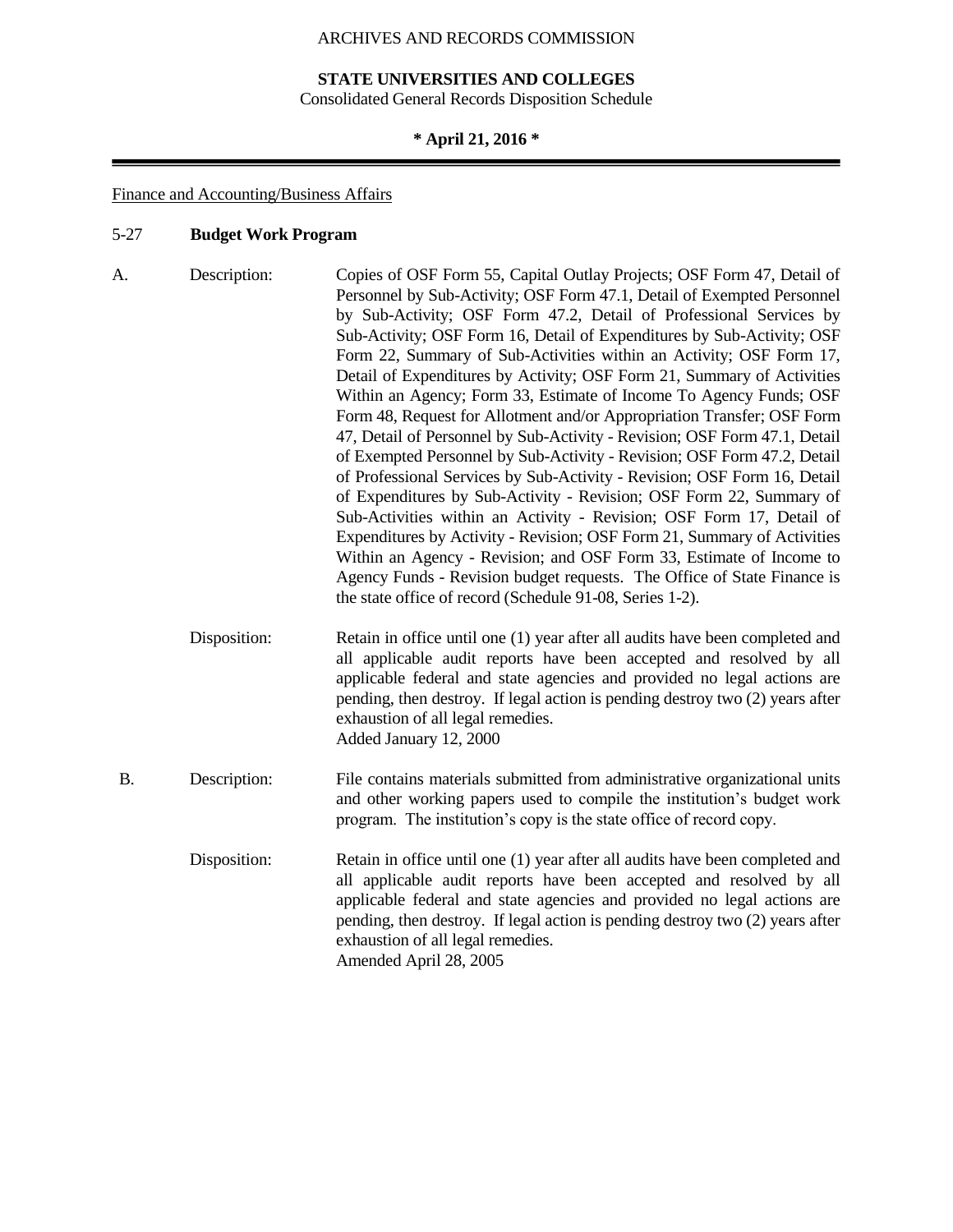# **STATE UNIVERSITIES AND COLLEGES**

Consolidated General Records Disposition Schedule

# **\* April 21, 2016 \***

# Finance and Accounting/Business Affairs

| $5 - 28$ | <b>Budget Requests</b> |                                                                                                                                                                                                                                                                                                                                                                                |
|----------|------------------------|--------------------------------------------------------------------------------------------------------------------------------------------------------------------------------------------------------------------------------------------------------------------------------------------------------------------------------------------------------------------------------|
| A.       | Description:           | Copies of institution's budget requests submitted to the Office of State<br>Finance for development of Executive budget. The Office of State<br>Finance is the state office of record (Schedule 91-08, Series 1-3).                                                                                                                                                            |
|          | Disposition:           | Retain in office until one (1) year after all audits have been completed and<br>all applicable audit reports have been accepted and resolved by all<br>applicable federal and state agencies and provided no legal actions are<br>pending, then destroy. If legal action is pending destroy two (2) years after<br>exhaustion of all legal remedies.<br>Added January 12, 2000 |
| B.       | Description:           | File contains materials submitted from administrative and organizational<br>units and other working papers used to compile the institution's budget<br>request.                                                                                                                                                                                                                |
|          | Disposition:           | Retain in office until one (1) year after all audits have been completed and<br>all applicable audit reports have been accepted and resolved by all<br>applicable federal and state agencies and provided no legal actions are<br>pending, then destroy. If legal action is pending destroy two (2) years after<br>exhaustion of all legal remedies.<br>Amended April 28, 2005 |

# 5-29 **Indirect Cost Rate**

| Description: | Approved indirect cost rate used as an overhead charge to various<br>programs. The institution's copy is the state office of record copy.                                                                                                                                                                                                                                      |
|--------------|--------------------------------------------------------------------------------------------------------------------------------------------------------------------------------------------------------------------------------------------------------------------------------------------------------------------------------------------------------------------------------|
| Disposition: | Retain in office until one (1) year after all audits have been completed and<br>all applicable audit reports have been accepted and resolved by all<br>applicable federal and state agencies and provided no legal actions are<br>pending, then destroy. If legal action is pending destroy two (2) years after<br>exhaustion of all legal remedies.<br>Added January 12, 2000 |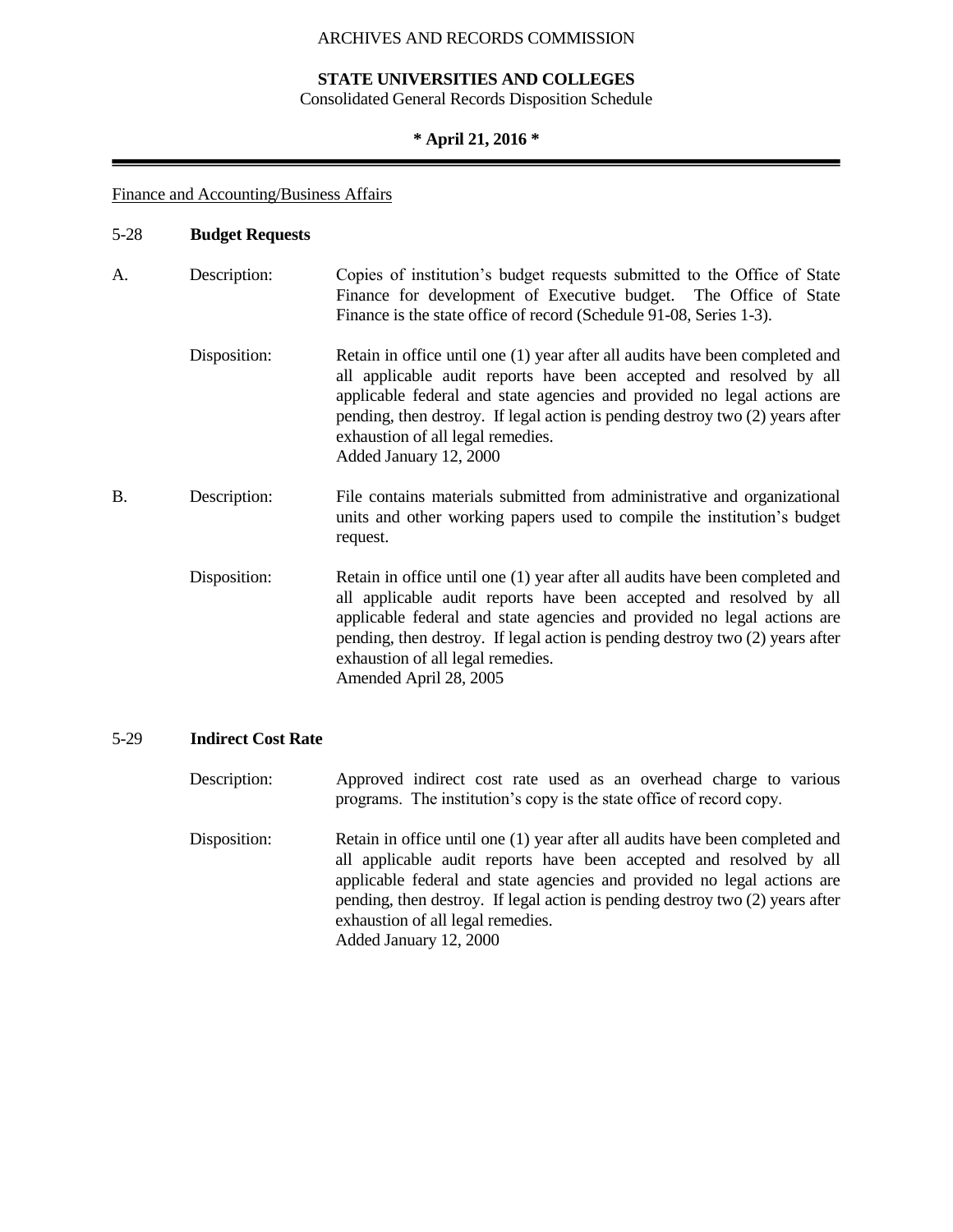## **STATE UNIVERSITIES AND COLLEGES**

Consolidated General Records Disposition Schedule

### **\* April 21, 2016 \***

#### Finance and Accounting/Business Affairs

#### 5-30 **Annual Allotment Requests**

| Description: | Copies of OSF Form 24A requesting that revolving and appropriated funds     |
|--------------|-----------------------------------------------------------------------------|
|              | be posted to institution accounts. The Office of State Finance is the state |
|              | office of record (Schedule 91-08, Series 1-2).                              |

Disposition: Retain in office until one (1) year after all audits have been completed and all applicable audit reports have been accepted and resolved by all applicable federal and state agencies and provided no legal actions are pending, then destroy. If legal action is pending destroy two (2) years after exhaustion of all legal remedies. Added January 12, 2000

## 5-31 **Request for Allotment and Appropriation Transfer**

- Description: Copies of OSF Form 48 requesting that appropriated funds be transferred to different line items. The Office of State Finance is the state office of record (Schedule 91-08, Series 1-4).
- Disposition: Retain in office until one (1) year after all audits have been completed and all applicable audit reports have been accepted and resolved by all applicable federal and state agencies and provided no legal actions are pending, then destroy. If legal action is pending destroy two (2) years after exhaustion of all legal remedies. Added January 12, 2000

## 5-32 **Requests for Encumbrance**

- Description: Copies of OSF Form NP7 used to encumber institutional funds "against" existing non-encumbered contracts." The Office of State Finance is the state office of record (Schedule 91-08, Series 2-53).
- Disposition: Retain in office until one (1) year after all audits have been completed and all applicable audit reports have been accepted and resolved by all applicable federal and state agencies and provided no legal actions are pending, then destroy. If legal action is pending destroy two (2) years after exhaustion of all legal remedies. Added January 12, 2000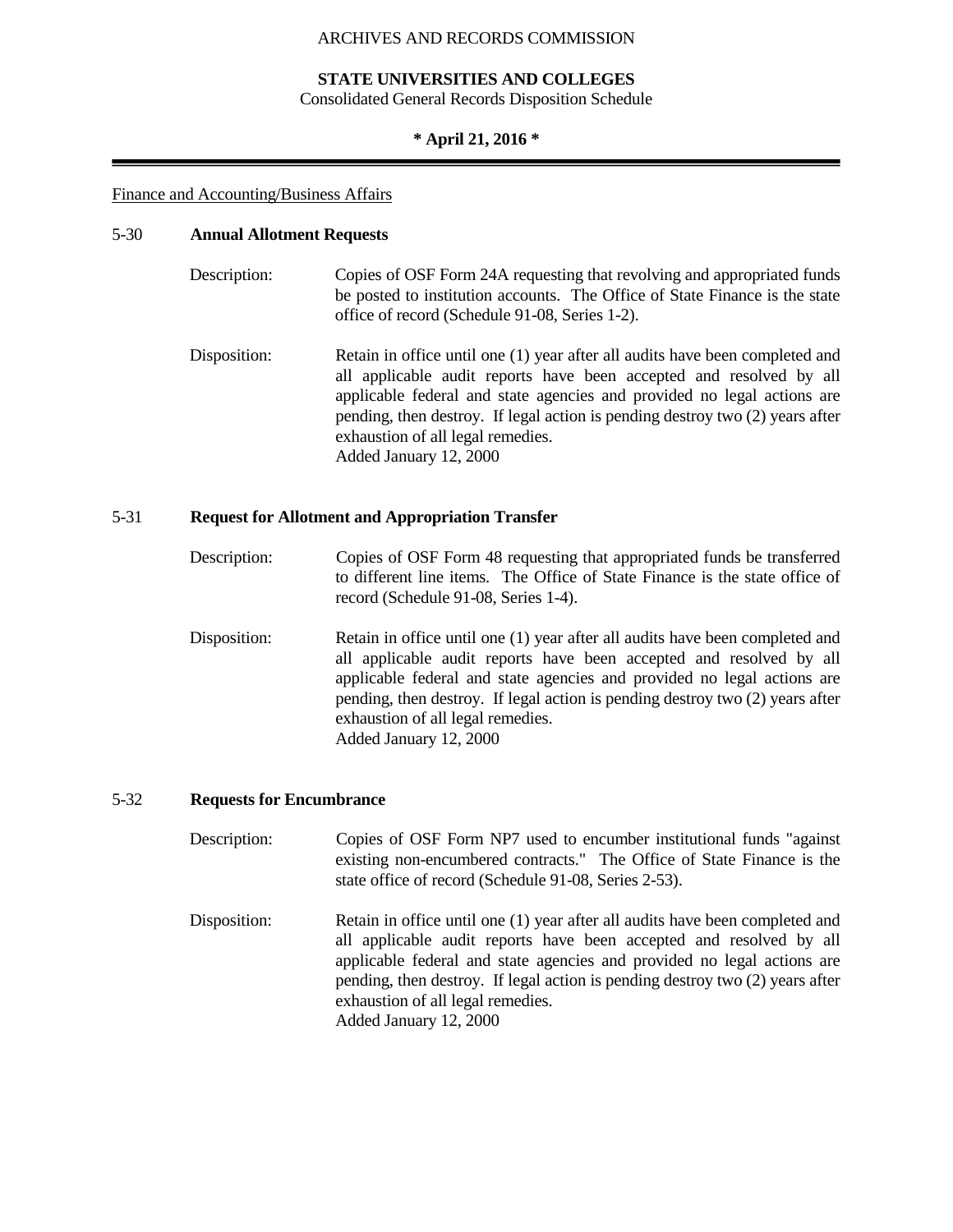## **STATE UNIVERSITIES AND COLLEGES**

Consolidated General Records Disposition Schedule

# **\* April 21, 2016 \***

# Finance and Accounting/Business Affairs

# 5-33 **Miscellaneous Claims and Invoices (Except OSF Form 14 and OSF Form 9)**

| A.        | Description: | Copies of OSF Form 3, "Notarized Claim Form"; OSF Form 15A, "Claim<br>Jacket Form"; OSF Form 15B, "Inter/Intra Payment"; OSF Form 19,<br>"Travel Voucher"; OSF Form 18, "Actual and Necessary Expense Travel<br>Voucher"; Affidavit - Actual and Necessary Unreceipted Travel Expenses;<br>and OSF Form 19A, Travel Voucher Attachment submitted to the Office<br>of State Finance for payment of financial obligations other than payrolls.<br>(For copies of OSF Form 14, "Claim for Disbursement of<br>Payroll Withholdings," and OSF Form 9, "Imprest Cash Form," refer to<br>Series 5-83. The Office of State Finance is the state office of record<br>(Schedule 91-08, Series 2-64). |
|-----------|--------------|--------------------------------------------------------------------------------------------------------------------------------------------------------------------------------------------------------------------------------------------------------------------------------------------------------------------------------------------------------------------------------------------------------------------------------------------------------------------------------------------------------------------------------------------------------------------------------------------------------------------------------------------------------------------------------------------|
|           | Disposition: | Retain in office until one (1) year after all audits have been completed and<br>all applicable audit reports have been accepted and resolved by all<br>applicable federal and state agencies and provided no legal actions are<br>pending, then destroy. If legal action is pending destroy two (2) years after<br>exhaustion of all legal remedies.<br>Added January 12, 2000                                                                                                                                                                                                                                                                                                             |
| <b>B.</b> | Description: | Third or non-audit copies of items in Series 5-33A (Miscellaneous Claims<br>and Invoices).                                                                                                                                                                                                                                                                                                                                                                                                                                                                                                                                                                                                 |
|           | Disposition: | Retain in office until no longer required for administrative purposes, then<br>destroy.<br>Added January 12, 2000                                                                                                                                                                                                                                                                                                                                                                                                                                                                                                                                                                          |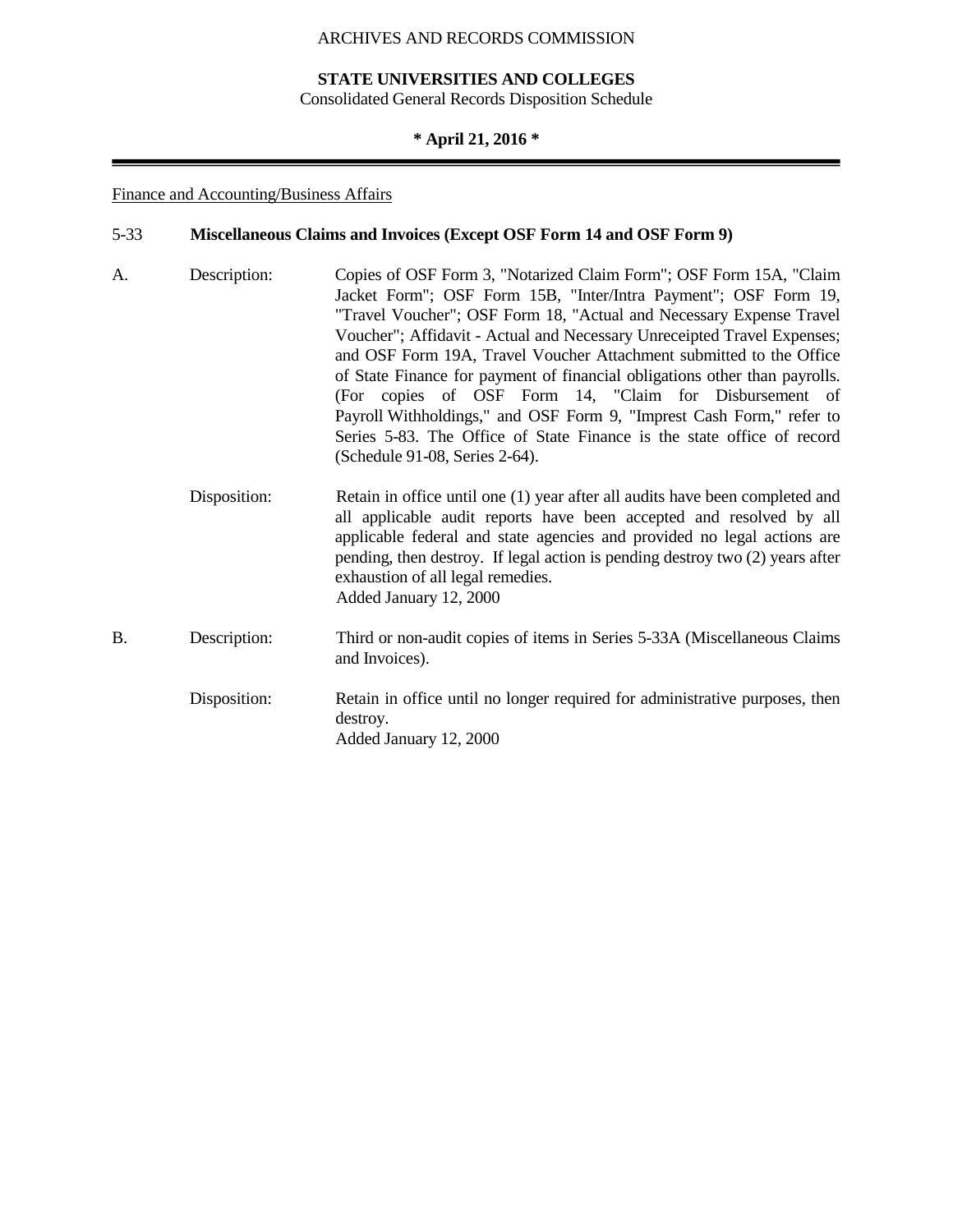## **STATE UNIVERSITIES AND COLLEGES**

Consolidated General Records Disposition Schedule

#### **\* April 21, 2016 \***

#### Finance and Accounting/Business Affairs

## 5-34 **Alternate Claim Processing System [Electronically Filed Miscellaneous Claims and Invoices]**

- Description: Claims filed by state agencies and state supported institutions of higher education that have been approved by the Office of State Finance to file electronically. Records include OSF Form 3, "Notarized Claim Form"; OSF Form 15A, "Claim Jacket Form"; OSF Form 15B, "Inter/Intra Payment"; OSF Form 19, "Travel Voucher"; OSF Form 18, "Actual and Necessary Expense Travel Voucher"; Affidavit - Actual and Necessary Unreceipted Travel Expenses; and OSF Form 19A, Travel Voucher Attachment submitted to the Office of State Finance for payment of financial obligations other than payrolls. **The institution's copies are state office of record copies**. (Records do not include OSF Form 14, "Claim for Disbursement of Payroll Withholdings," and OSF Form 9, "Imprest Cash Form" and allied documentation. **For the disposition of OSF Form 14 and OSF Form 9, refer to Series 5-83**).
- Disposition: Retain in office seven (7) years then destroy provided all audits have been completed and all applicable audit reports have been accepted and resolved by all applicable federal and state agencies and provided no legal actions are pending. If legal action is pending destroy two (2) years after exhaustion of all legal remedies provided records meet all stipulated retention requirements. Added January 12, 2000

#### 5-35 **Payroll Claims**

- Description: Copies of OSF Form 41, Payroll Funding Sheet-Record Type C and Tape Layout; OSF Form 41, Payroll Funding Detail Listing - Record Type S & Tape Layout; and any required supporting documents submitted to the Office of State Finance for payment of faculty and staff wages and salaries. The Office of State Finance is the state office of record (Schedule 91-08, Series 2-63).
- Disposition: Retain in office until one (1) year after all audits have been completed and all applicable audit reports have been accepted and resolved by all applicable federal and state agencies and provided no legal actions are pending, then destroy. If legal action is pending destroy two (2) years after exhaustion of all legal remedies. Amended April 28, 2005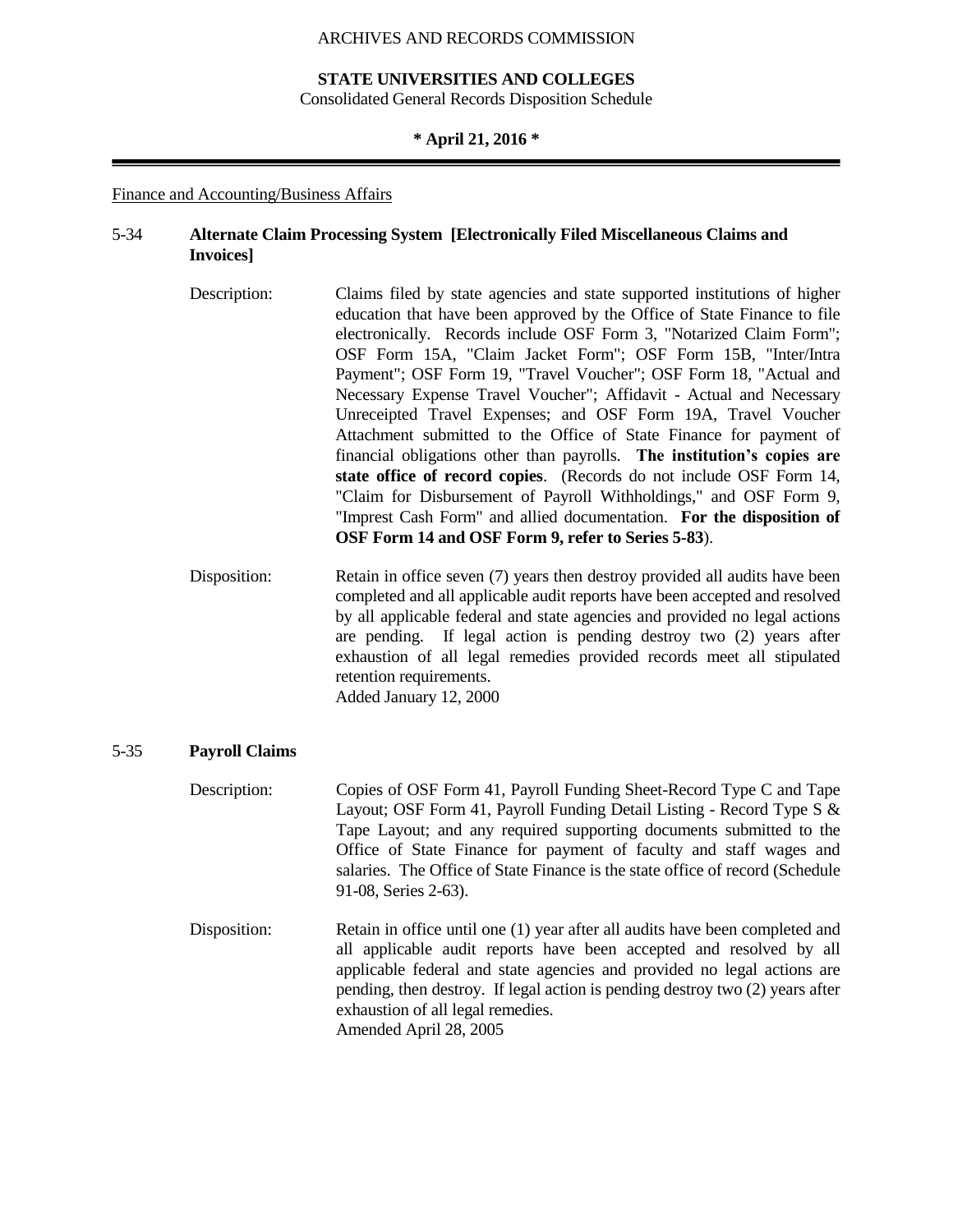## **STATE UNIVERSITIES AND COLLEGES**

Consolidated General Records Disposition Schedule

## **\* April 21, 2016 \***

#### Finance and Accounting/Business Affairs

#### 5-36 **Payroll Warrant Cancellation Forms**

- Description: Copies of OSF Form PWC, "Request for Payroll Warrant Cancellation" submitted to the Office of State Finance. The Office of State Finance is the state office of record (Schedule 91-08, Series 2-56).
- Disposition: Retain in office until one (1) year after all audits have been completed and all applicable audit reports have been accepted and resolved by all applicable federal and state agencies and provided no legal actions are pending, then destroy. If legal action is pending destroy two (2) years after exhaustion of all legal remedies. Added January 12, 2000

## 5-37 **Official Depository Records**

- Description: Institution copies of forms submitted to the State Treasurer's Office along with deposits of funds to Treasury Fund Accounts. The Office of the State Treasurer is the state office of record (Schedule 87-25, Series 1-1).
- Disposition: Retain in office until one (1) year after all audits have been completed and all applicable audit reports have been accepted and resolved by all applicable federal and state agencies and provided no legal actions are pending, then destroy. If legal action is pending destroy two (2) years after exhaustion of all legal remedies. Amended April 28, 2005

#### 5-38 **Affidavit of Lost or Destroyed Warrant**

- Description: Institution copies of affidavits submitted to the State Treasurer's Office requesting the issuance of warrants to replace warrants that have been lost, stolen, or destroyed. The Office of the State Finance is the state office of record (Schedule 91-08).
- Disposition: Retain in office until one (1) year after all audits have been completed and all applicable audit reports have been accepted and resolved by all applicable federal and state agencies and provided no legal actions are pending, then destroy. If legal action is pending destroy two (2) years after exhaustion of all legal remedies. Added January 12, 2000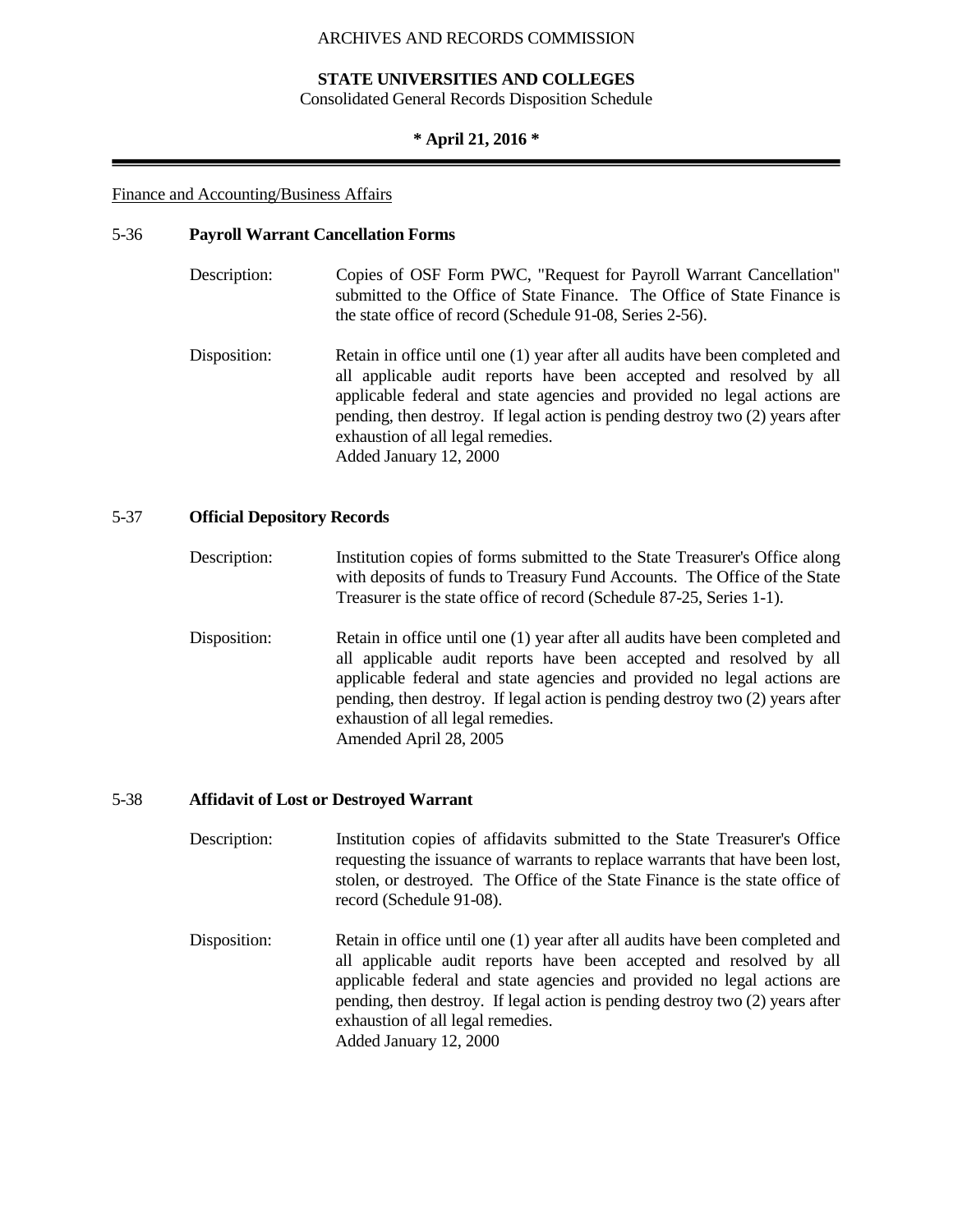## **STATE UNIVERSITIES AND COLLEGES**

Consolidated General Records Disposition Schedule

#### **\* April 21, 2016 \***

#### Finance and Accounting/Business Affairs

#### 5-39 **Affidavits for Cancelled Warrants Issued in Error**

- Description: Institution copies of affidavits submitted to the Office of State Finance requesting the issuance of warrants to replace warrants issued in error. Agency copy is the state office of record copy.
- Disposition: Retain in office until one (1) year after all audits have been completed and all applicable audit reports have been accepted and resolved by all applicable federal and state agencies and provided no legal actions are pending, then destroy. If legal action is pending destroy two (2) years after exhaustion of all legal remedies. Added January 12, 2000

#### 5-40 **Refund Records**

- Description: Claims and duplicate vouchers written against Treasurer's Office institution's clearing accounts. The institution's copy is the state office of record copy.
- Disposition: Retain in office five (5) years, then destroy provided all audits have been completed and all applicable audit reports have been accepted and resolved by all applicable federal and state agencies and provided no legal actions are pending. If legal action is pending destroy two (2) years after exhaustion of all legal remedies provided records meet all stipulated retention requirements. Added January 12, 2000

#### 5-41 **6-Digit Object of Expenditure Summary by Fund Report**

- Description: Computer Printouts from the Office of State Finance listing agency expenditures by object code in fund sequence. The institution's copy is the state office of record copy.
- Disposition: Retain in office until one (1) year after all audits have been completed and all applicable audit reports have been accepted and resolved by all applicable federal and state agencies and provided no legal actions are pending, then destroy. If legal action is pending destroy two (2) years after exhaustion of all legal remedies. Added January 12, 2000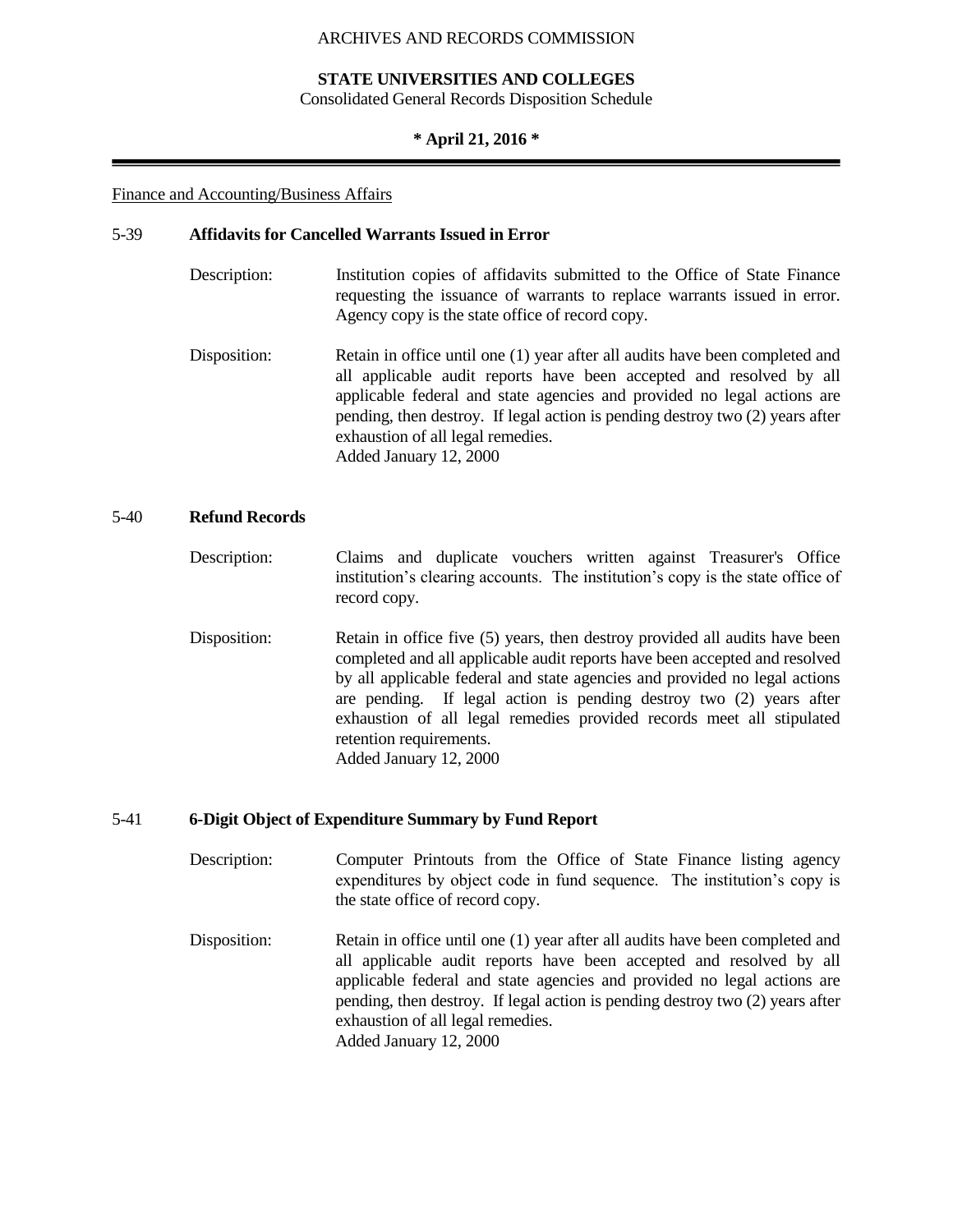## **STATE UNIVERSITIES AND COLLEGES**

Consolidated General Records Disposition Schedule

## **\* April 21, 2016 \***

#### Finance and Accounting/Business Affairs

#### 5-42 **Agency Special and Clearing Account Reports**

- Description: Copies of OSF Form 11, "Agency Clearing Account Report" and OSF Form 11A, "Agency Special Account Report," detailing transactions through clearing and special accounts. The institution's copy is the state office of record copy.
- Disposition: Retain in office until one (1) year after all audits have been completed and all applicable audit reports have been accepted and resolved by all applicable federal and state agencies and provided no legal actions are pending, then destroy. If legal action is pending destroy two (2) years after exhaustion of all legal remedies. Added January 12, 2000

## 5-43 **Reconcilement of Official Depository Balance**

- Description: Institution copies of documents, including Agency Summary/Activities Statements and Reconcilement of Official Depository Balance as per Statement Rendered by the State Treasurer's Office, used to reconcile Institution's accounting records with those compiled by the State Treasurer's Office. The Office of the State Treasurer is the state office of record (Schedule 87-25, Series 1-2).
- Disposition: Retain in office until one (1) year after all audits have been completed and all applicable audit reports have been accepted and resolved by all applicable federal and state agencies and provided no legal actions are pending, then destroy. If legal action is pending destroy two (2) years after exhaustion of all legal remedies. Added January 12, 2000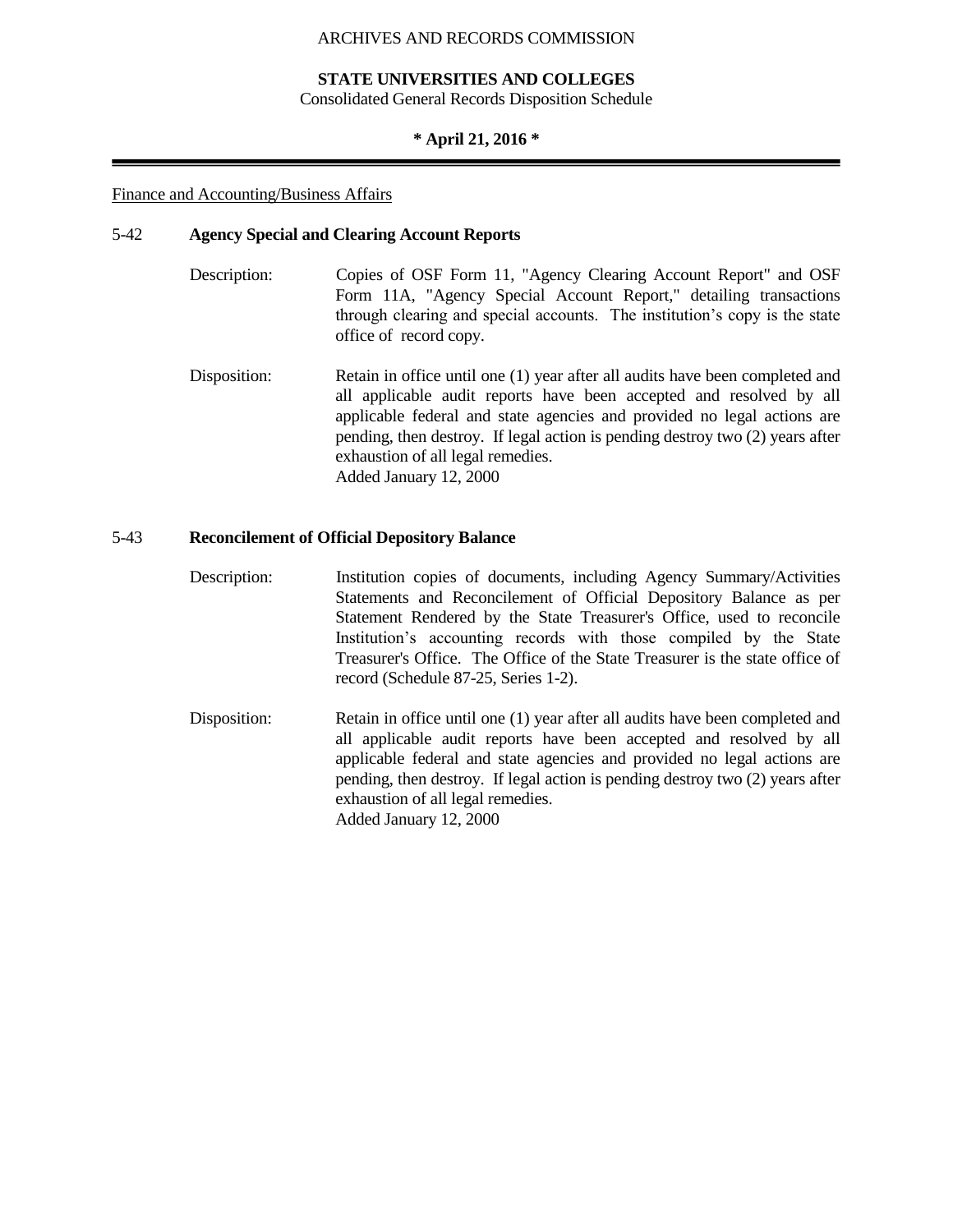### **STATE UNIVERSITIES AND COLLEGES**

Consolidated General Records Disposition Schedule

## **\* April 21, 2016 \***

#### Finance and Accounting/Business Affairs

#### 5-44A **Special and Clearing Account Vouchers (Warrants) (Prior to January 2, 2003)**

Description: Vouchers written on special accounts that are ultimately returned to the Institution and not to the Office of the State Treasurer. The institution's copy is the state office of record copy.

> [Note: Agencies may retain their copies of these records in hard copy, micro format, or optical imaging format. Copies maintained in micro format and optical imaging format shall satisfy all requirements for these formats specified in the Introduction to this General Records Disposition.]

- Disposition: Retain in office for seven (7) years, then destroy records after all audits have been completed and all applicable audit reports have been accepted and resolved by all applicable federal and state agencies, provided no legal actions are pending. If legal action is pending, destroy two (2) years after exhaustion of all legal remedies, provided records meet all stipulated retention requirements. Amended October 23, 2003
- 5-44B Description: Duplicate copies of records in Series 5-44A.
	- Disposition: Retain in office one (1) year or until all reconciliations have been completed, then destroy. Amended October 23, 2003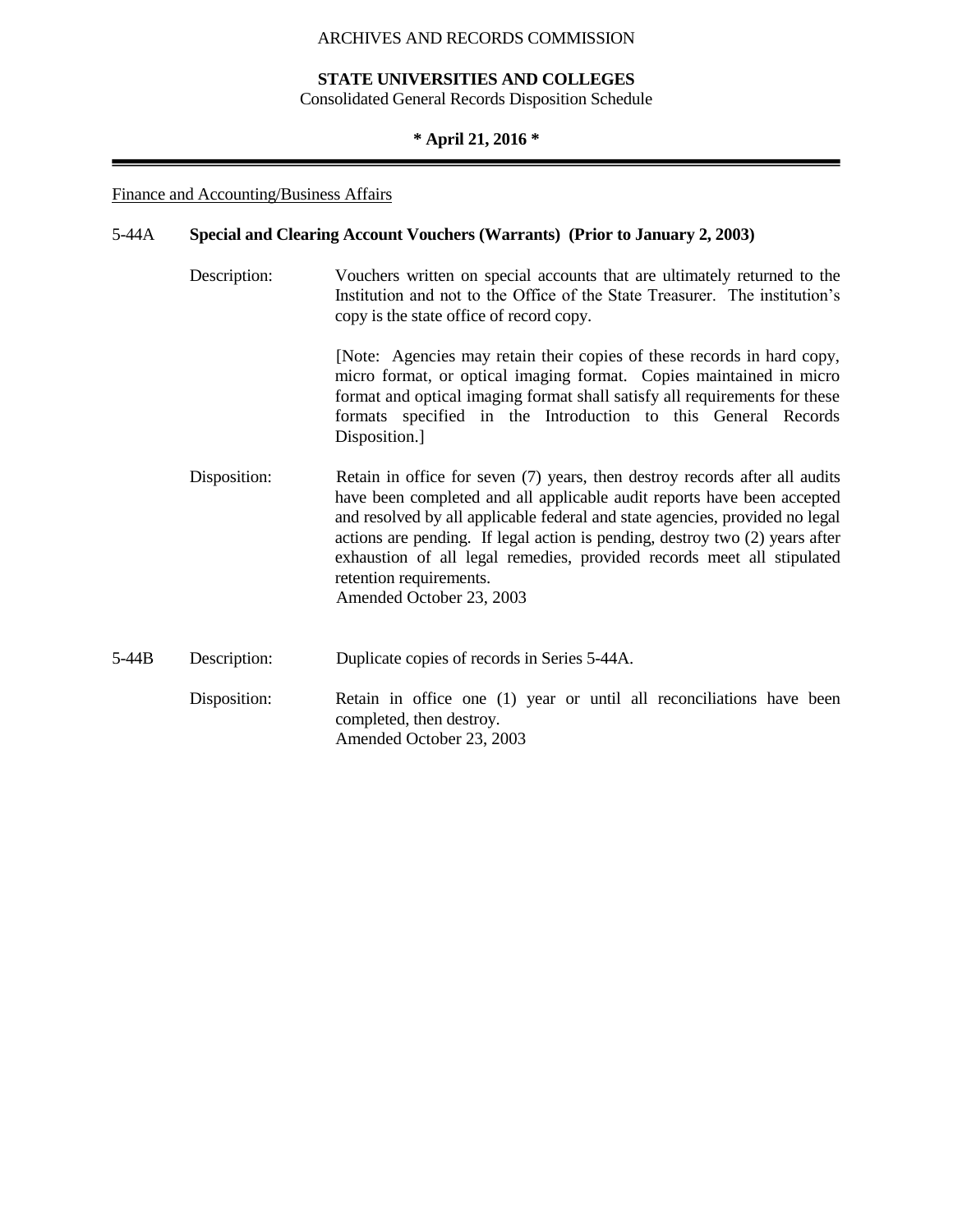## **STATE UNIVERSITIES AND COLLEGES**

Consolidated General Records Disposition Schedule

#### **\* April 21, 2016 \***

#### Finance and Accounting/Business Affairs

## 5-44C **Special and Clearing Account Voucher (Warrants) (January 2, 2003-) (Electronic File)**

- Description: Vouchers written on special and clearing account vouchers, including 340 Funds and 700 Funds. The Office of the State Treasurer is the state office of record.
- Disposition: Transfer hard copy records to an electronic format. Maintain electronically formatted record in a storage area that meets the manufacturer's recommendations for temperature and humidity controls; or if no recommendations are provided by the manufacturer, store in an area whose temperature is between 65° and 75° Fahrenheit and whose relative humidity is between 30% and 50%. Maintain a backup copy in an off-site storage area that meets the manufacturer's recommendations for temperature and humidity controls; or if no recommendations are provided by the manufacturer, store in an area whose temperature is between 65° and 75° Fahrenheit and whose relative humidity is between 30% and 50%. Delete electronically formatted records when they become seven (7) years old, provided all audits have been completed and all applicable audit reports have been accepted and resolved by all applicable federal and state agencies, provided no legal actions are pending. If legal action is pending, destroy two (2) years after exhaustion of all legal remedies, provided records meet all stipulated retention requirements.

Destroy hard copy records when they become two (2) years old, upon (a) certification that records have been successfully transferred to the online system and (b) after storing a backup copy of the records on a separate server in an offsite storage area. Destroy all below standard hard copies that are unable to be electronically formatted when they become seven (7) years old, provided all audits have been completed and all applicable audit reports have been accepted and resolved by all applicable federal and state agencies, provided no legal actions are pending. If legal action is pending, destroy two (2) years after exhaustion of all legal remedies, provided records meet all stipulated retention requirements. Amended October 23, 2003

## 5-45 **Special Account Applications**

| Description: | Institution copies of OSF Form 18 submitted to the Office of State Finance<br>requesting permission to establish special accounts. The Office of State<br>Finance is the state office of record (Schedule 91-08, Series 2-58). |
|--------------|--------------------------------------------------------------------------------------------------------------------------------------------------------------------------------------------------------------------------------|
| Disposition: | Retain in office until no longer required for administrative purposes, then<br>destroy.<br>Added January 12, 2000                                                                                                              |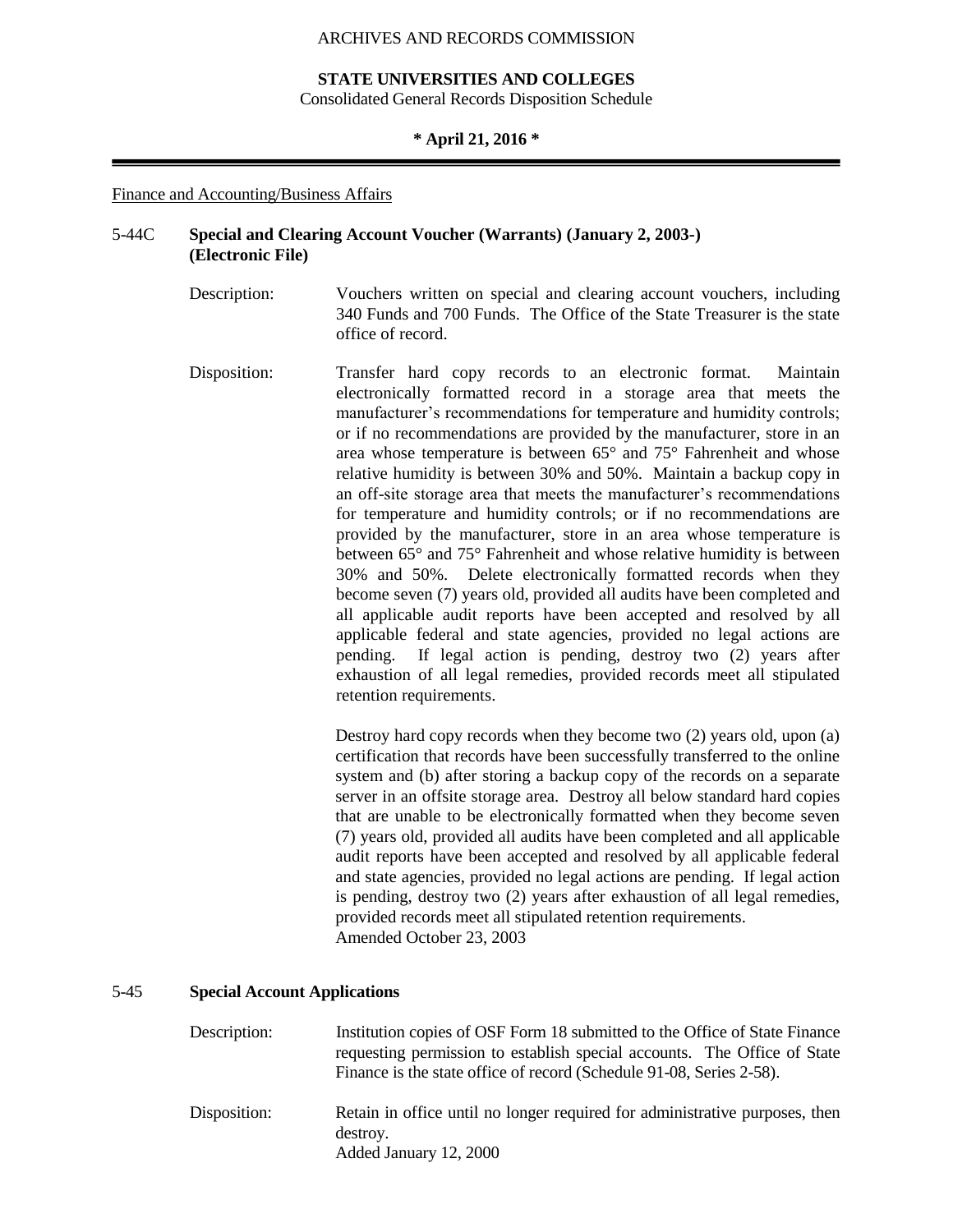## **STATE UNIVERSITIES AND COLLEGES**

Consolidated General Records Disposition Schedule

## **\* April 21, 2016 \***

#### Finance and Accounting/Business Affairs

| 5-46 | <b>Payroll Working File</b> | Records are subject to 51 O.S., §24A.7                                                                                                         |  |
|------|-----------------------------|------------------------------------------------------------------------------------------------------------------------------------------------|--|
|      | Description:                | Prelists, copies of faculty and staff withholding data, payroll cancellation<br>information, and other records used to compile agency payroll. |  |
|      | Disposition:                | Retain in office until superseded, then destroy.<br>Added January 12, 2000                                                                     |  |

#### 5-47 **Bond Ledgers and Issuance Files**

| Description: | These records pertain to deductions from employee salaries and wages for      |
|--------------|-------------------------------------------------------------------------------|
|              | the purchase of U.S. Savings Bonds and may include data relative to bond      |
|              | serial numbers and issue dates. The Institution's copy is the state office of |
|              | record copy.                                                                  |

Disposition: Retain in office seven (7) years, then destroy provided all audits have been completed and all applicable audit reports have been accepted and resolved by all applicable federal and state agencies and provided no legal actions are pending. If legal action is pending destroy two (2) years after the exhaustion of all legal remedies provided records meet all stipulated retention requirements. Added January 12, 2000

#### 5-48 **Maintenance and Insurance**

- Description: Reports listing deductions from salaries and wages for insurance, credit union dues, and annuities, as well as billing documents from insurance companies for premium payments and copies of applicable miscellaneous claims sent to the Office of State Finance. The Institution's copy is the state office of record copy.
- Disposition: Retain in office until one (1) year after all audits have been completed and all applicable audit reports have been accepted and resolved by all applicable federal and state agencies and provided no legal actions are pending, then destroy. If legal action is pending destroy two (2) years after the exhaustion of all legal remedies. Added January 12, 2000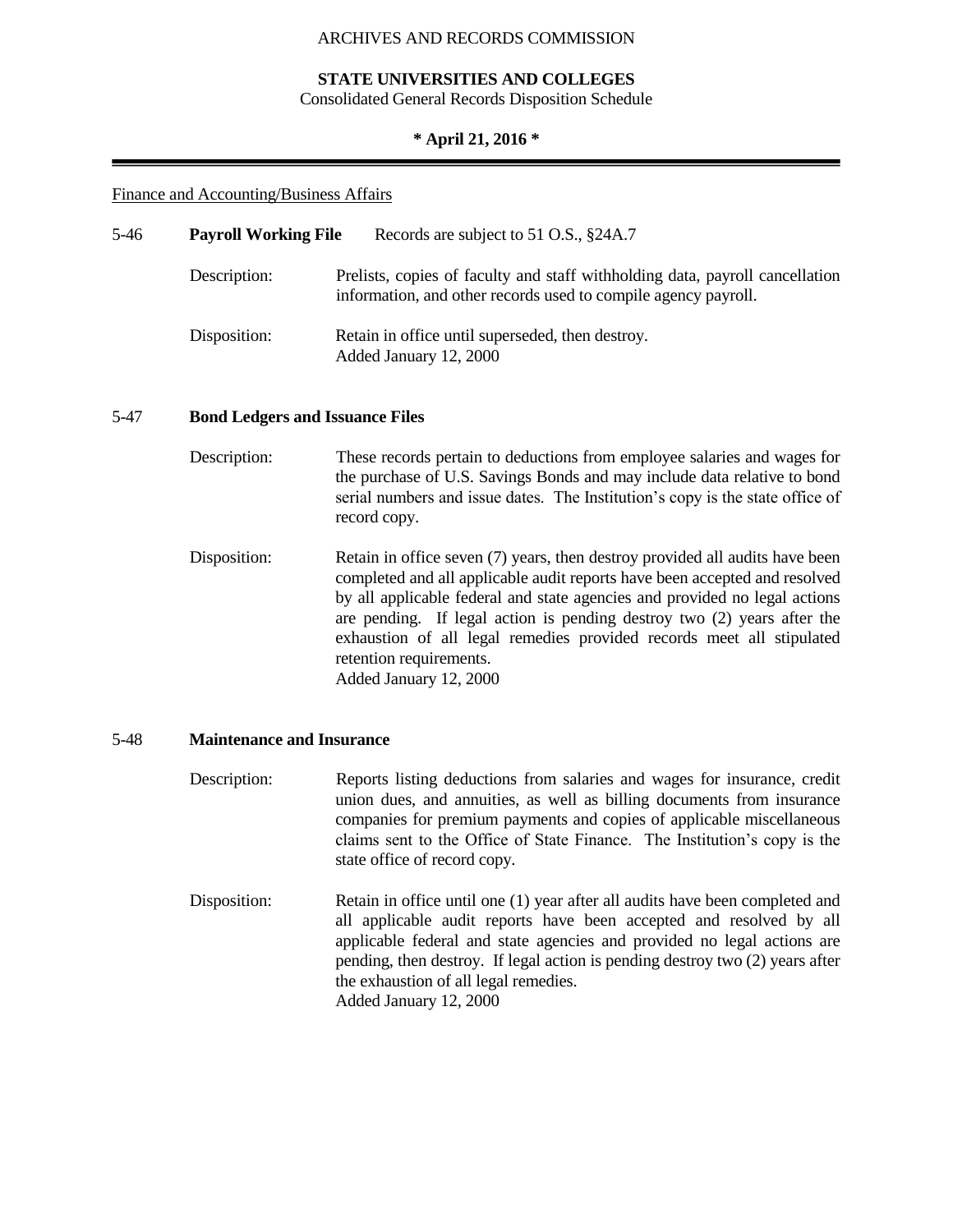## **STATE UNIVERSITIES AND COLLEGES**

Consolidated General Records Disposition Schedule

## **\* April 21, 2016 \***

## Finance and Accounting/Business Affairs

| 5-49 | <b>Miscellaneous Payroll Data</b> | Records are subject to 51 O.S., §24A.7                                                                                                                                                                                                                                                                                                                                             |
|------|-----------------------------------|------------------------------------------------------------------------------------------------------------------------------------------------------------------------------------------------------------------------------------------------------------------------------------------------------------------------------------------------------------------------------------|
|      | Description:                      | Overtime reports and payroll data for temporary employees. Documents<br>are used to compile institution payrolls submitted to the Office of State<br>Finance. The institution's copy is the state office of record copy.                                                                                                                                                           |
|      | Disposition:                      | Retain in office until one (1) year after all audits have been completed and<br>all applicable audit reports have been accepted and resolved by all<br>applicable federal and state agencies and provided no legal actions are<br>pending, then destroy. If legal action is pending destroy two (2) years after<br>the exhaustion of all legal remedies.<br>Added January 12, 2000 |

## 5-50 **Clearing Account Letters**

| Description: | Copies of letters submitted to the State Treasurer's Office requesting the<br>establishment of Institutional Clearing Accounts. The Office of the State<br>Treasurer is the state office of record (Schedule 87-25, Series 1-7). |
|--------------|----------------------------------------------------------------------------------------------------------------------------------------------------------------------------------------------------------------------------------|
| Disposition: | Retain in office until one (1) year after account has been cancelled, then<br>destroy.<br>Added January 12, 2000                                                                                                                 |

## 5-51 **Treasury Fund Request Letters**

Description: Copies of letters submitted to the Office of State Finance requesting the establishment of treasury fund accounts. The institution's copy is the state office of record copy.

Disposition: Retain in office until one (1) year after all audits have been completed and all applicable audit reports have been accepted and resolved by all applicable federal and state agencies and provided no legal actions are pending, then destroy. If legal action is pending destroy two (2) years after exhaustion of all legal remedies. Added January 12, 2000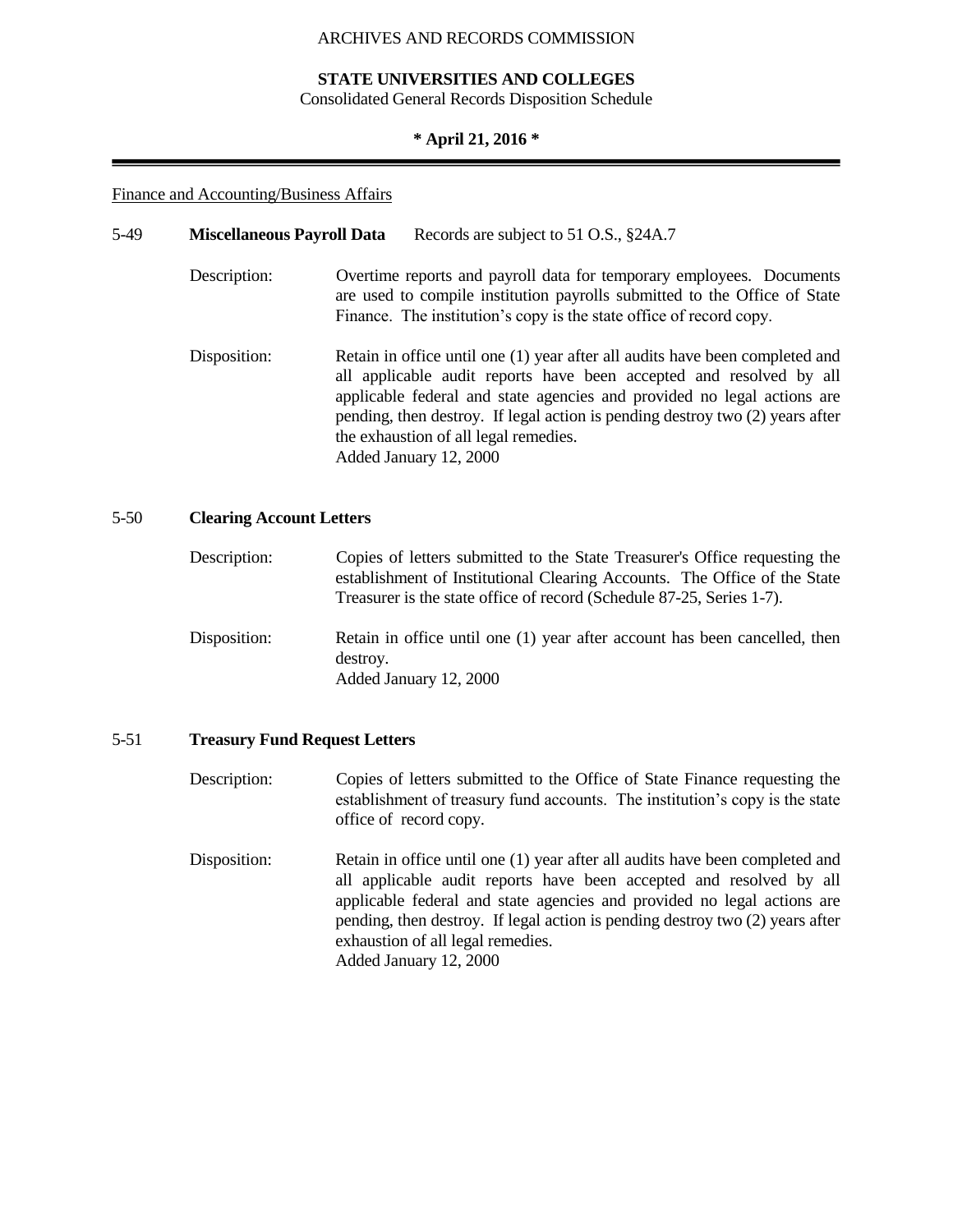## **STATE UNIVERSITIES AND COLLEGES**

Consolidated General Records Disposition Schedule

#### **\* April 21, 2016 \***

#### Finance and Accounting/Business Affairs

#### 5-52 **Special and Special Account Advice of Deposit Slips**

- Description: Cards submitted by institutions to the State Treasurer's Office listing funds deposited in approved banks. The Office of the State Treasurer is the state office of record (Schedule 87-25, Series 1-3).
- Disposition: Retain in office until one (1) year after all audits have been completed and all applicable audit reports have been accepted and resolved by all applicable federal and state agencies and provided no legal actions are pending, then destroy. If legal action is pending destroy two (2) years after exhaustion of all legal remedies. Added January 12, 2000

## 5-53 **Special and Clearing Account Claims**

- Description: Invoices, vouchers and supporting documentation for payment of obligations from Institutional Special or Clearing Accounts. The institution's copy is the state office of record copy.
- Disposition: Retain in office seven (7) years, then destroy provided all audits have been completed and all applicable audit reports have been accepted and resolved by all applicable federal and state agencies and provided no legal actions are pending. If legal action is pending destroy two (2) years after exhaustion of all legal remedies provided records meet all stipulated retention requirements. Added January 12, 2000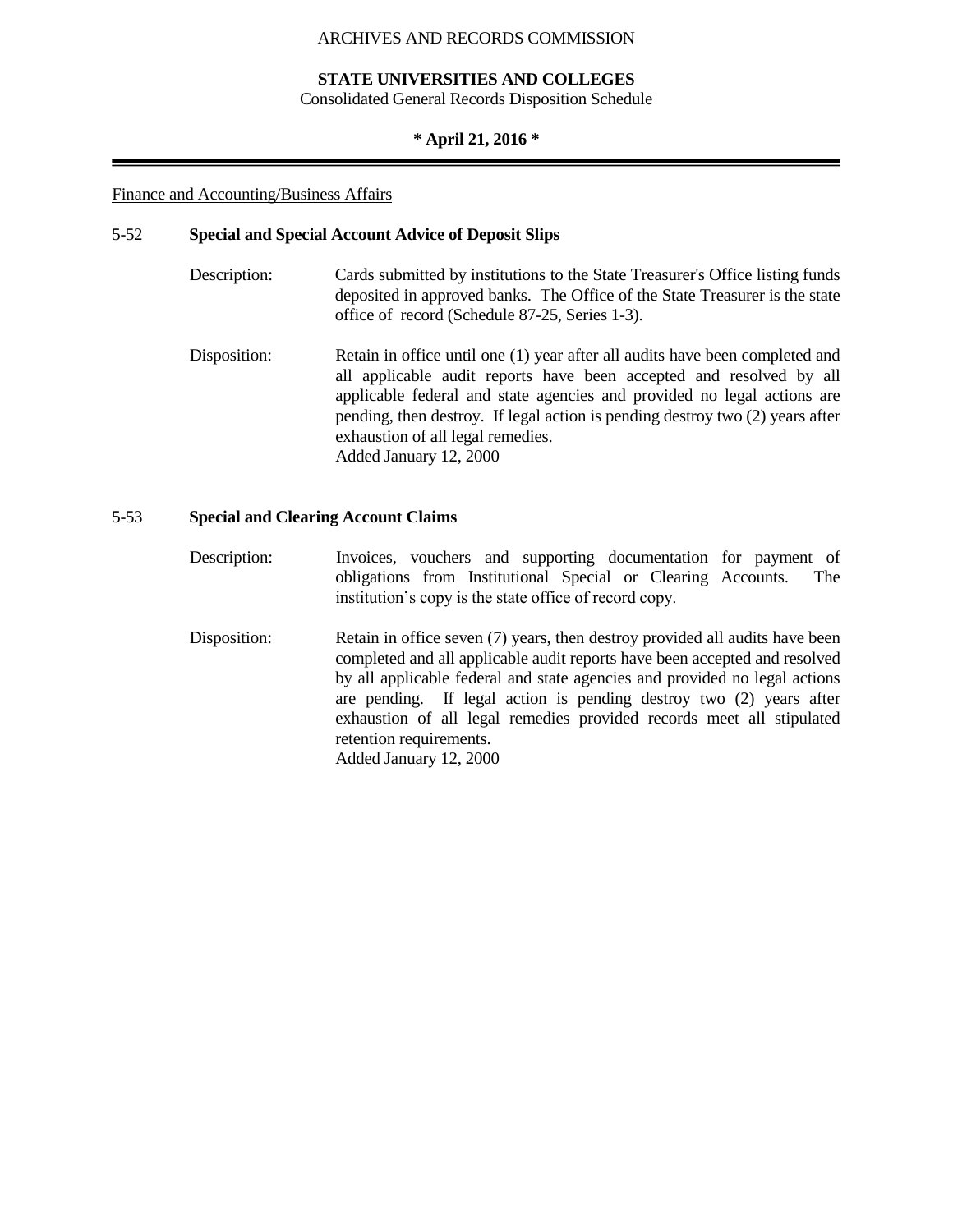## **STATE UNIVERSITIES AND COLLEGES**

Consolidated General Records Disposition Schedule

#### **\* April 21, 2016 \***

#### Finance and Accounting/Business Affairs

#### 5-54 **Inventories**

| Description: | Files include data sheets, purchasing documents, annual physical audits,<br>sale documents, transfer receipts, disposition notices, printouts and other<br>records on equipment and furniture to meet minimum documentation<br>requirements established by the State Auditor and Inspector for audit<br>purposes. The institution's copy is the state office of record copy. |
|--------------|------------------------------------------------------------------------------------------------------------------------------------------------------------------------------------------------------------------------------------------------------------------------------------------------------------------------------------------------------------------------------|
| Disposition: | Retain in office five (5) years, then destroy provided all audits have been                                                                                                                                                                                                                                                                                                  |

completed and all applicable audit reports have been accepted and resolved by all applicable federal and state agencies and provided no legal actions are pending. If legal action is pending destroy two (2) years after the exhaustion of all legal remedies provided records meet all stipulated retention requirements. Amended April 28, 2005

#### 5-55 **Sales Tax Reports**

| Description: | Reports to the Oklahoma Tax Commission on collection of sales tax. The   |
|--------------|--------------------------------------------------------------------------|
|              | Sales Tax Division of the Oklahoma Tax Commission is the state office of |
|              | record (Schedule 83-13, Series 3-1).                                     |

Disposition: Retain in office until one (1) year after all audits have been completed and all applicable audit reports have been accepted and resolved by all applicable federal and state agencies and provided no legal actions are pending, then destroy. If legal action is pending destroy two (2) years after the exhaustion of all legal remedies. Added January 12, 2000

## 5-56 **Payroll Year-To-Date Reports**

- Description: Cumulative monthly computer printout from the Office of State Finance showing gross pay, deductions and net pay on a calendar year basis. Information is duplicated in Payroll Claims (Series 5-35) and W-2 Forms (Series 9-10).
- Disposition: Retain in office and destroy all monthly reports when no longer required for administrative purposes. Destroy all calendar year end reports, when they become two (2) years old. Added January 12, 2000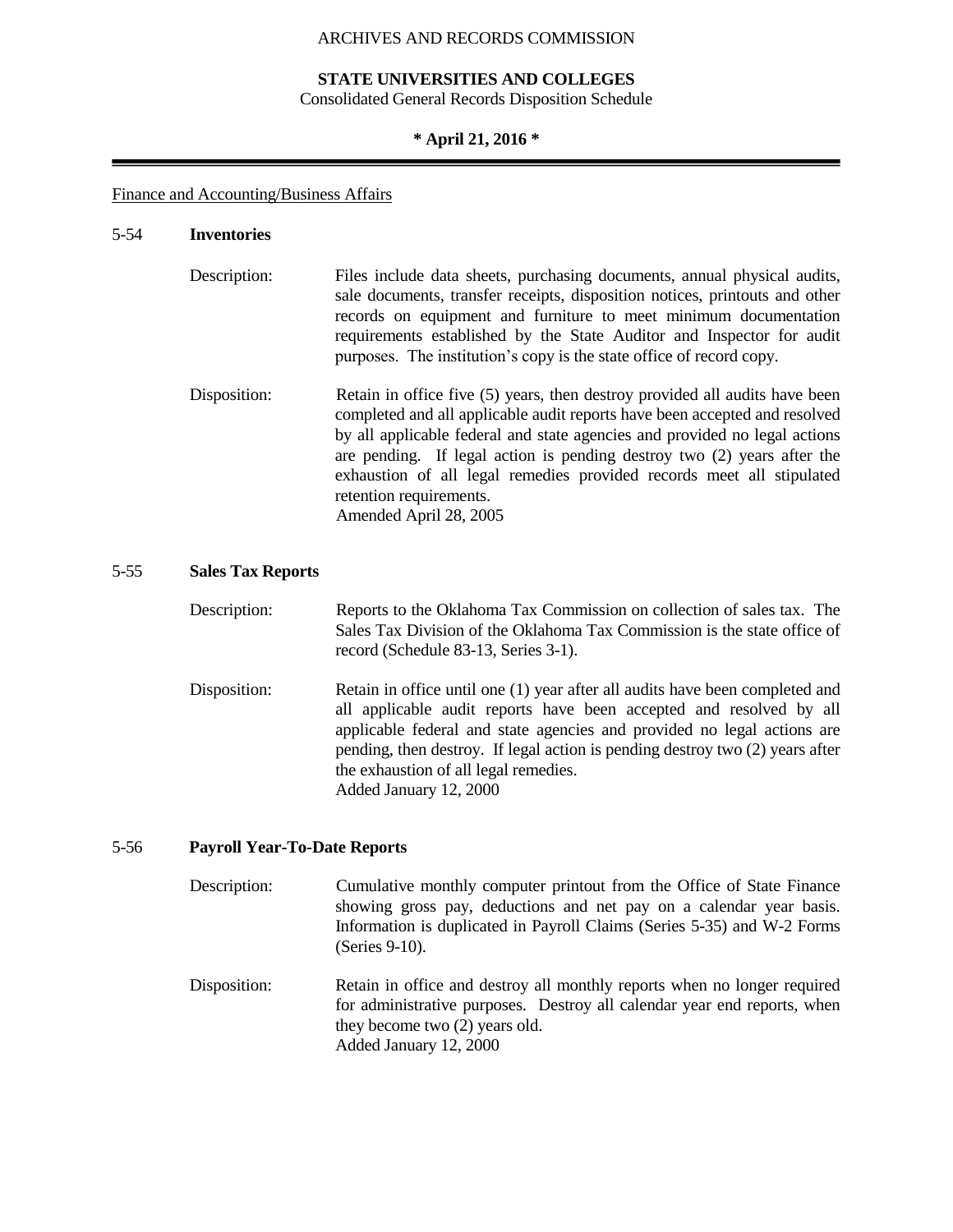## **STATE UNIVERSITIES AND COLLEGES**

Consolidated General Records Disposition Schedule

## **\* April 21, 2016 \***

#### Finance and Accounting/Business Affairs

#### 5-57 **Employees on Payroll of More Than One Agency**

- Description: Cumulative monthly report computer printout from the Office of State Finance to agencies with employees that work for another agency used to track FICA and other deductions. Information is duplicated in Payroll Claims (Series 5-35) and W-2 Forms (Series 9-10). The Institution's copy is the state office of record copy.
- Disposition: Retain in office and destroy all monthly reports when no longer required for administrative purposes. Destroy all calendar year end reports, when they become two (2) years old. Added January 12, 2000

## 5-58 **Outstanding Purchase Orders Report**

- Description: Monthly printout generated by Office of State Finance listing outstanding Purchase Orders. The institution's copy is the state office of record copy.
- Disposition: Retain in office until one (1) year after all audits have been completed and all applicable audit reports have been accepted and resolved by all applicable federal and state agencies and provided no legal actions are pending, then destroy. If legal action is pending destroy two (2) years after the exhaustion of all legal remedies. Added January 12, 2000

## 5-59 **Cancelled Non-Encumbered Contracts/Cancelled Non-Binding Contracts Reports**

Description: Monthly printout by Office of State Finance listing cancelled Non-binding Contracts. The institution's copy is the state office of record copy. Disposition: Retain in office until one (1) year after all audits have been completed and all applicable audit reports have been accepted and resolved by all applicable federal and state agencies and provided no legal actions are pending, then destroy. If legal action is pending destroy two (2) years after the exhaustion of all legal remedies. Added January 12, 2000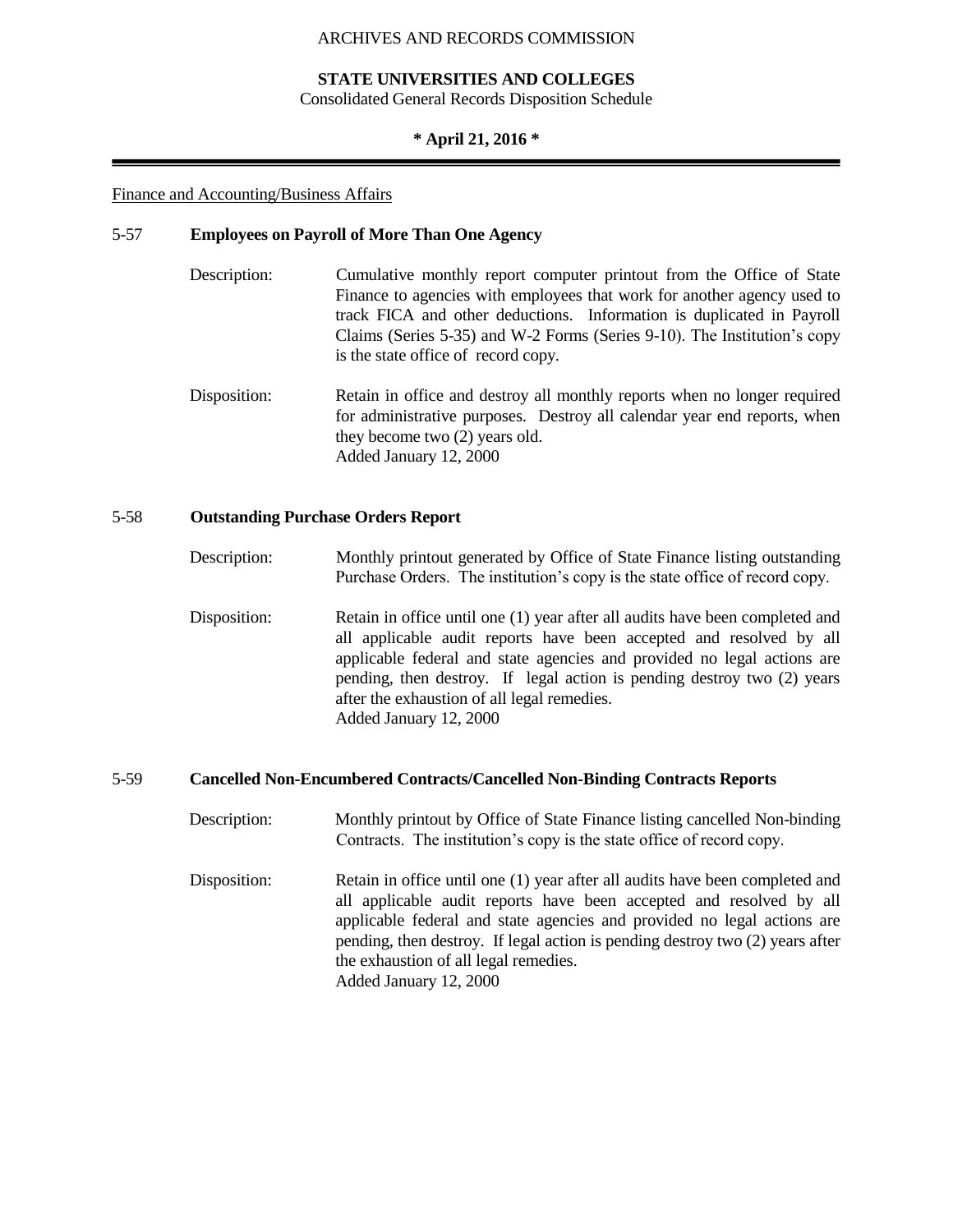### **STATE UNIVERSITIES AND COLLEGES**

Consolidated General Records Disposition Schedule

#### **\* April 21, 2016 \***

#### Finance and Accounting/Business Affairs

#### 5-60 **Financial Correspondence**

- Description: Correspondence between institutions and the Office of State Finance, Department of Central Services, State Treasurer, State Auditor and Inspector and/or vendors. The institution's copy is the state office of record copy.
- Disposition: Retain in office until one (1) year after all audits have been completed and all applicable audit reports have been accepted and resolved by all applicable federal and state agencies and provided no legal actions are pending, then destroy. If legal action is pending destroy two (2) years after the exhaustion of all legal remedies. Amended April 28, 2005

## 5-61 **Financial Correspondence (Records Maintained in Electronic Mail System)**

Transferred to Series 5-60, April 28, 2005

#### 5-62 **Miscellaneous Financial Computer Printouts**

- Description: Computer printouts generated for reference use from institution's financial information. The institution's copy is the state office of record copy.
- Disposition: Retain in office until one (1) year after all audits have been completed and all applicable audit reports have been accepted and resolved by all applicable federal and state agencies and provided no legal actions are pending, then destroy. If legal action is pending destroy two (2) years after the exhaustion of all legal remedies. Added January 12, 2000

## 5-63 **Travel Expenditure Reports**

- Description: Cumulative quarterly computer printout from the Office of State Finance listing institution's travel claims. The institution's copy is the state office of record copy.
- Disposition: Retain quarterly reports until superseded. Retain year end report in office until one (1) year after all audits have been completed and all applicable audit reports have been accepted and resolved by all applicable federal and state agencies and provided no legal actions are pending, then destroy. If legal action is pending destroy two (2) years after exhaustion of all legal remedies.

Added January 12, 2000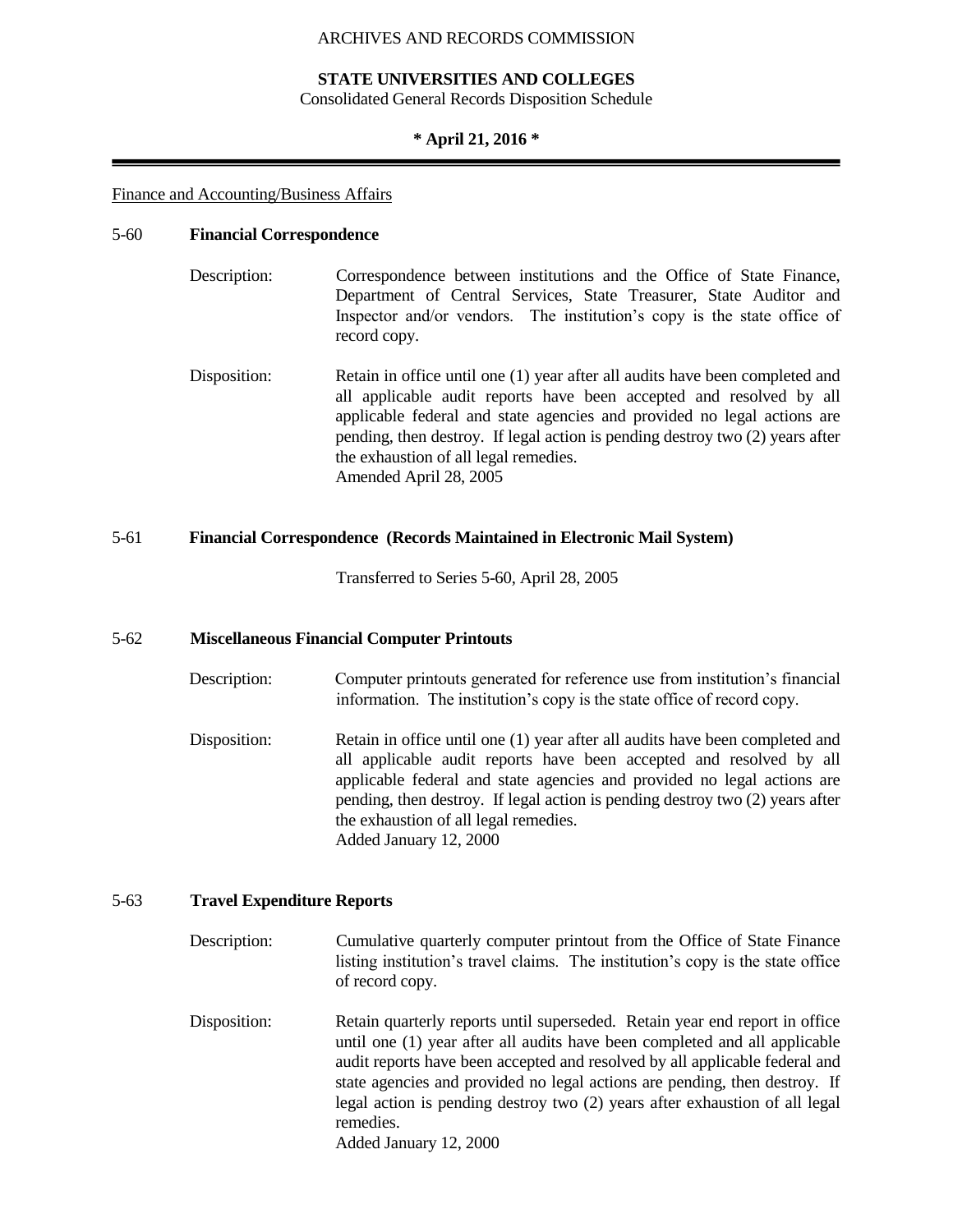### **STATE UNIVERSITIES AND COLLEGES**

Consolidated General Records Disposition Schedule

#### **\* April 21, 2016 \***

#### Finance and Accounting/Business Affairs

#### 5-64 **Transmittal Letters**

- Description: Copies of letters of enclosure included with state warrants mailed to vendors for payments of goods and services. The institution's copy is the state office of record copy.
- Disposition: Retain in office until one (1) year after all audits have been completed and all applicable audit reports have been accepted and resolved by all applicable federal and state agencies and provided no legal actions are pending, then destroy. If legal action is pending destroy two (2) years after the exhaustion of all legal remedies. Added January 12, 2000

#### 5-65 **Request for Replacement Of A Missing Warrant Cancelled by Statute**

- Description: Institution copies of OSF Form 20A and 2-20 requesting the issuance of warrants to replace ones which have been statutorily cancelled. The Office of State Finance is the state office of record (Schedule 91-08, Series 2-55).
- Disposition: Retain in office until one (1) year after all audits have been completed and all applicable audit reports have been accepted and resolved by all applicable federal and state agencies and provided no legal actions are pending, then destroy. If legal action is pending destroy two (2) years after the exhaustion of all legal remedies. Added January 12, 2000

#### 5-66 **State Insurance Payroll Fund Reports**

- Description: Institution copies of reports submitted to CompSource Oklahoma that are the basis for premium calculations. CompSource Oklahoma is the state office of record (Schedule 88-12, Series 16-1).
- Disposition: Retain in office until one (1) year after all audits have been completed and all applicable audit reports have been accepted and resolved by all applicable federal and state agencies and provided no legal actions are pending, then destroy. If legal action is pending destroy two (2) years after the exhaustion of all legal remedies. Amended July 18, 2001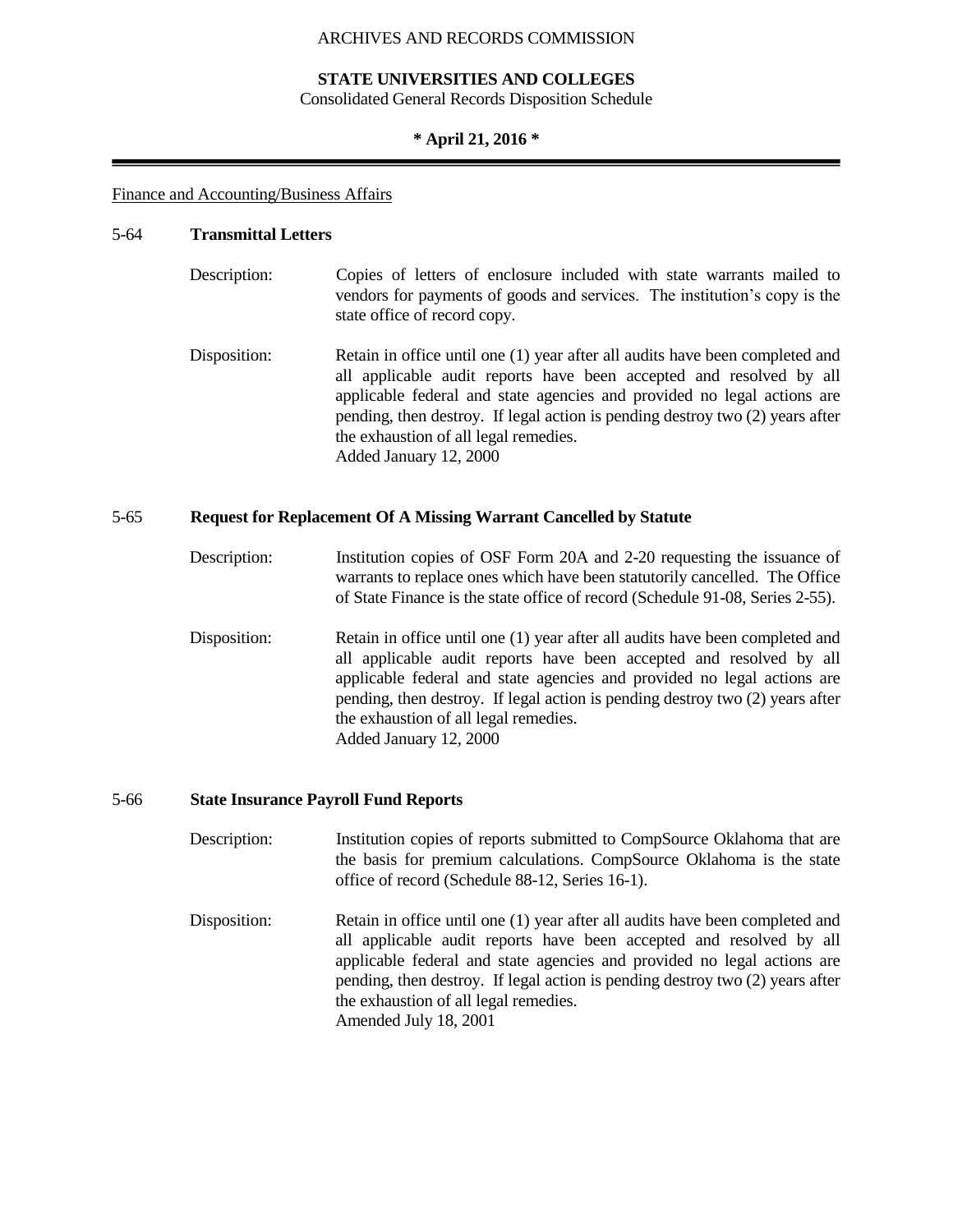## **STATE UNIVERSITIES AND COLLEGES**

Consolidated General Records Disposition Schedule

### **\* April 21, 2016 \***

#### Finance and Accounting/Business Affairs

## 5-67 **Certificates of Deposit**

| Description: | Certificates of Deposit or safekeeping receipt for funds invested by state<br>Institutions. The institution's copy is the state office of record copy.                                                                                                                                                                                                                                                                                           |
|--------------|--------------------------------------------------------------------------------------------------------------------------------------------------------------------------------------------------------------------------------------------------------------------------------------------------------------------------------------------------------------------------------------------------------------------------------------------------|
| Disposition: | Retain in office five (5) years, then destroy provided all audits have been<br>completed and all applicable audit reports have been accepted and resolved<br>by all applicable federal and state agencies and provided no legal actions<br>are pending. If legal action is pending destroy two (2) years after the<br>exhaustion of all legal remedies provided records meet all stipulated<br>retention requirements.<br>Added January 12, 2000 |

#### 5-68 **Meter Postage Receipts**

| Description: | U.S. Postal Service PS Form 3603, Receipt for Postage Meter Setting. The |
|--------------|--------------------------------------------------------------------------|
|              | institution's copy is the state office of record copy.                   |

Disposition: Retain in office until one (1) year after all audits have been completed and all applicable audit reports have been accepted and resolved by all applicable federal and state agencies and provided no legal actions are pending, then destroy. If legal action is pending destroy two (2) years after the exhaustion of all legal remedies. Added January 12, 2000

#### 5-69 **Lease Contracts for Space**

Description: File contains contracts for leasing of residential housing, office space, warehouse, or storage. The institution's copy is the state office of record copy.

Disposition: Retain in office until three (3) years after expiration, then destroy provided all audits have been completed and all applicable audit reports have been accepted and resolved by all applicable federal and state agencies and provided no legal actions are pending. If legal action is pending, destroy two (2) years after the exhaustion of all legal remedies, provided records meet all stipulated retention requirements. Amended October 30, 2008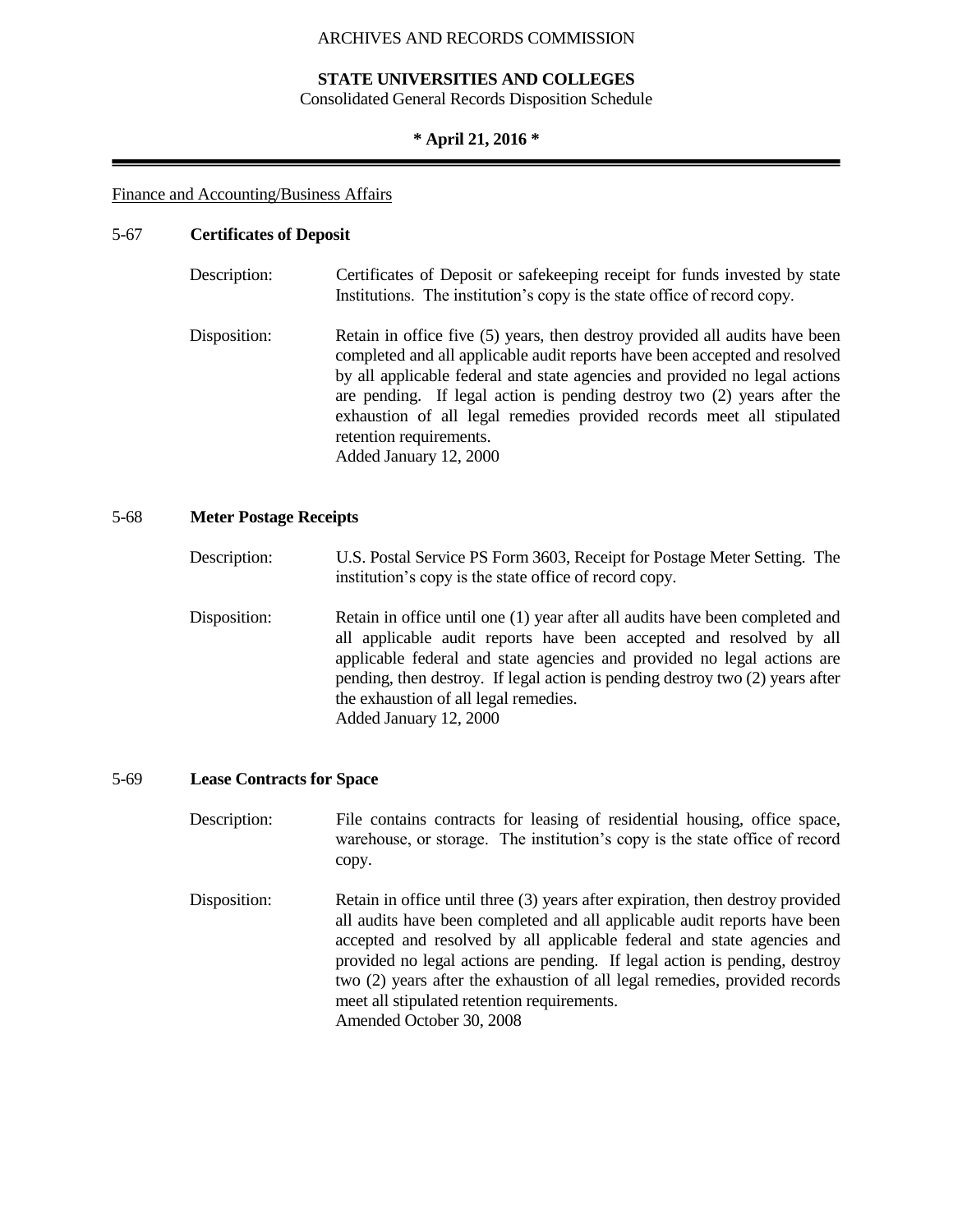## **STATE UNIVERSITIES AND COLLEGES**

Consolidated General Records Disposition Schedule

## **\* April 21, 2016 \***

#### Finance and Accounting/Business Affairs

#### 5-70 **Lease Contracts for Equipment**

| Description: | File contains contracts for leasing of equipment. The institution's copy is<br>the state office of record copy.                                                                                                                                                                                                                                                                                                                                                          |
|--------------|--------------------------------------------------------------------------------------------------------------------------------------------------------------------------------------------------------------------------------------------------------------------------------------------------------------------------------------------------------------------------------------------------------------------------------------------------------------------------|
| Disposition: | Retain in office until three (3) years after expiration, then destroy provided<br>all audits have been completed and all applicable audit reports have been<br>accepted and resolved by all applicable federal and state agencies and<br>provided no legal actions are pending. If legal action is pending destroy<br>two (2) years after the exhaustion of all legal remedies provided records<br>meet all stipulated retention requirements.<br>Added January 12, 2000 |

## 5-71 **Bills of Lading**

| Description: | Incoming and outgoing bills of lading which accompany the delivery of |
|--------------|-----------------------------------------------------------------------|
|              | goods. The institution's copy is the state office of record copy.     |
|              |                                                                       |

Disposition: Retain in office until one (1) year after all audits have been completed and all applicable audit reports have been accepted and resolved by all applicable federal and state agencies and provided no legal actions are pending, then destroy. If legal action is pending destroy two (2) years after exhaustion of all legal remedies. Added January 12, 2000

#### 5-72 **UPS Manifest**

Description: Record consists of log books supplied by United Parcel Service used for shipping materials with UPS. The institution's copy is the state office of record copy.

Disposition: Retain in office five (5) years, then destroy provided all audits have been completed and all applicable audit reports have been accepted and resolved by all applicable federal and state agencies and provided no legal actions are pending. If legal action is pending destroy two (2) years after exhaustion of all legal remedies provided records meet all stipulated retention requirements. Added January 12, 2000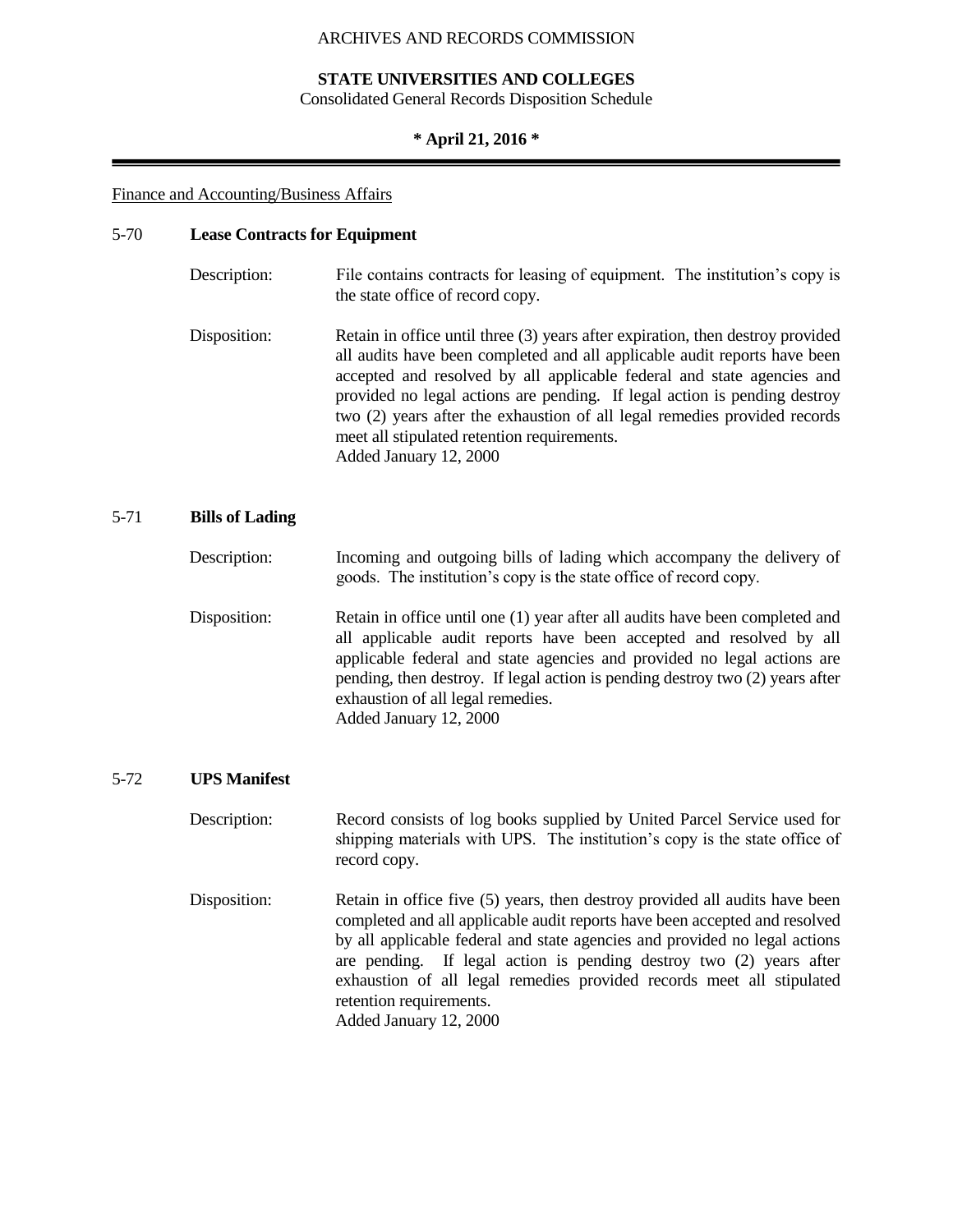# **STATE UNIVERSITIES AND COLLEGES**

Consolidated General Records Disposition Schedule

# **\* April 21, 2016 \***

Finance and Accounting/Business Affairs

| $5 - 73$  | <b>Telephone Bills</b> |                                                                                                                                                                                                                                                                                                                                                                                                                                               |
|-----------|------------------------|-----------------------------------------------------------------------------------------------------------------------------------------------------------------------------------------------------------------------------------------------------------------------------------------------------------------------------------------------------------------------------------------------------------------------------------------------|
| A.        | Description:           | Records consist of monthly Centrex telephone bills and applicable<br>attachments sent by the Office of State Finance. The Office of State<br>Finance is the state office of record (Schedule 91-08, Series 3-1A).                                                                                                                                                                                                                             |
|           | Disposition:           | Retain in office until one (1) year after all audits have been completed and<br>all applicable audit reports have been accepted and resolved by all<br>applicable federal and state agencies and provided no legal actions are<br>pending, then destroy. If legal action is pending destroy two (2) years after<br>exhaustion of all legal remedies.<br>Added January 12, 2000                                                                |
| <b>B.</b> | Description:           | Record consists of pages two and following which are sent with bills from<br>telephone companies to an institution detailing monthly telephone charges.<br>The first page is returned with the warrant when the bill is paid. The<br>institution's copy is the state office of record copy.                                                                                                                                                   |
|           | Disposition:           | Retain in office three (3) years, then destroy provided all audits have been<br>completed and all applicable audit reports have been accepted and resolved<br>by all applicable federal and state agencies and provided no legal actions<br>are pending. If legal action is pending destroy two (2) years after<br>exhaustion of all legal remedies provided records meet all stipulated<br>retention requirements.<br>Added January 12, 2000 |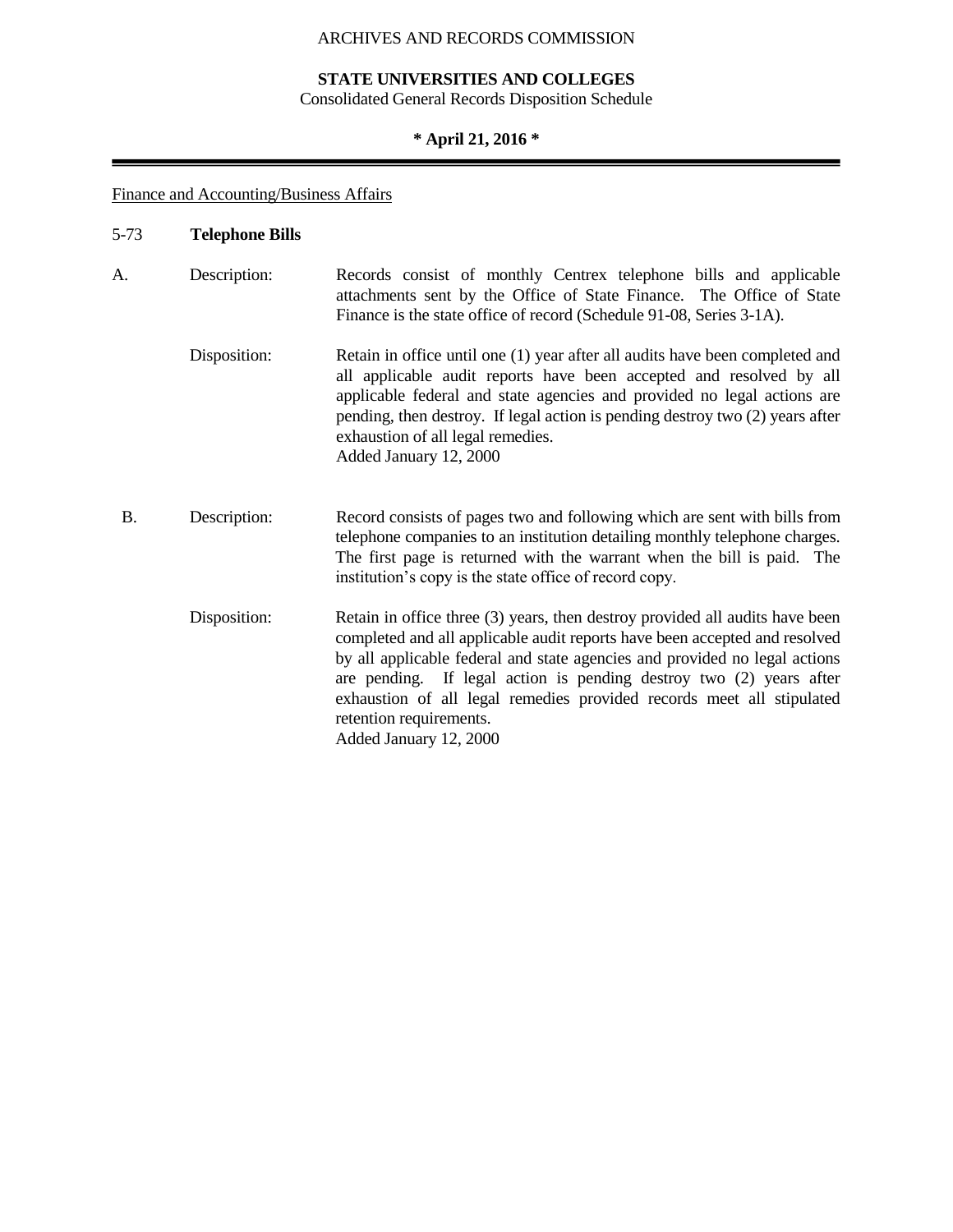# **STATE UNIVERSITIES AND COLLEGES**

Consolidated General Records Disposition Schedule

# **\* April 21, 2016 \***

# Finance and Accounting/Business Affairs

# 5-74 **Gas Charge Slips**

| A.        | Description: | Purchaser copies of gas, oil, and other vehicle services charged on an<br>Department of Central Services credit card and turned over to institution's<br>fiscal office for payment upon billing by the Department of Central<br>Services. The Department of Central Services is the state office of record<br>(Schedule 90-05, Series 2-58).                                   |
|-----------|--------------|--------------------------------------------------------------------------------------------------------------------------------------------------------------------------------------------------------------------------------------------------------------------------------------------------------------------------------------------------------------------------------|
|           | Disposition: | Retain in office until one (1) year after all audits have been completed and<br>all applicable audit reports have been accepted and resolved by all<br>applicable federal and state agencies and provided no legal actions are<br>pending, then destroy. If legal action is pending destroy two (2) years after<br>exhaustion of all legal remedies.<br>Added January 12, 2000 |
| <b>B.</b> | Description: | Purchaser copies of gas, oil, and other vehicle services charged on an<br>agency credit card and turned over to the agency fiscal office for payment<br>upon receipt of bill. The institution's copy is the state office of record<br>copy.                                                                                                                                    |
|           | Disposition: | Retain in office until one (1) year after all audits have been completed and<br>all applicable audit reports have been accepted and resolved by all<br>applicable federal and state agencies and provided no legal actions are<br>pending, then destroy. If legal action is pending destroy two (2) years after<br>exhaustion of all legal remedies.<br>Added January 12, 2000 |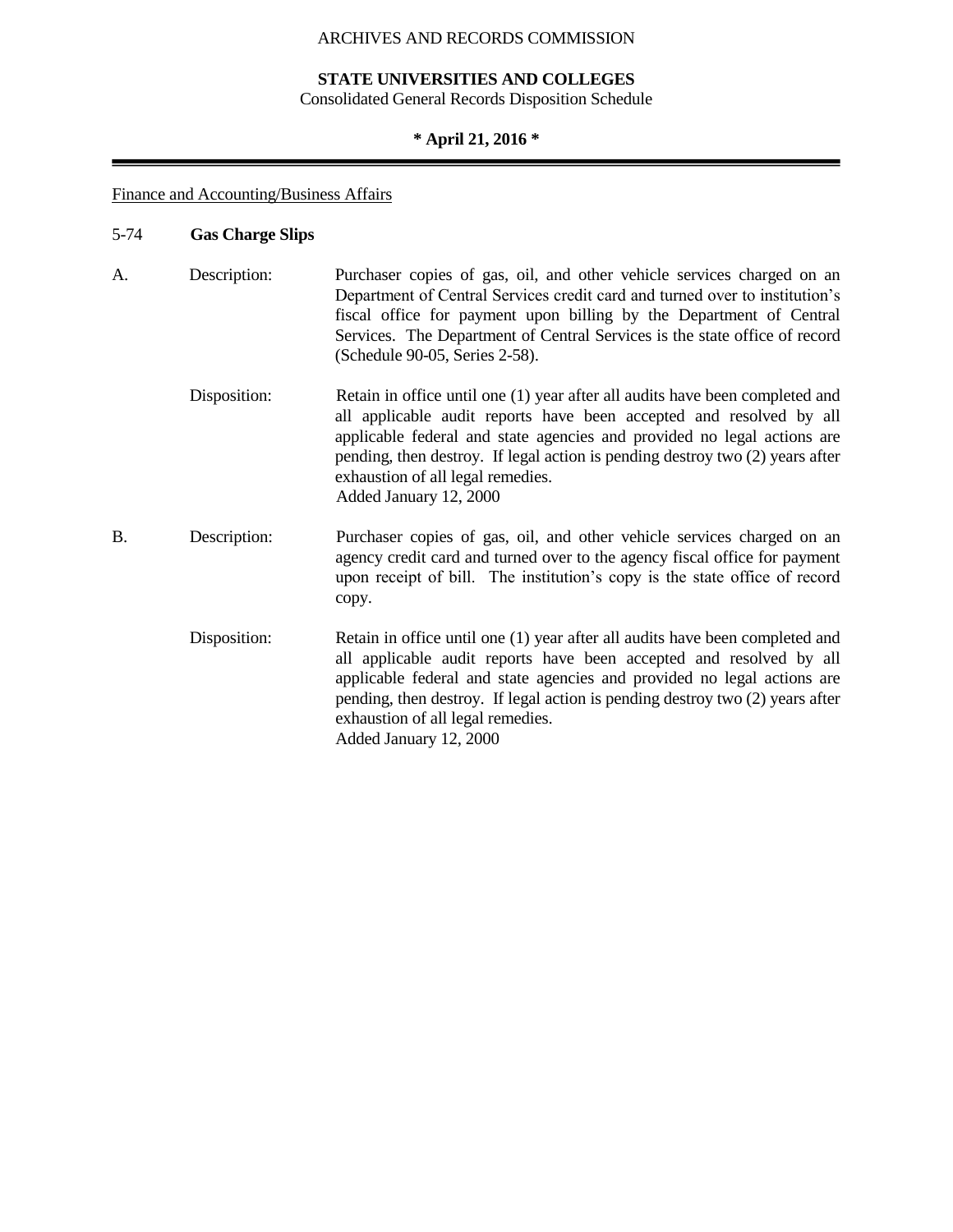## **STATE UNIVERSITIES AND COLLEGES**

Consolidated General Records Disposition Schedule

#### **\* April 21, 2016 \***

#### Finance and Accounting/Business Affairs

#### 5-75 **Non-binding Contracts**

- Description: Non-binding contracts for equipment maintenance, services, and supplies, as well as documents relating to service calls. The institution's copy is the state office of record copy.
- Disposition: Retain in office until one (1) year after all audits have been completed and all applicable audit reports have been accepted and resolved by all applicable federal and state agencies and provided no legal actions are pending, then destroy. If legal action is pending destroy two (2) years after exhaustion of all legal remedies. Amended April 28, 2005

## 5-76 **Photocopy Meter Reading Records**

- Description: Forms completed listing the number of copies made, dates readings were taken, and signatures of persons completing forms. The institution's copy is the state office of record copy.
- Disposition: Retain in office until one (1) year after all audits have been completed and all applicable audit reports have been accepted and resolved by all applicable federal and state agencies and provided no legal actions are pending, then destroy. If legal action is pending destroy two (2) years after exhaustion of all legal remedies. Amended April 28, 2005

#### 5-77 **Miscellaneous Warrant Register**

- Description: Institution copies of monthly computer printouts from the Office of State Finance listing all miscellaneous warrants issued during the reporting period. The Office of State Finance is the state office of record (Schedule 91-08, Series 2-34A).
- Disposition: Retain in office until one (1) year after all audits have been completed and all applicable audit reports have been accepted and resolved by all applicable federal and state agencies and provided no legal actions are pending, then destroy. If legal action is pending destroy two (2) years after exhaustion of all legal remedies. Added January 12, 2000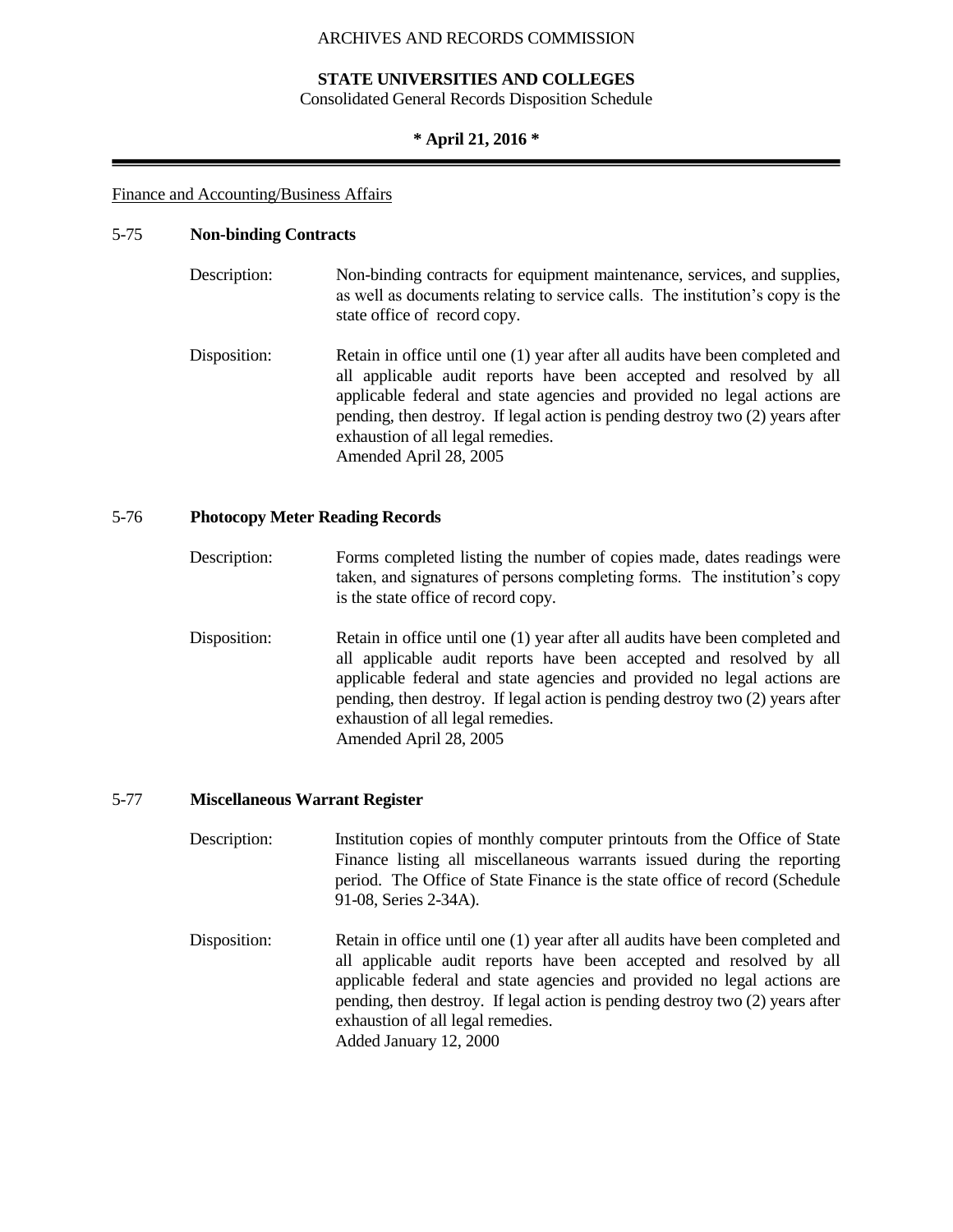## **STATE UNIVERSITIES AND COLLEGES**

Consolidated General Records Disposition Schedule

#### **\* April 21, 2016 \***

#### Finance and Accounting/Business Affairs

#### 5-78 **Payroll Warrant Register**

| Description: | Institution copies of monthly computer printouts from the Office of State  |
|--------------|----------------------------------------------------------------------------|
|              | Finance issued during the reporting period. The Office of State Finance is |
|              | the state office of record (Schedule 91-08, Series 2-35A).                 |

Disposition: Retain in office until one (1) year after all audits have been completed and all applicable audit reports have been accepted and resolved by all applicable federal and state agencies and provided no legal actions are pending, then destroy. If legal action is pending destroy two (2) years after exhaustion of all legal remedies. Added January 12, 2000

### 5-79 **Record of Registered, Insured, C.O.D., Certified, and Express Mail**

- Description: U.S. Postal Service PS Form 3877, used in conjunction with special mail services. The institution's copy is the state office of record copy.
- Disposition: Retain in office until one (1) year after all audits have been completed and all applicable audit reports have been accepted and resolved by all applicable federal and state agencies and provided no legal actions are pending, then destroy. If legal action is pending destroy two (2) years after exhaustion of all legal remedies. Added January 12, 2000

## 5-80 **Notice to Replenish Advance Deposit Account**

- Description: U.S. Postal Service PS Form 3580, used to notify agency when LONG and SHORT accounts are near depletion. The institution's copy is the state office of record copy.
- Disposition: Retain in office until one (1) year after all audits have been completed and all applicable audit reports have been accepted and resolved by all applicable federal and state agencies and provided no legal actions are pending, then destroy. If legal action is pending destroy two (2) years after exhaustion of all legal remedies. Added January 12, 2000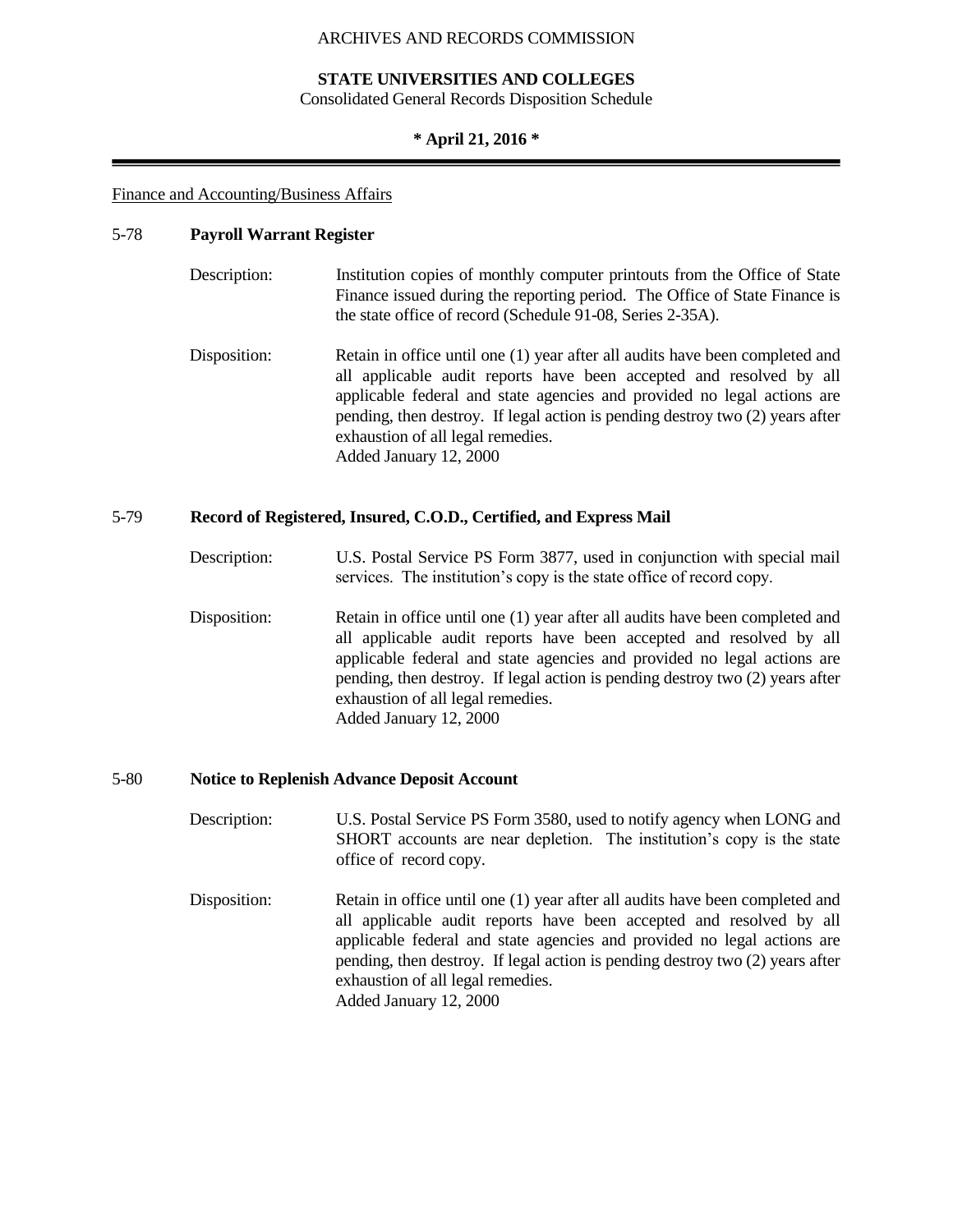### **STATE UNIVERSITIES AND COLLEGES**

Consolidated General Records Disposition Schedule

### **\* April 21, 2016 \***

#### Finance and Accounting/Business Affairs

## 5-81 **Stop Payment Requests**

| Description: | Correspondence from institutions and Stop Payment Forms completed by         |
|--------------|------------------------------------------------------------------------------|
|              | Treasurer's office employees when institutions request that warrants not be  |
|              | redeemed for payment. File also contains photocopies of Stop Payment         |
|              | Forms. The Office of the State Treasurer is the state office of record       |
|              | (Schedule 87-25, Series 1-101).                                              |
| Disposition: | Retain in office until one (1) year after all audits have been completed and |
|              | all applicable audit reports have been accepted and resolved by all          |
|              | applicable federal and state agencies and provided no legal actions are      |

applicable federal and state agencies and provided no legal actions are pending, then destroy. If legal action is pending destroy two (2) years after exhaustion of all legal remedies. Added January 12, 2000

## 5-82 **Salary Warrant Receipt Records**

- Description: Records used to transmit faculty and staffs' monthly and supplemental payroll warrants and any applicable correspondence. The faculty or staff member and/or designee signs the record each month to prove receipt of warrant and then returns it to the institution's business office. The institution's copy is the state office of record copy.
- Disposition: Retain in office until one (1) year after all audits have been completed and all applicable audit reports have been accepted and resolved by all applicable federal and state agencies and provided no legal actions are pending, then destroy. If legal action is pending destroy two (2) years after exhaustion of all legal remedies. Added January 12, 2000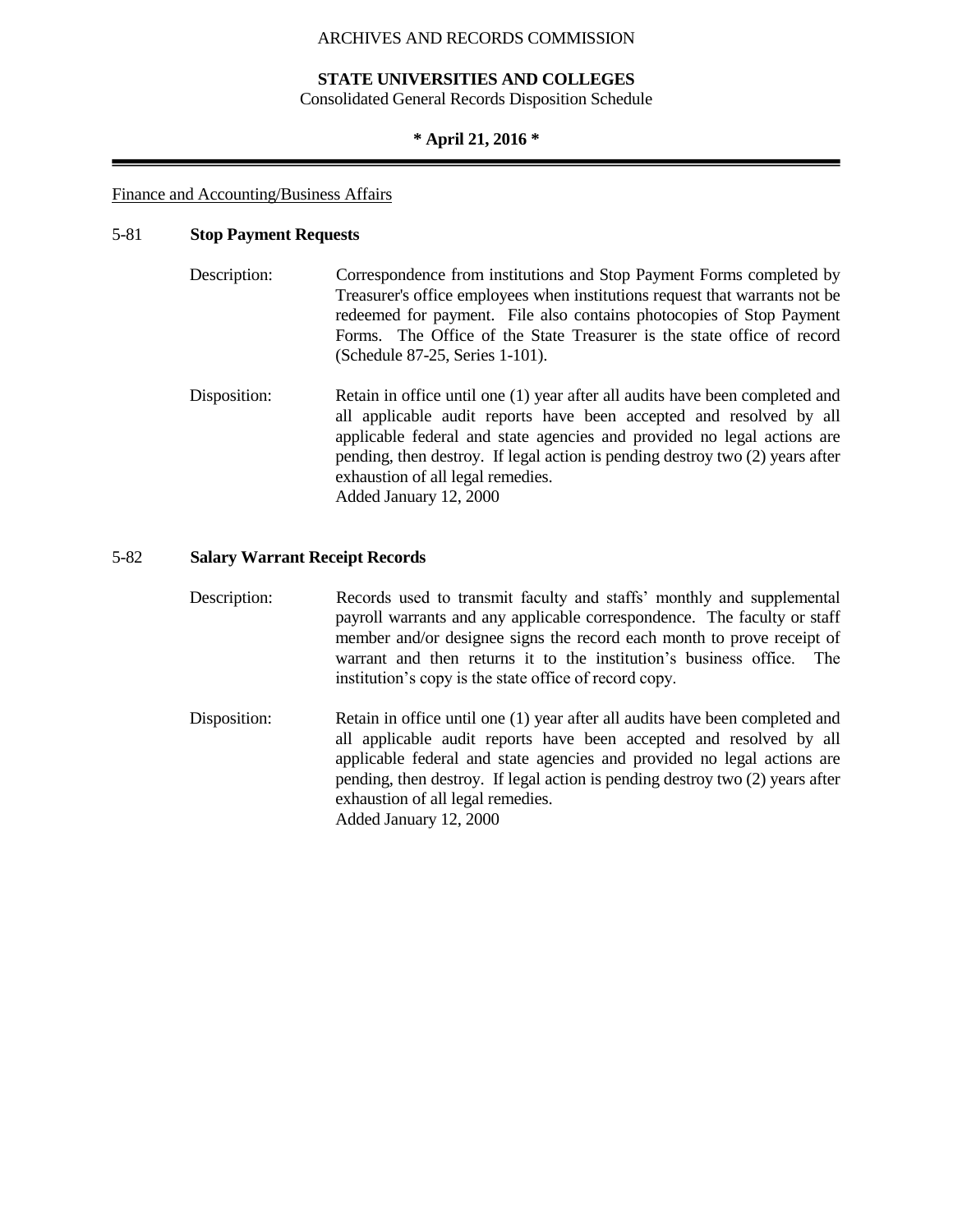## **STATE UNIVERSITIES AND COLLEGES**

Consolidated General Records Disposition Schedule

## **\* April 21, 2016 \***

#### Finance and Accounting/Business Affairs

#### 5-83 **Miscellaneous Claims and Invoices (OSF Form 14 and OSF Form 9)**

- A. Description: Copies of OSF Form 14, "Claim for Disbursement of Payroll Withholdings" and OSF Form 9, "Imprest Cash Form" submitted to the Office of State Finance for payment of financial obligations other than payrolls. The Office of State Finance is the state office of record (Schedule 91-08, Series 2-64). Disposition: Retain in office seven (7) years, then destroy provided all audits have been completed and all applicable audit reports have been accepted and resolved by all applicable federal and state agencies and provided no legal actions are pending. If legal action is pending destroy two (2) years after
- exhaustion of all legal remedies provided records meet all stipulated retention requirements. Added January 12, 2000 B. Description: Third or non-audit copies of records in Series 5-83A (Miscellaneous Claims and Invoices (OSF Form 14 and OSF Form 9)).
	- Disposition: Retain in office until no longer required for administrative purposes, then destroy. Added January 12, 2000

## 5-84 **Request for Miscellaneous Warrant Cancellations**

- Description: Copies of OSF Form MWC, "Request For Miscellaneous Warrant Cancellation," submitted to the Office of State Finance. The Office of State Finance is the state office of record (Schedule 91-08, Series 2-57).
- Disposition: Retain in office until one (1) year after all audits have been completed and all applicable audit reports have been accepted and resolved by all applicable federal and state agencies and provided no legal actions are pending, then destroy. If legal action is pending destroy two (2) years after exhaustion of all legal remedies. Added January 12, 2000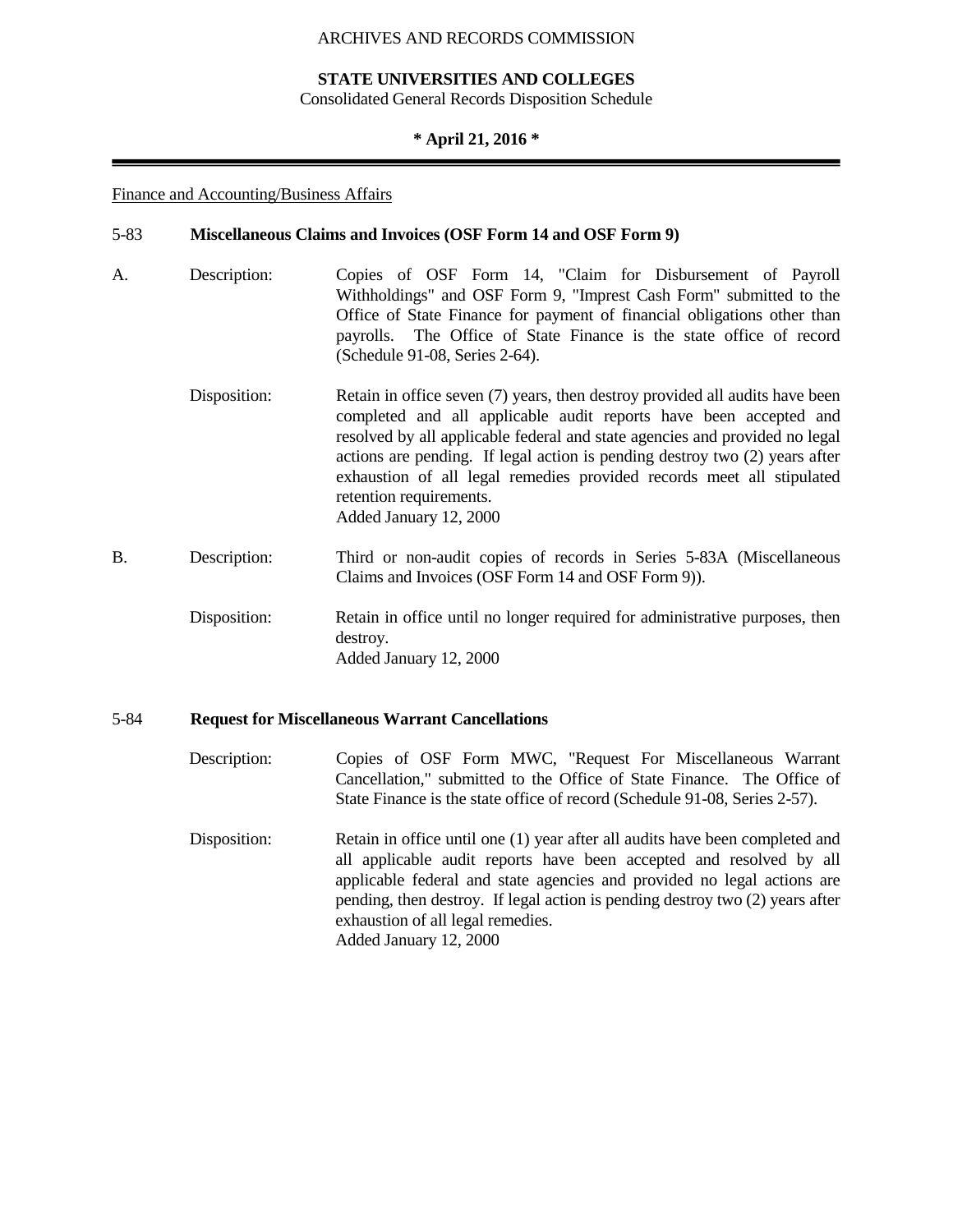## **STATE UNIVERSITIES AND COLLEGES**

Consolidated General Records Disposition Schedule

#### **\* April 21, 2016 \***

#### Finance and Accounting/Business Affairs

#### 5-85 **Miscellaneous Inter-Intra Agency Transfers (From Sending Agency) Report**

- Description: Computer printouts from the Office of State Finance listing processed warrantless claims. The institution's copy is the state office of record copy.
- Disposition: Retain in office until one (1) year after all audits have been completed and all applicable audit reports have been accepted and resolved by all applicable federal and state agencies and provided no legal actions are pending, then destroy. If legal action is pending destroy two (2) years after exhaustion of all legal remedies. Added January 12, 2000

## 5-86 **Statutory Cancellation Report**

- Description: Computer printouts from the Office of State Finance listing statutory cancellations of warrants. The institution's copy is the state office of record copy.
- Disposition: Retain in office until one (1) year after all audits have been completed and all applicable audit reports have been accepted and resolved by all applicable federal and state agencies and provided no legal actions are pending, then destroy. If legal action is pending destroy two (2) years after exhaustion of all legal remedies. Added January 12, 2000

#### 5-87 **Professional Services Monthly Report**

- Description: Computer printouts from the Office of State Finance listing expenditures pertaining to contractual services, i.e., legal, architectural, administrative, and consulting. The institution's copy is the state office of record copy.
- Disposition: Retain in office until one (1) year after all audits have been completed and all applicable audit reports have been accepted and resolved by all applicable federal and state agencies and provided no legal actions are pending, then destroy. If legal action is pending destroy two (2) years after exhaustion of all legal remedies. Added January 12, 2000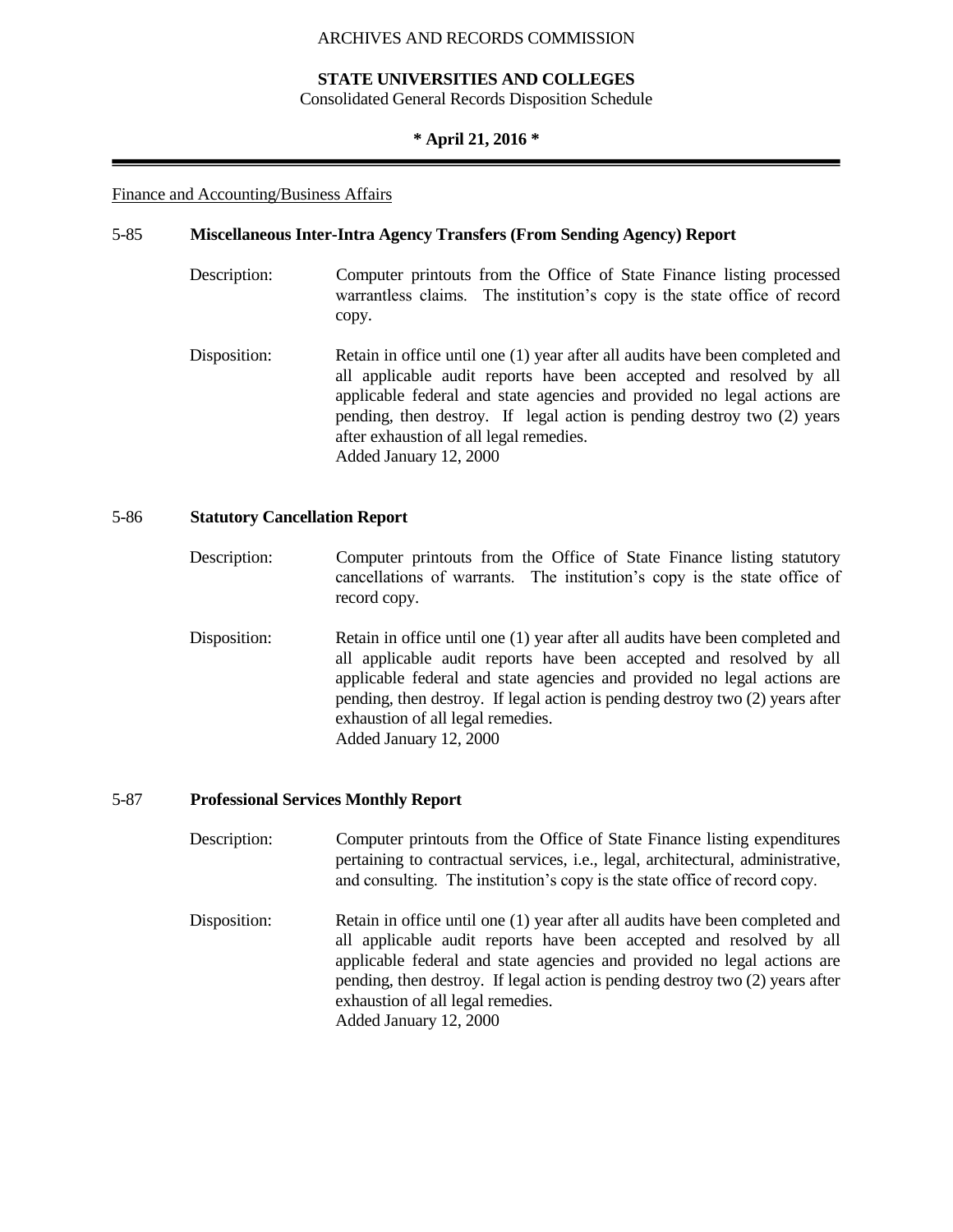## **STATE UNIVERSITIES AND COLLEGES**

Consolidated General Records Disposition Schedule

#### **\* April 21, 2016 \***

#### Finance and Accounting/Business Affairs

#### 5-88 **Miscellaneous Inter-Intra Agency Transfers (To Receiving Agency) Report**

- Description: Computer printouts from the Office of State Finance listing processed warrantless claims.
- Disposition: Retain in office until one (1) year after all audits have been completed and all applicable audit reports have been accepted and resolved by all applicable federal and state agencies and provided no legal actions are pending, then destroy. If legal action is pending destroy two (2) years after exhaustion of all legal remedies. Added January 12, 2000

## 5-89 **Payroll Fund Transfer Forms**

- Description: File includes Payroll Fund Transfer forms, such as OSF Form PFT or equivalent showing transfer activity between budgetary funds and the payroll fund. Data includes fund, agency, account, sub-activity, transfer, debit and credit. The institution's copy is state office of record copy.
- Disposition: Retain in office until one (1) year after all audits have been completed and all applicable audit reports have been accepted and resolved by all applicable federal and state agencies and provided no legal actions are pending, then destroy. If legal action is pending, destroy two (2) years after exhaustion of all legal remedies, provided records meet all stipulated retention requirements. Amended July 31, 2008

#### 5-89 **Supplemental Insurance Withholding Record**

- Description: Files consist of records of claims by which institutions remit faculty and staff voluntary payroll deductions for supplemental insurance and retirement plans. The Office of State Finance is the office of record (Schedule 91-08, Series 2-64A).
- Disposition: Retain in office until one (1) year after all audits have been completed and all applicable audit reports have been accepted and resolved by all applicable federal and state agencies and provided no legal actions are pending, then destroy. If legal action is pending destroy two (2) years after exhaustion of all legal remedies. Added January 12, 2000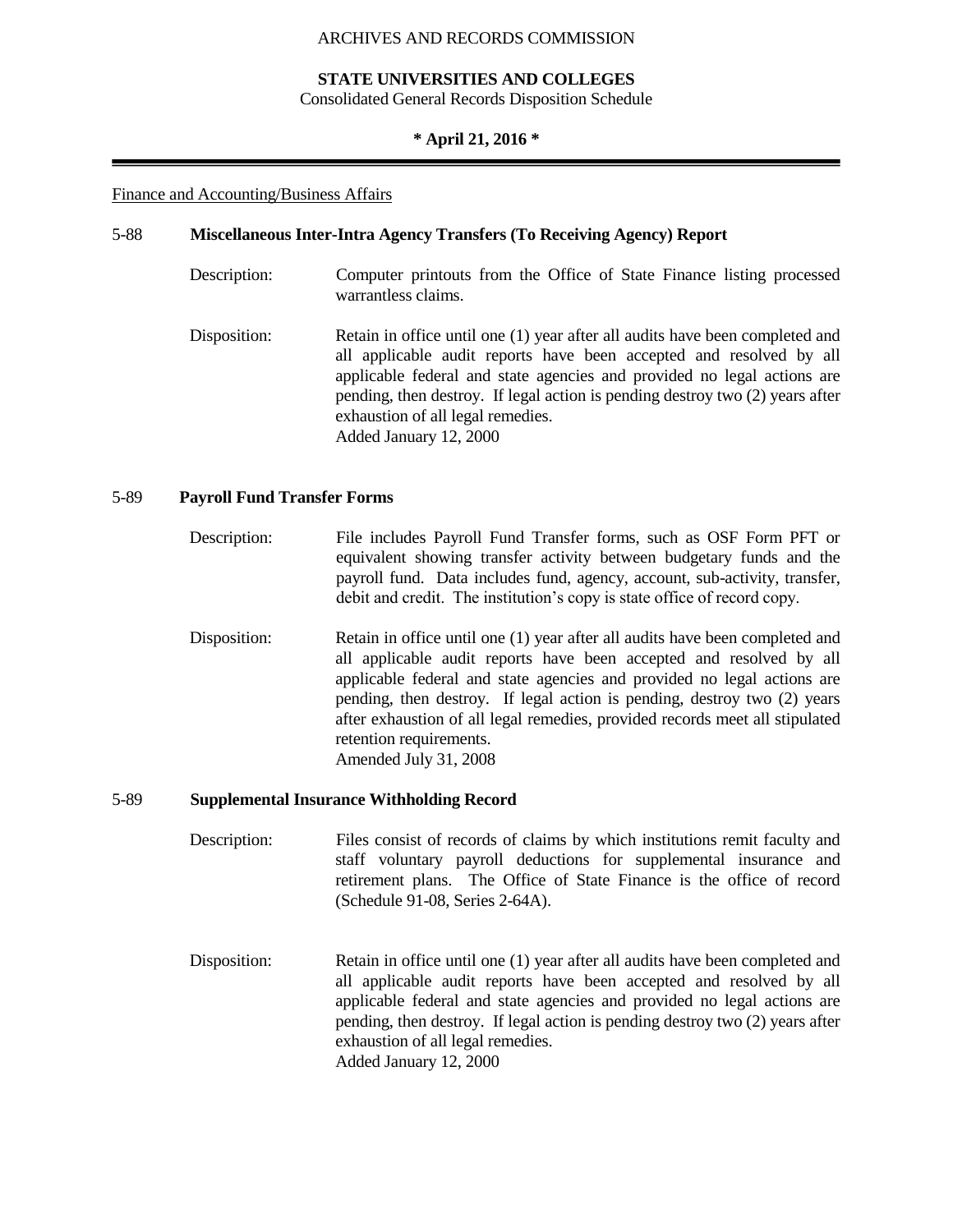### **STATE UNIVERSITIES AND COLLEGES**

Consolidated General Records Disposition Schedule

#### **\* April 21, 2016 \***

#### Finance and Accounting/Business Affairs

#### 5-90 **Year-to Date Deposit Record**

| Description: | Computer printout from Office of State Finance listing deposit totals for |
|--------------|---------------------------------------------------------------------------|
|              | the current month and fiscal year summarized by institution, fund, and    |
|              | revenue code. The institution's copy is State Office of Record copy.      |

Disposition: Retain in office until one (1) year after all audits have been completed and all applicable audit reports have been accepted and resolved by all applicable federal and state agencies and provided no legal actions are pending, then destroy. If legal action is pending destroy two (2) years after exhaustion of all legal remedies provided records meet all stipulated retention requirements. Added January 12, 2000

## 5-91 **Professional Services Contracts File**

- Description: File contains a copy of the contract; a record of the payments made to the service provider; a copy of any evaluations required; and any books, records, documents, accounting procedures, practices or any other items of the service provider relevant to the contract.
- Disposition: Retain in office until three (3) years after expiration, then destroy provided all audits have been completed and all applicable audit reports have been accepted and resolved by all applicable federal and state agencies and provided no legal actions are pending. If legal action is pending destroy two (2) years after the exhaustion of all legal remedies provided records meet all stipulated retention requirements. Added January 12, 2000

#### 5-92 **Airline Invoices**

Description: Institution copies of airline invoices.

Disposition: Retain in office until one (1) year after all audits have been completed and all applicable audit reports have been accepted and resolved by all applicable federal and state agencies and provided no legal actions are pending, then destroy. If legal action is pending destroy two (2) years after exhaustion of all legal remedies provided records meet all stipulated retention requirements. Added January 12, 2000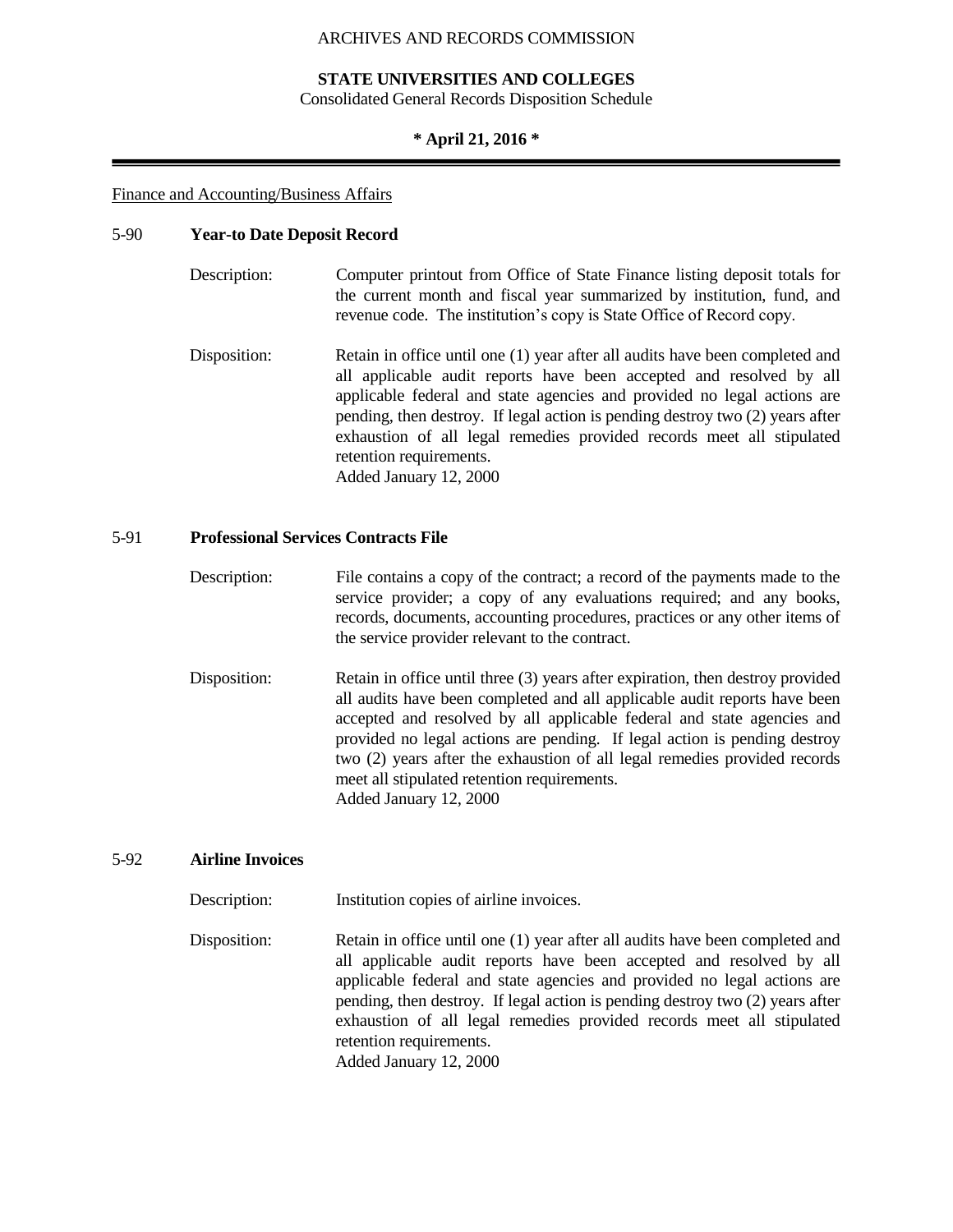### **STATE UNIVERSITIES AND COLLEGES**

Consolidated General Records Disposition Schedule

## **\* April 21, 2016 \***

#### Finance and Accounting/Business Affairs

## 5-93 **Flight Ticket Encumbrance Request**

| Description: | Institution copies of forms listing invoice date, account, location name, and<br>social security number for budget accounting.                                                                                                                                                                                                                                                                                                                |
|--------------|-----------------------------------------------------------------------------------------------------------------------------------------------------------------------------------------------------------------------------------------------------------------------------------------------------------------------------------------------------------------------------------------------------------------------------------------------|
| Disposition: | Retain in office until one (1) year after all audits have been completed and<br>all applicable audit reports have been accepted and resolved by all<br>applicable federal and state agencies and provided no legal actions are<br>pending, then destroy. If legal action is pending destroy two (2) years after<br>exhaustion of all legal remedies provided records meet all stipulated<br>retention requirements.<br>Added January 12, 2000 |

## 5-94 **Statement of Mailing Second-Class Special and Classroom Rates**

Description: U.S. Postal Service Form 3541-N used to accompany mailings.

Disposition: Retain in office until one (1) year after all audits have been completed and all applicable audit reports have been accepted and resolved by all applicable federal and state agencies and provided no legal actions are pending, then destroy. If legal action is pending destroy two (2) years after exhaustion of all legal remedies provided records meet all stipulated retention requirements. Added January 12, 2000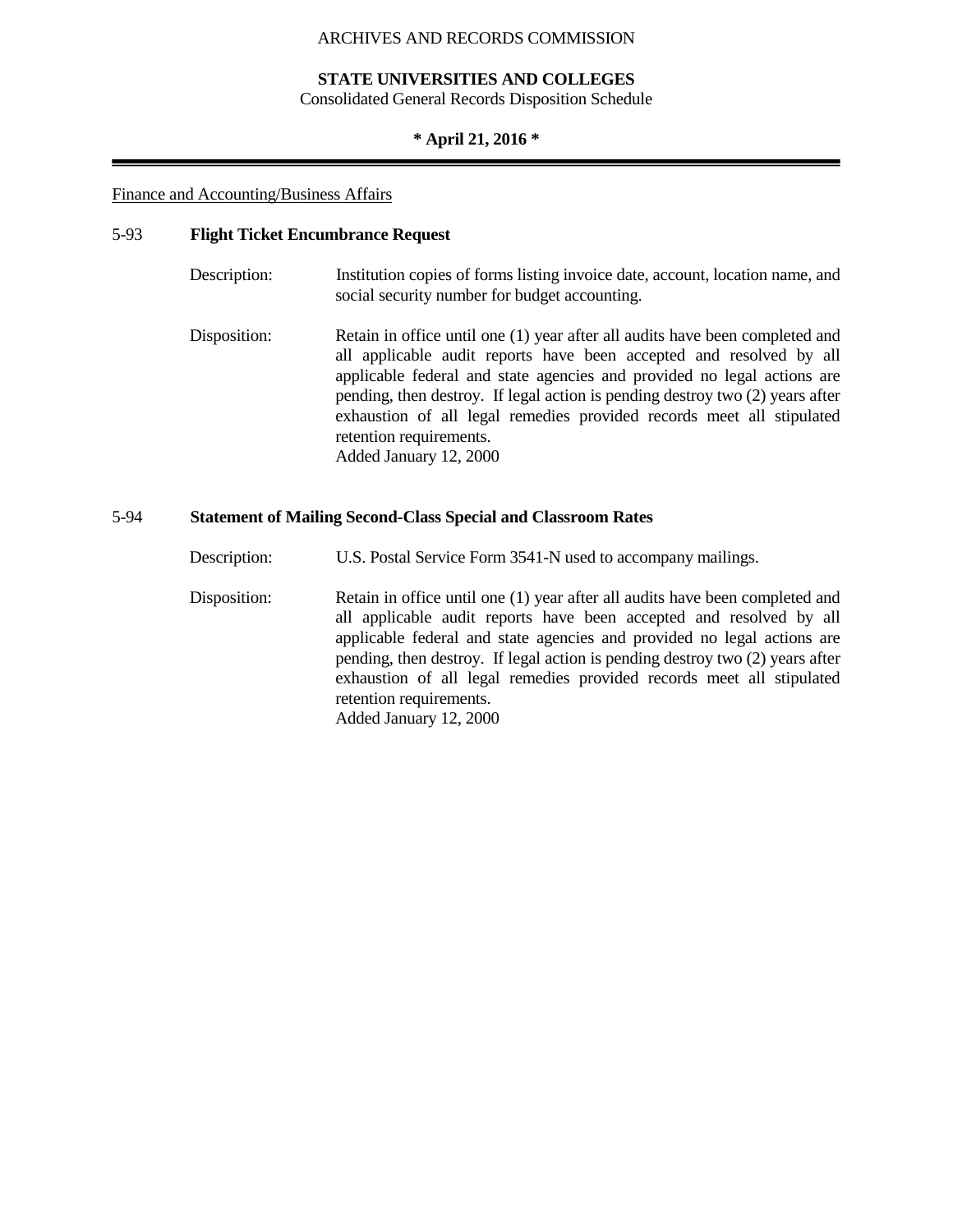#### **STATE UNIVERSITIES AND COLLEGES**

Consolidated General Records Disposition Schedule

#### **\* April 21, 2016 \***

#### Finance and Accounting/Business Affairs

#### 5-95 **Charge Back Records**

| Files pertain to deposits previously credited to institution accounts by the |
|------------------------------------------------------------------------------|
| State Treasurer's Office that have been 'charged back' because of checks     |
| that were returned by banks for insufficient funds, closed accounts, or      |
| other reasons. Records consist of checks returned and Charge Back Slips      |
| listing institution names, account numbers, amounts being charged back       |
| and transaction dates. The State Treasurer's Office is the state office of   |
| record (Schedule $87-25$ , Series 1-37 and 1-39).                            |
|                                                                              |
|                                                                              |

Disposition: For records pertaining to redeemed checks, retain in office until one (1) year after all audits have been completed and all applicable audit reports have been accepted and resolved by all applicable federal and state agencies and provided no legal actions are pending, then destroy. If legal action is pending destroy two (2) years after exhaustion of all legal remedies provided records meet all stipulated retention requirements. For records pertaining to unredeemed checks, retain in office five (5) years, then destroy provided all audits have been completed and all applicable audit reports have been accepted and resolved by all applicable federal and state agencies and provided no legal actions are pending. If legal action is pending destroy two (2) years after exhaustion of all legal remedies provided records meet all stipulated retention requirements. Added January 12, 2000

#### 5-96 **GAAP Conversion Package**

Description: A set of instruction packages to assist state agencies and institutions in reporting year-end accounting data to Office of State Finance. Information is included in the Comprehensive Annual Financial Report Published by OSF.

Disposition: Retain in office three (3) years then destroy provided all audits have been completed and all applicable audit reports have been accepted and resolved by all applicable federal and state agencies and provided no legal actions are pending. If legal action is pending, destroy two (2) years after exhaustion of all legal remedies provided records meet all stipulated retention requirements. Added January 12, 2000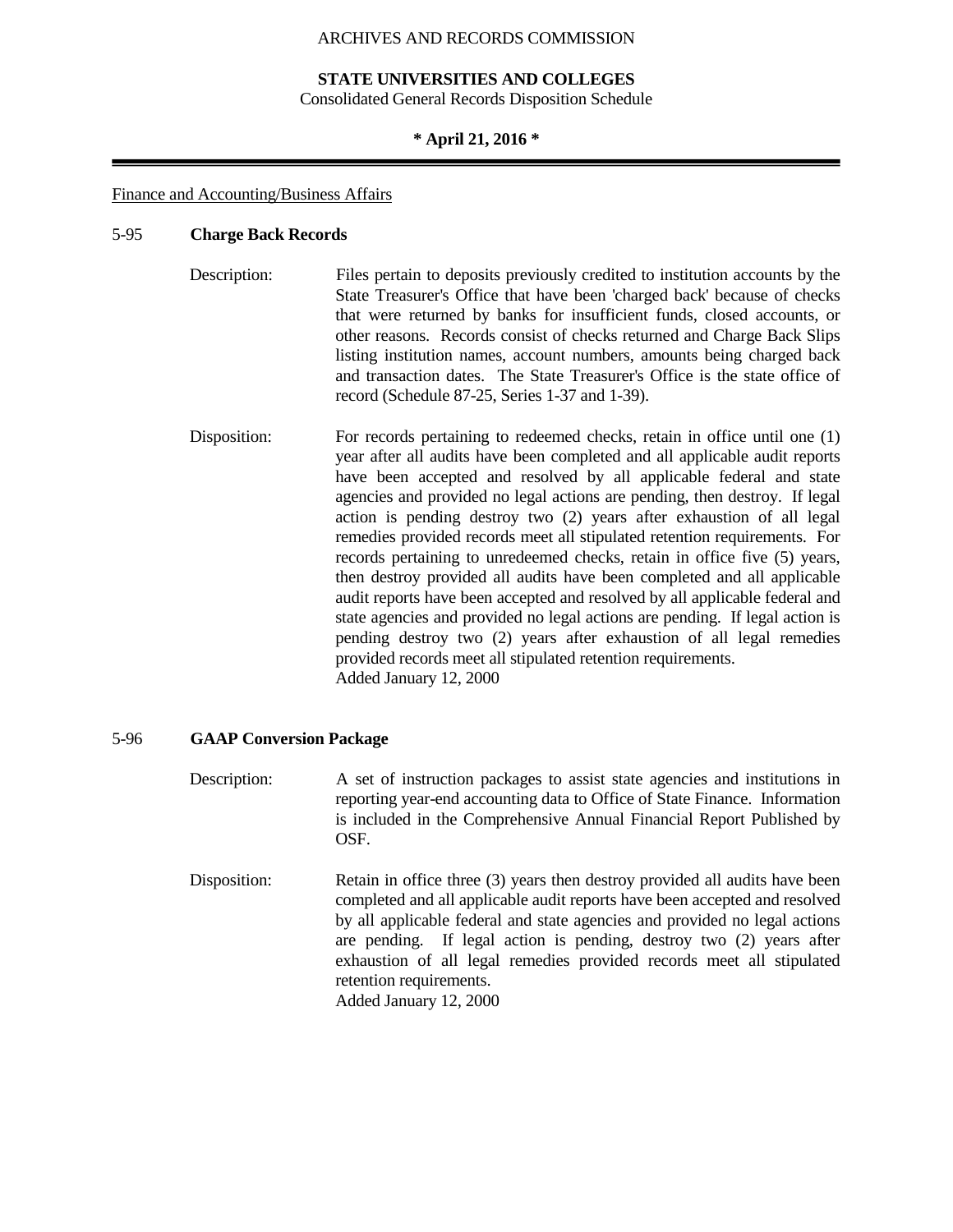#### **STATE UNIVERSITIES AND COLLEGES**

Consolidated General Records Disposition Schedule

#### **\* April 21, 2016 \***

Finance and Accounting/Business Affairs (continued

#### 5-98 **Data Processing, Planning, Development, and Evaluation Records** (Record copy)

- Description: File consists of planning, development, and evaluation records relating to selection, including feasibility studies, planning documents, and justification supporting materials; implementation; upgrading, modification, or conversion of systems and equipment; procedures; and manuals pertaining to the acquisition and use of data processing equipment.
- Disposition: Retain in office and transfer records pertaining to individual equipment and programs to the Institutional Archives for permanent preservation one (1) year after equipment has been disposed of or program has been discontinued. Added January 12, 2000

#### 5-99 **Systems Documentation Records** (Record Copy)

- Description: File consists of record layouts, code books, technical specifications for programs and equipment, detailed program descriptions, flow charts, job control records, test data, and all other records pertaining to systems operations.
- Disposition: Retain record copy in office until one (1) year after applicable equipment or program has been disposed of or discontinued, then destroy provided all audits have been completed and all applicable audit reports have been accepted and resolved by all applicable federal and state agencies and provided no legal actions are pending. If legal action is pending destroy two (2) years after exhaustion of all legal remedies. For the life of the equipment or program, retain one (1) back up copy of all records in an off site storage facility. Destroy all back up records one (1) year after all audits have been completed and all applicable audit reports have been accepted and resolved by all applicable federal and state agencies and provided no legal actions are pending. If legal action is pending destroy two (2) years after exhaustion of all legal remedies. Added January 12, 2000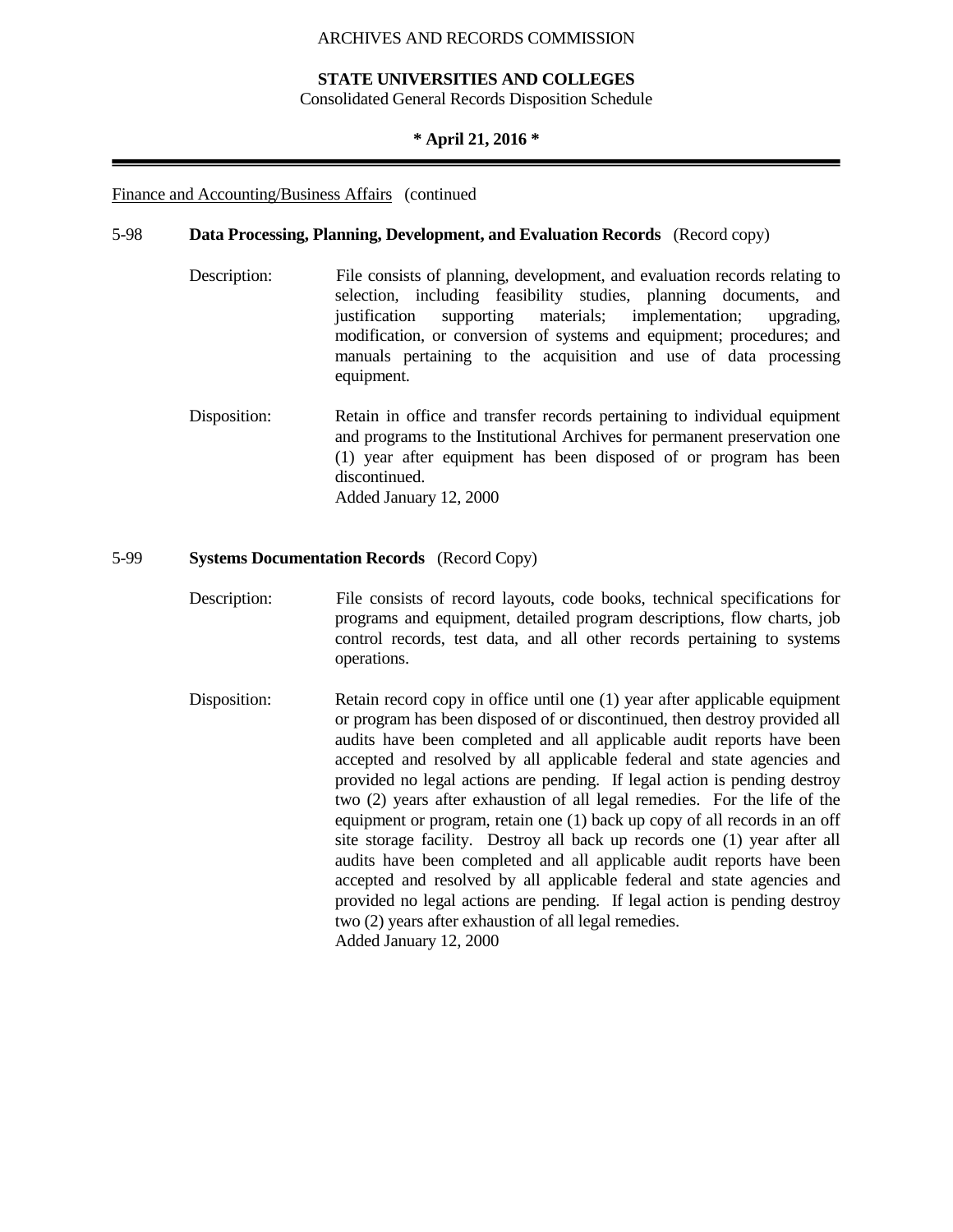#### **STATE UNIVERSITIES AND COLLEGES**

Consolidated General Records Disposition Schedule

#### **\* April 21, 2016 \***

#### Finance and Accounting/Business Affairs

#### 5-100 **Systems Usage Records** (Record copy)

Description: Log books, ledgers, and allied records used to record system usage.

Disposition: Retain in office until one (1) year after all audits have been completed and all applicable audit reports have been accepted and resolved by all applicable federal and state agencies and provided no legal actions are pending, then destroy. If legal action is pending destroy two (2) years after exhaustion of all legal remedies. Added January 12, 2000

#### 5-101 **Electronic Data Equipment File** (Record Copy)

Description: Copies of Data Processing Equipment Contracts.

Disposition: Retain in office and destroy superseded contracts when they become five (5) years old, provided all audits have been completed and all applicable audit reports have been accepted and resolved by all applicable federal and state agencies and provided no legal actions are pending. If legal action is pending destroy two (2) years after exhaustion of all legal remedies provided records meet all stipulated retention requirements. Added January 12, 2000

#### 5-102 **Budget Revisions**

Description: Form used by institution's departments to modify their approved budgets.

Disposition: Retain in office until one (1) year after all audits have been completed and all applicable audit reports have been accepted and resolved by all applicable federal and state agencies and provided no legal actions are pending, then destroy. If legal action is pending destroy two (2) years after exhaustion of all legal remedies. Added January 12, 2000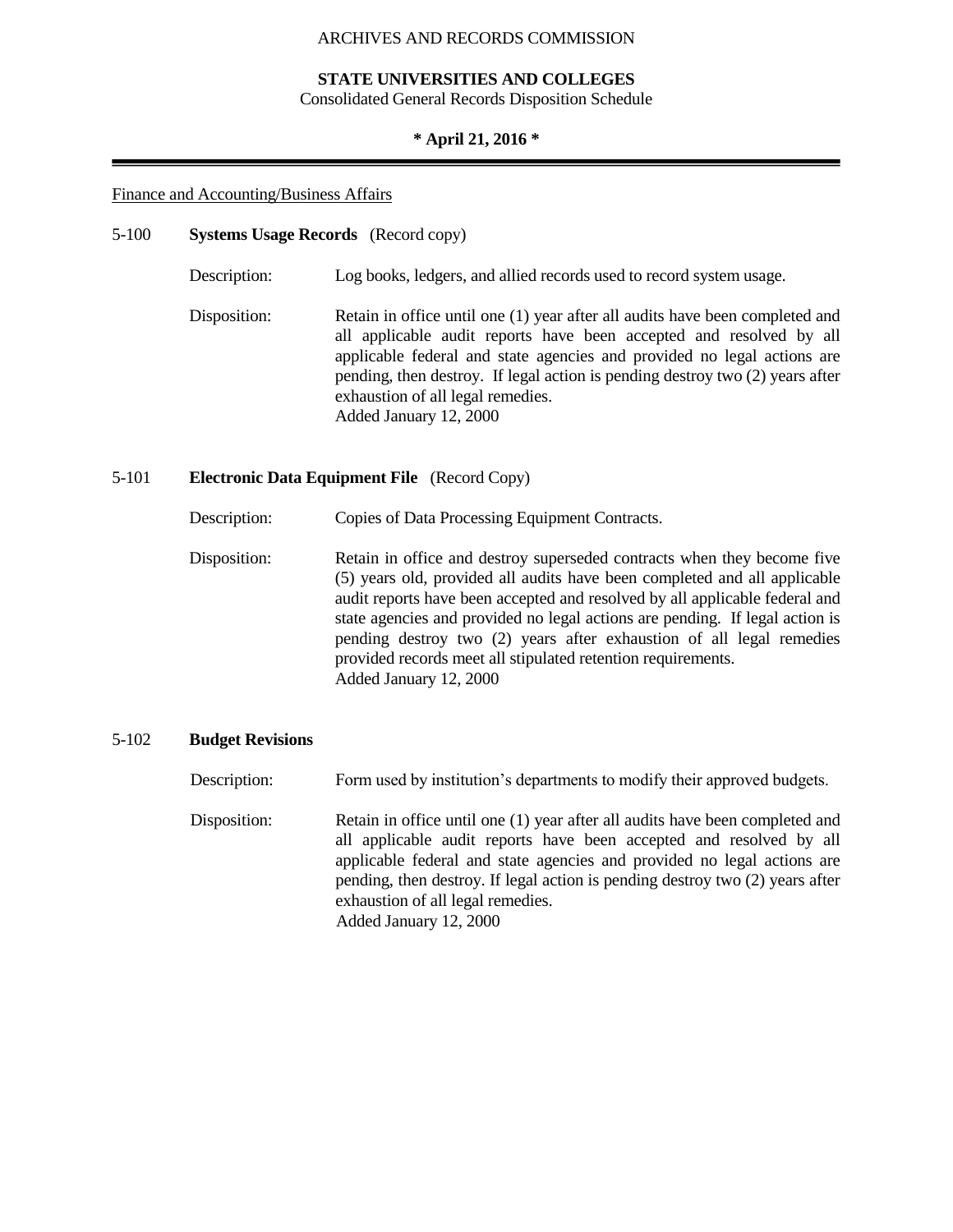#### **STATE UNIVERSITIES AND COLLEGES**

Consolidated General Records Disposition Schedule

#### **\* April 21, 2016 \***

#### Finance and Accounting/Business Affairs

#### 5-103 **Position Control**

| Description: | Report used to provide administrative and organizational units transaction<br>details, by position number, for activity within the payroll section of their<br>accounting ledgers.                                                                                                                                                                                             |
|--------------|--------------------------------------------------------------------------------------------------------------------------------------------------------------------------------------------------------------------------------------------------------------------------------------------------------------------------------------------------------------------------------|
| Disposition: | Retain in office until one (1) year after all audits have been completed and<br>all applicable audit reports have been accepted and resolved by all<br>applicable federal and state agencies and provided no legal actions are<br>pending, then destroy. If legal action is pending destroy two (2) years after<br>exhaustion of all legal remedies.<br>Added January 12, 2000 |

#### 5-104 **Procurement Card Records and Invoices**

- Description: Monthly cardholder statements and all related documentation (e.g. charge slips, invoices and receipts, retained to support charges incurred by the institution.
- Disposition: Retain in office seven (7) years, then destroy provided all audits have been completed and all applicable audit reports have been accepted and resolved by all applicable federal and state agencies and provided no legal actions are pending. If legal action is pending destroy two (2) years after exhaustion of all legal remedies provided records meet all stipulated retention requirements. Added January 12, 2000

#### 5-105 **Application for Account**

Description: Application for an internal institution account.

Disposition: Retain in office until five (5) years after the account is closed, then destroy provided all audits have been completed and all applicable audit reports have been accepted and resolved by all applicable federal and state agencies and provided no legal actions are pending. If legal action is pending destroy two (2) years after exhaustion of all legal remedies provided records meet all stipulated retention requirements. Added January 12, 2000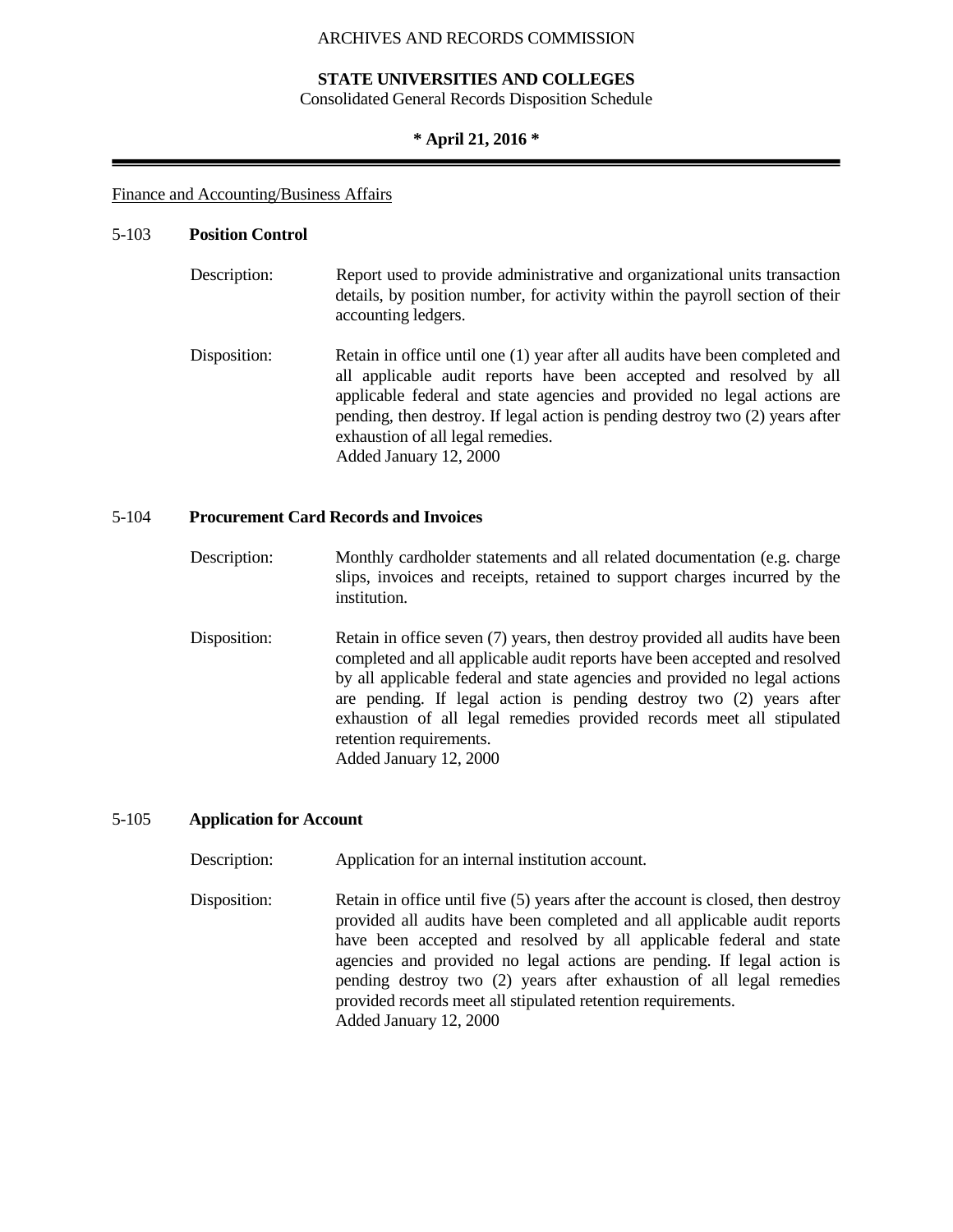#### **STATE UNIVERSITIES AND COLLEGES**

Consolidated General Records Disposition Schedule

#### **\* April 21, 2016 \***

#### Finance and Accounting/Business Affairs

#### 5-106 **Signature Card**

| Description: | Cards used to verify that individuals are authorized signatories for internal<br>institution accounts.                                                                                                                                                                                                                                                                                                                                                                         |
|--------------|--------------------------------------------------------------------------------------------------------------------------------------------------------------------------------------------------------------------------------------------------------------------------------------------------------------------------------------------------------------------------------------------------------------------------------------------------------------------------------|
| Disposition: | Retain in office until five (5) years after the account is closed, then destroy<br>provided all audits have been completed and all applicable audit reports<br>have been accepted and resolved by all applicable federal and state<br>agencies and provided no legal actions are pending. If legal action is<br>pending destroy two (2) years after exhaustion of all legal remedies<br>provided records meet all stipulated retention requirements.<br>Added January 12, 2000 |

#### 5-107 **Accounting Ledgers**

- Description: Internal records compiled to monitor the receipt and disbursement of funds. Institution's copy is the state office of record copy.
- Disposition: Retain in office seven (7) years, then destroy provided all audits have been completed and all applicable audit reports have been accepted and resolved by all applicable federal and state agencies and provided no legal actions are pending. If legal action is pending destroy two (2) years after exhaustion of all legal remedies provided records meet all stipulated retention requirements. Amended April 28, 2005

#### 5-108 **Fiscal AFP Expenditure Reports**

- Description: Cumulative monthly computer printout from the Office of State Finance listing expenditures against Authorizations for Purchase. Institution's copy is the state office of record copy.
- Disposition: Retain monthly reports until superseded, then destroy. Retain year end report in office until one (1) year after all audits have been completed and all applicable audit reports have been accepted and resolved by all applicable federal and state agencies and provided no legal actions are pending, then destroy. If legal action is pending destroy two (2) years after the exhaustion of all legal remedies. Added April 12, 2000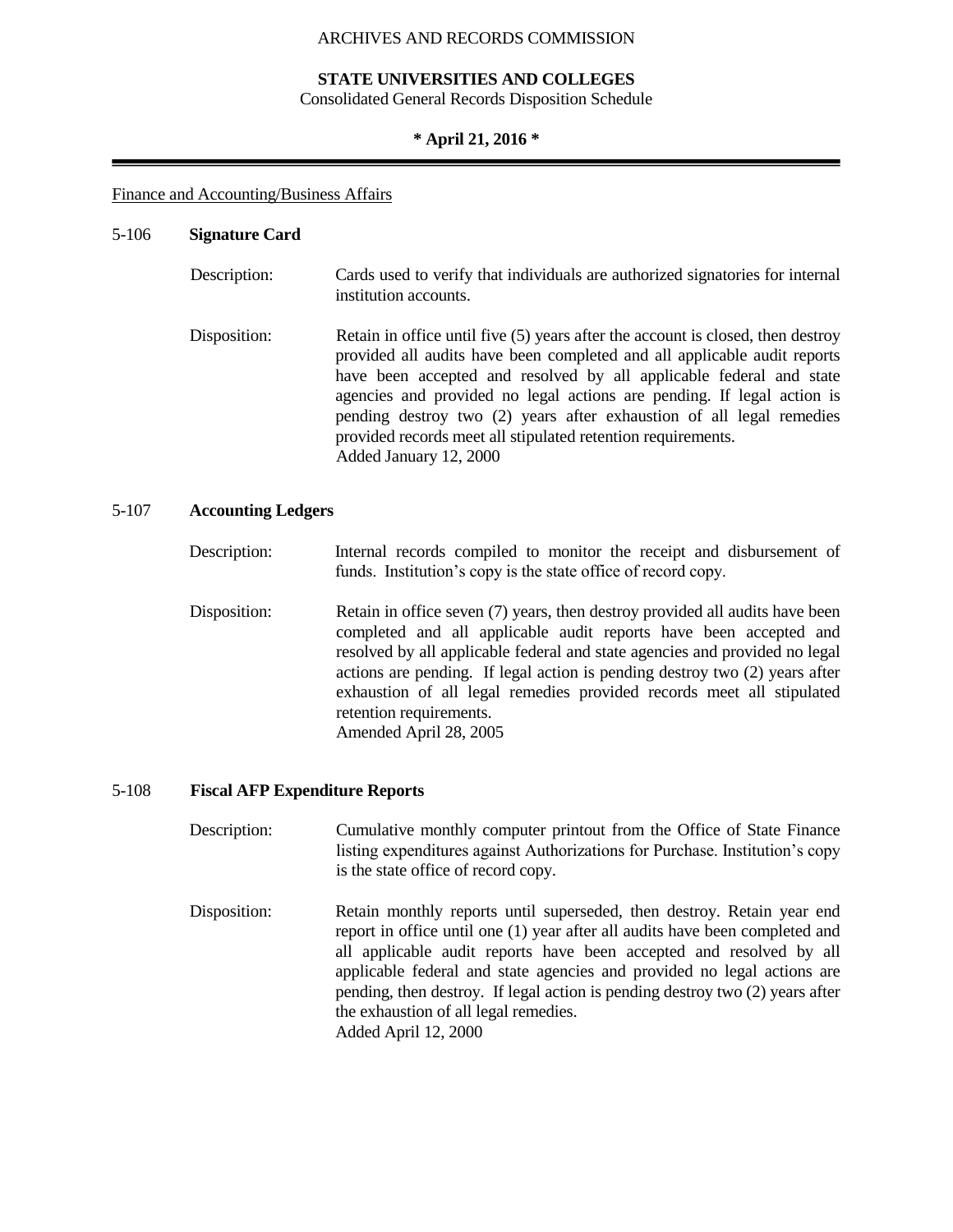#### **STATE UNIVERSITIES AND COLLEGES**

Consolidated General Records Disposition Schedule

#### **\* April 21, 2016 \***

#### Finance and Accounting/Business Affairs

#### 5-109 **Treasurer's Correction of Account**

- Description: Copy of STO Form 31 from the State Treasurer's Office notifying institution of a correction to account, for reason (e.g. "Advice of Deposit Cards Not Received..."). The Office of the State Treasurer is the state office of record (Schedule 87-25, Series 1-5).
- Disposition: Retain in office until one (1) year after all audits have been completed and all applicable audit reports have been accepted and resolved by all applicable federal and state agencies and provided no legal actions are pending, then destroy. If legal action is pending destroy two (2) years after exhaustion of all legal remedies. Added April 12, 2000

#### 5-110 **Internal Requisitions**

Description: Forms submitted to the fiscal services office, purchasing office, or business office to request supplies. Institution copy is the state office of record copy.

Disposition: Retain in office until one (1) year after all audits have been completed and all applicable audit reports have been accepted and resolved by all applicable federal and state agencies and provided no legal actions are pending, then destroy. If legal action is pending destroy two (2) years after exhaustion of all legal remedies. Amended April 28, 2005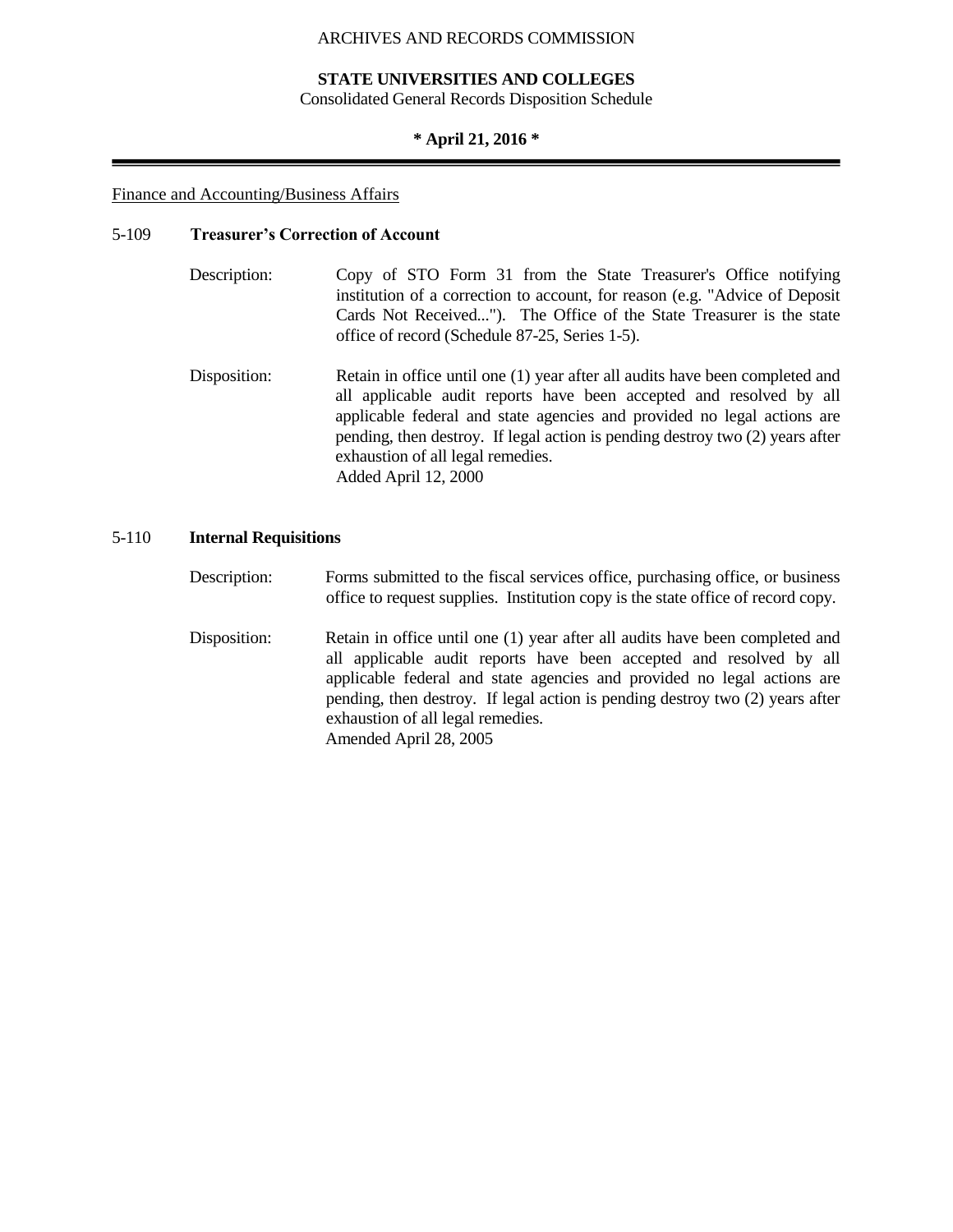#### **STATE UNIVERSITIES AND COLLEGES**

Consolidated General Records Disposition Schedule

#### **\* April 21, 2016 \***

#### Finance and Accounting/Business Affairs

#### 5-111 **Auction Reports**

- Description: Reports of auctions conducted by the institution. Files contain letters to the Central Purchasing Division of the Department of Central Services requesting permission for auction, lists of items to be auctioned, letter from Department of Central Services authorizing sale, buyer sign-in sheets, sales tickets, amounts recorded by buyer (net sales, tax, gross), report to Department of Central Services on items sold and price of each, and other miscellaneous supporting documents, and copies of reports to Oklahoma Tax Commission (Schedule 83-13, Series 3-1) on sales tax derived from the auction. The Department of Central Services is the state office of record (Schedule 90-05, Series 7-28).
- Disposition: Retain in office five (5) years, then destroy provided all audits have been completed and all applicable audit reports have been accepted and resolved by all applicable federal and state agencies and provided no legal actions are pending. If legal action is pending destroy two (2) years after exhaustion of all legal remedies provided records meet all stipulated retention requirements. Added July 12, 2000

#### 5-112 **Day Care Center Licensing Files**

- Description: File pertains to the licensing of day care centers and applications for license. This may include requests for license renewals; information sheets listing data about day care center staff; any applicable articles of incorporation; facility health and fire safety inspection reports; and visitation reports compiled by Department of Human Services staff.
- Disposition: Retain in office until superseded then destroy, provided no legal actions are pending. If legal action is pending, destroy two (2) years after exhaustion of all legal remedies, provided records meet all stipulated retention requirements. Added July 22, 2004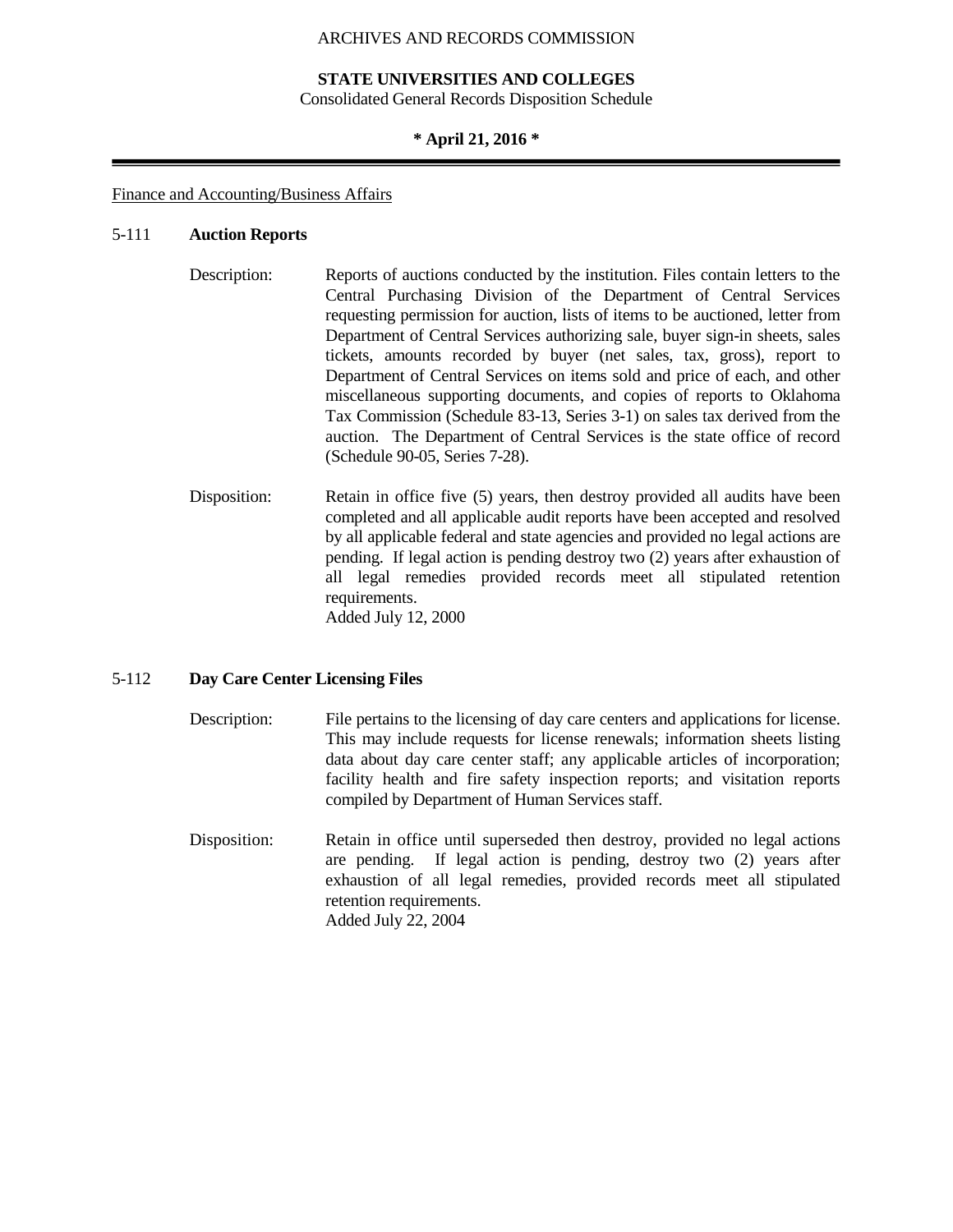#### **STATE UNIVERSITIES AND COLLEGES**

Consolidated General Records Disposition Schedule

#### **\* April 21, 2016 \***

#### Finance and Accounting/Business Affairs

#### 5-113 **Day Care Claims of Payment**

| Description: | File contains payment invoices of Day Care services. Payments may<br>include charges of services to Department of Human Services.                                                                                                                                                                                                                                                                                                                 |
|--------------|---------------------------------------------------------------------------------------------------------------------------------------------------------------------------------------------------------------------------------------------------------------------------------------------------------------------------------------------------------------------------------------------------------------------------------------------------|
| Disposition: | Retain in office for seven (7) years, then destroy, provided all audits have<br>been completed and all applicable audit reports have been accepted and<br>resolved by all applicable federal and state agencies and provided no legal<br>actions are pending. If legal action is pending, destroy two (2) years after<br>exhaustion of all legal remedies, provided records meet all stipulated<br>retention requirements.<br>Added July 22, 2004 |

#### 5-114 **Independent Contractor Form**

- Description: Form completed by the contracting university department in consultation with the worker/service provider to hire and pay individuals to perform services for the University who are not employees, such as trainers, performing artists, speakers, contractors, etc.
- Disposition: Retain in office seven (7) years, then destroy provided all audits have been completed and all applicable audit reports have been accepted and resolved by all applicable federal and state agencies and provided no legal actions are pending. If legal action is pending, destroy two (2) years after the exhaustion of all legal remedies, provided records meet all stipulated retention requirements. Added July 22, 2004

#### 5-115 **Postal Meter Reading Record**

| Description: | United States Postal Service PS Form 3602-A, detailing the daily record of<br>meter register readings or institution's equivalent form. The institution is<br>the office of record.                                                                                                                                                                                                                                                                 |
|--------------|-----------------------------------------------------------------------------------------------------------------------------------------------------------------------------------------------------------------------------------------------------------------------------------------------------------------------------------------------------------------------------------------------------------------------------------------------------|
| Disposition: | Retain in office until one (1) year after all audits have been completed and<br>all applicable audit reports have been accepted and resolved by all applicable<br>federal and state agencies and provided no legal actions are pending, then<br>destroy. If legal action is pending, destroy two (2) years after the exhaustion<br>of all legal remedies, provided records meet all stipulated retention<br>requirements.<br>Added January 27, 2005 |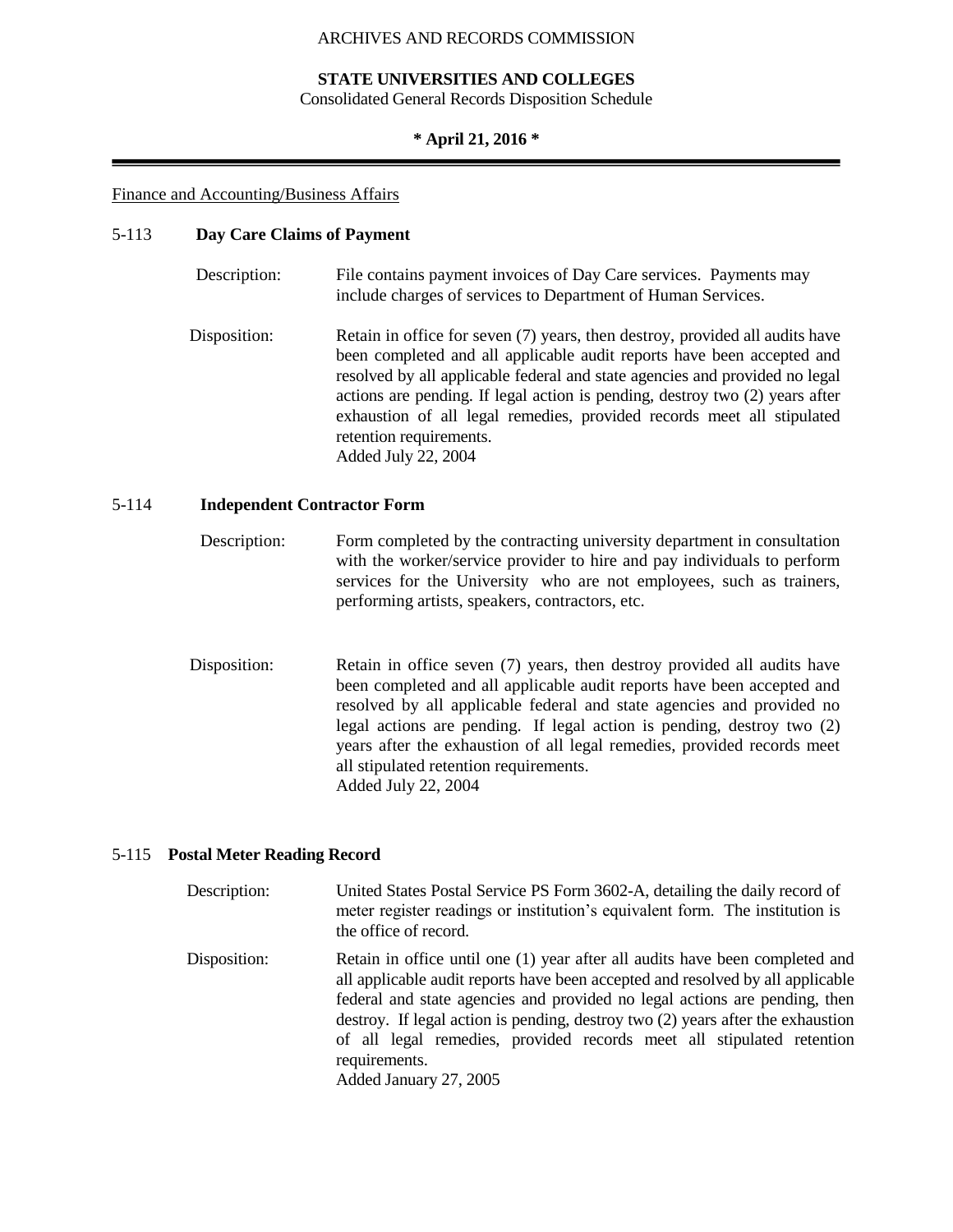#### **STATE UNIVERSITIES AND COLLEGES**

Consolidated General Records Disposition Schedule

#### **\* April 21, 2016 \***

#### Finance and Accounting/Business Affairs

#### 5-116 **State Purchase Card (P/Card)**

- Description: State entity State Purchase Card (P/Card), statewide contract p/card and travel p/card records required to be maintained by the State of Oklahoma Purchase Card Procedures, which include but are not limited to paper copies and/or electronic records of transaction receipts and logs, dispute documents, Cardholder and State Entity Approving Official approval records, and any other pertinent documents. The agency copy is the state office of record copy.
- Disposition: Retain in office for seven (7) years, then destroy records after all audits have been completed and all applicable audit reports have been accepted and resolved by all applicable federal and state agencies, provided no legal actions are pending. If legal action is pending, destroy two (2) years after exhaustion of all legal remedies, provided records meet all stipulated retention requirements. Added July 28, 2005

#### 5-117 **Cash Register Tapes**

- Description: Tapes collected from cash registers in university operations, such as the bookstore, student store, golf course, snack bar and other university-related retail outlets.
- Disposition: Retain in office until one (1) year after all audits have been completed and all applicable audit reports have been accepted and resolved by all applicable federal and state agencies and provided no legal actions are pending, then destroy. If legal action is pending, destroy two (2) years after exhaustion of all legal remedies, provided records meet all stipulated retention requirements. Added October 26, 2006

#### 5-118 **Vendor/Payee Form**

- Description: File contains agency copy of Vendor/Payee Form (Office of State Finance Form VEND or equivalent form) completed by vendors (payees) and state agencies, as appropriate. This information is used to establish vendors in the State's vendor files database, which is maintained by the Office of State Finance.
- Disposition: Retain in office for 6 months, then destroy. Added April 24, 2008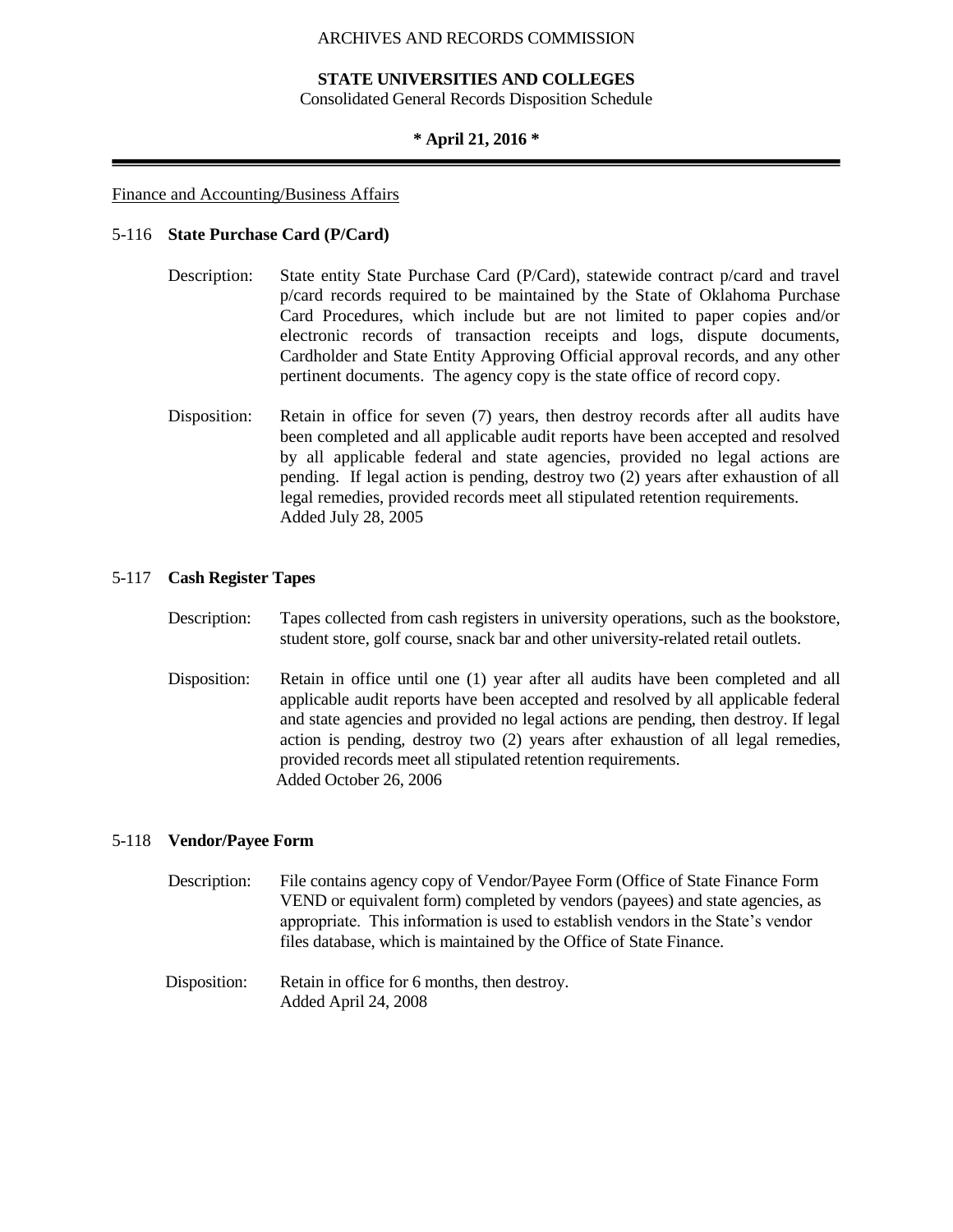#### **STATE UNIVERSITIES AND COLLEGES**

Consolidated General Records Disposition Schedule

#### **\* April 21, 2016 \***

#### Finance and Accounting/Business Affairs

## 5-119 **IRS 1099 Forms Received By Institution** Description: Copies of summaries of miscellaneous earnings received by universities and colleges for revenues earned from investments, oil and gas royalties and other mineral interests, and similar revenue types. Disposition: Retain in office five (5) years, then destroy, provided all audits have been completed and all applicable audit reports have been accepted and resolved by all applicable federal and state agencies and provided no legal actions are pending. If legal action is pending, destroy two (2) years after exhaustion of all legal remedies, provided records meet all stipulated retention requirements. Added to schedule, April 16, 2009 5-120 **Miscellaneous Financial Adjustment Forms** Description: Documents or forms used in conjunction with adjustment corrections to revenues collected or funds expended within an institution's financial reporting system. Disposition: Retain in office until one (1) year after all audits have been completed and all applicable audit reports have been accepted and resolved by all applicable federal and state agencies and provided no legal actions are pending, then destroy. If legal action is pending, destroy two (2) years after exhaustion of all legal remedies. Added to schedule, April 16, 2009 5-121 **Financial Statement Reconciliation Review File** Description: File includes documents, reports, forms and related information created for the purpose of reviewing financial statements and reconciliations. Disposition: Retain in office until one (1) year after all audits have been completed and all applicable audit reports have been accepted and resolved by all applicable federal and state agencies and provided no legal actions are pending, then destroy. If legal action is pending, destroy two (2) years after exhaustion of all legal remedies, provided records meet stipulated retention requirements.

Added to schedule October 14, 2010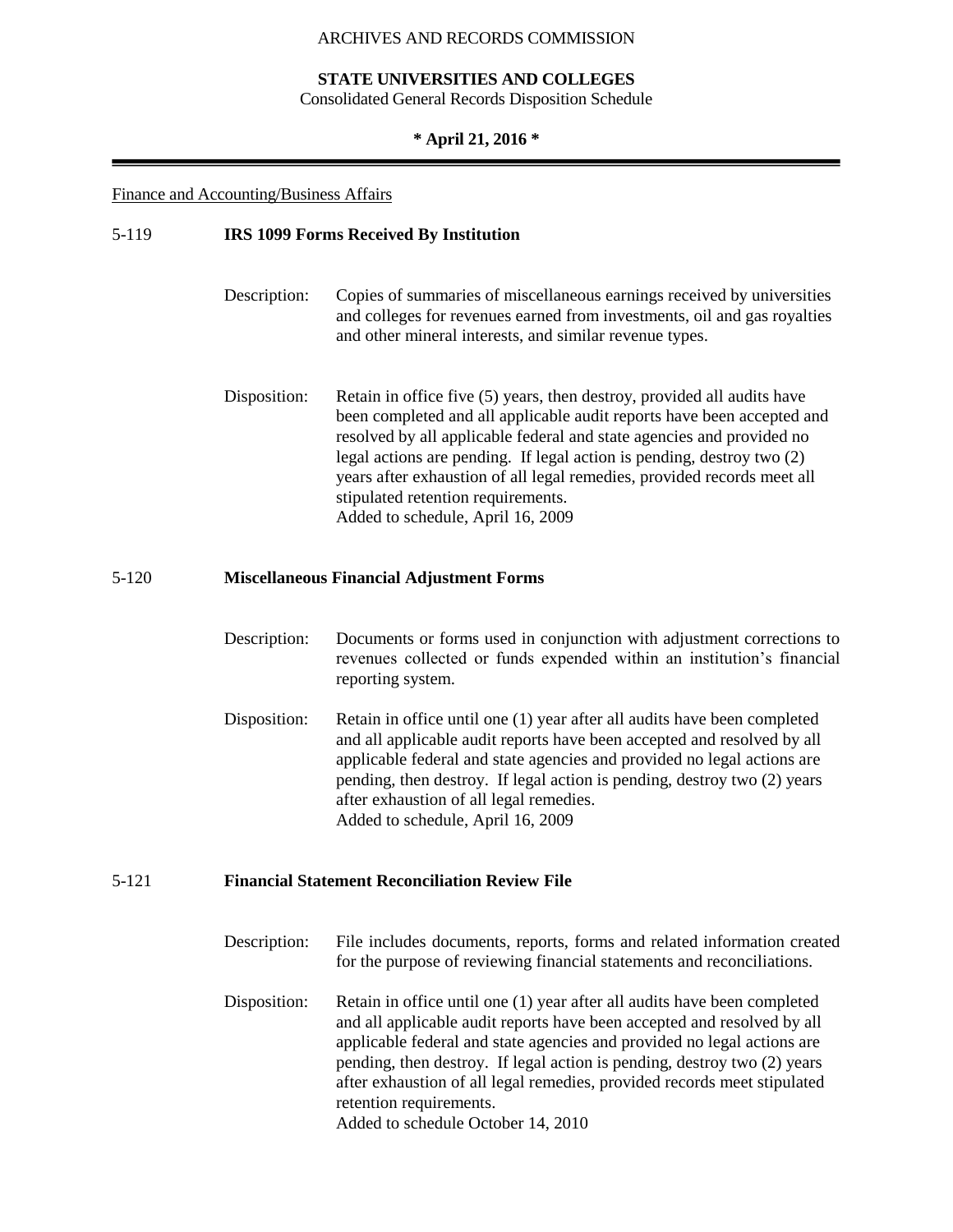#### **STATE UNIVERSITIES AND COLLEGES**

Consolidated General Records Disposition Schedule

## **\* April 21, 2016 \***

## **Library**

| $6-1$   |                                       | <b>Acquisitions File</b> File is subject to 51 O.S., $\S 24$                                                                                        |  |  |  |  |
|---------|---------------------------------------|-----------------------------------------------------------------------------------------------------------------------------------------------------|--|--|--|--|
|         | Description:                          | Records concerning the acquisition of books and manuscripts. File may<br>include purchase orders, shipping information, and related correspondence. |  |  |  |  |
|         | Disposition:                          | Retain in office permanently.<br>Amended April 12, 2000                                                                                             |  |  |  |  |
| $6 - 2$ | <b>Gift Donors File</b>               |                                                                                                                                                     |  |  |  |  |
|         | Description:                          | Records concerning the donation of books and manuscripts to Library.                                                                                |  |  |  |  |
|         | Disposition:                          | Retain in office five (5) years, then transfer to the Institutional Archives,<br>with authority to weed, for permanent preservation.                |  |  |  |  |
| $6 - 3$ | <b>Interlibrary Loan File--Loaned</b> |                                                                                                                                                     |  |  |  |  |
|         | Description:                          | Records concerning interlibrary loans from other institutions processed by                                                                          |  |  |  |  |

|              | library. |  |  |  |  |                                                                        |  |
|--------------|----------|--|--|--|--|------------------------------------------------------------------------|--|
| Disposition: | destroy. |  |  |  |  | Retain in office until return of items and clearing of paperwork, then |  |

## 6-4 **Interlibrary Loan File--Borrowed**

| Description: | File of loan requests originated by the library.                                                                      |
|--------------|-----------------------------------------------------------------------------------------------------------------------|
| Disposition: | Retain in office three (3) years, then destroy provided records have been<br>summarized for the five (5) year review. |

## 6-5 **Catalog File**

| Description: | Computer printouts of cards that list Library holdings by subject, title, and<br>author.                                                      |
|--------------|-----------------------------------------------------------------------------------------------------------------------------------------------|
| Disposition: | Retain hard copy in Library until superseded or obsolete, then destroy.<br>Retain data base and update as needed.<br>Amended January 18, 1989 |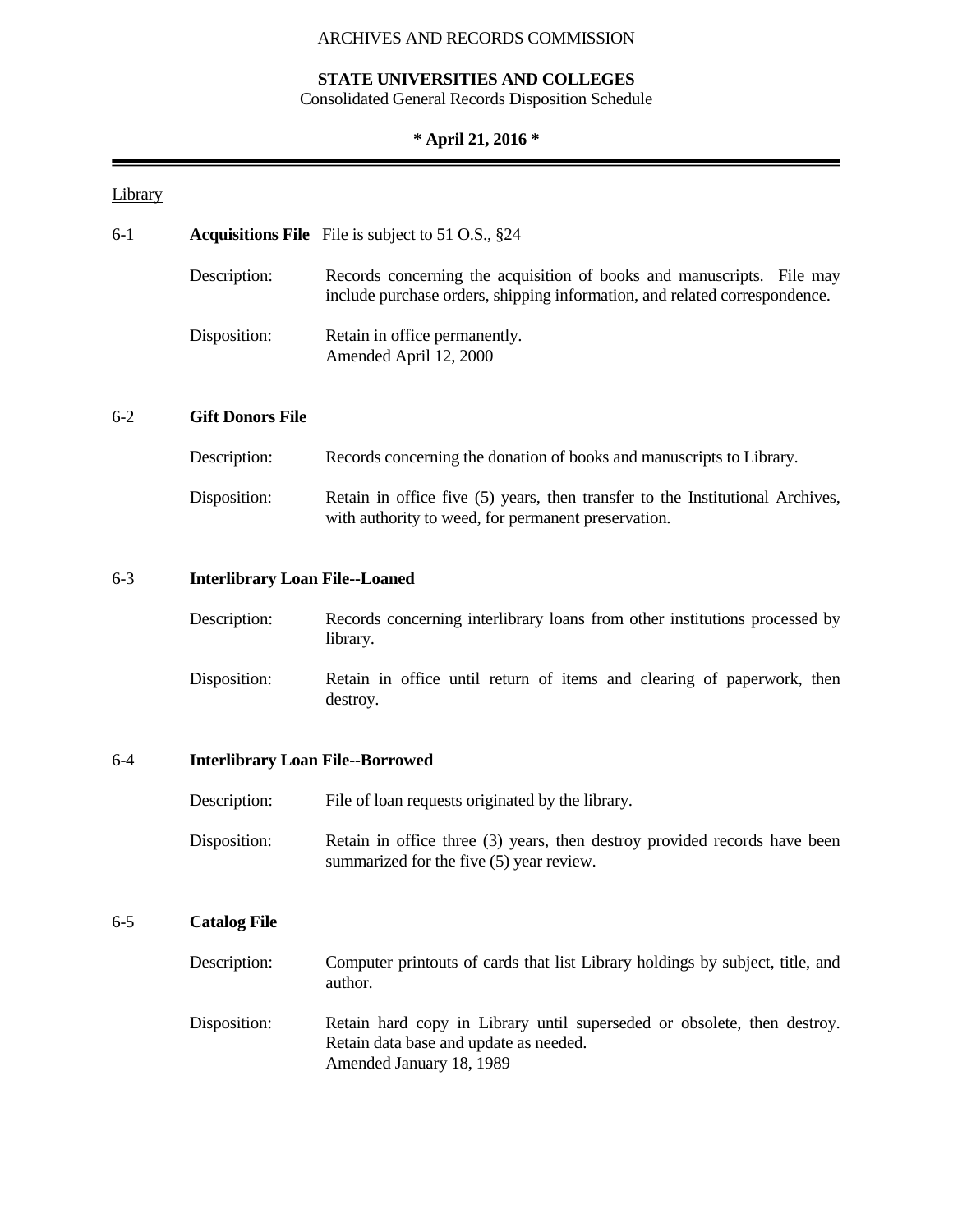## **STATE UNIVERSITIES AND COLLEGES**

Consolidated General Records Disposition Schedule

## **\* April 21, 2016 \***

## **Library**

| $6 - 6$                                                                 | <b>Shelf List File</b> |                                                                                                                                                                                                                                                                                                                                                                                                                                                                                                                                                                                                                                               |
|-------------------------------------------------------------------------|------------------------|-----------------------------------------------------------------------------------------------------------------------------------------------------------------------------------------------------------------------------------------------------------------------------------------------------------------------------------------------------------------------------------------------------------------------------------------------------------------------------------------------------------------------------------------------------------------------------------------------------------------------------------------------|
|                                                                         | Description:           | Inventory of all holdings of Library.                                                                                                                                                                                                                                                                                                                                                                                                                                                                                                                                                                                                         |
|                                                                         | Disposition:           | Retain in office permanently.<br>Amended April 12, 2000                                                                                                                                                                                                                                                                                                                                                                                                                                                                                                                                                                                       |
| $6 - 7$                                                                 |                        | Circulation File Confidential Record 65 O.S., §1-105                                                                                                                                                                                                                                                                                                                                                                                                                                                                                                                                                                                          |
|                                                                         | Description:           | Circulation information on Library holdings.                                                                                                                                                                                                                                                                                                                                                                                                                                                                                                                                                                                                  |
|                                                                         | Disposition:           | Retain in office until materials are returned, then destroy. If materials<br>become overdue, transfer to Overdue Materials File (Series 6-8).                                                                                                                                                                                                                                                                                                                                                                                                                                                                                                 |
| $6 - 8$                                                                 |                        | <b>Overdue Materials File</b> Confidential Record 51 O.S., §1-105                                                                                                                                                                                                                                                                                                                                                                                                                                                                                                                                                                             |
|                                                                         | Description:           | Records of overdue materials. File may include copies of overdue notices,<br>bills, and related materials.                                                                                                                                                                                                                                                                                                                                                                                                                                                                                                                                    |
|                                                                         | Disposition:           | Retain in office. For items that have accrued no fine or charge, destroy<br>record when material is returned. For items that have accrued fines or<br>charges, retain in office five (5) years after resolution, then destroy provided<br>all audits have been completed and all applicable audit reports have been<br>accepted and resolved by all applicable federal and state agencies and<br>provided no legal actions are pending. If legal action is pending, destroy<br>two (2) years after the exhaustion of all legal remedies provided records<br>meet all stipulated retention requirements.<br>Language Correction April 15, 1987 |
| $6-9$<br>Patron Identification File Confidential Record 51 O.S., §1-105 |                        |                                                                                                                                                                                                                                                                                                                                                                                                                                                                                                                                                                                                                                               |
|                                                                         | Description:           | List of patrons, students, faculty, staff, and public, their addresses and<br>identification numbers.                                                                                                                                                                                                                                                                                                                                                                                                                                                                                                                                         |
|                                                                         | Disposition:           | Retain in office until superseded or obsolete, then destroy.                                                                                                                                                                                                                                                                                                                                                                                                                                                                                                                                                                                  |
| $6-10$                                                                  |                        | Reference Requests Confidential Record 51 O.S., §1-105                                                                                                                                                                                                                                                                                                                                                                                                                                                                                                                                                                                        |
|                                                                         | Description:           | Reference requests received at reference desk.                                                                                                                                                                                                                                                                                                                                                                                                                                                                                                                                                                                                |
|                                                                         | Disposition:           | Destroy after primary use.                                                                                                                                                                                                                                                                                                                                                                                                                                                                                                                                                                                                                    |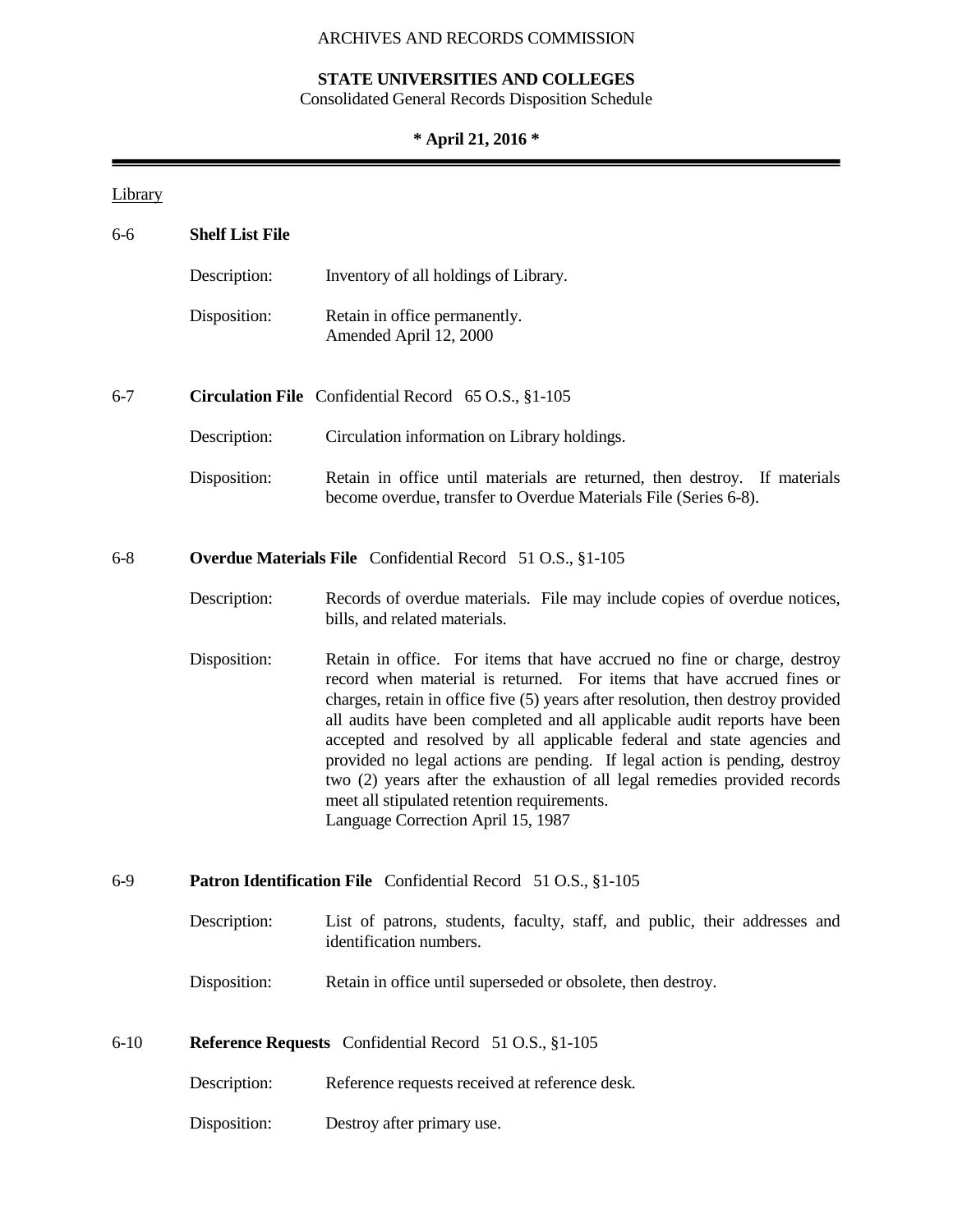## **STATE UNIVERSITIES AND COLLEGES**

Consolidated General Records Disposition Schedule

## **\* April 21, 2016 \***

## **Library**

| $6 - 11$ | <b>Library Accession File</b> |                                                                                                                                                                                                                                                                                                                                                                                             |  |  |
|----------|-------------------------------|---------------------------------------------------------------------------------------------------------------------------------------------------------------------------------------------------------------------------------------------------------------------------------------------------------------------------------------------------------------------------------------------|--|--|
|          | Description:                  | File used to accession materials into the Library Collection.                                                                                                                                                                                                                                                                                                                               |  |  |
|          | Disposition:                  | Retain in office permanently.<br>Amended April 12, 2000                                                                                                                                                                                                                                                                                                                                     |  |  |
| $6 - 12$ |                               | <b>Correspondence With Book Publishers</b>                                                                                                                                                                                                                                                                                                                                                  |  |  |
|          | Description:                  | Incoming and copies of outgoing correspondence with book publishers<br>concerning book orders.                                                                                                                                                                                                                                                                                              |  |  |
|          | Disposition:                  | Retain in office and review on an annual basis. Destroy duplicate and<br>ancillary materials as well as substantive materials three $(3)$ or more years<br>old no longer required for administrative purposes.<br>Amended April 28, 2005                                                                                                                                                    |  |  |
| $6-13$   | Correspondence                |                                                                                                                                                                                                                                                                                                                                                                                             |  |  |
|          | Description:                  | Incoming and copies of outgoing letters and memos exchanged among<br>various departments at the college.                                                                                                                                                                                                                                                                                    |  |  |
|          | Disposition:                  | Retain in office and review on an annual basis. Destroy duplicate and<br>ancillary materials as well as substantive materials three $(3)$ or more years<br>old no longer required for administrative purposes.<br>Amended April 28, 2005                                                                                                                                                    |  |  |
| $6 - 14$ | <b>Inventories</b>            |                                                                                                                                                                                                                                                                                                                                                                                             |  |  |
|          | Description:                  | Files include data sheets, purchasing documents, annual physical audits,<br>sale documents, transfer receipts, disposition notices, printouts, etc., on<br>equipment and furniture to meet minimum documentation requirements<br>established by the State Auditor and Inspector for audit purposes.<br>Institution copy is the state office of record copy.                                 |  |  |
|          | Disposition:                  | Retain in office five (5) years, then destroy provided all audits have been<br>completed and all applicable audit reports have been accepted and<br>resolved by all applicable federal and state agencies and provided no legal<br>actions are pending. If legal action is pending destroy two (2) years after<br>the exhaustion of all legal remedies provided records meet all stipulated |  |  |

retention requirements. Amended April 28, 2005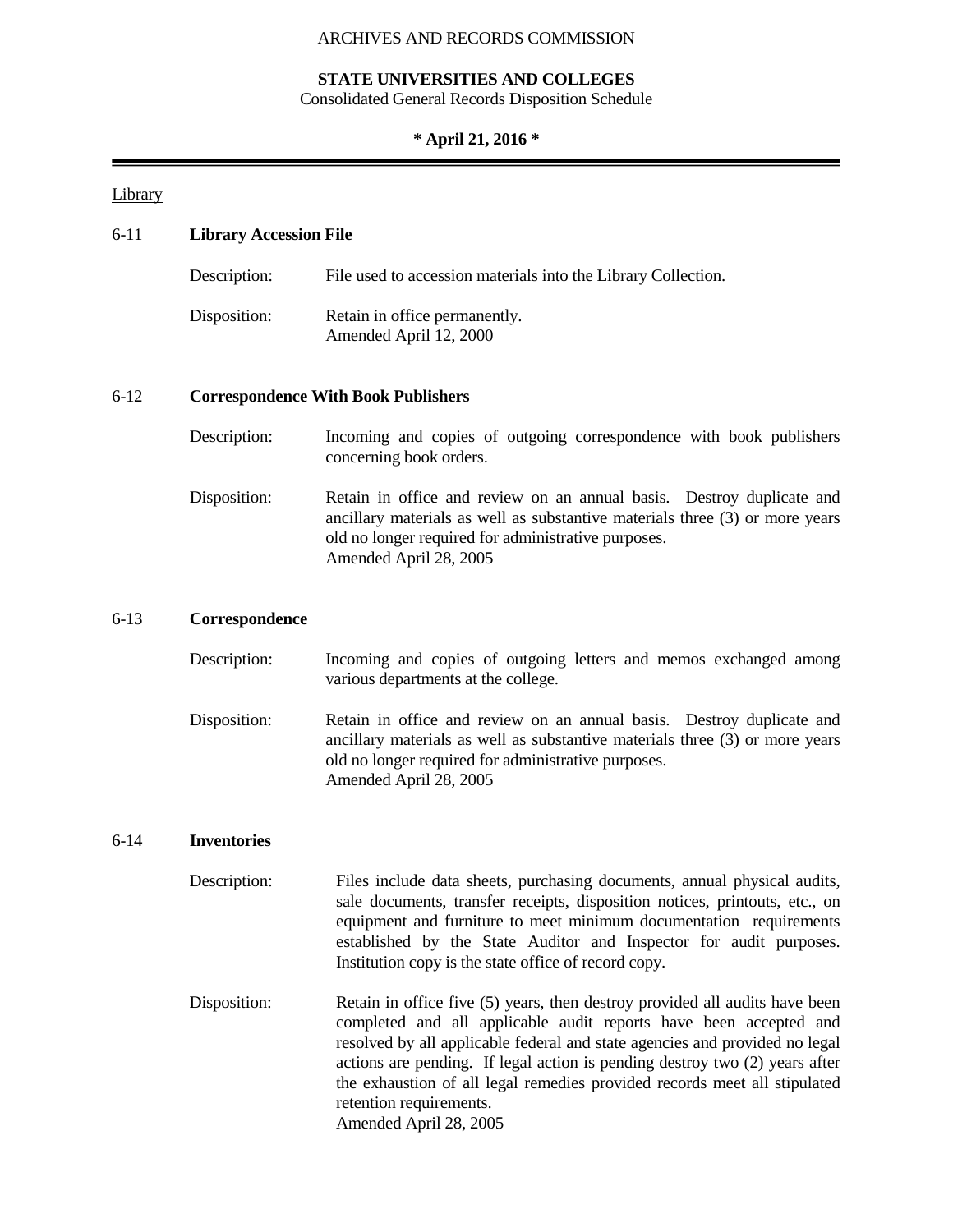#### **STATE UNIVERSITIES AND COLLEGES**

Consolidated General Records Disposition Schedule

## **\* April 21, 2016 \***

**Library** 

### 6-15 **Video Production Records**

| Description: | Records of inhouse video productions produced by the college for<br>instructional or promotional use. Files contain scripts, proposals, and<br>evaluations of the productions.                          |
|--------------|---------------------------------------------------------------------------------------------------------------------------------------------------------------------------------------------------------|
| Disposition: | Retain in office until no longer required for administrative purposes, then<br>transfer to the Institutional Archives, with authority to weed, for<br>permanent preservation.<br>Added January 18, 1989 |

#### 6-16 **Videotape Collection**

- Description: Videotape programs produced by the college for college related matters, both edited programs and camera masters (originals).
- Disposition: Retain in office until no longer required for administrative purposes, then transfer to the Institutional Archives, with authority to weed, for permanent preservation. Added January 18, 1989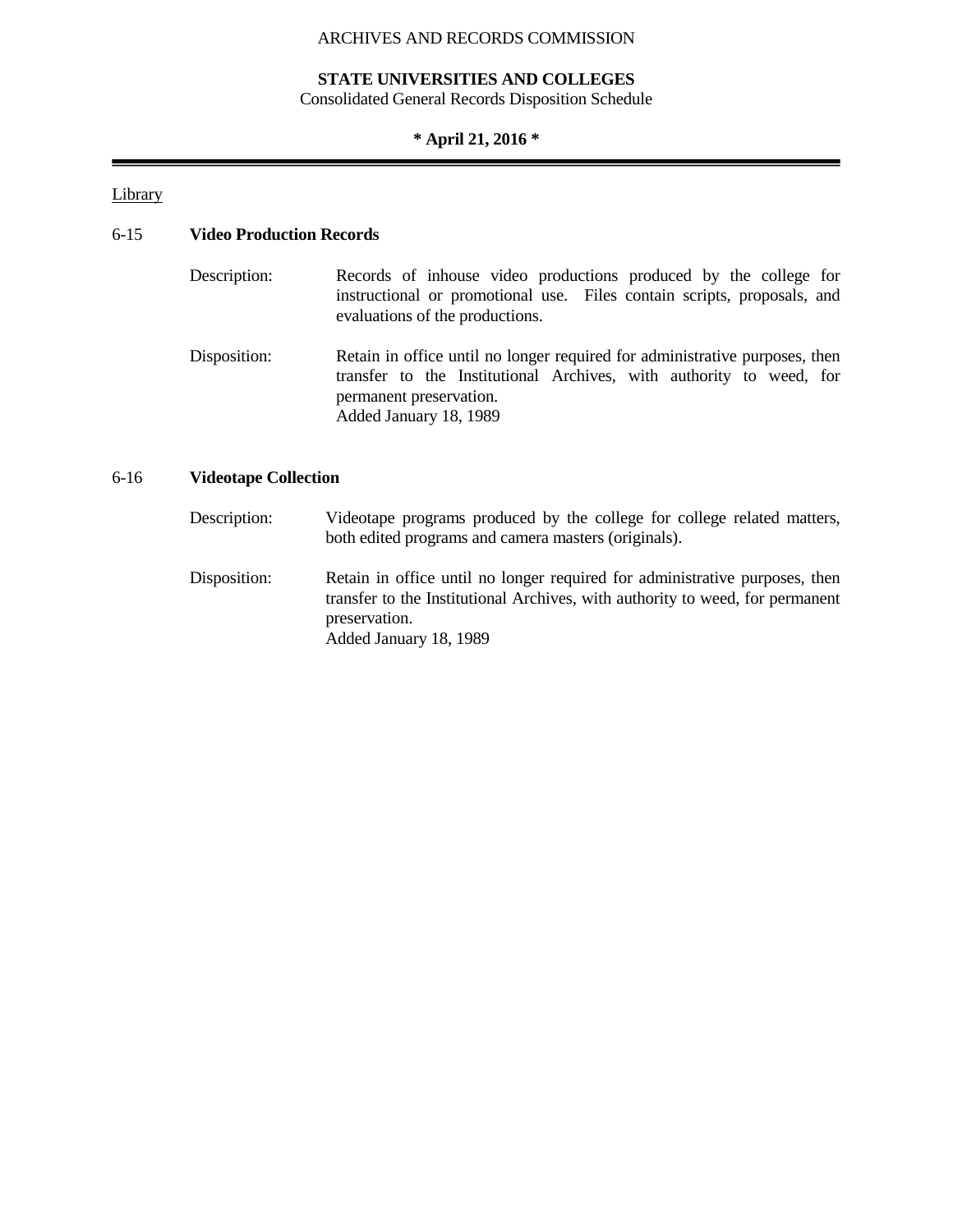#### **STATE UNIVERSITIES AND COLLEGES**

Consolidated General Records Disposition Schedule

#### **\* April 21, 2016 \***

#### Maintenance

# 7-1 **Pending Work Orders File** Description: Work orders submitted to Maintenance Office. Disposition: Retain in office until task is completed, then transfer to Completed Work Orders File, (Series 7-2). 7-2 **Completed Work Orders File**

- Description: Work orders for repairs and maintenance services on university building and facilities. File may also include invoices.
- Disposition: Retain in office until one (1) year after all audits have been completed and all applicable audit reports have been accepted and resolved by all applicable federal and state agencies and provided no legal actions are pending, then destroy. If legal action is pending, destroy two (2) years after exhaustion of all legal remedies.

#### 7-3 **Maintenance Services File**

- Description: Records concerning maintenance services performed on university buildings and facilities. File may include reports, correspondence, and related records.
- Disposition: Retain in office five (5) years, then destroy provided no legal actions are pending. If legal action is pending destroy two (2) years after exhaustion of all legal remedies provided records meet all stipulated retention requirements. Amended April 13, 1988

#### 7-4 **Fire and Safety Inspections File**

- Description: Completed reports of fire and safety inspections conducted by Maintenance Office/Physical Plant.
- Disposition: Retain in office five (5) years, then destroy provided no legal action is pending. If legal action is pending destroy two (2) years after exhaustion of all legal remedies provided records meet all stipulated retention requirements. Language Correction April 15, 1987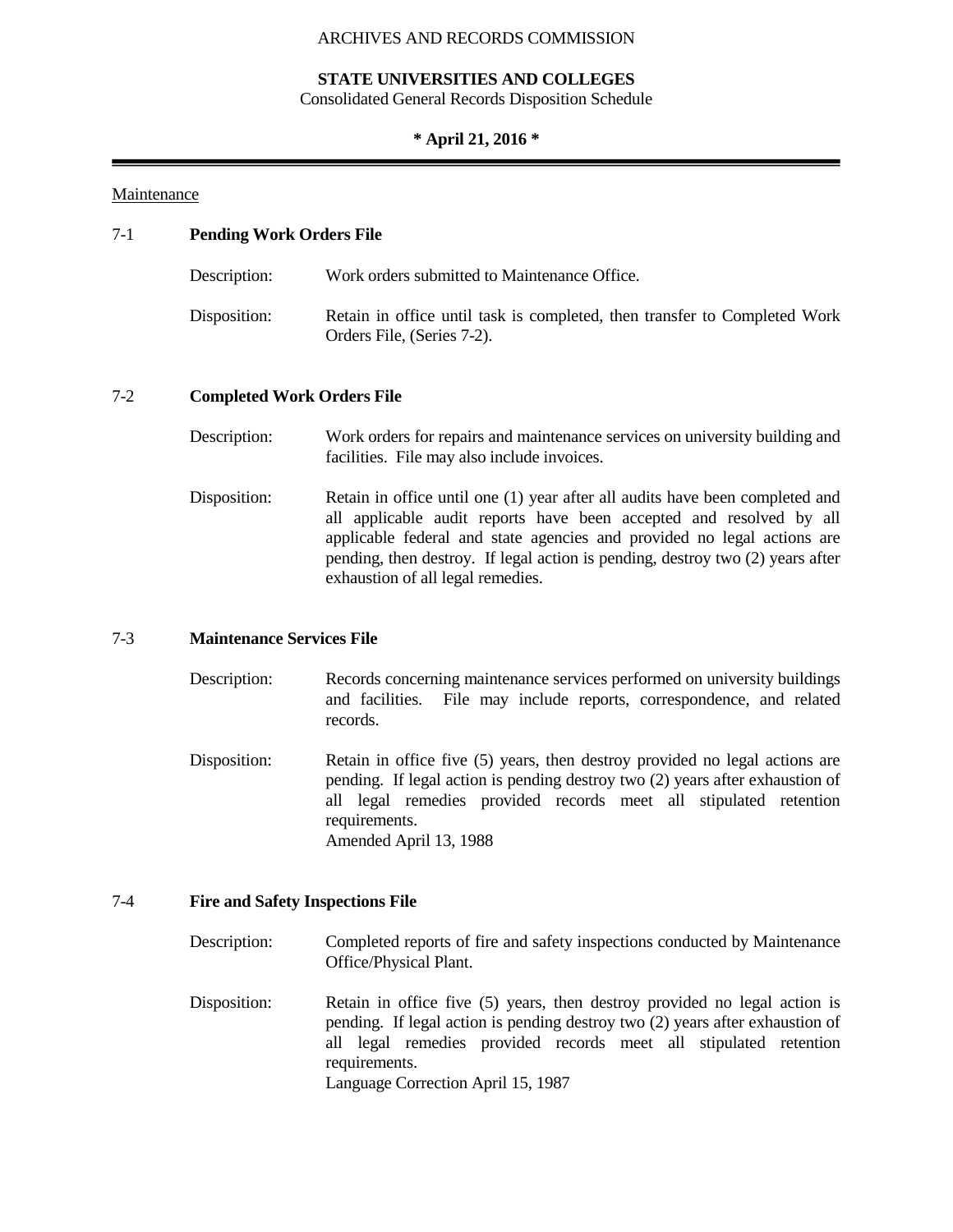#### **STATE UNIVERSITIES AND COLLEGES**

Consolidated General Records Disposition Schedule

#### **\* April 21, 2016 \***

#### Maintenance

#### 7-5 **Energy Conservation File**

| Description: | Records concerning energy conservation measures at the university. File<br>may include reports, suggestions and related material. |  |
|--------------|-----------------------------------------------------------------------------------------------------------------------------------|--|
| Disposition: | Retain in office five (5) years, then destroy.<br>Amended April 13, 1988                                                          |  |

#### 7-6 **Energy Management System File**

| Description: | Records concerning the university energy management system.              |
|--------------|--------------------------------------------------------------------------|
| Disposition: | Retain in office five (5) years, then destroy.<br>Amended April 13, 1988 |

#### 7-7 **Energy Consumption Reports File**

| Description: | Reports of fuel and electricity consumption for university.              |
|--------------|--------------------------------------------------------------------------|
| Disposition: | Retain in office five (5) years, then destroy.<br>Amended April 13, 1988 |

#### 7-8 **Safety Program File**

Description: Records concerning the university safety program.

Disposition: Retain in office five (5) years, then destroy provided no legal actions are pending. If legal action is pending destroy two (2) years after exhaustion of all legal remedies provided records meet all stipulated retention requirements. Amended April 13, 1988

#### 7-9 **OSHA Inspection Reports File**

Description: Complete OSHA inspection reports for the university. Office of record is OSHA.

Disposition: Retain in office five (5) years, then destroy provided no legal actions are pending. If legal action is pending destroy two (2) years after exhaustion of all legal remedies provided records meet all stipulated retention requirements. Amended April 13, 1988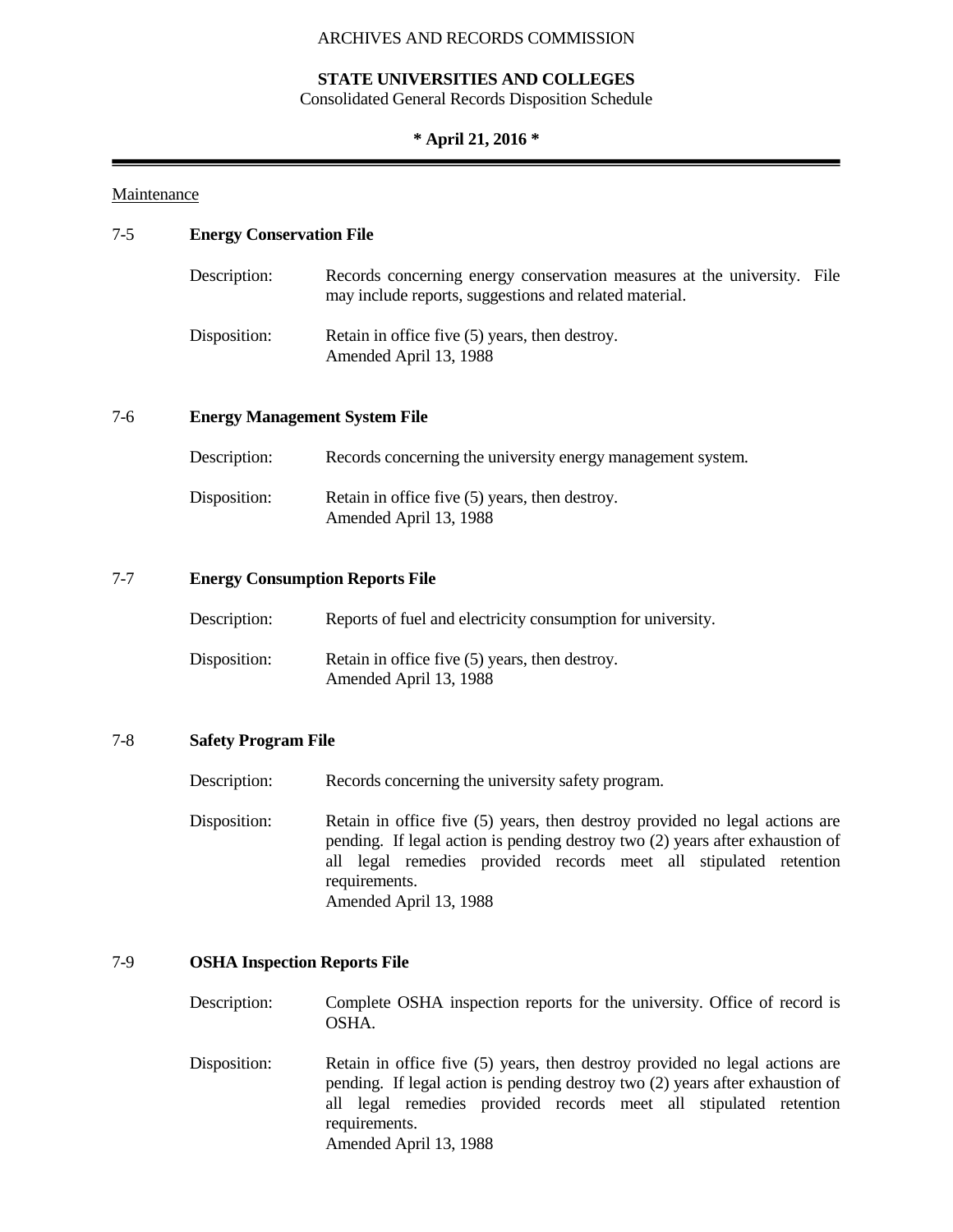#### **STATE UNIVERSITIES AND COLLEGES**

Consolidated General Records Disposition Schedule

#### **\* April 21, 2016 \***

#### Maintenance

#### 7-10 **Plant Operator's Reports File**

| Description: | Reports of the costs and amounts of water, oil, gas and electricity utilized in<br>the operation of the University.                                                                                                                                                                                                                                                                                                                                           |
|--------------|---------------------------------------------------------------------------------------------------------------------------------------------------------------------------------------------------------------------------------------------------------------------------------------------------------------------------------------------------------------------------------------------------------------------------------------------------------------|
| Disposition: | Retain in office five (5) years, then destroy provided all audits have been<br>completed and all applicable audit reports have been accepted and resolved<br>by all applicable federal and state agencies and provided no legal actions are<br>pending. If legal action is pending, destroy two (2) years after the<br>exhaustion of all legal remedies provided records meet all stipulated<br>retention requirements.<br>Language Correction April 15, 1987 |

#### 7-11 **Blueprints, Plans, and Drawings File** (Essential Record)

| Description: | Blueprints plans and drawing of university buildings and facilities. |
|--------------|----------------------------------------------------------------------|
|              |                                                                      |

Disposition: Retain one (1) copy in office and transfer one (1) copy to Institutional Archives for security preservation.

#### 7-12 **Surplus Property File**

- Description: Records concerning all university surplus property and its disposition. File may include inventories and disposition records.
- Disposition: Retain in office five (5) years after disposition of property, then destroy provided all audits have been completed and all applicable audit reports have been accepted and resolved by all applicable federal and state agencies and provided no legal actions are pending. If legal action is pending, destroy two (2) years after the exhaustion of all legal remedies provided records meet all stipulated retention requirements. Language Correction April 15, 1987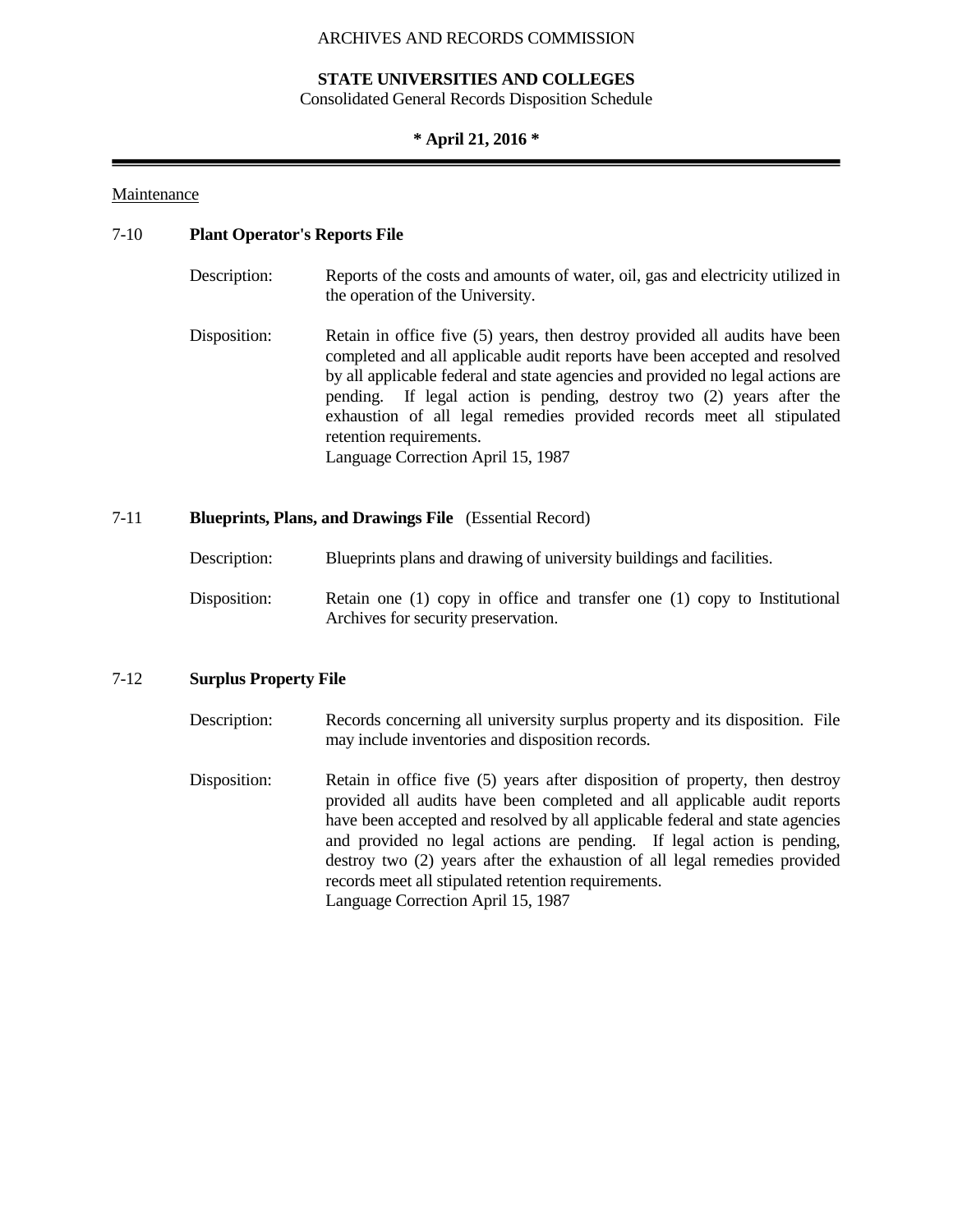#### **STATE UNIVERSITIES AND COLLEGES**

Consolidated General Records Disposition Schedule

#### **\* April 21, 2016 \***

#### Medical Clinic/Dispensary

#### 8-1 **Medical Records File (Confidential Record 43A O.S. §3-422)**

- Description: Individual student, faculty and staff, and dependent's medical health records. File may include x-ray reports, doctor's orders or copies of prescriptions, office visit reports, and all other medical records.
- Disposition: Retain in office for five (5) years after the date the patient was last seen or date of last medical contact or a minimum of three (3) years after the date of patient's death, then destroy provided no legal actions are pending. Retain records of newborns or minors for three (3) years past the age of majority, then destroy, provided no legal actions are pending. If legal action is pending, destroy two (2) years after exhaustion of all legal remedies, provided records meet all stipulated retention requirements.

#### OR

Retain in office until three (3) years after last visit, then microfilm all records except chest x-ray films. Destroy hard copy documents except chest x-ray films: (1) upon certification that the microfilm meets all standards established by the Archives and Records Commission, (2) after depositing the master negative with the Oklahoma Department of Libraries, and (3) after retaining at least one (1) user copy in the agency. Destroy all microfilm copies, chest x-ray films and all below standard documents five (5) years after the date the patient was last seen or date of last medical contact or a minimum of three (3) years after the date of patient's death, provided no legal actions are pending. Retain records of newborns or minors for three (3) years past the age of majority, then destroy, provided no legal actions are pending. If legal action is pending, destroy two (2) years after exhaustion of all legal remedies, provided records meet all stipulated retention requirements.

Amended April 22, 2004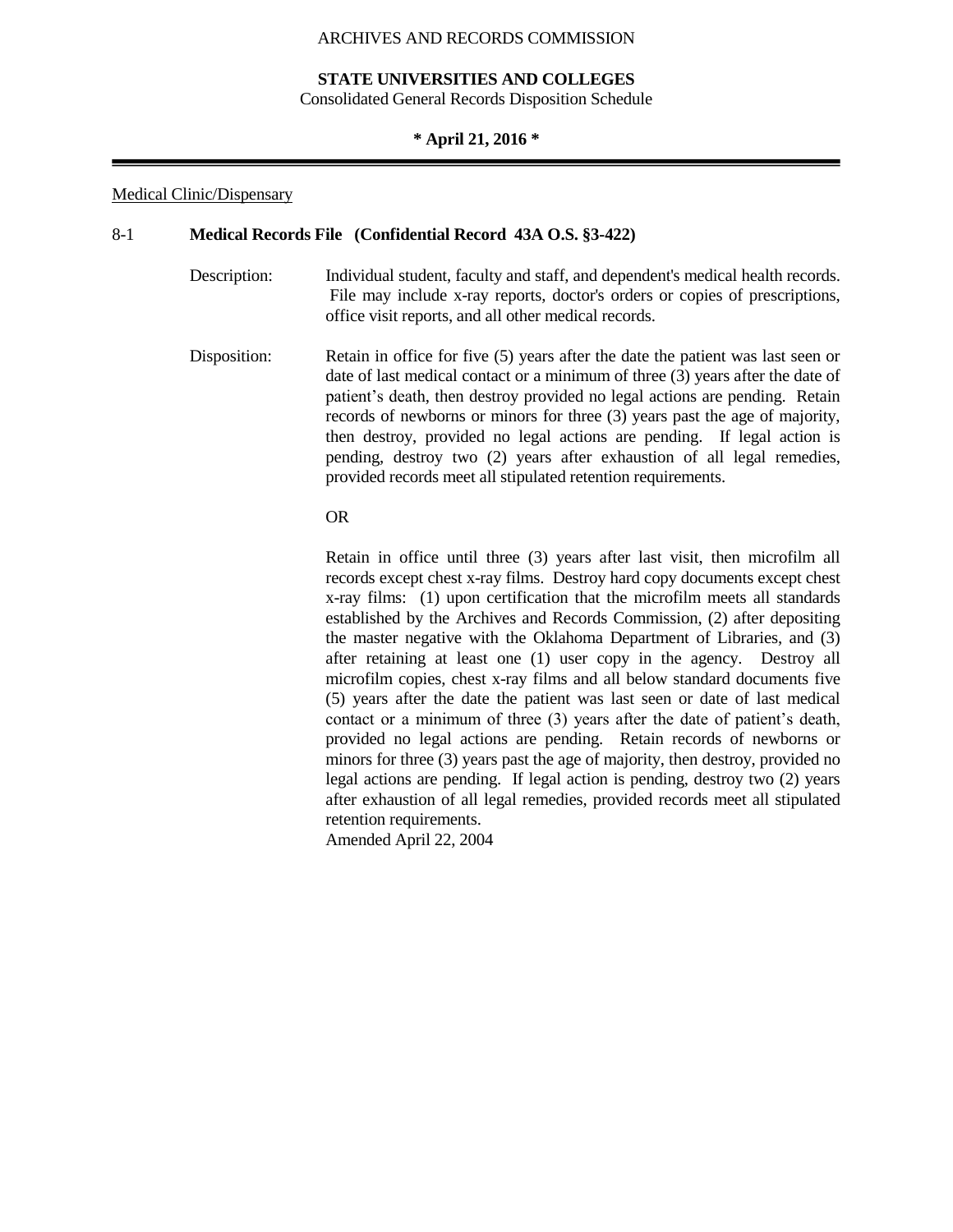## **STATE UNIVERSITIES AND COLLEGES**

Consolidated General Records Disposition Schedule

## **\* April 21, 2016 \***

## Medical Clinic/Dispensary

| $8-2$<br>Patient Admission Slips File Confidential Record 63 O.S., §2139 |              |                                                                                                                                                                                                                                                                                                                                                                                                                                                          |
|--------------------------------------------------------------------------|--------------|----------------------------------------------------------------------------------------------------------------------------------------------------------------------------------------------------------------------------------------------------------------------------------------------------------------------------------------------------------------------------------------------------------------------------------------------------------|
|                                                                          | Description: | Patient admission slips for individuals receiving clinic/dispensary services.                                                                                                                                                                                                                                                                                                                                                                            |
|                                                                          | Disposition: | Retain in office two (2) years, then destroy.                                                                                                                                                                                                                                                                                                                                                                                                            |
| $8-3$                                                                    |              | Clinic Admission File Confidential Record 63 O.S., §2139                                                                                                                                                                                                                                                                                                                                                                                                 |
|                                                                          | Description: | Daily listings of patients admitted to the Medical Clinic/Dispensary.                                                                                                                                                                                                                                                                                                                                                                                    |
|                                                                          | Disposition: | Retain in office two (2) years, then destroy.                                                                                                                                                                                                                                                                                                                                                                                                            |
| $8-4$                                                                    |              | Daily Drug Dispensing Records File Confidential Record 63 O.S., §2116                                                                                                                                                                                                                                                                                                                                                                                    |
|                                                                          | Description: | Records documenting the daily dispensing of drugs by Medical<br>Clinic/Dispensary.                                                                                                                                                                                                                                                                                                                                                                       |
|                                                                          | Disposition: | Retain in office five (5) years, then destroy provided no legal actions are<br>pending. If legal action is pending, destroy two (2) years after exhaustion of<br>all legal remedies provided records meet all stipulated retention<br>requirements.<br>Language Correction April 15, 1987                                                                                                                                                                |
| $8 - 5$                                                                  |              | Controlled Drug Dispensing Records File Confidential Record 63 O.S., §2116                                                                                                                                                                                                                                                                                                                                                                               |
|                                                                          | Description: | Records documenting the daily dispensing of drugs by Medical<br>Clinic/Dispensary.                                                                                                                                                                                                                                                                                                                                                                       |
|                                                                          | Disposition: | Retain in office five (5) years, then destroy provided all audits have been<br>completed and all applicable audit reports have been accepted and resolved<br>by all applicable federal and state agencies and provided no legal actions are<br>pending. If legal action is pending destroy two (2) years after exhaustion of<br>all legal remedies provided records meet all stipulated retention<br>requirements.<br>Language Correction April 15, 1987 |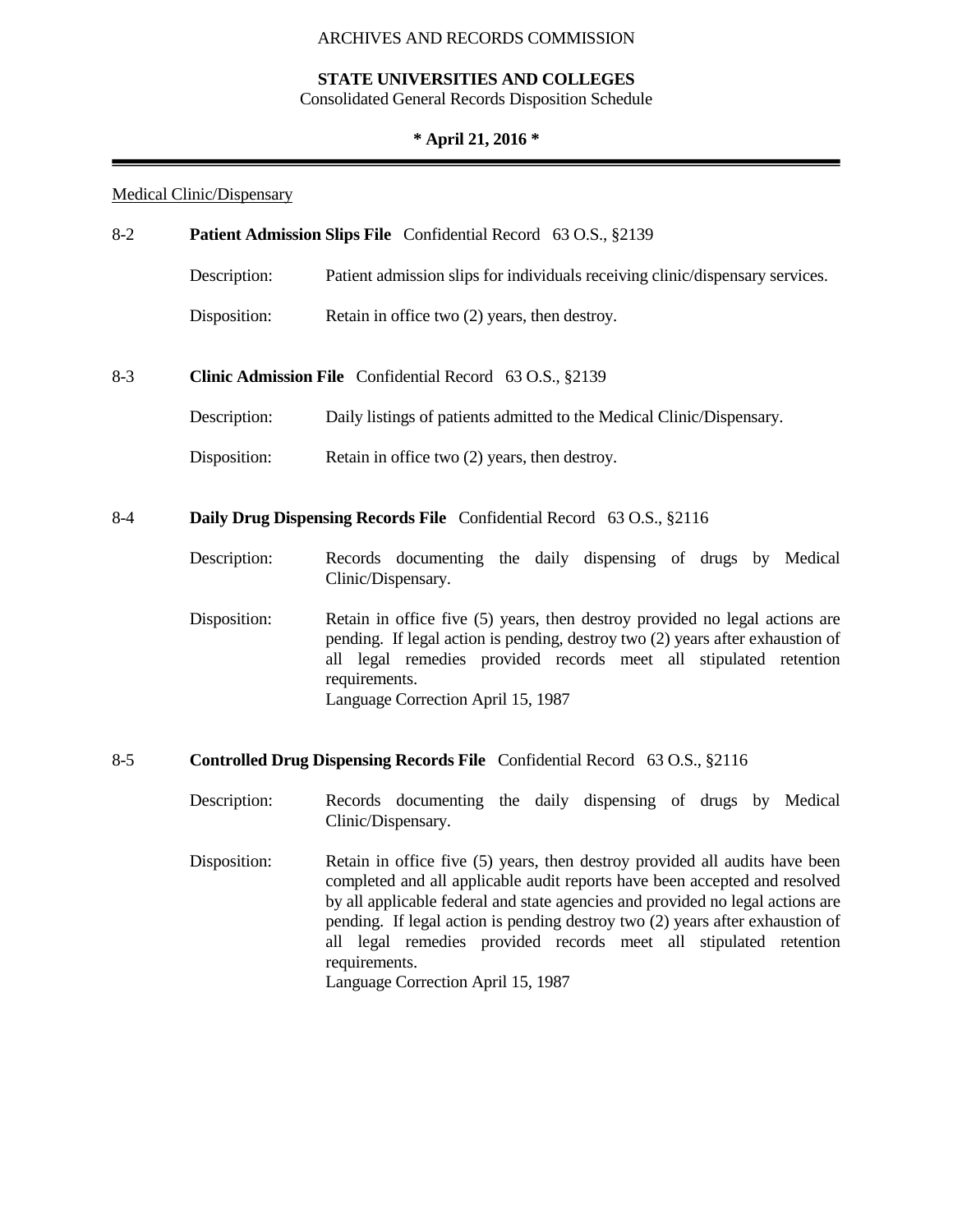#### **STATE UNIVERSITIES AND COLLEGES**

Consolidated General Records Disposition Schedule

#### **\* April 21, 2016 \***

#### Medical Clinic/Dispensary

#### 8-6 **Controlled Drug Administrative File**

| Description: | Records accounting for the receipt and control of controlled drugs by health<br>services personnel.                                                                                                                                                                                                                                                                                                                                                      |
|--------------|----------------------------------------------------------------------------------------------------------------------------------------------------------------------------------------------------------------------------------------------------------------------------------------------------------------------------------------------------------------------------------------------------------------------------------------------------------|
| Disposition: | Retain in office five (5) years, then destroy provided all audits have been<br>completed and all applicable audit reports have been accepted and resolved<br>by all applicable federal and state agencies and provided no legal actions are<br>pending. If legal action is pending destroy two (2) years after exhaustion of<br>all legal remedies provided records meet all stipulated retention<br>requirements.<br>Language Correction April 15, 1987 |

#### 8-7 **Controlled Drug Audit Forms File**

Description: Completed audit forms recording the periodic inventory of controlled drugs maintained by and stored in the Medical Clinic/Dispensary.

Disposition: Retain in office five (5) years, then destroy provided all audits have been completed and all applicable audit reports have been accepted and resolved by all applicable federal and state agencies and provided no legal actions are pending. If legal action is pending destroy two (2) years after exhaustion of all legal remedies provided records meet all stipulated retention requirements. Amended April 13, 1988

#### 8-8 **Emergency Room Dispensing Records File**

- Description: Daily record of non-prescribed drugs administered by emergency room personnel.
- Disposition: Retain in office five (5) years, then destroy provided all audits have been completed and all applicable audit reports have been accepted and resolved by all applicable federal and state agencies are pending. If legal action is pending destroy two (2) years after exhaustion of all legal remedies provided records meet all stipulated retention requirements. Language Correction April 15, 1987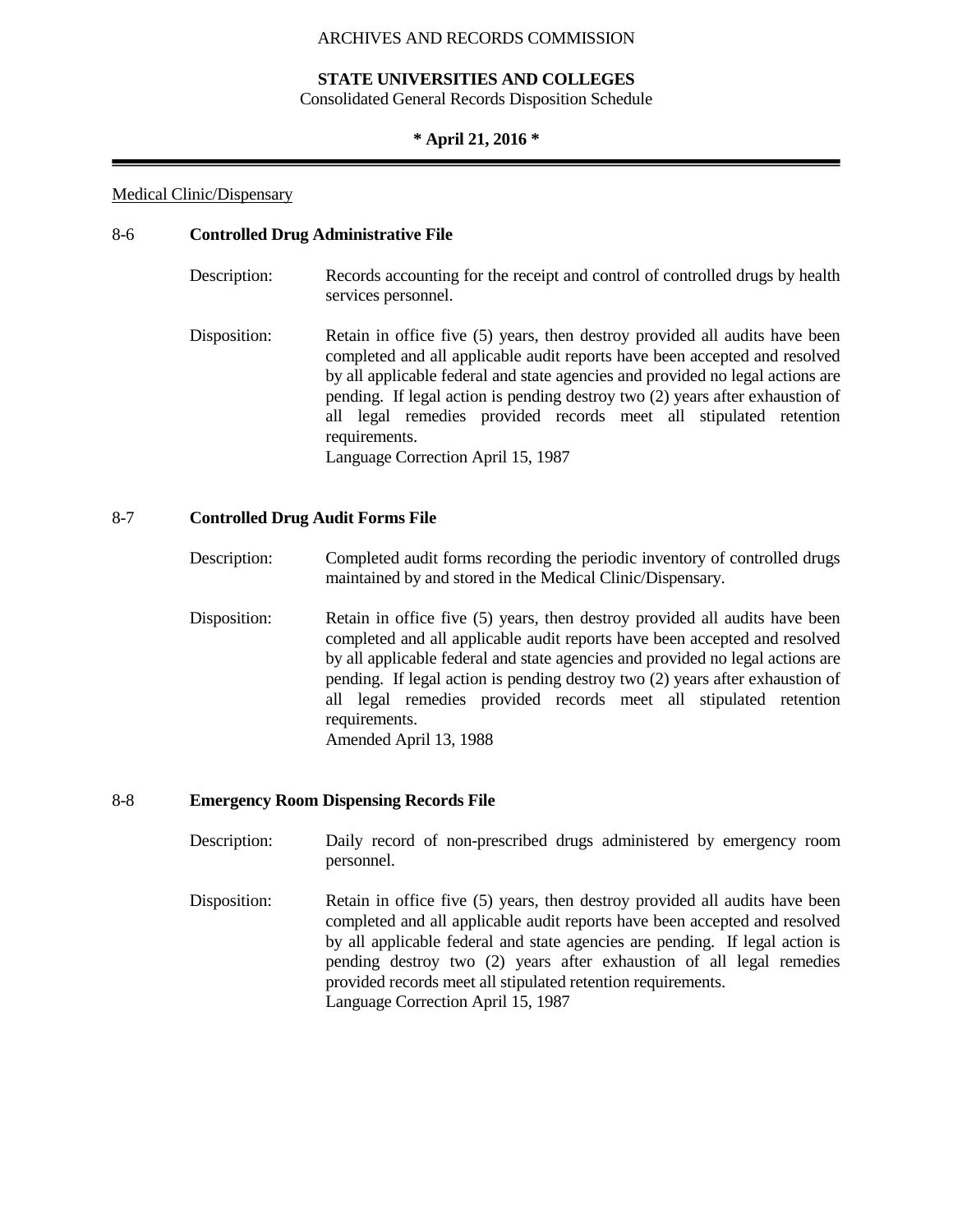#### **STATE UNIVERSITIES AND COLLEGES**

Consolidated General Records Disposition Schedule

#### **\* April 21, 2016 \***

#### Medical Clinic/Dispensary

| 8-9 |              | <b>Prescription File</b> Confidential Record 63 O.S., §2116                                                                                                                                                                                                                             |
|-----|--------------|-----------------------------------------------------------------------------------------------------------------------------------------------------------------------------------------------------------------------------------------------------------------------------------------|
|     | Description: | Completed prescription forms used to record all drugs prescribed for<br>patients.                                                                                                                                                                                                       |
|     | Disposition: | Retain in office five (5) years, then destroy provided no legal action is<br>pending. If legal actions is pending destroy two (2) years after exhaustion of<br>all legal remedies provided records meet all stipulated retention<br>requirements.<br>Language Correction April 15, 1987 |

#### 8-10 **X-Rays**

Description: X-rays of students, faculty and staff, and dependents.

Disposition: For all patients destroy x-rays where there has been a positive pathology reading when they become ten (10) years old provided no legal actions are pending. If legal action is pending destroy two (2) years after exhaustion of all legal remedies provided records meet all stipulated retention requirements. For all patients destroy x-rays where there has been a negative pathology reading when they become five (5) years old provided no legal actions are pending. If legal action is pending destroy two (2) years after exhaustion of all legal remedies provided records meet all stipulated retention requirements. Added October 11, 1989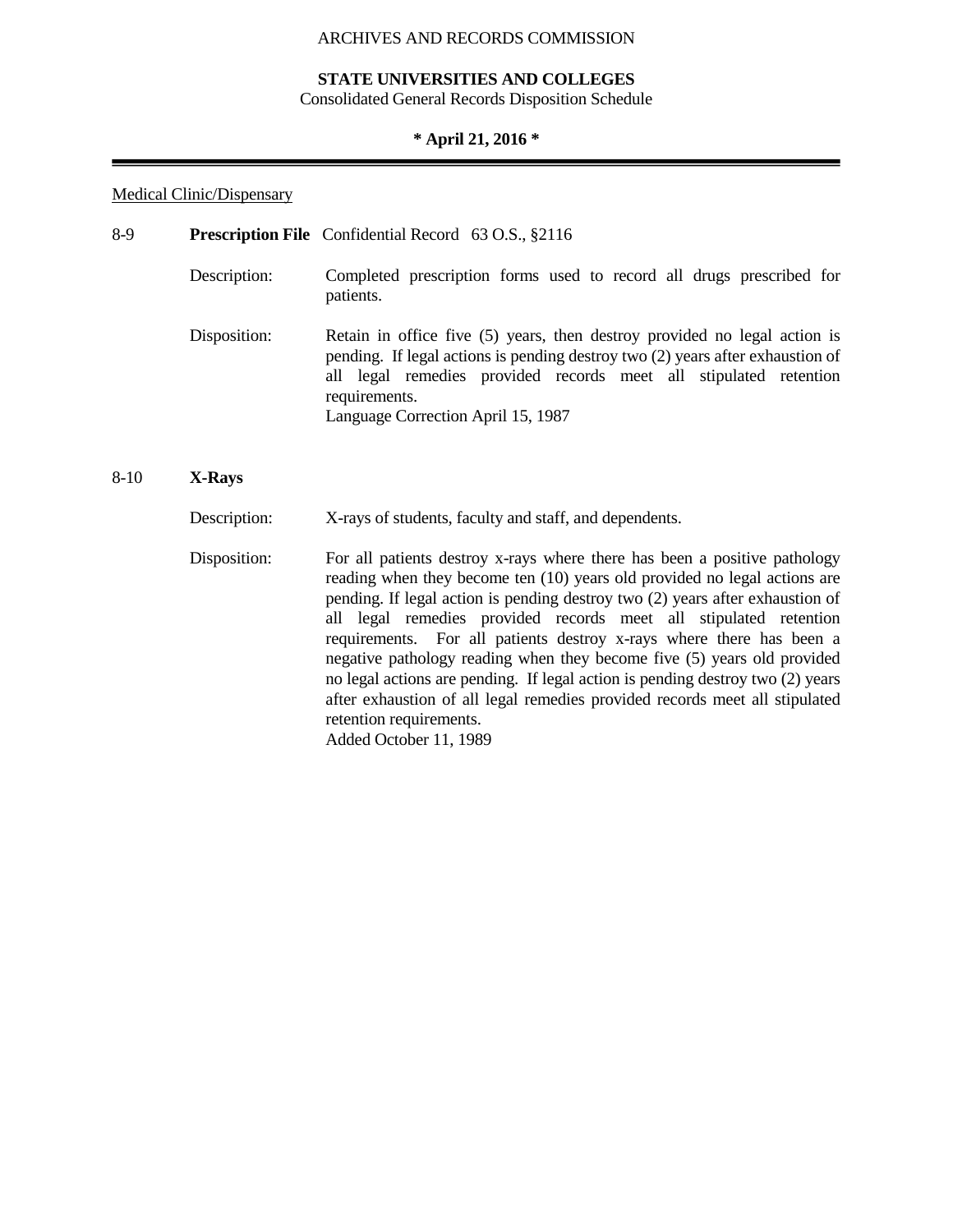#### **STATE UNIVERSITIES AND COLLEGES**

Consolidated General Records Disposition Schedule

#### **\* April 21, 2016 \***

#### Personnel

#### 9-1 **Institutional Personnel Files** File is subject to 51 O.S., §24

- Description: Individual personnel file for faculty and staff. Each file may include application, resume recommendations, personnel actions, job descriptions, correspondence, awards, disciplinary actions, retirement enrollment cards, insurance enrollment cards, yearly goals and objectives, performance evaluations, professional information such as publications, grants, and tenure information, and other records relating to an individuals employment history.
- Disposition: Retain in office until faculty or staff terminates, then transfer to Inactive Institutional Personnel File (Series 9-2). Amended January 12, 2000

#### 9-2 **Inactive Institutional Personnel File** Confidential Record 51 O.S., §24A.7

Description: Same information as in Series 9-1.

Disposition: For permanent faculty and staff who did not become members of the Oklahoma Teachers Retirement System or another state agency retirement system, transfer files to the Institutional Archives for permanent preservation. For temporary, part time and permanent faculty and staff who did become members of the Oklahoma Teachers Retirement System or another state agency retirement system, destroy files after five (5) years. Amended April 12, 2000

#### 9-3 **Disciplinary Records File** File is subject to 51 O.S., §24

- Description: Records concerning disciplinary actions brought against university employees for violations of university rules and regulations.
- Disposition: Retain in office. If not contested, transfer to individual personnel file (Series 9-1). If contested, transfer to individual personnel file (Series 9-1) after exhaustion of all legal remedies.

#### 9-4 **Grievance File**

Description: Records concerning employee grievances.

Disposition: Retain in office until two (2) years after exhaustion of all legal remedies, then destroy.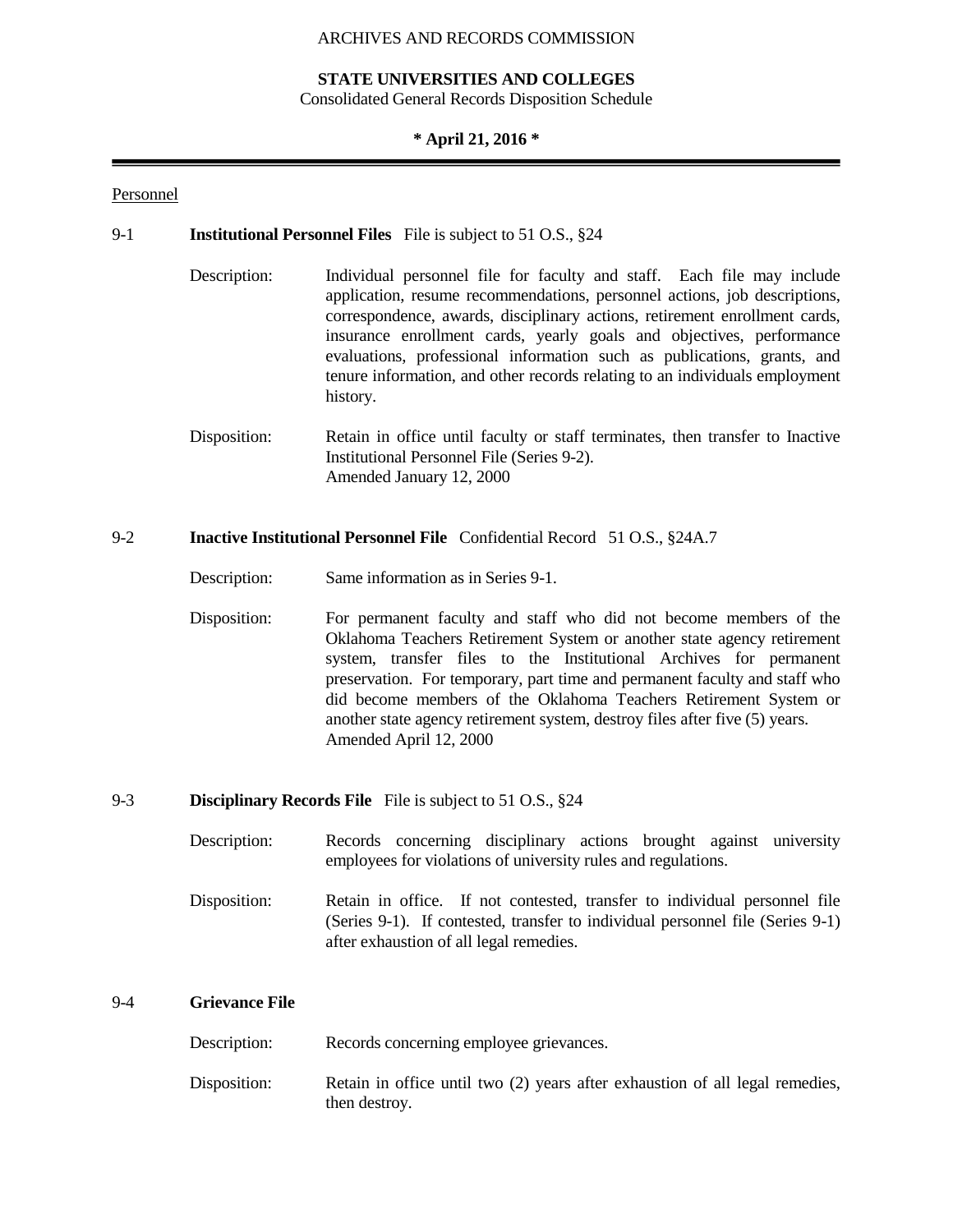#### **STATE UNIVERSITIES AND COLLEGES**

Consolidated General Records Disposition Schedule

#### **\* April 21, 2016 \***

#### Personnel

#### 9-5 **Position Description File**

| Description: | Description of university positions.                                                                                                                                                                            |
|--------------|-----------------------------------------------------------------------------------------------------------------------------------------------------------------------------------------------------------------|
| Disposition: | Retain in office until superseded, then destroy provided no legal actions are<br>pending. If legal action is pending destroy two (2) years after exhaustion of<br>all legal remedies.<br>Amended April 13, 1988 |

#### 9-6 **Applications for Employment File** File is subject to 51 O.S., §24A.7

- Description: Applications for employment. File may also include resumes, recommendations, correspondence, and related records.
- Disposition: (1) For applicants who are hired file in records applicable Personnel File (Series 9-1). (2) For applicants who are not hired, retain all applicable records in agency for two (2) years after making of the records or the personnel action involved, whichever occurred later, then destroy provided no legal actions involving hiring or promotion are pending. If legal action is pending, destroy two (2) years after exhaustion of all legal remedies provided records meet all stipulated retention requirements. [29 CFR, §1602.49] Language Correction April 15, 1987 Amended April 15, 1992

#### 9-7 **Affirmative Action/Equal Opportunity File**

| Description: |                                               |  |  | Records concerning university affirmative action equal opportunity        |
|--------------|-----------------------------------------------|--|--|---------------------------------------------------------------------------|
|              | correspondence, studies, and related records. |  |  | programs. File may include regulations and guidelines, policies, reports, |
|              |                                               |  |  |                                                                           |

Disposition: Retain in office five (5) years after superseded or obsolete, then destroy provided no legal actions are pending. If legal actions are pending destroy two (2) years after exhaustion of all legal remedies provided records meet all stipulated retention requirements. Language Correction April 15, 1987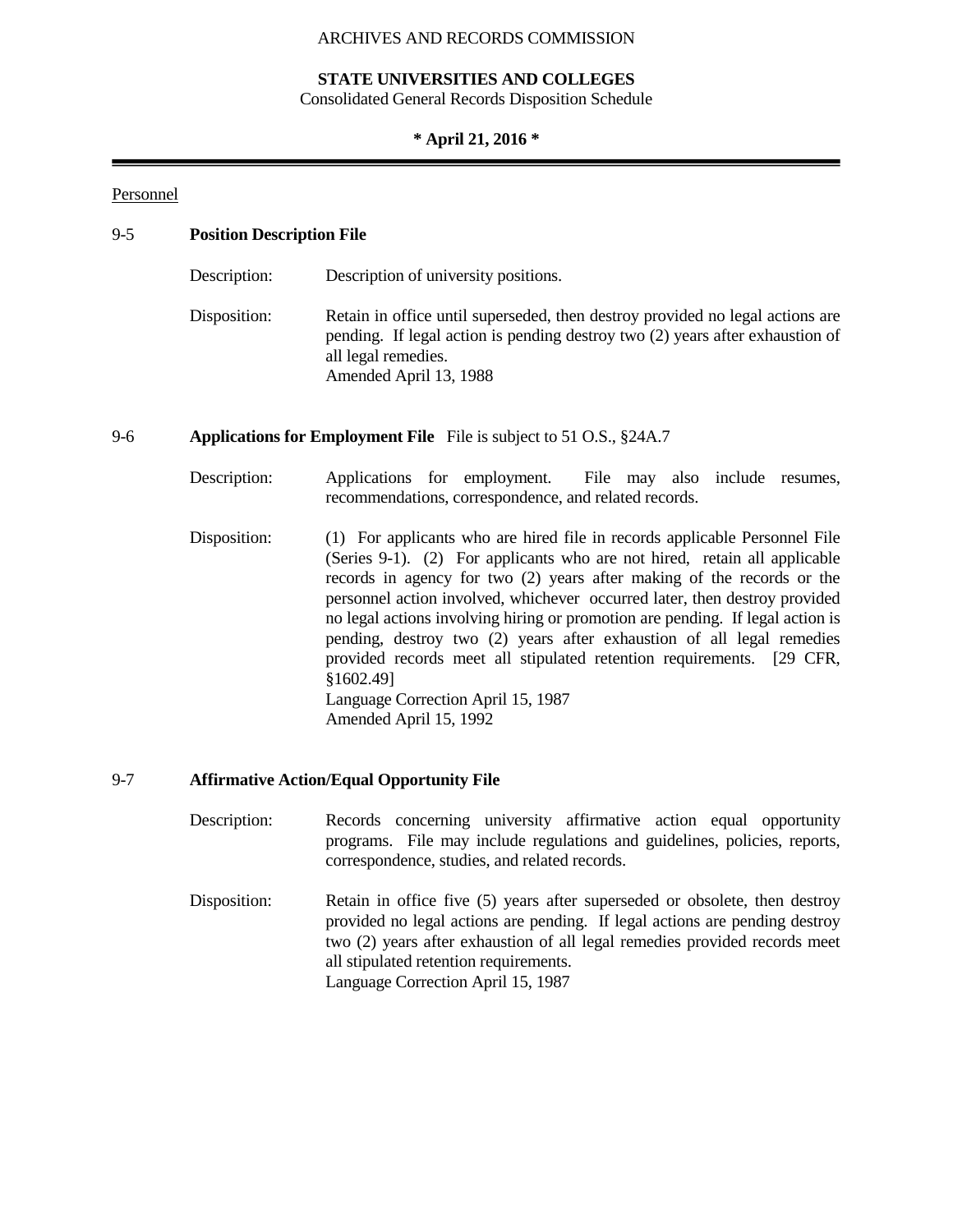#### **STATE UNIVERSITIES AND COLLEGES**

Consolidated General Records Disposition Schedule

#### **\* April 21, 2016 \***

#### Personnel

#### 9-8 **Worker's Compensation Administrative File**

- Description: Records concerning the administration of worker's compensation programs or policies. File may include regulations and guidelines, policies, reports, correspondence, reference material, and related records.
- Disposition: Retain in office five (5) years after superseded or obsolete, then destroy provided no legal actions are pending. If legal action is pending destroy two (2) years after exhaustion of all legal remedies provided records meet all stipulated retention requirements. Language Correction April 15, 1987

#### 9-9 **Worker's Compensation Medical and Claim File** File is subject to 51 O.S., §24

- Description: Records concerning worker's compensation claims against university. File may include legal opinions and briefs, court documents, transcripts, affidavits, correspondence, photographs, findings, and recommendations, and related records. CompSource Oklahoma (Schedule 88-12, Series 9-3 through 9-8 is the office of record for unlitigated claims). Worker's Compensation Court is the office of record for litigated claims (Schedule 79-09, Series 1-1).
- Disposition: Retain in office until two (2) years after exhaustion of all legal remedies, then destroy. Amended July 18, 2001

#### 9-10 **W-2 Forms** File is subject to 51 O.S., §24

- Description: Agency copies of summaries of employee earnings used for filing federal and state income tax returns. Compiled by Office of State Finance for each agency.
- Disposition: Retain in office five (5) years, then destroy provided all audits have been completed and all applicable audit reports have been accepted and resolved by all applicable federal and state agencies and provided no legal actions are pending. If legal action is pending, destroy two (2) years after the exhaustion of all legal remedies provided records meet all stipulated retention requirements. Language Correction April 15, 1987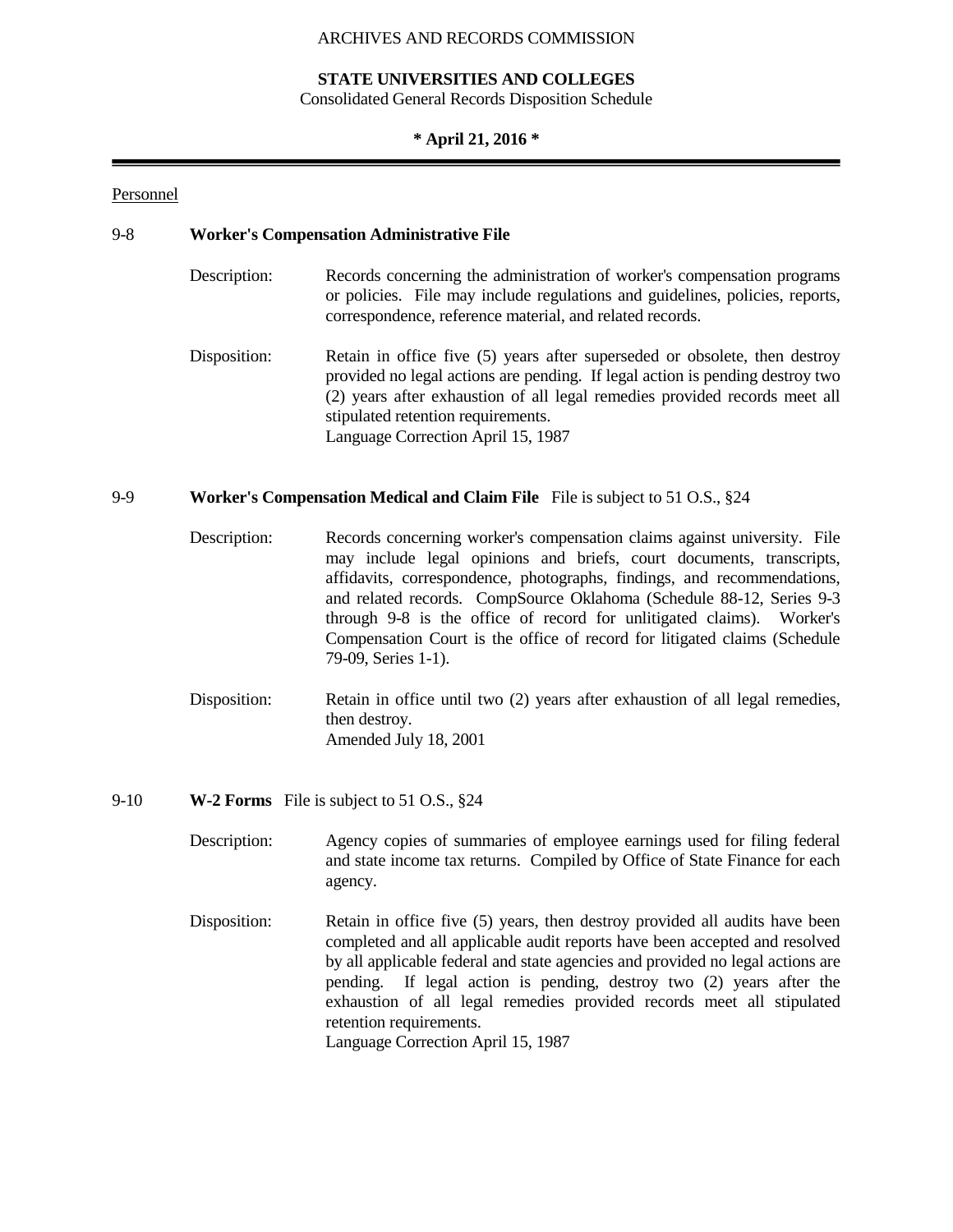#### **STATE UNIVERSITIES AND COLLEGES**

Consolidated General Records Disposition Schedule

#### **\* April 21, 2016 \***

#### Personnel

#### 9-11 **FICA Quarterly Reports** File is subject to 51 O.S., §24A3

- Description: Quarterly computer printouts from the Office of State Finance listing employee wages and tax deductions. Agency copy is state office of record copy.
- Disposition: Retain in office until one (1) year after all audits have been completed and all applicable audit reports have been accepted and resolved by all applicable federal and state agencies and provided no legal actions are pending, then destroy. If legal action is pending, destroy two (2) years after the exhaustion of all legal remedies. Amended January 13, 1999

#### 9-12 **Employee Health Insurance File**

- Description: Copies of claims for reimbursement under contracted employee group, life, health, and accident insurance policy, as well as supporting documents.
- Disposition: Retain in office five (5) years, then destroy provided all audits have been completed and all applicable audit reports have been accepted and resolved by all applicable federal and state agencies and provided no legal actions are pending. If legal action is pending, destroy two (2) years after the exhaustion of all legal remedies provided records meet all stipulated retention requirements. Language Correction April 15, 1987

#### 9-13 **Unemployment Compensation Claims**

- Description: Correspondence and documentation concerning claims, appeals and decisions concerning claims for unemployment compensation.
- Disposition: Retain in office five (5) years, then destroy provided no legal actions are pending. If legal action is pending destroy two (2) years after exhaustion of all legal remedies provided records meet all stipulated retention requirements. Amended April 13, 1988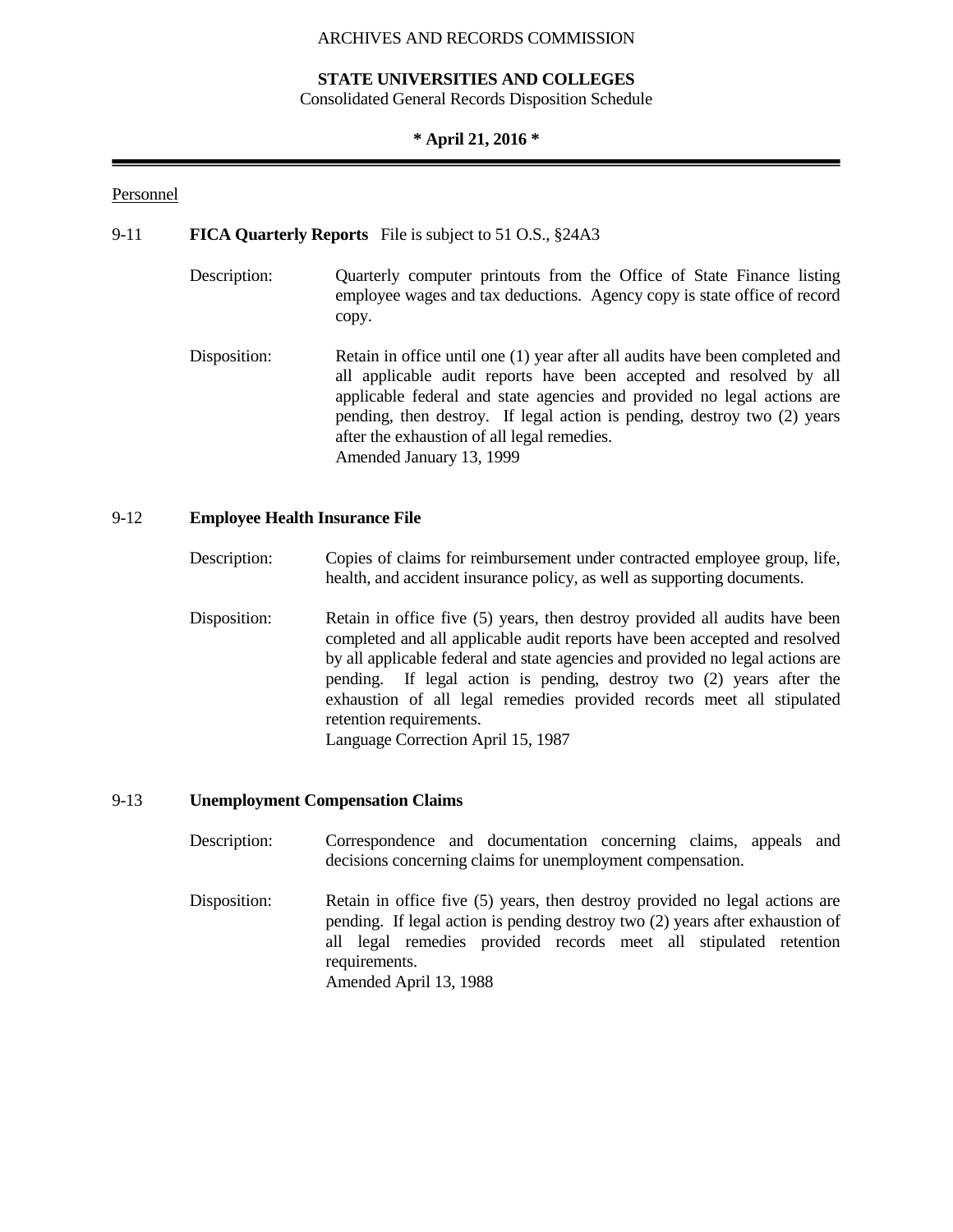#### **STATE UNIVERSITIES AND COLLEGES**

Consolidated General Records Disposition Schedule

#### **\* April 21, 2016 \***

#### Personnel

#### 9-14 **Payroll Information Files** File is subject to 51 O.S., §24

- Description: Deduction forms, requests for changes in deductions for insurance, credit union, bonds, tax withholdings, and other documents pertaining to payroll calculations and preparations.
- Disposition: Retain in office until one (1) year after all audits have been completed and all applicable audit reports have been accepted and resolved by all applicable federal and state agencies and provided no legal actions are pending, then destroy. If legal action is pending, destroy two (2) years after the exhaustion of all legal remedies.

#### 9-15 **Daily Attendance Records** (Record Copy)

- Description: Records used to compile attendance and leave statistics for payroll preparations. File may include sign/sign out sheets or their equivalent.
- Disposition: Retain in office three (3) years, then destroy provided all audits have been completed and all applicable audit reports have been accepted and resolved by all applicable federal and state agencies and provided no legal actions are pending. If legal action is pending destroy two (2) years after exhaustion of all legal remedies provided records meet all stipulated retention requirements. Amended April 28, 2005

#### 9-16 **Employee Leave Requests** (Record Copy)

Description: Leave forms completed by employees who have taken leave.

Disposition: Retain in office three (3) years, then destroy provided all audits have been completed and all applicable audit reports have been accepted and resolved by all applicable federal and state agencies and provided no legal actions are pending. If legal action is pending destroy two (2) years after exhaustion of all legal remedies provided records meet all stipulated retention requirements.

Amended April 28, 2005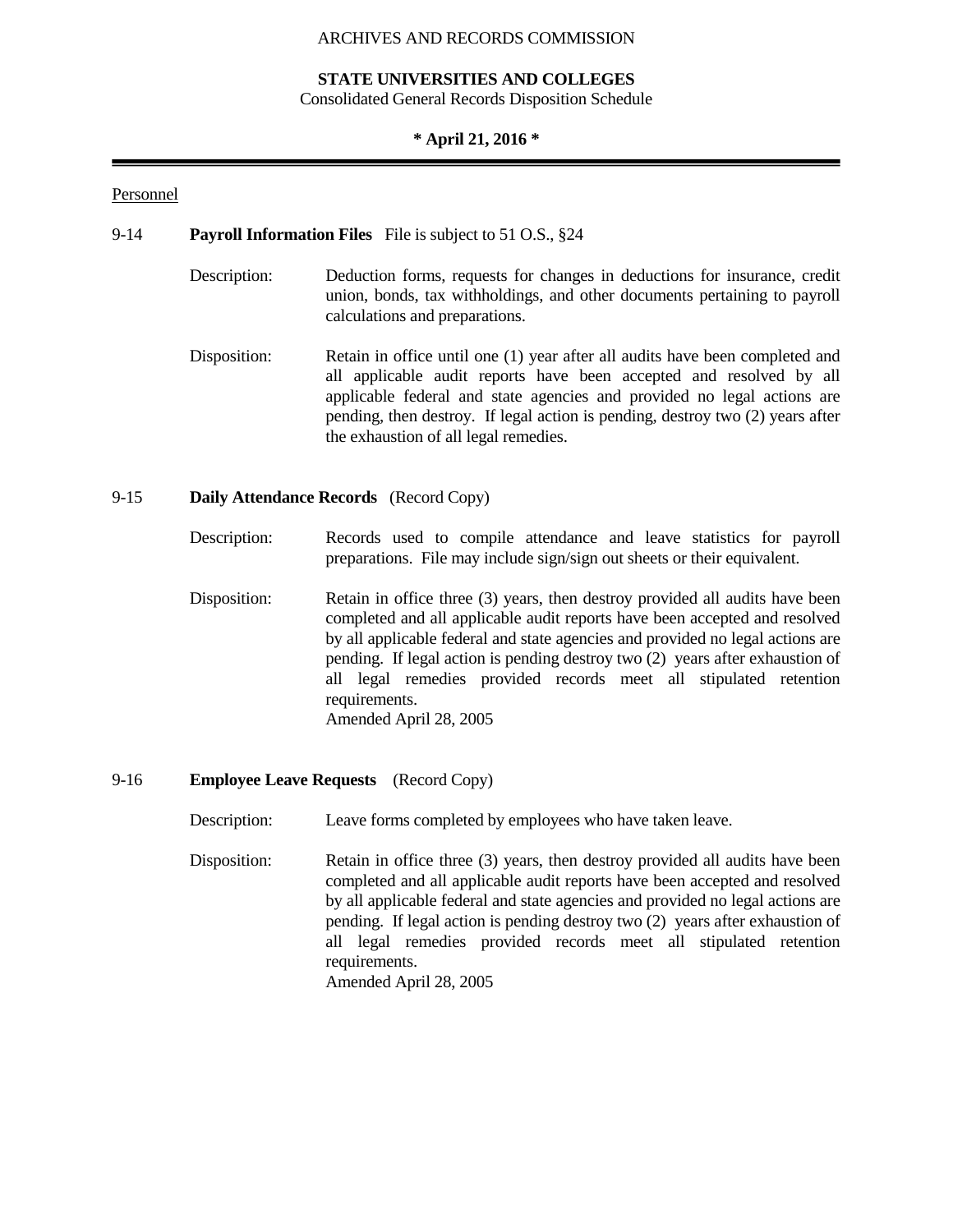#### **STATE UNIVERSITIES AND COLLEGES**

Consolidated General Records Disposition Schedule

#### **\* April 21, 2016 \***

#### Personnel

#### 9-17 **Recruitment and Search Committee Files** File is subject to 51 O.S., §24A.7

- Description: Search and recruiting records concerning searches for new or replacement university personnel. File may include correspondence, resumes, *vita*, applications and related documents.
- Disposition: Retain in office and transfer records of successful candidates to applicable Personnel Files (Series 9-1). Retain all other records for two (2) years after making of the records or the personnel action involved, whichever occurred later, then destroy provided no charge of discrimination has been filed. If a charge of discrimination has been filed destroy two (2) years after exhaustion of all legal remedies provided records meet all stipulated retention requirements. [29 CFR, §1602.49] Amended April 15, 1992

#### 9-18 **Recruitment File--Policies and Procedures**

- Description: Records concerning the policies and procedures for recruitment of Presidents, Deans, Faculty, and Administrative personnel.
- Disposition: Retain in office for two (2) years after superseded or obsolete, then transfer to the Institutional Archives for permanent preservation.

#### 9-19 **Personnel Awards and Honors File**

- Description: Records concerning College awards and honors received by faculty and staff members. File may include recommendations, approvals, personal reference information and relate records.
- Disposition: Transfer one (1) copy to Personnel File (Series 9-1) and retain one (1) copy in office for two (2) years, then transfer to Institutional Archives for permanent preservation. Amended April 12, 2000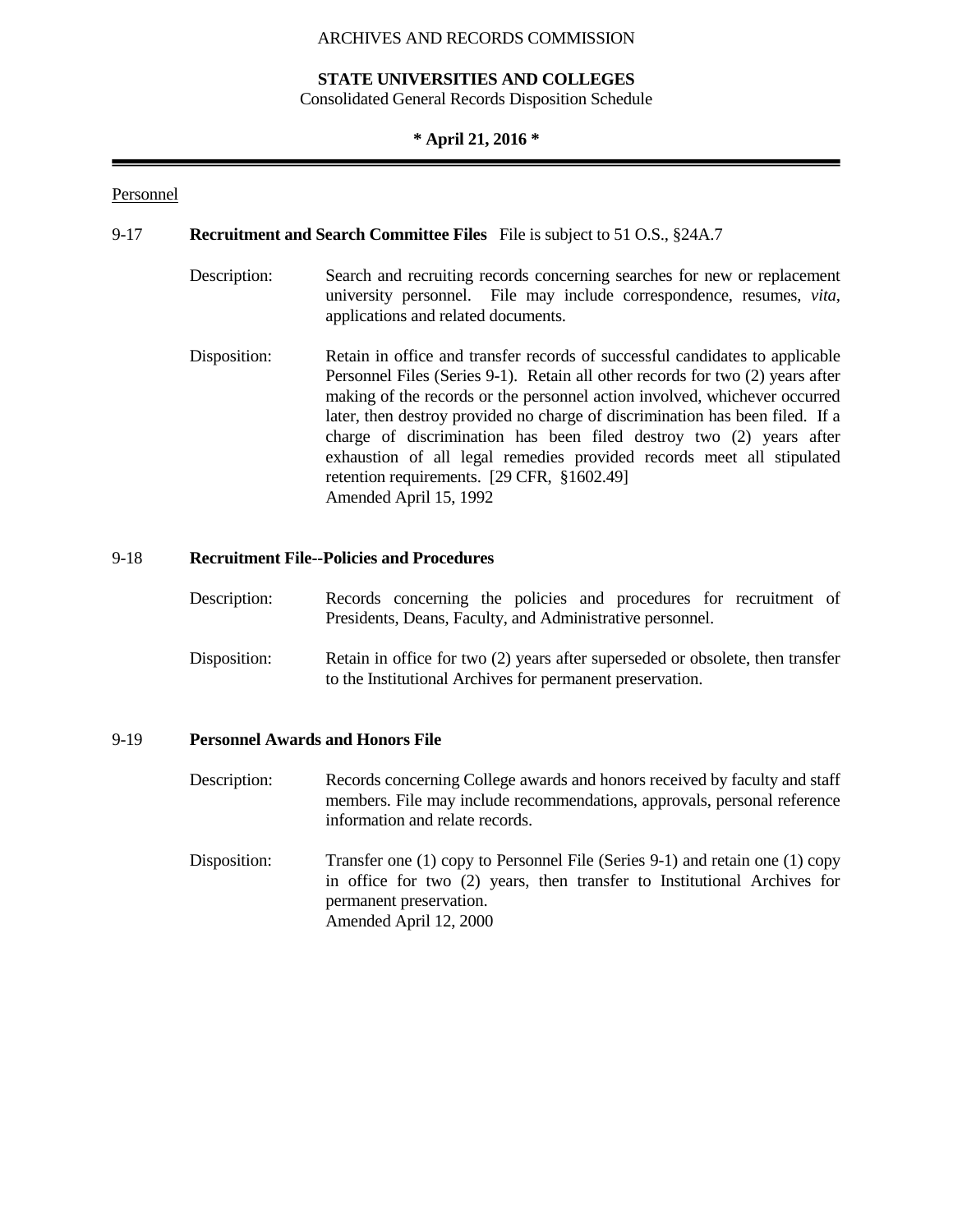#### **STATE UNIVERSITIES AND COLLEGES**

Consolidated General Records Disposition Schedule

#### **\* April 21, 2016 \***

#### Personnel

#### 9-20 **Adjunct Faculty File**

| Description: | Personnel file for Adjunct Faculty in department. File may contain <i>vita</i> ,<br>resumes, list of publications, and grants.                                                                                                                                                                                  |
|--------------|-----------------------------------------------------------------------------------------------------------------------------------------------------------------------------------------------------------------------------------------------------------------------------------------------------------------|
| Disposition: | Retain in office until five (5) years after expiration of contract, then destroy<br>provided no legal actions are pending. If legal action is pending destroy two<br>(2) years after exhaustion of all legal remedies provided records meet all<br>stipulated retention requirements.<br>Amended April 13, 1988 |

#### 9-21 **Faculty Roster File**

| Description: | Listings of departmental faculty.                                    |
|--------------|----------------------------------------------------------------------|
| Disposition: | Retain in office until two (2) years after superseded, then destroy. |

#### 9-22 **Tenure and Promotion File** File is subject to 51 O.S., §24

| Description: | Records concerning faculty tenure and promotion. |  |  |
|--------------|--------------------------------------------------|--|--|
|              |                                                  |  |  |

Disposition: Transfer substantive material to faculty personnel file (Series 9-1). Retain remainder in office five (5) years, then destroy provided no legal actions are pending. If legal action is pending destroy two (2) years after exhaustion of all legal remedies provided records meet all stipulated retention requirements. Amended July 14, 1993

#### 9-23 **Sabbatical Leave File**

| Description: | Requests and Authorizations and Board actions.                                                                                                        |
|--------------|-------------------------------------------------------------------------------------------------------------------------------------------------------|
| Disposition: | File one (1) copy in personnel file (Series 9-1). Retain one (1) copy in<br>office until two (2) years after termination of employment, then destroy. |

#### 9-24 **Faculty and Staff Handbook**

| Description: | Description of employee benefits and policies and procedures of the<br>institution. |  |  |  |  |  |
|--------------|-------------------------------------------------------------------------------------|--|--|--|--|--|
| Dienosition: | Retain in office until superseded then transfer one (1) conv to the                 |  |  |  |  |  |

Disposition: Retain in office until superseded, then transfer one (1) copy to the Institutional Archives for permanent preservation. Amended April 13, 1988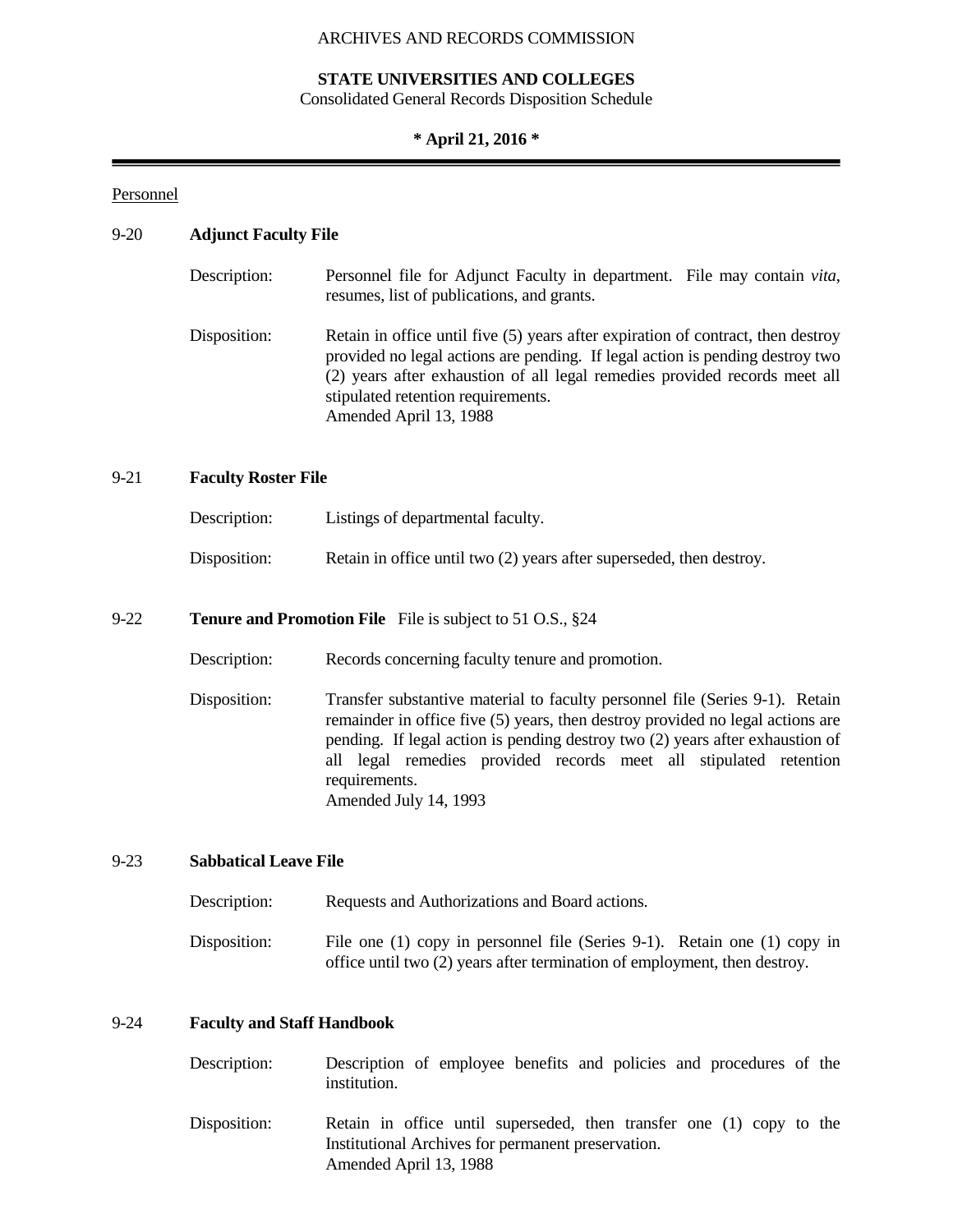#### **STATE UNIVERSITIES AND COLLEGES**

Consolidated General Records Disposition Schedule

#### **\* April 21, 2016 \***

#### Personnel

#### 9-25 **Salary Schedule/Programs**

| Description: | Wage grades, placement information, and related information. |
|--------------|--------------------------------------------------------------|
| Disposition: | Retain in office three (3) years, then destroy.              |

#### 9-26 **Faculty Contracts**

Description: Contract for the hiring of all faculty.

Disposition: Retain in office until five (5) years after expiration of contract, then destroy provided all audits have been completed and all applicable audit reports have been accepted and resolved by all applicable federal and state agencies and provided no legal actions are pending. If legal action is pending destroy two (2) years after exhaustion of all legal remedies provided records meet all stipulated retention requirements. Added April 12, 1989

#### 9-27 **Employees Health Insurance Files (Colleges and Universities)**

- Description: Copies of claims for reimbursement under existing group, life, health and accident insurance policy, as well as supporting documents.
- Disposition: Retain in office five (5) years, then destroy provided all audits have been completed and all applicable audit reports have been accepted and resolved by all applicable federal and state agencies and provided no legal actions are pending. If legal action is pending destroy two (2) years after the exhaustion of all legal remedies provided records meet all stipulated retention requirements. Added October 14, 1992

#### 9-28 **Current Employee Rosters**

- Description: Lists of employees by classes, grades, steps, and substitutions in budgeted classes.
- Disposition: Retain in office until superseded, then destroy. Added July 13, 1994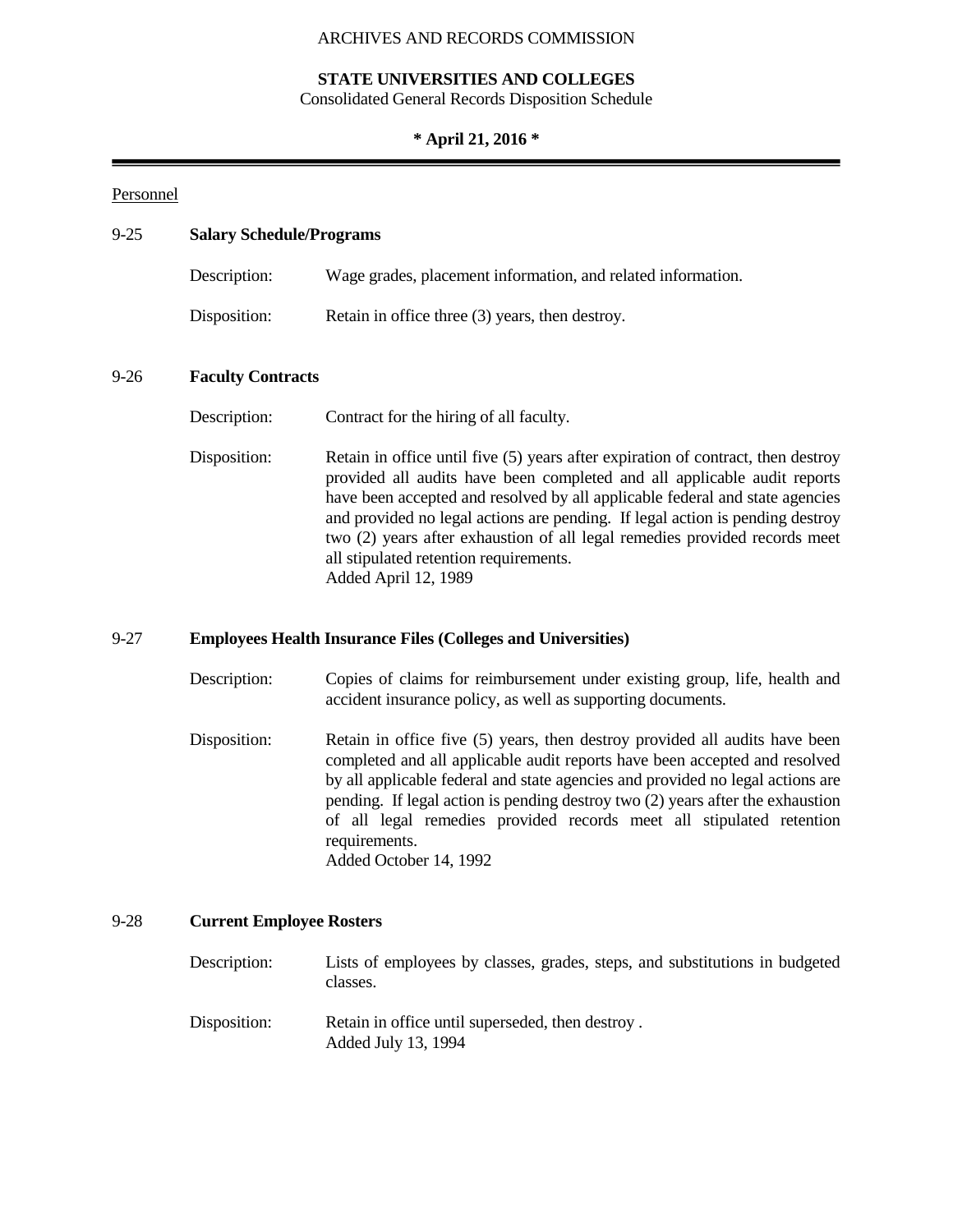#### **STATE UNIVERSITIES AND COLLEGES**

Consolidated General Records Disposition Schedule

## **\* April 21, 2016 \***

#### Personnel

| $9-29$ | <b>Emergency Contact List File</b> |                                                                                                                                                                                                                                                                                                                                                                                                                                               |  |  |  |  |
|--------|------------------------------------|-----------------------------------------------------------------------------------------------------------------------------------------------------------------------------------------------------------------------------------------------------------------------------------------------------------------------------------------------------------------------------------------------------------------------------------------------|--|--|--|--|
|        | Description:                       | Lists of staff to contact in case of an after hours emergency.                                                                                                                                                                                                                                                                                                                                                                                |  |  |  |  |
|        | Disposition:                       | Retain in office until superseded, then destroy.<br>Added July 13, 1994                                                                                                                                                                                                                                                                                                                                                                       |  |  |  |  |
| 9-30   |                                    | <b>Personnel Transaction Freeze Exception Request [OPM Form 92]</b>                                                                                                                                                                                                                                                                                                                                                                           |  |  |  |  |
|        | Description:                       | Document submitted with a Request for Personnel Action form to the<br>Office of Personnel Management by an agency requesting that a job be<br>filled despite a mandated freeze on jobs.                                                                                                                                                                                                                                                       |  |  |  |  |
|        | Disposition:                       | Retain in office until one (1) year after all audits have been completed and<br>all applicable audit reports have been accepted and resolved by all<br>applicable federal and state agencies and provided no legal actions are<br>pending, then destroy. If legal action is pending destroy two (2) years after<br>exhaustion of all legal remedies provided records meet all stipulated<br>retention requirements.<br>Added January 11, 1999 |  |  |  |  |

#### 9-31 **Faculty and Staff Incident Reports**

Description: Copies of reports of incidents and/or occurrences involving employees which do not result in risk management or worker's compensation claims. Disposition: Retain in office five (5) years, then destroy provided no legal actions are pending. If legal action is pending destroy two (2) years after exhaustion of all legal remedies provided records meet all stipulated retention requirements. Added January 12, 2000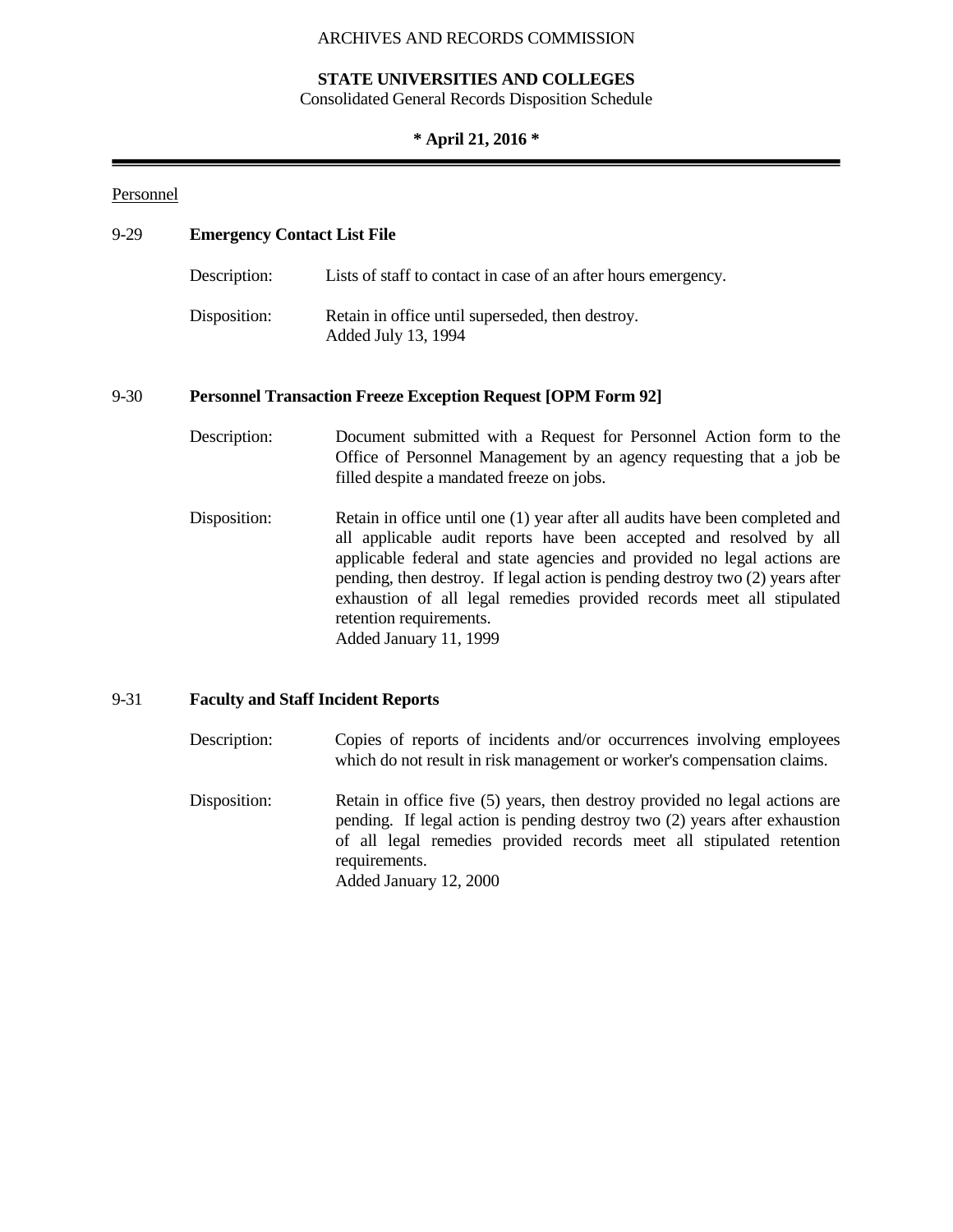#### **STATE UNIVERSITIES AND COLLEGES**

Consolidated General Records Disposition Schedule

#### **\* April 21, 2016 \***

#### Personnel

#### 9-32 **Contractual Employment Records**

- Description: Record copies of contracts, payment information, and other records pertaining to contractual employment. [For publications "that may or may not be financed by state funds but are released by private entities pursuant to a contract with or subject to the supervision of any agency," see 65 O.S. §3-113.2 (2) or other applicable statutes.]
- Disposition: Retain in office and destroy records pertaining to individual contract employees five (5) years after final payment, provided all audits have been completed and all applicable audit reports have been accepted and resolved by all applicable federal and state agencies and provided no legal actions are pending. If legal action is pending, destroy two (2) years after the exhaustion of all legal remedies provided records meet all stipulated retention requirements. Amended April 28, 2005

#### 9-33 **Reduction in Force Plans**

| Description:   | Copies of plans filed with the institution's personnel office outlining how<br>the agencies will proceed in the event of an ordered reduction in force.<br>The institution's copy is the state office of record copy. |
|----------------|-----------------------------------------------------------------------------------------------------------------------------------------------------------------------------------------------------------------------|
| Disse said sur | $D_{\text{at}}$ in normal proof $I_{\text{at}}$ in affine                                                                                                                                                             |

Disposition: Retain permanently in office. Added January 12, 2000

#### 9-34 **Faculty and Staff Service Evaluation Records (Active)**

- Description: Forms used to evaluate faculty and staff work performance. The institution's copy is the state office of record copy.
- Disposition: File in applicable Institutional Personnel File (Series 9-1). Added January 12, 2000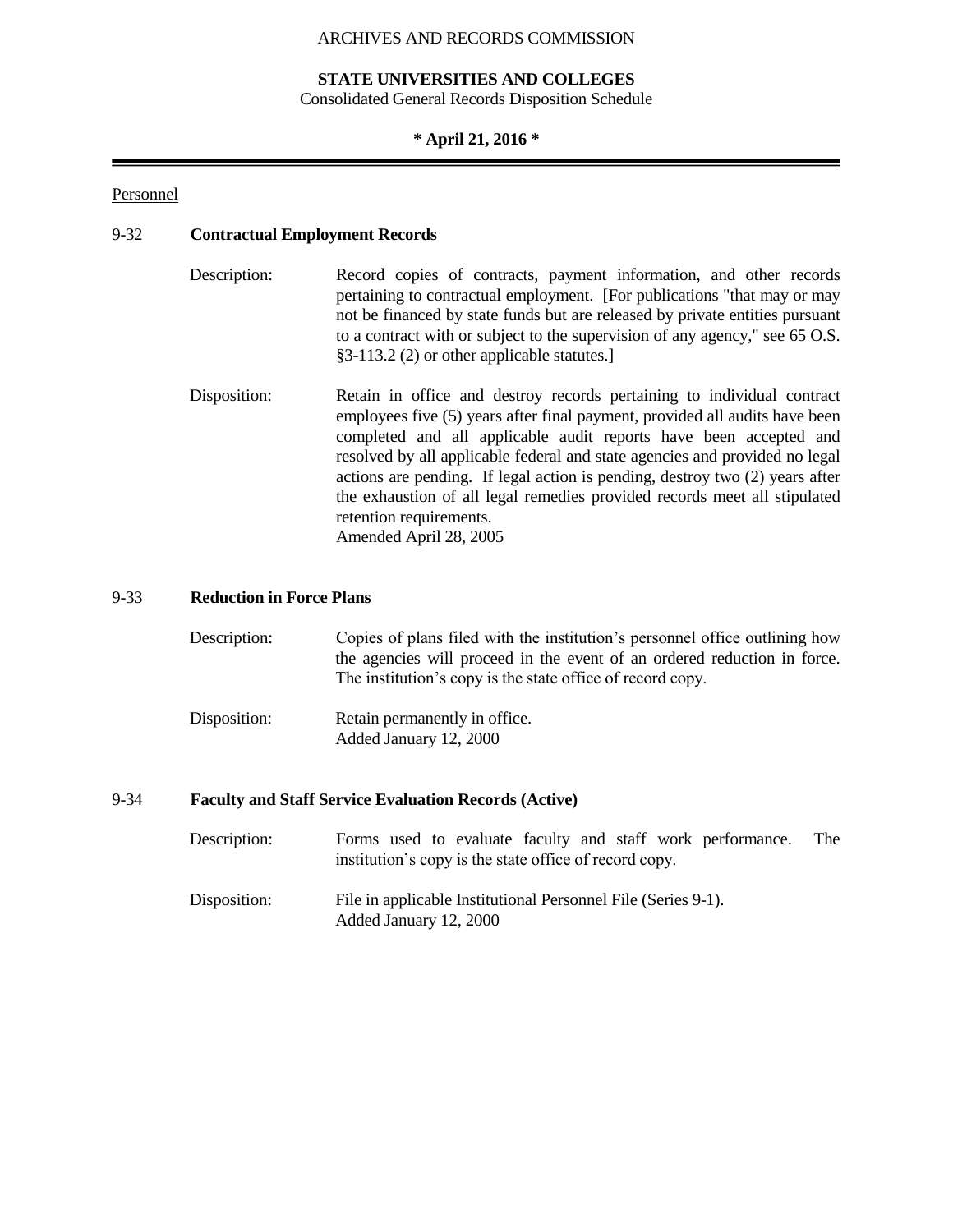#### **STATE UNIVERSITIES AND COLLEGES**

Consolidated General Records Disposition Schedule

#### **\* April 21, 2016 \***

#### Personnel

#### 9-35 **Acknowledgement of Receipt**

| Description: | Forms signed by faculty and staff acknowledging receipt of Institution's<br>Policies and Procedures Manuals, Retirement System Benefit Information,<br>and other employment related materials and publications. |
|--------------|-----------------------------------------------------------------------------------------------------------------------------------------------------------------------------------------------------------------|
| Disposition: | File in applicable Institutional Personnel File (Series 9-1).<br>Added January 12, 2000                                                                                                                         |

#### 9-36 **Longevity Records**

| Description: | Copies of OPM Form 52 (Longevity Certification Forms) completed by<br>employees under provisions of pay plan passed by Legislature. Forms list<br>employee names, social security numbers, and data relating to length of<br>time in state service. |
|--------------|-----------------------------------------------------------------------------------------------------------------------------------------------------------------------------------------------------------------------------------------------------|
| Disposition. | $\Gamma$ . $\Gamma$ in equal capital Institutional Democracy $\Gamma$ . $\Gamma$                                                                                                                                                                    |

#### Disposition: File in applicable Institutional Personnel File (Series 9-1). Added January 12, 2000

#### 9-37 **Retirement Enrollment Application**

| Description: | Form used to enroll faculty and staff in the Teachers' Retirement System. |
|--------------|---------------------------------------------------------------------------|
|              | Teachers Retirement System (Schedule 82-23, Series 6-1A and 6-1B) is      |
|              | the state office of record.                                               |
|              |                                                                           |

Disposition: File in applicable Institutional Personnel File (Series 9-1). Added January 12, 2000

#### 9-38 **Job Announcements** (Record Copy)

- Description: Record copies of internal recruitment announcements of job openings. For records pertaining to actions taken to fill vacancies, see Recruitment and Search Committee Files (Series 9-17).
- Disposition: Retain in office until two (2) years after making of the record or the personnel action involved, whichever occurred later, then destroy provided no legal actions pertaining to hiring or promotion are pending. If legal action is pending, destroy two (2) years after exhaustion of all legal remedies provided records meet all stipulated retention requirements (29 CFR §1620.31). Amended April 28, 2005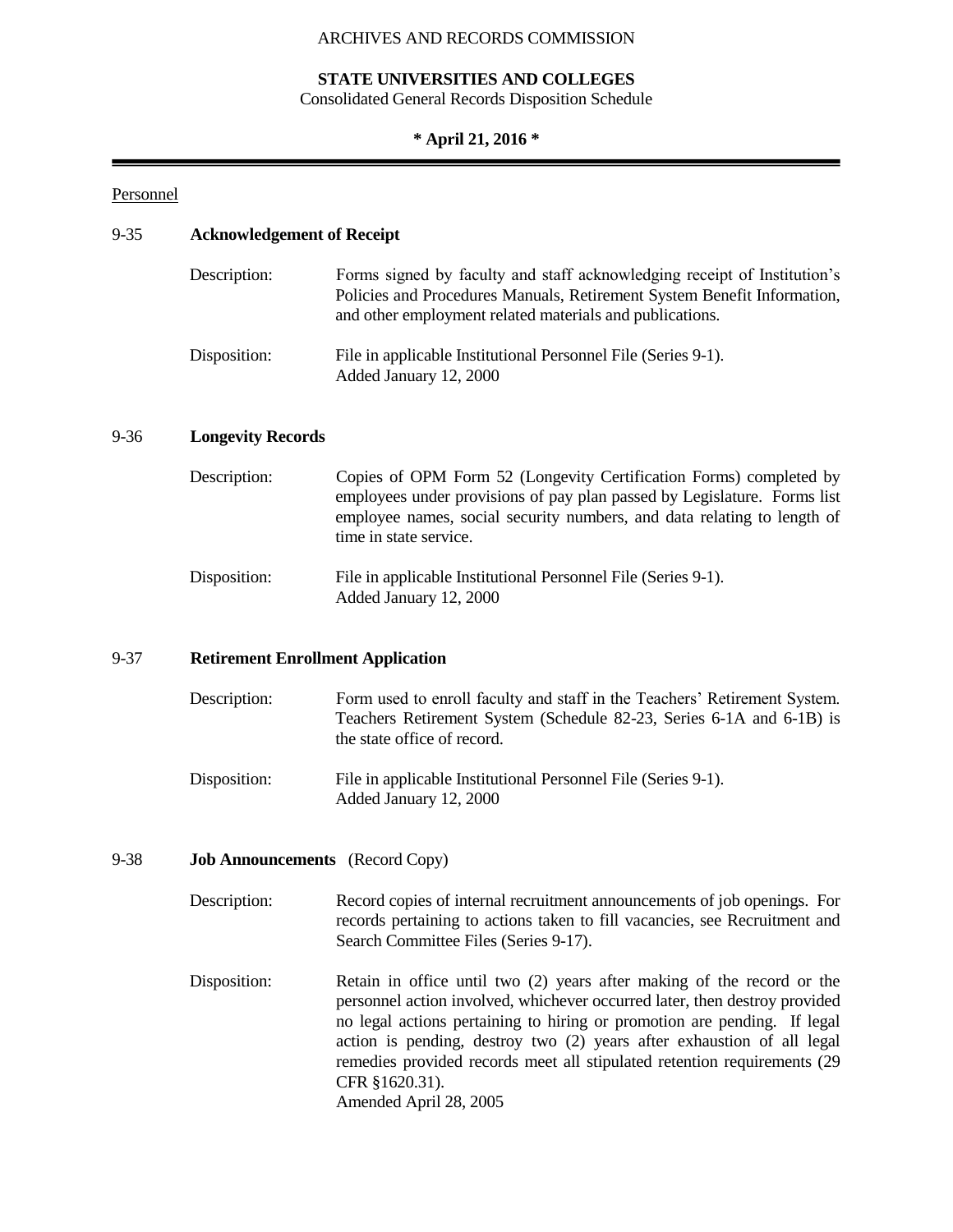#### **STATE UNIVERSITIES AND COLLEGES**

Consolidated General Records Disposition Schedule

#### **\* April 21, 2016 \***

#### Personnel

#### 9-39 **Financial Disclosure Statements**

| Description:  | Copies of financial disclosure statements filed with the Ethics                                        |  |  |  |  |  |
|---------------|--------------------------------------------------------------------------------------------------------|--|--|--|--|--|
|               | Commission. The Ethics Commission is the state office of record.<br>$(Schedule 93-01, Series 1-3 A&B)$ |  |  |  |  |  |
| Dissanti sa c | $D_{\text{stain}}$ in affine two $\langle 2 \rangle$ vecue then decture.                               |  |  |  |  |  |

Disposition: Retain in office two (2) years, then destroy. Added January 12, 2000

#### 9-40 **Benefits Information** (Record Copy)

- Description: Files pertain to benefits available to University faculty, staff and students. Information includes material from the various medical and dental providers, investment, deferred compensation and retirement options, rate plans, beneficiary designation forms, etc. Institution's office responsible for benefits administration maintains the state office of record copy.
- Disposition: Retain in office until one (1) year after superseded, then destroy. Amended April 28, 2005

#### 9-41 **Request for Personnel Action Records**

| Description: | Copies of OPM Form 14 (Request for Personnel Action) used to document   |
|--------------|-------------------------------------------------------------------------|
|              | changes in an employee's status, such as appointments, separations,     |
|              | promotions, demotions, and leave taken. The Office of Personnel Records |
|              | Personnel Management is state office of record (Schedule 82-13, Series  |
|              | $1-1$ ).                                                                |
|              |                                                                         |

- A. Disposition: File in applicable Institutional Personnel File (Series 9-1). Added January 12, 2000
- B. Disposition: For temporary faculty and staff, retain in office until five (5) years after he/she leaves the institution, then destroy. Added January 12, 2000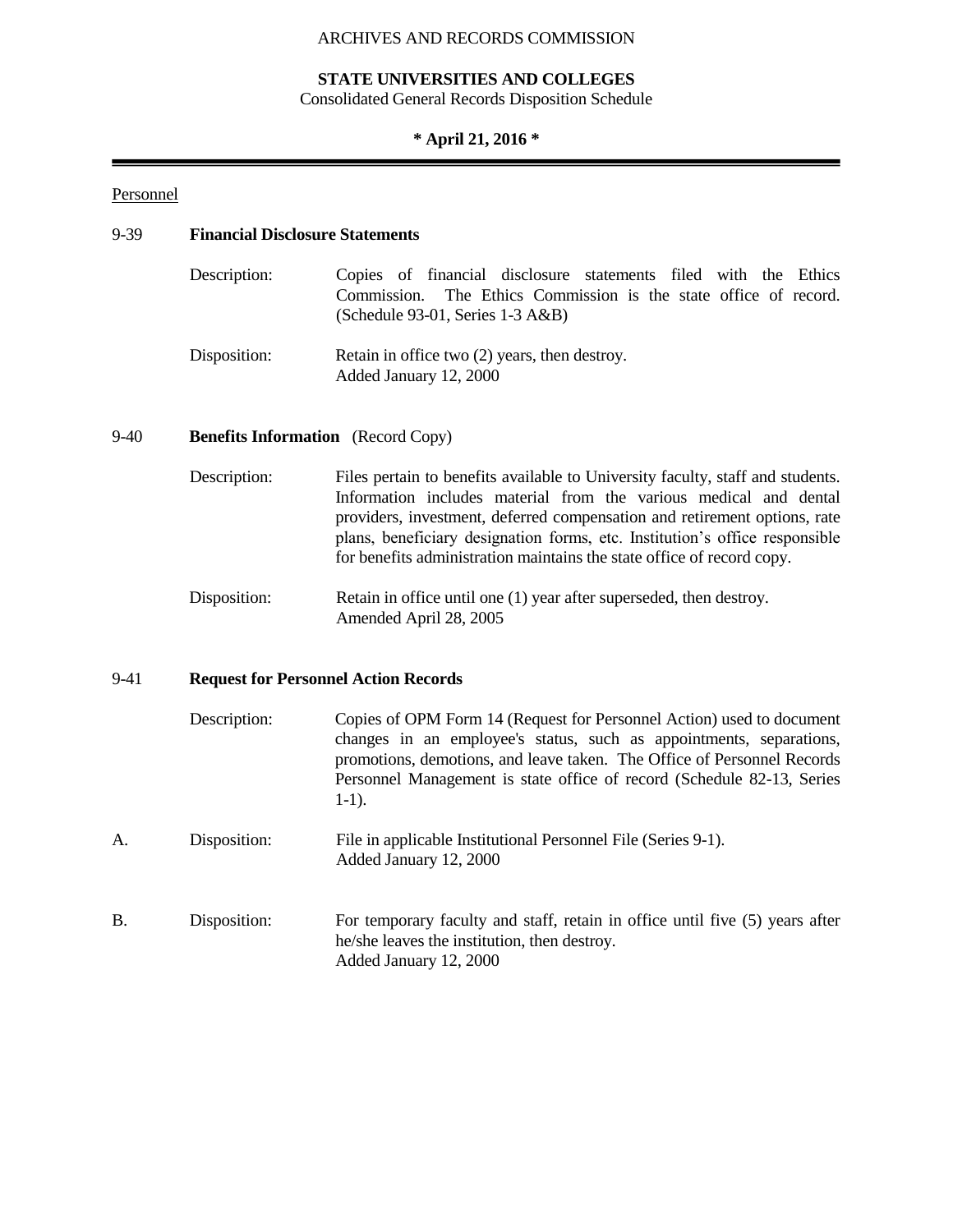#### **STATE UNIVERSITIES AND COLLEGES**

Consolidated General Records Disposition Schedule

#### **\* April 21, 2016 \***

#### Personnel

#### 9-42 **Chemical Information Lists (CIL)**

| Description: | Records used to document faculty and staff exposure to hazardous<br>substances in the work place. Information includes faculty and staff names<br>and all hazardous substances present in their work areas.                                                                                                                                                                                                                      |
|--------------|----------------------------------------------------------------------------------------------------------------------------------------------------------------------------------------------------------------------------------------------------------------------------------------------------------------------------------------------------------------------------------------------------------------------------------|
| Disposition: | Retain in office until faculty or staff member terminates employment, then<br>transfer to the State Records Center. Destroy records when they become<br>forty (40) years old provided no legal actions are pending. If legal action<br>is pending, destroy two (2) years after exhaustion of all legal remedies<br>provided records meet all stipulated retention requirements<br>[29 CFR §1910.1020].<br>Added January 12, 2000 |

#### 9-43 **Garnishment Records**

| Description: | Copies of garnishment of salary records filed with county clerks.                                                                                                |
|--------------|------------------------------------------------------------------------------------------------------------------------------------------------------------------|
| Disposition: | Retain in office and destroy one (1) year after notification by court of<br>payment of obligation or release of payment of obligation.<br>Added January 12, 2000 |

#### 9-44 **IRS Levies Records**

| Description: | Orders issued by the Internal Revenue Service requiring deductions from<br>faculty and staff salaries for the payment of taxes owed to the federal<br>government. |
|--------------|-------------------------------------------------------------------------------------------------------------------------------------------------------------------|
| Disposition: | Retain in office and destroy one (1) year after notification of payment of<br>obligation or final release of payment of obligation.                               |

Added January 12, 2000

## 9-45 **Immigration Reform and Control Act Records (Confidential Record 74 O.S. §3113)**

| Description: | Department of Justice Immigration and Naturalization Service Form I-9 |
|--------------|-----------------------------------------------------------------------|
|              | (Employment Eligibility Verification) and supporting documentation.   |

Disposition: Retain in office. Destroy one (1) year after person is no longer employed provided the records are at least three (3) years old and no legal actions are pending. If legal action is pending, destroy two (2) years after exhaustion of all legal remedies provided records meet all stipulated retention requirements. Amended January 27, 2005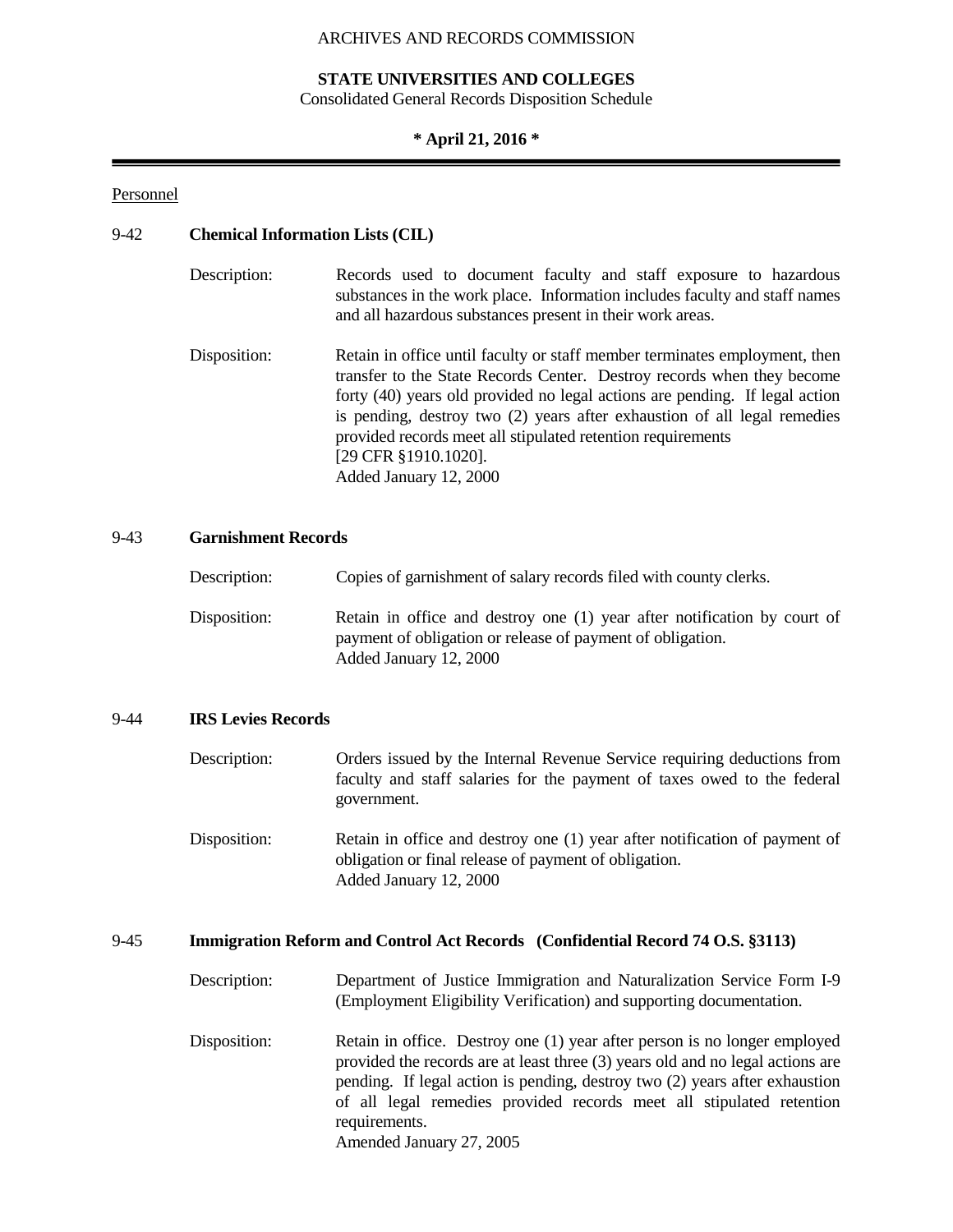#### **STATE UNIVERSITIES AND COLLEGES**

Consolidated General Records Disposition Schedule

#### **\* April 21, 2016 \***

#### Personnel

#### 9-46 **Fair Labor Standards Act Time Sheets** (Record Copy)

- Description: Weekly time sheets, time cards, or equivalent which may be signed by the staff and their immediate supervisors indicating actual hours worked, leave status hours and total hours for the week. These records are maintained to comply with the Fair Labor Standards Act, 29 CFR, §516, *et. seq.*
- Disposition: Retain in office three (3) years, then destroy provided all audits have been completed and all applicable audit reports have been accepted and resolved by all applicable federal and state agencies and provided no legal actions are pending. If legal action is pending, destroy two (2) years after exhaustion of all legal remedies provided records meet all stipulated retention requirements. Amended April 28, 2005

#### 9-47 **Request for Employee Evaluation**

- Description: Institution copies of OPM Form-9 and OPM Form 4-B used to request evaluation of qualifications for proposed change to individual status. The Office of Personnel Management is the state office of record (Schedule 82-13, Series 1-1).
- Disposition: File in applicable Institutional Personnel File (Series 9-1). Added January 12, 2000

#### 9-48 **Application for Refund (Active)**

- Description: Form used to refund monies to applicants who were ineligible for enrollment in the Teachers' Retirement System, but who had submitted applications and payments. Records include enrollment and refund applications and correspondence. The Teachers' Retirement System (Schedule 82-23, Series 6-1A and 6-1B, and Series 3-3A) is the state office of record.
- Disposition: Retain in office until faculty or staff member terminates, then transfer to Inactive Institutional Personnel File, (Series 9-2) or retain in office and file in Application for Refund (Inactive) files, (Series 9-49). Added January 12, 2000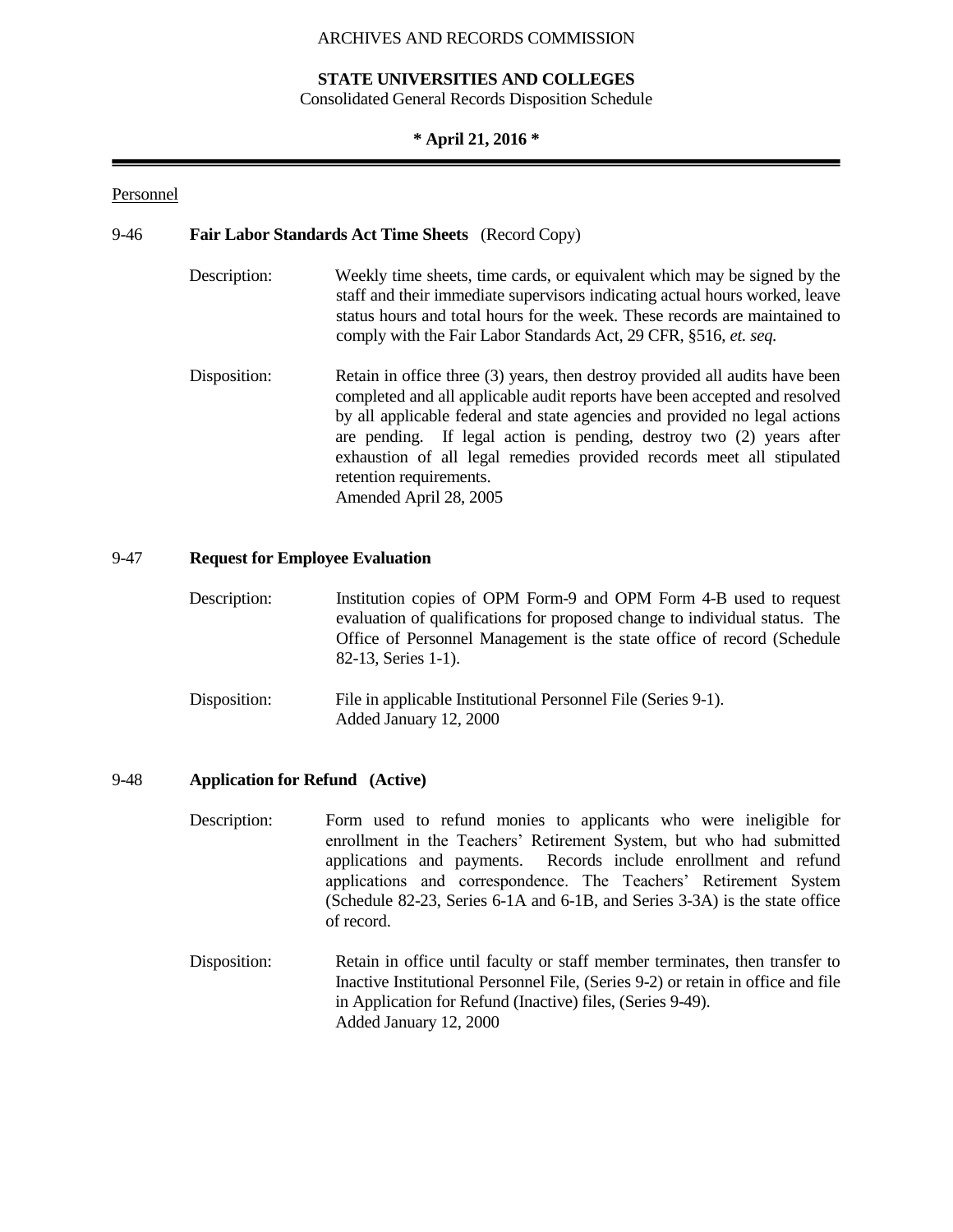#### **STATE UNIVERSITIES AND COLLEGES**

Consolidated General Records Disposition Schedule

#### **\* April 21, 2016 \***

#### Personnel

#### 9-49 **Application for Refund (Inactive)**

| Description: | Same type of records and information as Series 9-48, Application for<br>Refund (Active).                                                                                                                                                                                                                            |
|--------------|---------------------------------------------------------------------------------------------------------------------------------------------------------------------------------------------------------------------------------------------------------------------------------------------------------------------|
| Disposition: | Retain in office until five (5) years after termination of employment, then<br>destroy provided no legal actions are pending. If legal action is pending,<br>destroy two (2) years after exhaustion of all legal remedies provided<br>records meet all stipulated retention requirements.<br>Added January 12, 2000 |

#### 9-50 **Employee File Review Log**

- Description: Record of individuals who have requested to review specific Institutional Personnel Files (Series 9-1 through 9-2). Data includes names and social security numbers of persons making requests, request dates, names of faculty or staff whose files have been requested, and initials of staff assisting with the file reviews.
- Disposition: Retain in office five (5) years, then destroy provided no legal actions are pending. If legal action is pending, destroy two (2) years after exhaustion of all legal remedies provided records meet all stipulated retention requirements. Added January 12, 2000

#### 9-51 **Notice of Right to Continued Coverage Records (Active)**

- Description: Institution copies of a form completed by faculty and staff to allow them to continue insurance coverage under the Consolidated Omnibus Budget Reconciliation Act (COBRA) of July 1, 1986. The institution's copy is the state office of record.
- Disposition: Retain in office until faculty or staff member terminates, then transfer to Notice of Right to Continued Coverage Records (Inactive), [Series 9-52]. Added January 12, 2000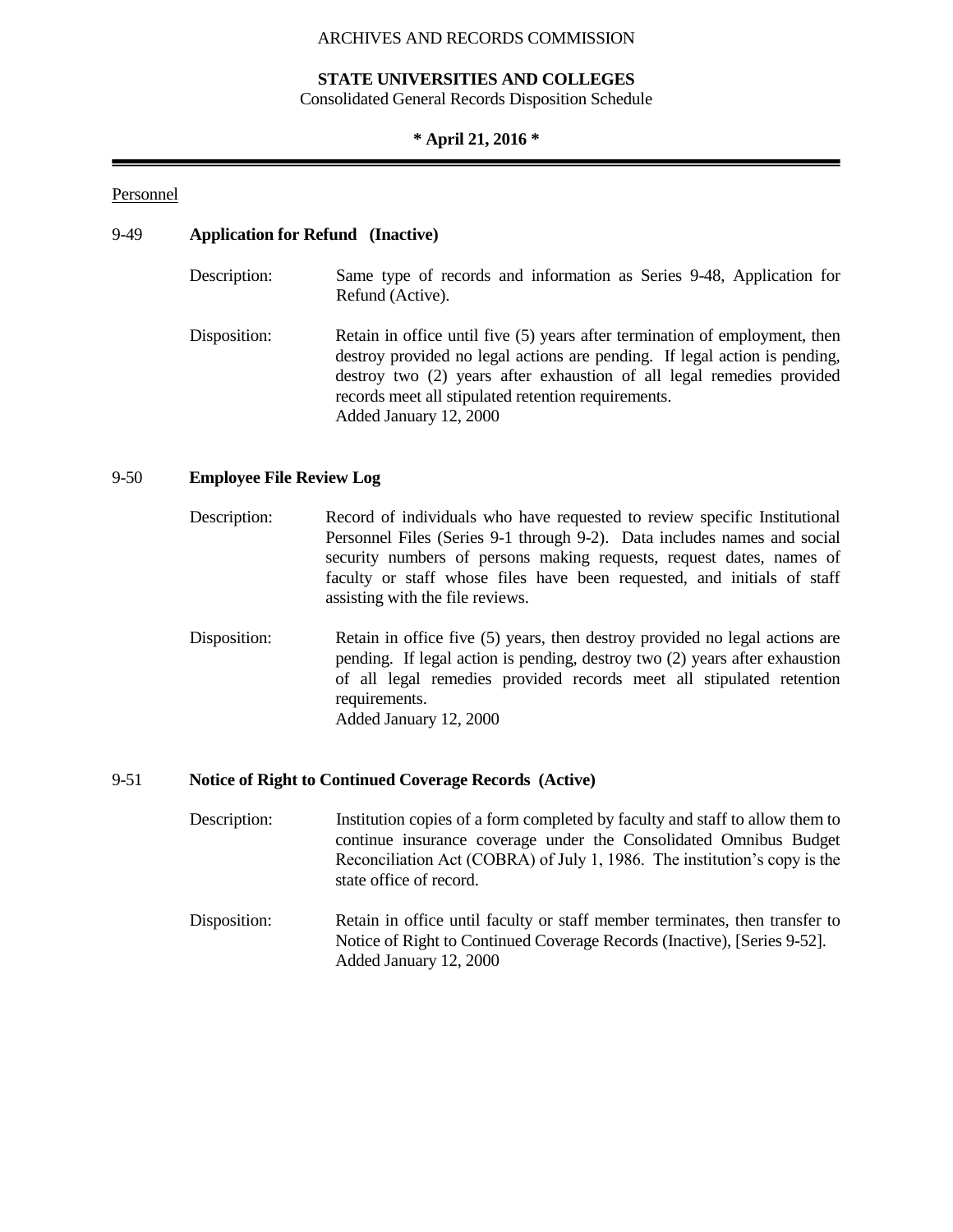## **STATE UNIVERSITIES AND COLLEGES**

Consolidated General Records Disposition Schedule

### **\* April 21, 2016 \***

#### Personnel

## 9-52 **Notice of Right to Continued Coverage Records (Inactive)**

- Description: Same type of records and information as Series 9-51.
- Disposition: Retain in office until five (5) years after termination of employment, then destroy provided no legal actions are pending. If legal action is pending, destroy two (2) years after exhaustion of all legal remedies provided records meet all stipulated retention requirements. Added January 12, 2000

#### 9-53 **Change or Designation of Beneficiary Record**

- Description: Form completed by faculty and staff to change or designate a beneficiary. The Teachers' Retirement System (Schedule 82-23, Series 6-1A and 6-1B, and 6-2) is the state office of record.
- Disposition: Retain in office until faculty or staff member terminates, then transfer to Inactive Institutional Personnel File (Series 9-2). Added January 12, 2000

## 9-54 **Application for Disability Benefits Records (Active)**

- Description: Form completed by faculty and staff to apply for disability benefits. The Teachers' Retirement System (Schedule 82-23, Series 6-1A and 6-1B) is the state office of record.
- Disposition: Retain in office and file in applicable Institutional Personnel Files (Series 9-1) or in Application for Disability Benefit Records (Inactive), (Series  $9-55$ ). Added January 12, 2000

#### 9-55 **Application for Disability Benefits Records (Inactive)**

Description: Same type of records and information as Series 9-54.

Disposition: Retain in office until five (5) years after termination of employment, then destroy provided no legal actions are pending. If legal action is pending, destroy two (2) years after exhaustion of all legal remedies provided records meet all stipulated retention requirements. Added January 12, 2000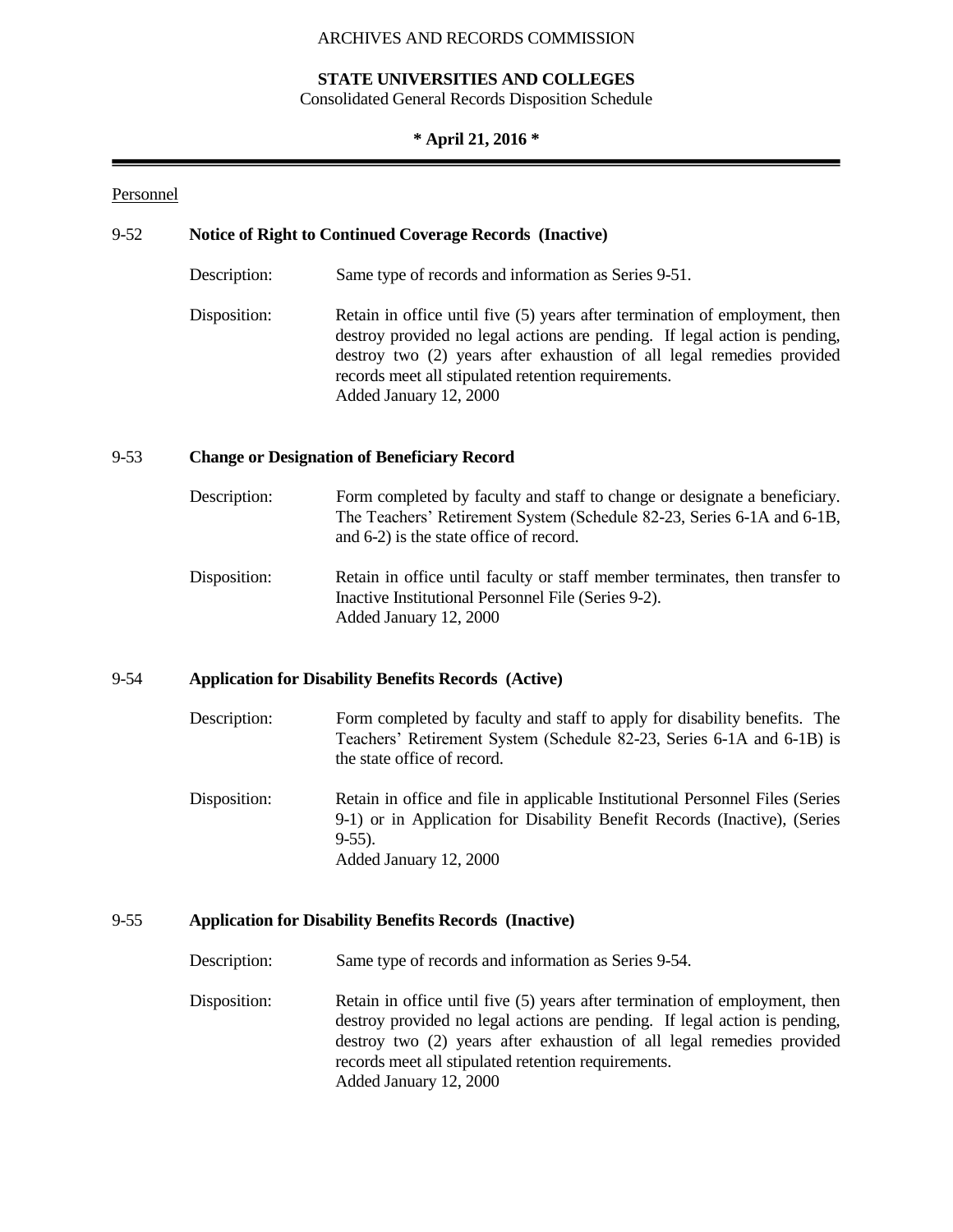## **STATE UNIVERSITIES AND COLLEGES**

Consolidated General Records Disposition Schedule

## **\* April 21, 2016 \***

## Personnel

## 9-56 **IRS Form 1099**

| Description: | Institution copies of summaries of contract employee earnings used for<br>filing federal and state income tax returns.                                                                                                                                                                                                                                                                                                                        |
|--------------|-----------------------------------------------------------------------------------------------------------------------------------------------------------------------------------------------------------------------------------------------------------------------------------------------------------------------------------------------------------------------------------------------------------------------------------------------|
| Disposition: | Retain in office five (5) years, then destroy provided all audits have been<br>completed and all applicable audit reports have been accepted and resolved<br>by all applicable federal and state agencies and provided no legal actions<br>are pending. If legal action is pending, destroy two (2) years after<br>exhaustion of all legal remedies provided records meet all stipulated<br>retention requirements.<br>Added January 12, 2000 |

## 9-57 **Health Insurance Remittance Advice Forms**

- Description: Record of staff and faculty payments for health insurance premiums for persons who are on leave without pay.
- Disposition: Retain in office three (3) years, then destroy provided all audits have been completed and all applicable audit reports have been accepted and resolved by all applicable federal and state agencies and provided no legal actions are pending. If legal action is pending, destroy two (2) years after exhaustion of all legal remedies provided records meet all stipulated retention requirements. Added January 12, 2000

## 9-58 **Health Plan Change Request Records (Active)**

- Description: Form completed by faculty or staff when a change in health care coverage is desired.
- Disposition: Retain in office and file in applicable Institutional Personnel Files (Series 9-1) or retain in office until person terminates employment, then transfer to Health Plan Change Request Record (Inactive), (Series 9-59). Added January 12, 2000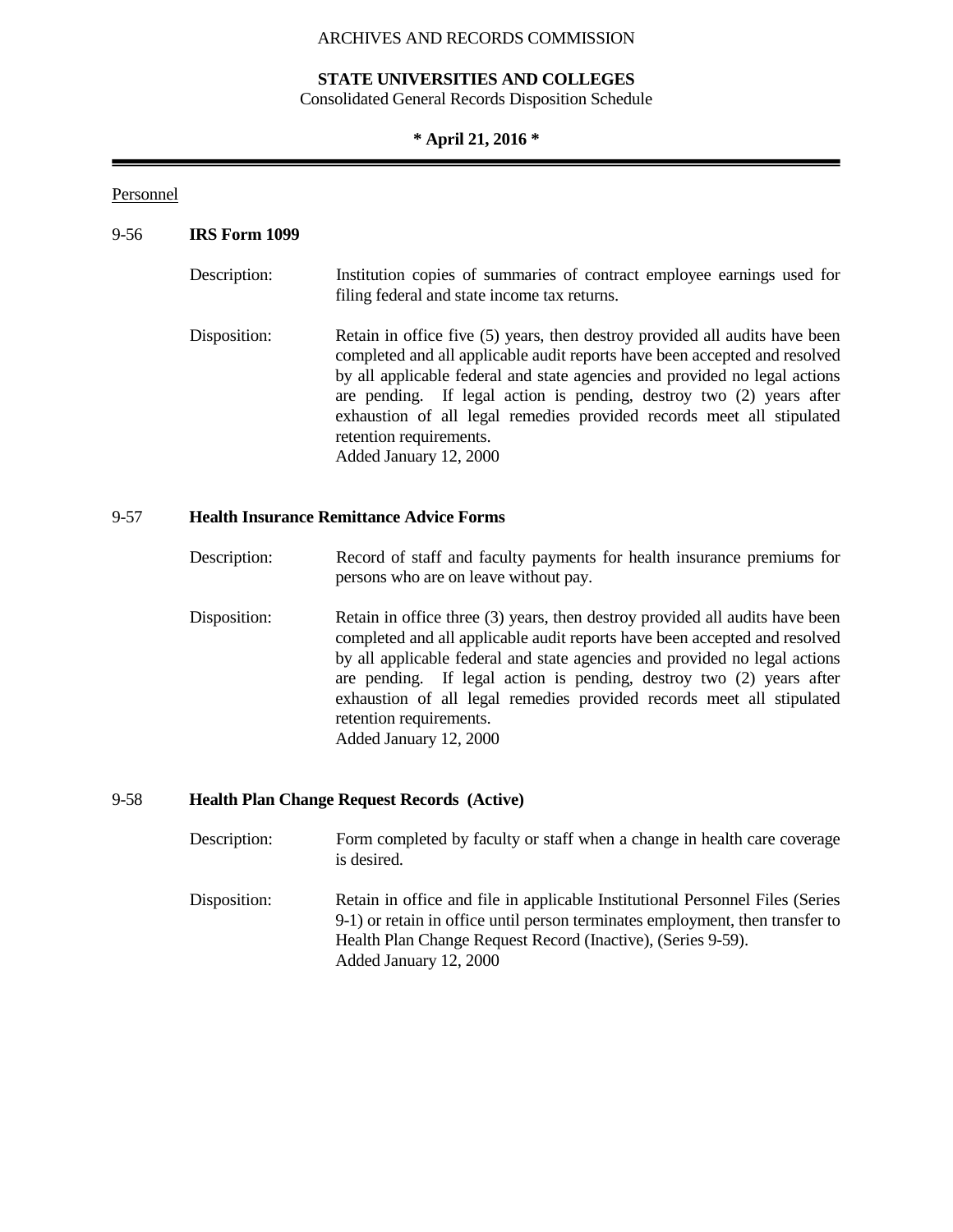## **STATE UNIVERSITIES AND COLLEGES**

Consolidated General Records Disposition Schedule

## **\* April 21, 2016 \***

## Personnel

## 9-59 **Health Plan Change Request Records (Inactive)**

Description: Copies of records in Series 9-58, Health Plan Change Request Records (Active), used solely for reference purposes. Disposition: Retain in office until five (5) years after termination of employment, then destroy provided no legal actions are pending. If legal action is pending, destroy two (2) years after exhaustion of all legal remedies provided records meet all stipulated retention requirements. Added January 12, 2000

## 9-60 **Individual Leave Record for Year**

| Description: | Official individual leave record of faculty and staff posted on a yearly<br>basis [OPM Form 1 or equivalent]. |
|--------------|---------------------------------------------------------------------------------------------------------------|
| Disposition: | File in applicable Institutional Personnel File (Series 9-1).<br>Added January 12, 2000                       |

## 9-61 **Compensatory Time Requests**

- Description: Original requests for approved compensatory time completed by the staff and their supervisors.
- Disposition: Retain in office three (3) years, then destroy provided all audits have been completed and all applicable audit reports have been accepted and resolved by all applicable federal and state agencies and provided no legal actions are pending. If legal action is pending, destroy two (2) years after exhaustion of all legal remedies provided records meet all stipulated retention requirements. Added January 12, 2000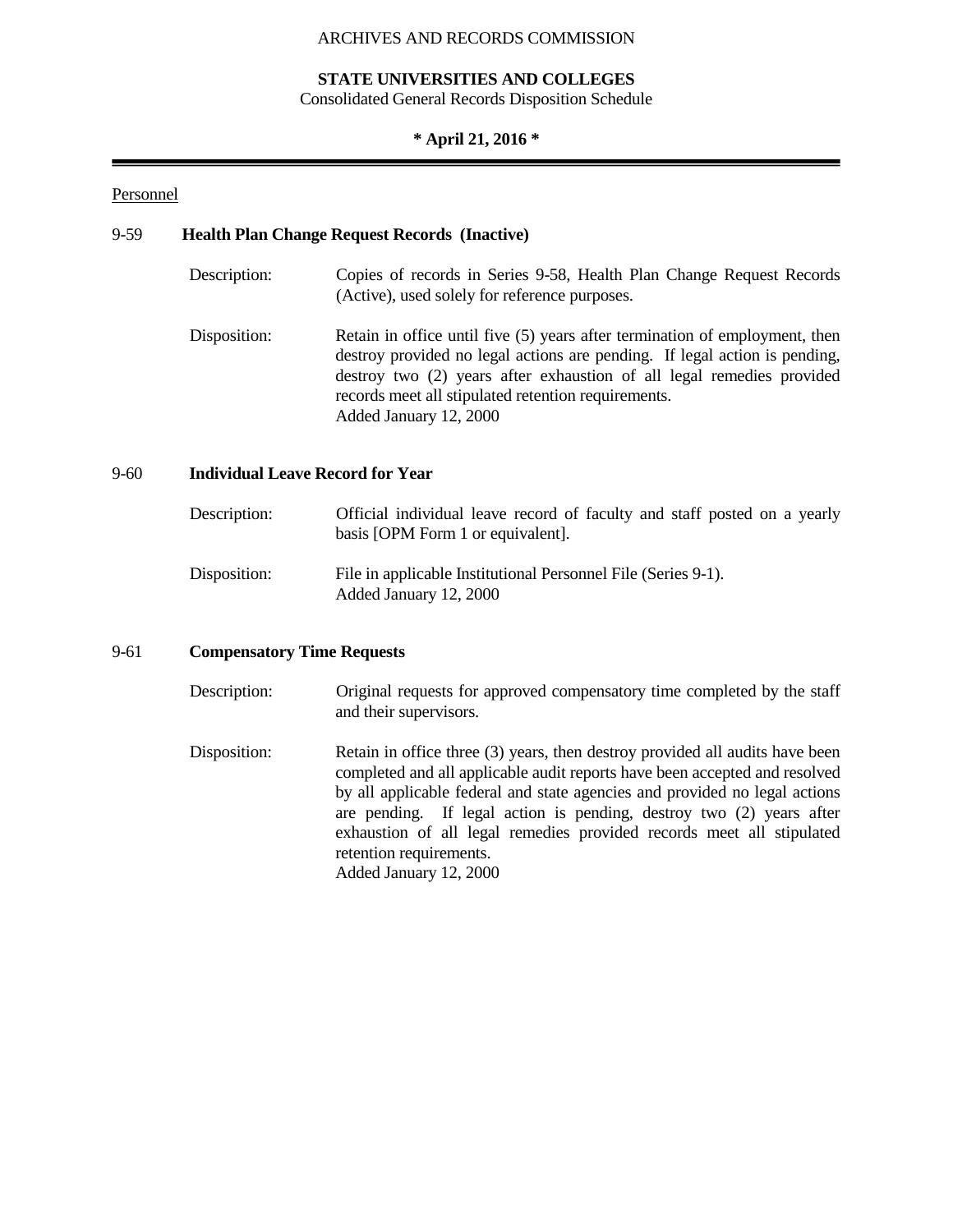## **STATE UNIVERSITIES AND COLLEGES**

Consolidated General Records Disposition Schedule

### **\* April 21, 2016 \***

#### Personnel

## 9-62 **Overtime Payment Authorization**

- Description: Completed overtime payment authorizations and copies of Fair Labor Standards time report for personnel as required by the Fair Labor Standards Act.
- Disposition: Retain in office three (3) years, then destroy provided all audits have been completed and all applicable audit reports have been accepted and resolved by all applicable federal and state agencies and provided no legal actions are pending. If legal action is pending, destroy two (2) years after exhaustion of all legal remedies provided records meet all stipulated retention requirements. Added January 12, 2000

## 9-63 **Optional Insurance Coverage Cancellation** (Record Copy)

- Description: Forms submitted to agency personnel office requesting cancellation of extra insurance coverage (other than state plan). The Institution's personnel office is state office of record.
- Disposition: File in applicable Institutional Personnel File (Series 9-1). Added January 12, 2000

## 9-64 **U.S. Savings Bond Cancellation** (Record Copy)

- Description: Forms submitted to Institution's personnel office requesting cancellation of U.S. Savings Bonds. The Institution's personnel office is state office of record.
- Disposition: File in applicable Institutional Personnel File (Series 9-1). Added January 12, 2000

#### 9-65 **Staff Mediation Records**

- Description: Forms, incoming memoranda, copies of outgoing memoranda, and other records pertaining to the resolution of staff mediation disputes.
- Disposition: Retain in office five (5) years, then destroy provided no legal actions are pending. If legal action is pending, destroy two (2) years after exhaustion of all legal remedies provided records meet all stipulated retention requirements. Added January 12, 2000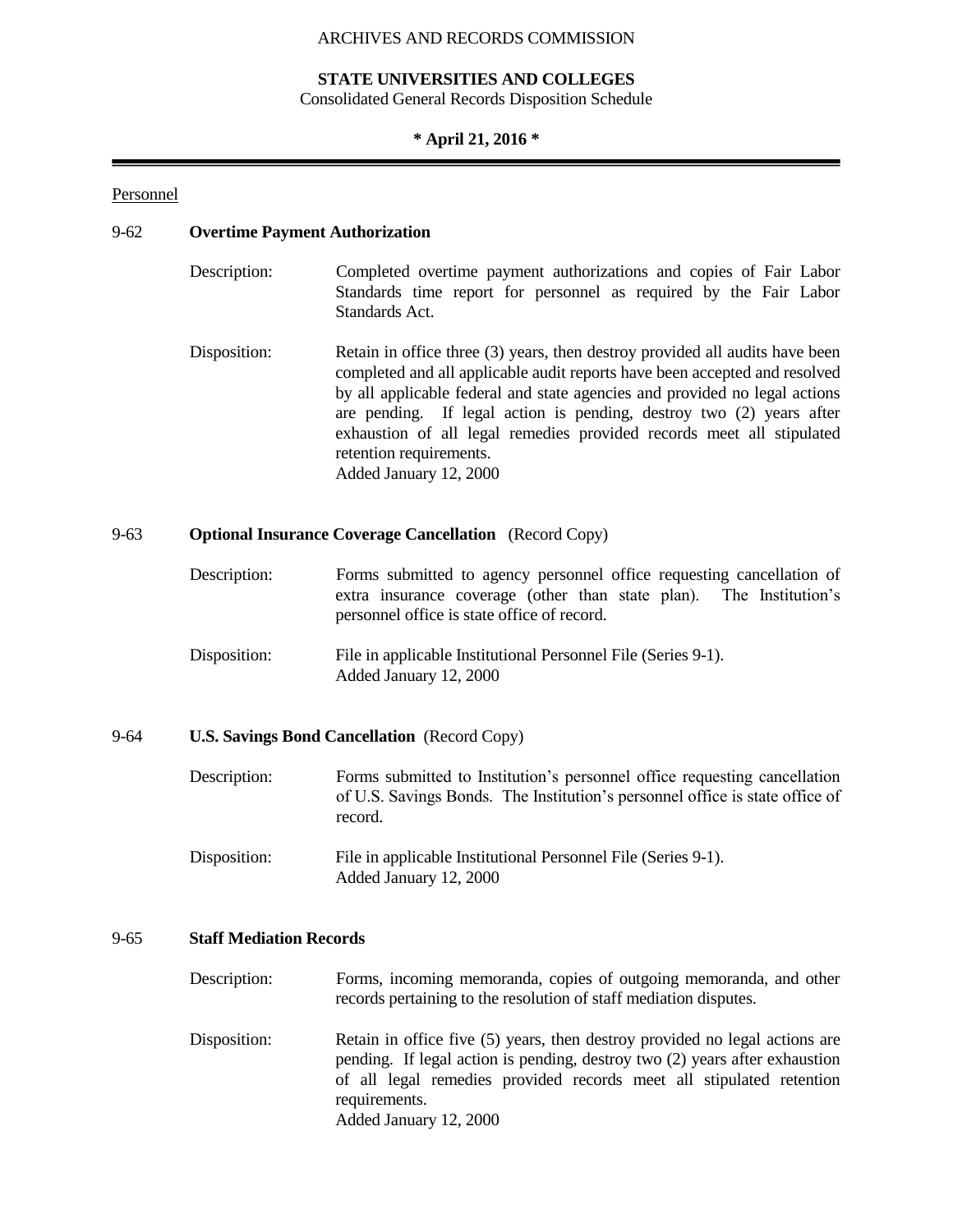### **STATE UNIVERSITIES AND COLLEGES**

Consolidated General Records Disposition Schedule

## **\* April 21, 2016 \***

#### Personnel

#### 9-66 **Staff Pre-termination Records**

- Description: Notice of Proposed Adverse Personnel Action, Certificate of Prior Disciplinary Action, staff member's response, affidavits, investigative reports, evidence and exhibits, tape recording of pre-termination hearing, pre-termination hearing decision, legal review, Notice of Final Adverse Action, Notice of Hearing.
- Disposition: Retain in office and destroy five (5) years after resolution provided no legal actions are pending. If legal action is pending, destroy two (2) years after exhaustion of all legal remedies provided records meet all stipulated retention requirements. Added January 12, 2000

### 9-67 **Automatic Deposit Transmittal Form (Confidential Record 51 O.S. §24A.7(A)(2))**

- Description: File includes Automatic Deposit Transmittal Forms, such as OPM 73 or equivalent, containing faculty and staff's completed personal banking information allowing participation in the State Employees Direct Deposit Program. Data includes employee name and address, Social Security Number, financial institution name and address and employing institution's name.
- Disposition: Retain in office until two (2) years after termination of participation, then destroy, provided no legal actions are pending. If legal action is pending destroy two (2) years after exhaustion of all legal remedies provided records meet all stipulated retention requirement. Amended July 31, 2008
- 9-68 **Employee Assistance Program Records** (Record Copy) Records are subject to 51 O.S.,  $§24A.7(A)(2)$ 
	- Description: Pertains to employee participation in institutional sponsored Employee Assistance Programs, including the Department of Mental Health Employee Assistance Program (MHEAP) and contains background data, policy statements, information relative to confidentiality of information, and other records.
	- Disposition: Retain in office and review on an annual basis. After completing the review, destroy duplicate and ancillary materials as well as substantive records three (3) or more years old no longer required for administrative purposes pertaining to participants who have not had contact with the program for at least six (6) months provided no legal actions are pending. If legal action is pending, destroy two (2) years after exhaustion of all legal remedies provided records meet all stipulated retention requirements. Added January 12, 2000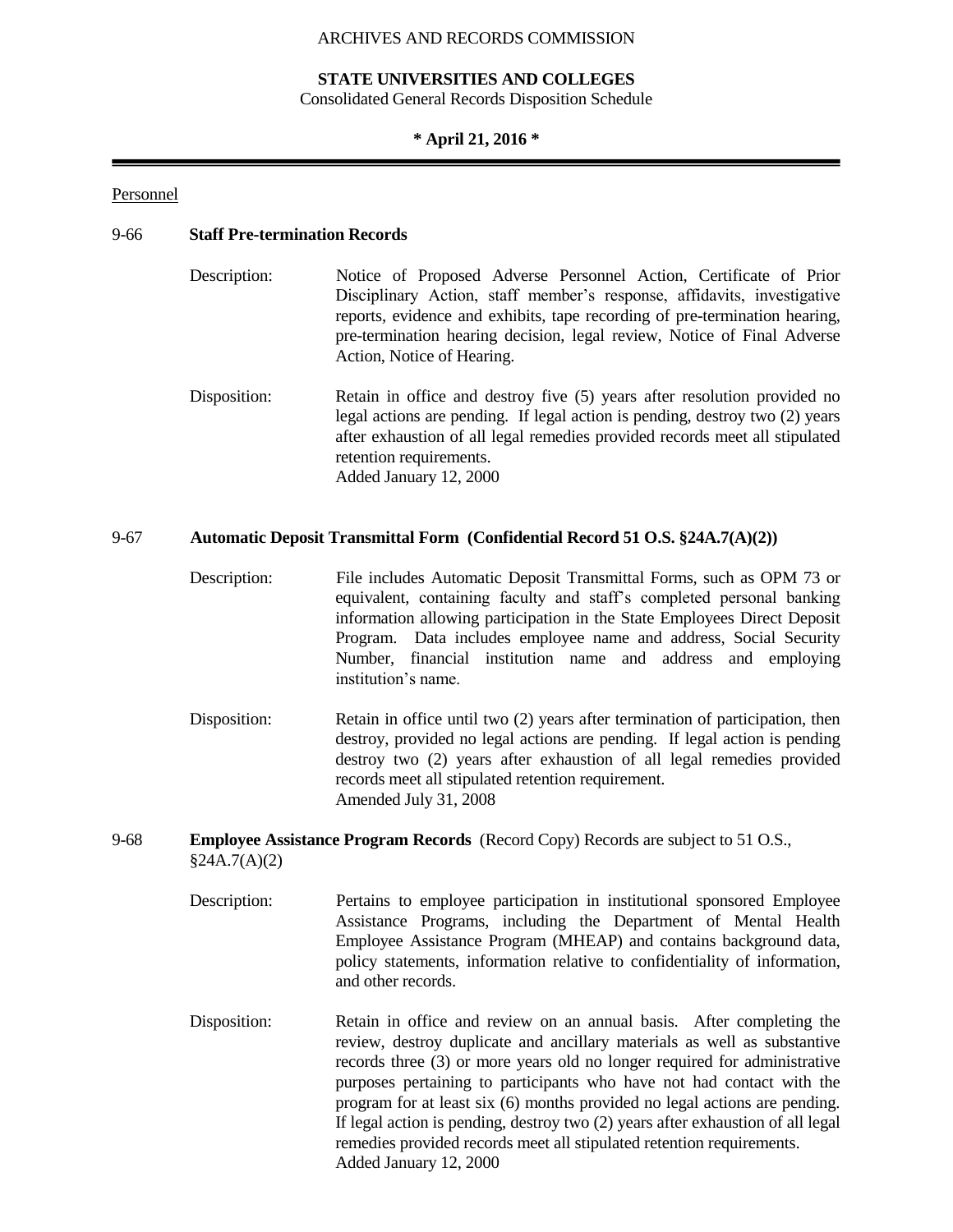## **STATE UNIVERSITIES AND COLLEGES**

Consolidated General Records Disposition Schedule

## **\* April 21, 2016 \***

## Personnel

### 9-69 **OSHA Log and Summary of Occupational Injuries and Illnesses**

Description: United States Department of Labor OSHA Form No. 200 or equivalent maintained as a log and summary record of "recordable" injuries and illnesses as defined in 29 CFR, §1904.1, *et. seq.* Disposition: Retain in office and destroy individual Log and Summary five (5) years "following the end of the year to which they relate." 29 CFR, §1904.6. Added January 12, 2000

## 9-70 **OSHA Supplementary Record**

- Description: United States Department of Labor OSHA Form No. 101 or equivalent maintained to record supplementary information about "recordable" injuries and illnesses as defined in 29 CFR, §1904.1, *et. seq.*
- Disposition: Retain in office and destroy Supplementary Records five (5) years "following the end of the of the year to which they relate."29 CFR, §1904.6. Added January 2, 2000

### 9-71 **Oklahoma Log and Summary of Occupational Injuries and Illnesses**

- Description: Oklahoma Department of Labor Form OK No. 200 or equivalent maintained as a log and summary record of occupational injuries and illnesses as required by the Rules and Regulations of the Oklahoma Department of Labor.
- Disposition: Retain in office and destroy individual Log and Summary five (5) years following the end of the of the year to which they relate. Added January 12, 2000

## 9-72 **Employment History Cards**

- Description: Card file used to summarize faculty and staff employment history from appointment through termination or separation.
- Disposition: Retain in office until faculty or staff member terminates, then transfer to applicable Inactive Institutional Personnel File (Series 9-2). Added January 12, 2000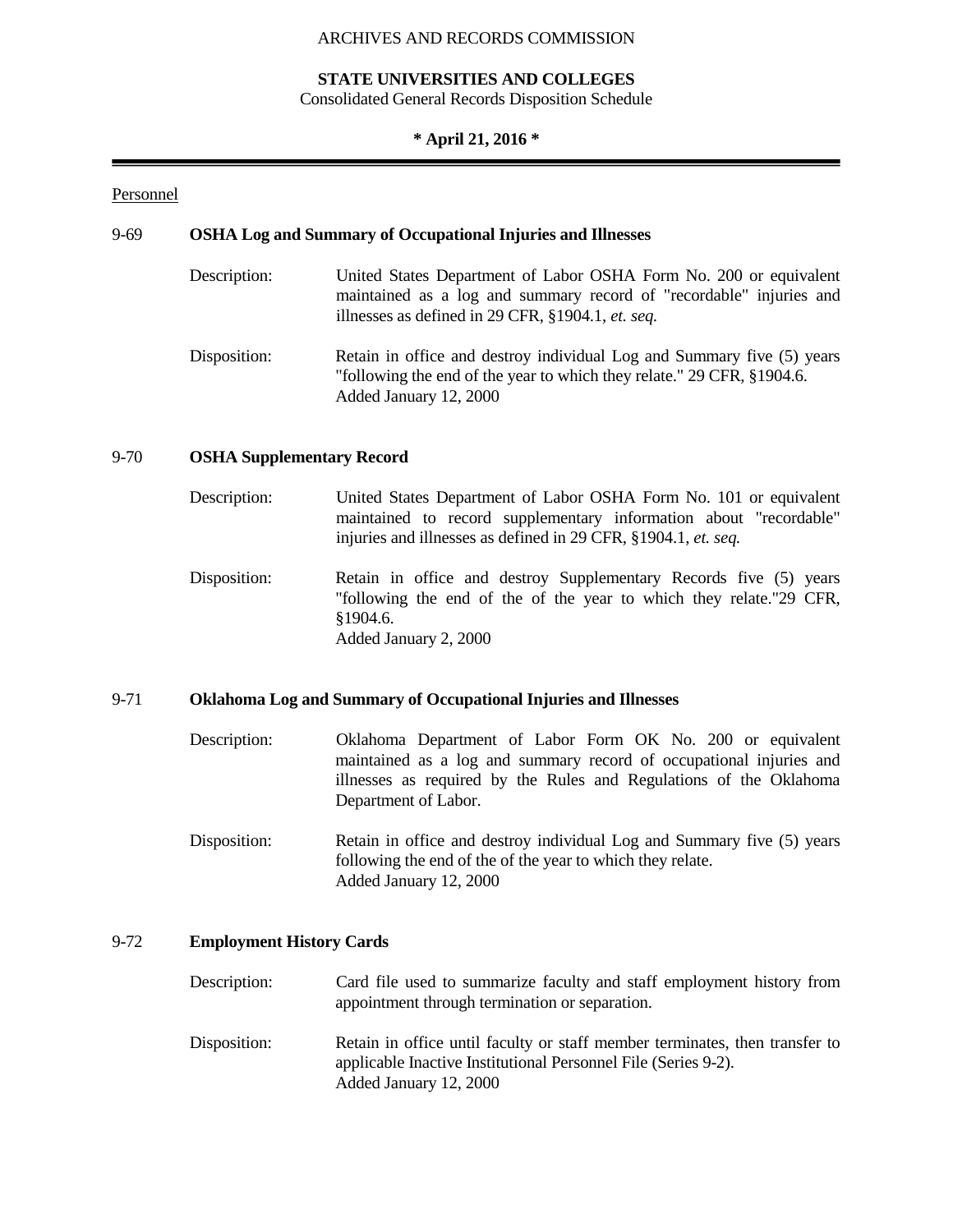# **STATE UNIVERSITIES AND COLLEGES**

Consolidated General Records Disposition Schedule

# **\* April 21, 2016 \***

## Personnel

# 9-73 **Retirement Notice and Application**

| Description: | Form completed by faculty and staff at least 60 days prior to selected<br>retirement date. Data includes employee name, mailing address, social<br>security number, and birthdate; requested retirement date; type of<br>retirement; type of benefit; spouse consent, if applicable; and designated<br>agent verification. The Teachers' Retirement System (Schedule 82-23,<br>Series 6-1A and 6-1B) is the state office of record. |
|--------------|-------------------------------------------------------------------------------------------------------------------------------------------------------------------------------------------------------------------------------------------------------------------------------------------------------------------------------------------------------------------------------------------------------------------------------------|
| Disposition: | Retain in office until faculty or staff member terminates, then transfer to<br>Inactive Institutional Personnel File (Series 9-2).<br>Added January 12, 2000                                                                                                                                                                                                                                                                        |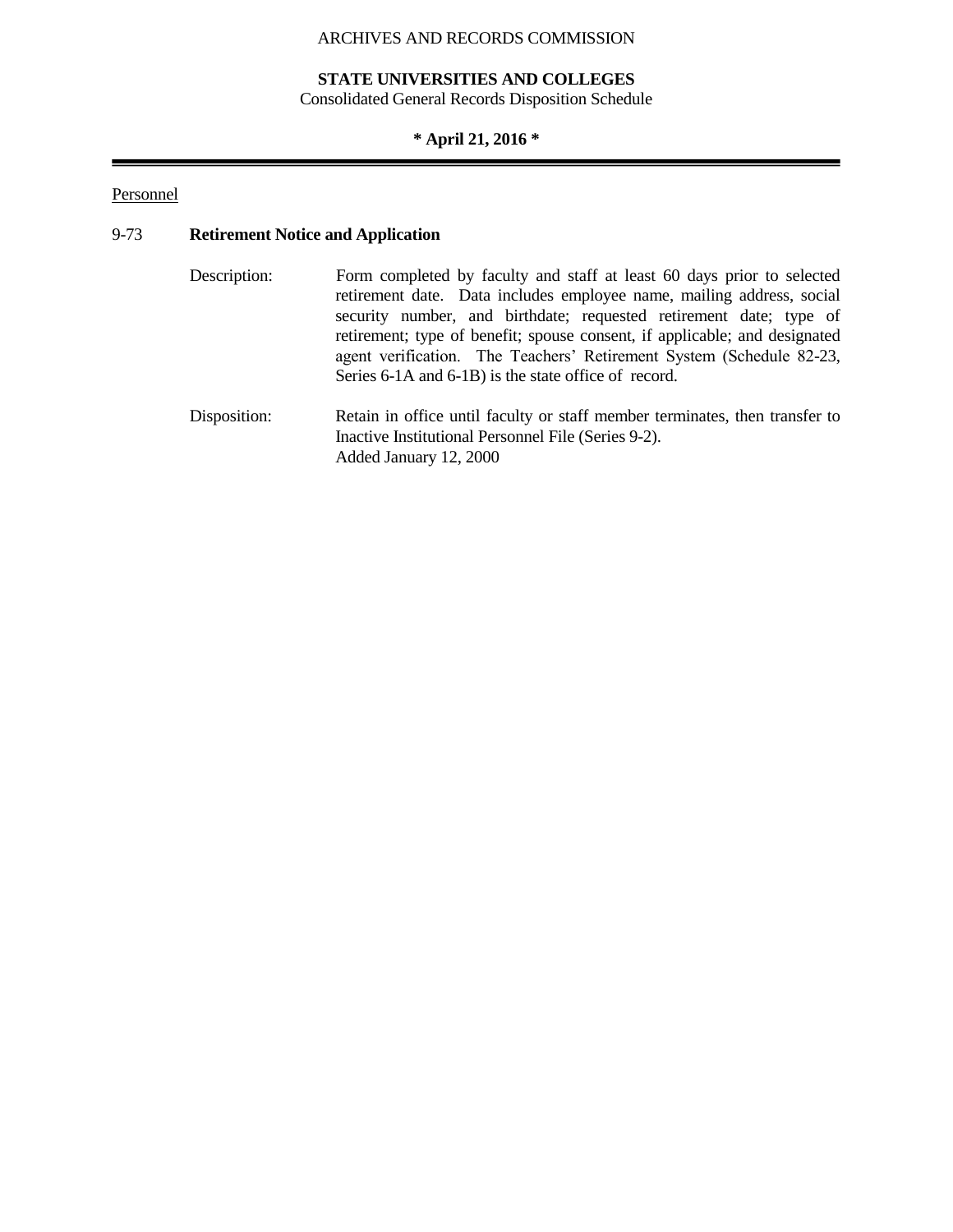# **STATE UNIVERSITIES AND COLLEGES**

Consolidated General Records Disposition Schedule

# **\* April 21, 2016 \***

## Personnel

| 9-74<br><b>Application for Felony Offense Records</b> Record is subject to 51 O. S., § 24A.7 |              |                                                                                                                                                                                                                                                                                                                                                                                                                                                                                                                                                                                                                                                                     |
|----------------------------------------------------------------------------------------------|--------------|---------------------------------------------------------------------------------------------------------------------------------------------------------------------------------------------------------------------------------------------------------------------------------------------------------------------------------------------------------------------------------------------------------------------------------------------------------------------------------------------------------------------------------------------------------------------------------------------------------------------------------------------------------------------|
|                                                                                              | Description: | Forms sent by institutions to the Oklahoma State Bureau of Investigation<br>[OSBI] to initiate felony background checks of employees and prospective<br>employees. [Records may be filed in applicable Institutional Personnel<br>Files, (Series 9-1 or 9-2).]                                                                                                                                                                                                                                                                                                                                                                                                      |
| A.                                                                                           | Disposition: | For employees who were not seeking promotions or applying for other<br>positions within the institution at the time background investigations were<br>background investigations<br>initiated<br>whose<br>indicated felony<br>and<br>convictions, retain in office and destroy five (5) years after termination of<br>employment provided no legal actions are pending. If legal action is<br>pending, destroy two years after exhaustion of all legal remedies provided<br>records meet all stipulated retention periods.<br>Added January 12, 2000                                                                                                                 |
| <b>B.</b>                                                                                    | Disposition: | For employees who were not seeking promotions or applying for positions<br>within the institution at the time background investigations were initiated<br>and whose background investigations did not indicate felony convictions,<br>retain in office two (2) years, then destroy provided no legal actions are<br>pending. If legal action is pending, destroy two (2) years after exhaustion<br>of all legal remedies provided records meet all stipulated retention periods.<br>Added January 12, 2000                                                                                                                                                          |
| C.                                                                                           | Disposition: | For employees who were seeking promotions or applying for other<br>positions within the institution at the time background investigations were<br>initiated and whose background investigations do not indicate felony<br>convictions, retain in office and destroy two (2) years after the making of<br>the records or the personnel action involved, whichever occurred later<br>provided no legal actions involving hiring or promotion are pending. If<br>legal action is pending, destroy two (2) years after exhaustion of all legal<br>remedies provided records meet all stipulated retention requirements (29<br>CFR, §1620.31).<br>Added January 12, 2000 |
| D.                                                                                           | Disposition: | For employees who were seeking promotions or applying for other<br>positions within the institution at the time background investigations were<br>whose background investigations indicated felony<br>initiated<br>and<br>convictions, retain in office and destroy records five (5) years after<br>termination of employment provided no legal actions are pending. If legal<br>action is pending, destroy two years after exhaustion of all legal remedies<br>provided records meet all stipulated retention periods.<br>Added January 12, 2000                                                                                                                   |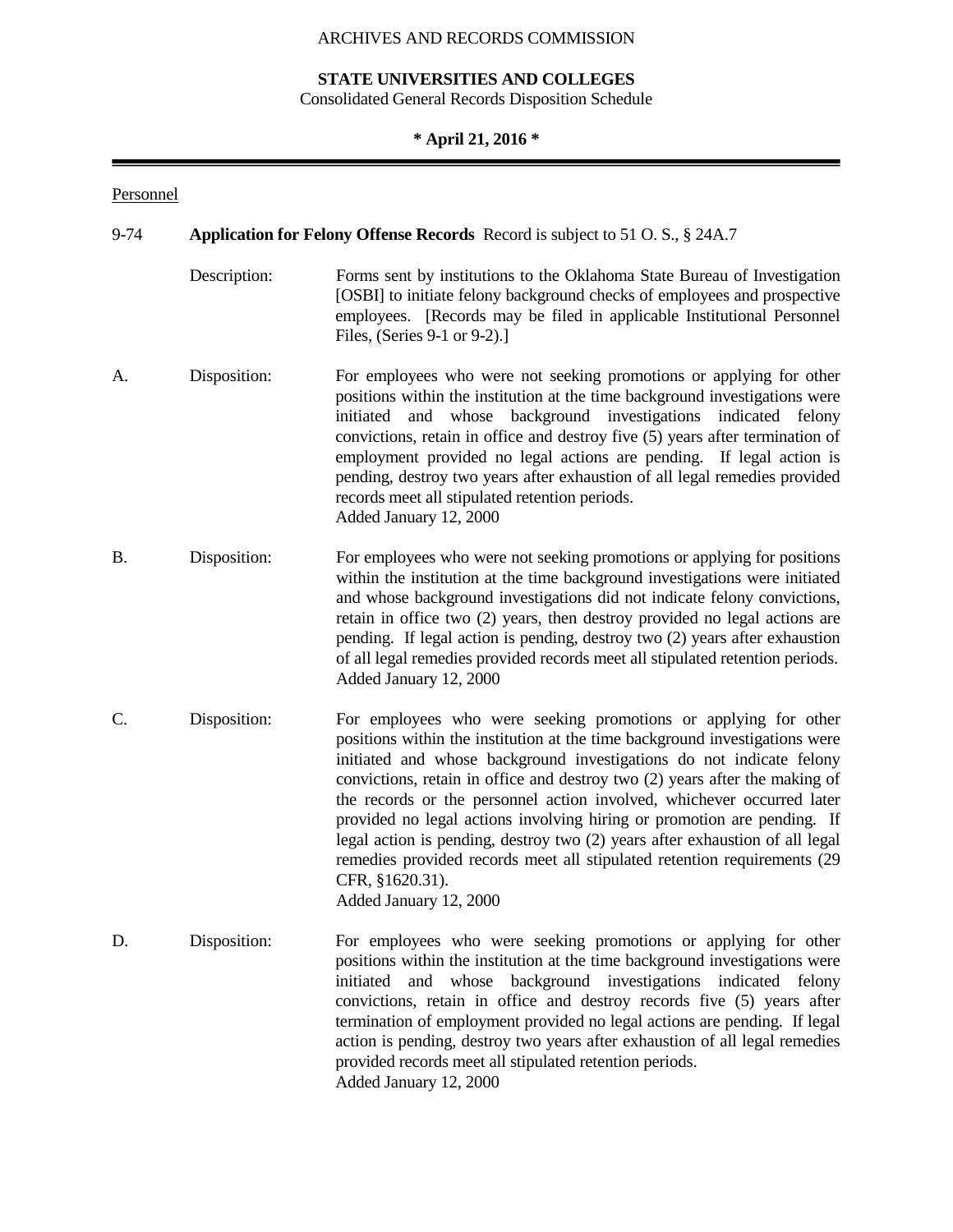## **STATE UNIVERSITIES AND COLLEGES**

Consolidated General Records Disposition Schedule

## **\* April 21, 2016 \***

## Personnel

| $9 - 74$ |              | Application for Felony Offense Records Record is subject to 51 O.S., § 24A.7                                                                                                                                                                                                                                                                                                                                                                                                                    |  |  |
|----------|--------------|-------------------------------------------------------------------------------------------------------------------------------------------------------------------------------------------------------------------------------------------------------------------------------------------------------------------------------------------------------------------------------------------------------------------------------------------------------------------------------------------------|--|--|
|          | Description: | Forms sent by agencies to the Oklahoma State Bureau of Investigation<br>[OSBI] to initiate felony background checks of employees and prospective<br>employees. [Records may be filed in applicable Institutional Personnel<br>Files, (Series 9-1 or 9-2).                                                                                                                                                                                                                                       |  |  |
| Ε.       | Disposition: | For applicants for employment who are not hired, retain in agency<br>two (2) years after making of the records or the personnel action involved,<br>whichever occurred later, then destroy provided no legal actions involving<br>hiring or promotion are pending. If legal action is pending, destroy two (2)<br>years after exhaustion of all legal remedies provided records meet all<br>stipulated retention requirements<br>$(29 \text{ CFR}, \text{$}1620.31).$<br>Added January 12, 2000 |  |  |

## 9-75 **Family and Medical Leave Records** 29 CFR §825.500

- Description: Agency records relevant to compliance and implementation of the Family and Medical Leave Act of 1993, including basic payroll information, FMLA leave taken, and medical histories (a complete list of records required to be kept to comply with the Family and Medical Leave Act is enumerated in 29 CFR §825.500).
- Disposition: Retain in office three (3) years, then destroy provided all audits have been completed and all applicable audit reports have been accepted and resolved by all applicable federal and state agencies and provided no legal actions are pending. If legal action is pending destroy two (2) years after exhaustion of all legal remedies provided records meet stipulated retention requirements. Amended April 28, 2005

9-76 **Annuity and Retirement Savings Plan Record**

- Description: Institution copies of records pertaining to payroll deductions and institution contributions to faculty and staff supplemental retirement annuities and similar tax deferred annuity plans transacted with private firms and organizations. Information typically includes designation of, or change in designation of, the name(s) of companies to which contributions are to be sent and the amount to be withheld from the faculty or staff paycheck.
- Disposition: File in applicable Institutional Personnel File (Series 9-1). Added January 12, 2000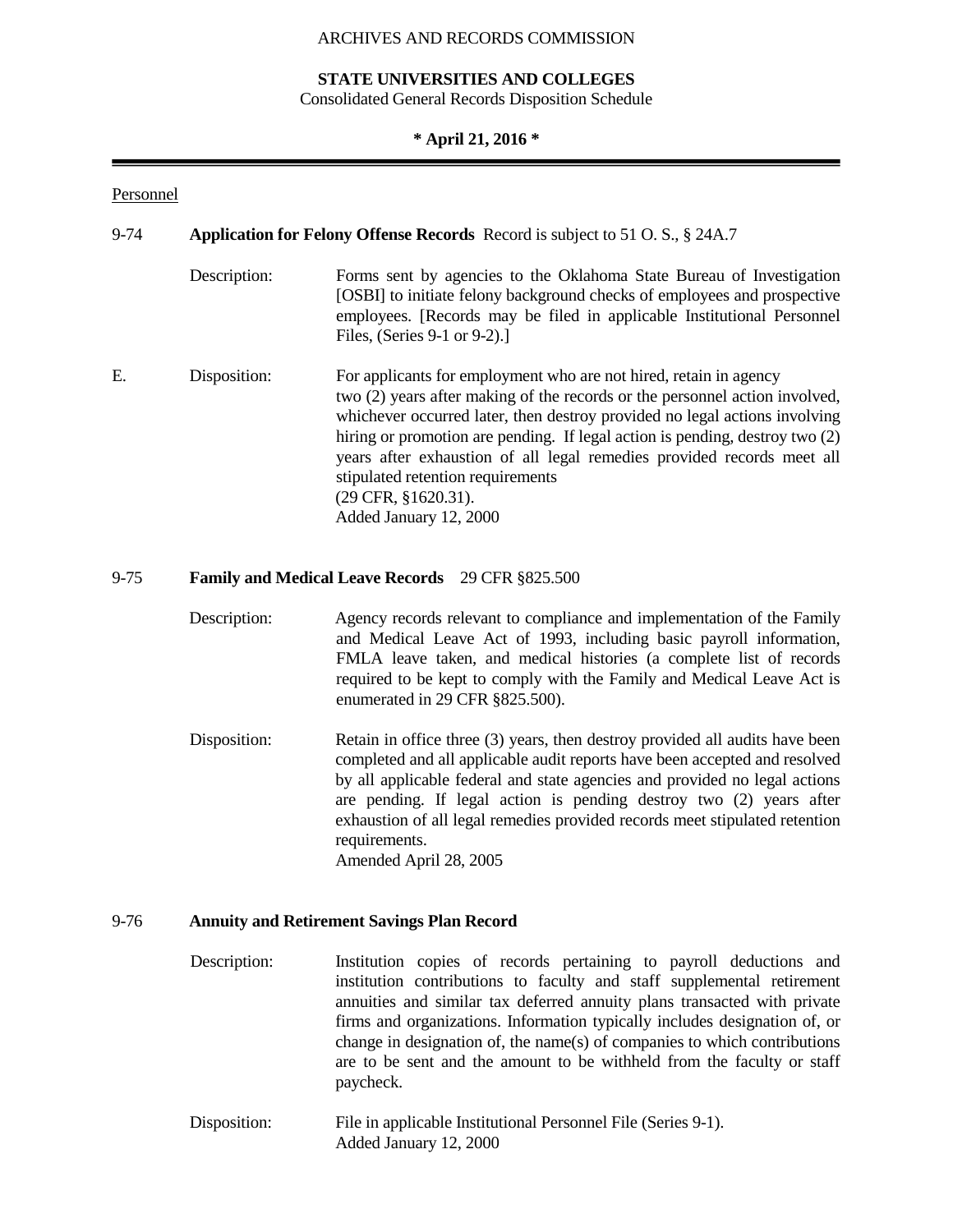## **STATE UNIVERSITIES AND COLLEGES**

Consolidated General Records Disposition Schedule

## **\* April 21, 2016 \***

#### Personnel

#### 9-77 **Equal Employment Opportunity Commission (EEOC) Claims and Complaints**

- Description: Record of EEOC claims and complaints filed by faculty or staff against their employing institution. Information includes reports; exhibits; withdrawal notices; copies of decisions; records of hearings and meetings; correspondence; copies of records related to hiring, promotion, demotion, transfer, layoff or termination, rates of pay or other terms of compensation, selection for training or apprenticeship; and all other "personnel records relevant to the charge or action." [29 CFR §1602.49]
- Disposition: Retain in office until two (2) years after date of personnel action involved in complaint or claim, or, in the case of involuntary termination, until two (2) years after the date of termination then destroy provided no legal actions are pending. If legal actions are pending destroy two (2) years after exhaustion of all legal remedies provided records meet all stipulated retention requirements. For cases involving charges of discrimination, or, if an action is brought by the Attorney General under title VII, or the American Disabilities Act (ADA), retain all personnel records relevant to the charge or action until final disposition of the charge or action then destroy provided no legal actions are pending. If legal actions are pending destroy two (2) years after exhaustion of all legal remedies provided records meet all stipulated retention requirements. Added July 12, 2000

## 9-78 **Visa Related Forms for Students, Staff and Faculty (Confidential Record 54 O.S. § 24A)**

- Description: Files include information pertaining to J-1 visa holders who wish to transfer to another college/university or H-1B visa holders who wish to be employed by another college/university and require a new visa from U.S. Immigration or obtained a green card. Information includes copies of the U.S. Citizenship and Immigration Services forms DS 2019 (Certificate of Eligibility) or I-129 (Petition for a Non-Immigrant Worker) along with supporting documentation used to transfer the J-1 visa holder or the request for a new visa from U.S. Immigration on an H-1B visa holder to the new college/university.
- Disposition: Retain in office five (5) years after faculty, staff or student terminates employment, then destroy, provided no legal actions are pending. If legal action is pending, destroy two (2) years after the exhaustion of all legal remedies, provided records meet all stipulated retention requirements. Added October 30, 2008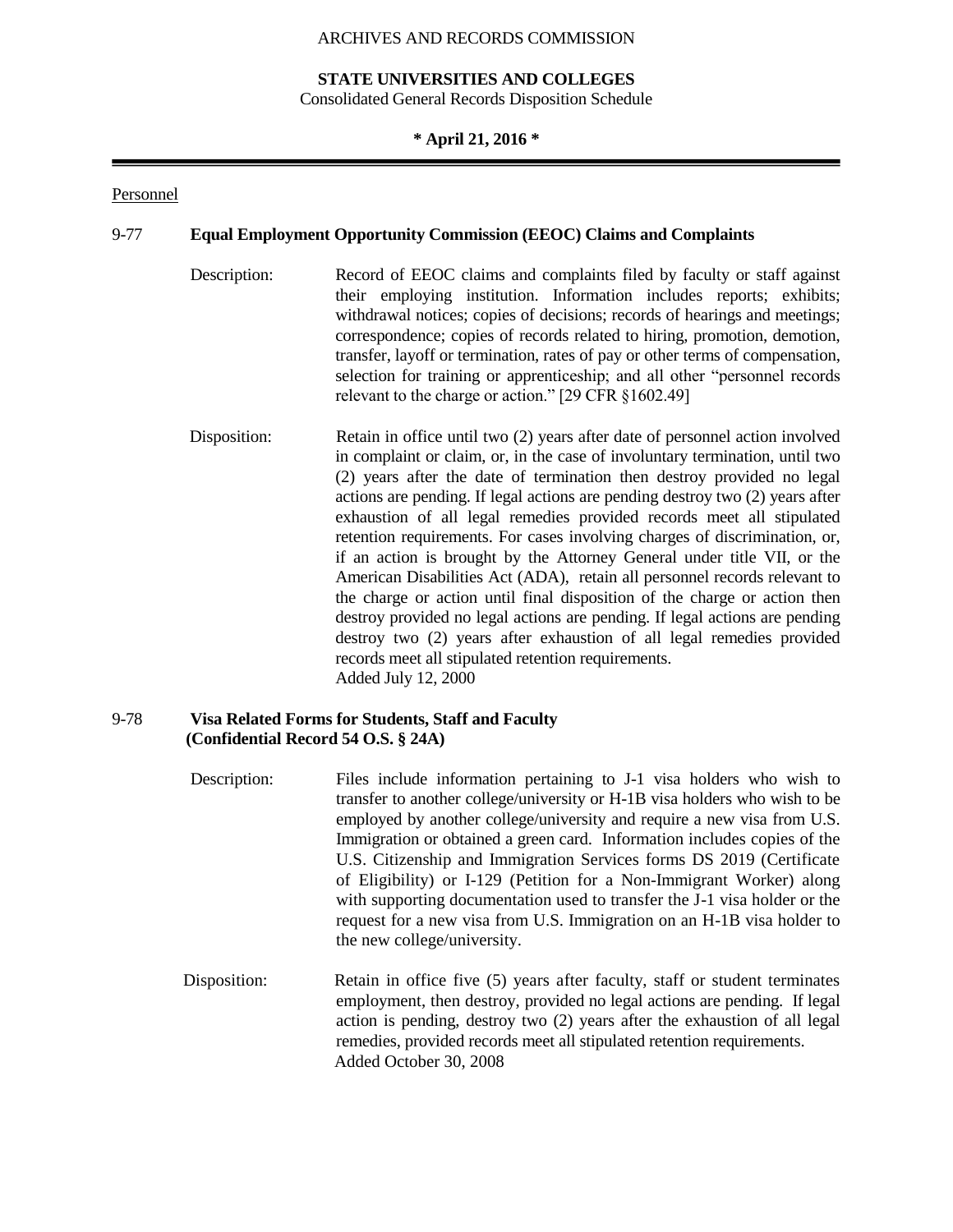## **STATE UNIVERSITIES AND COLLEGES**

Consolidated General Records Disposition Schedule

## **\* April 21, 2016 \***

## Public Relations

## 10-1 **News Releases File**

| Description: | Master copy of university news releases.                                                                   |
|--------------|------------------------------------------------------------------------------------------------------------|
| Disposition: | Retain in office two (2) years, then transfer to the Institutional Archives for<br>permanent preservation. |

## 10-2 **Advertisements File**

- Description: Records concerning advertisements for university or university programs. File may include correspondence, marketing research, surveys, studies, master copies of advertisements, billing information and related information.
- Disposition: Retain in office. Destroy contracts two (2) years after expiration provided no legal action is pending. If legal action is pending destroy two (2) years after exhaustion of all legal remedies provided records meet all stipulated retention requirements. Destroy accounting records when five (5) years old provided all audits have been completed and all applicable audit reports have been accepted and resolved by all applicable federal and state agencies and provided no legal actions are pending. If legal action is pending, destroy two (2) years after the exhaustion of all legal remedies provided records meet all stipulated retention requirements. Transfer remaining materials when five (5) years old to the Institutional Archives, with authority to weed, for permanent preservation. Language Correction April 15, 1987

## 10-3 **Photographs File**

| Description: | Photographs of university and university related matters, individuals, or<br>locations.                                              |
|--------------|--------------------------------------------------------------------------------------------------------------------------------------|
| Disposition: | Retain in office five (5) years, then transfer to the Institutional Archives,<br>with authority to weed, for permanent preservation. |

## 10-4 **Clippings File**

| Description: |  | News clippings concerning university and related matters. |  |
|--------------|--|-----------------------------------------------------------|--|
|--------------|--|-----------------------------------------------------------|--|

Disposition: Retain in office until no longer required for administrative purposes, then destroy.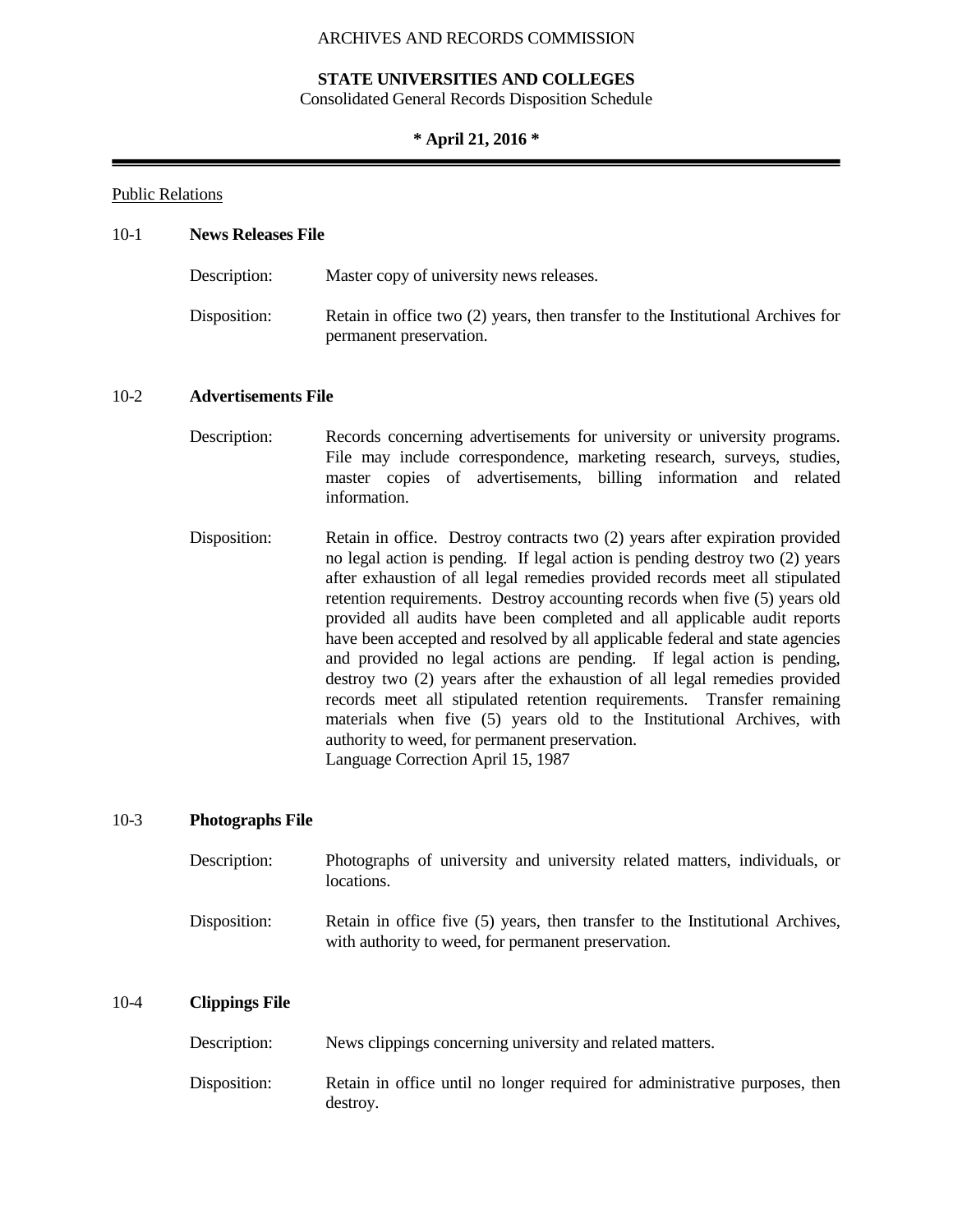# **STATE UNIVERSITIES AND COLLEGES**

Consolidated General Records Disposition Schedule

# **\* April 21, 2016 \***

۰

# Public Relations

| $10-5$ | <b>History File</b>          |                                                                                                                                                                                                                                                                                     |  |
|--------|------------------------------|-------------------------------------------------------------------------------------------------------------------------------------------------------------------------------------------------------------------------------------------------------------------------------------|--|
|        | Description:                 | Records concerning the history of the university.                                                                                                                                                                                                                                   |  |
|        | Disposition:                 | Retain in office five (5) years, then transfer to the Institutional Archives,<br>with authority to weed, for permanent preservation.                                                                                                                                                |  |
| $10-6$ | <b>Public Relations File</b> |                                                                                                                                                                                                                                                                                     |  |
|        | Description:                 | File consists of copies of news releases and clippings, cassette recordings of<br>broadcast announcements, and any other public relations materials.                                                                                                                                |  |
|        | Disposition:                 | Retain in office until no longer required for administrative purposes, then<br>transfer all items except those defined as state publications by 65 O.S. 3-<br>113.2 to the Institutional Archives, with authority to weed, for permanent<br>preservation.<br>Amended April 16, 2009 |  |
| $10-7$ | <b>Talent Releases</b>       |                                                                                                                                                                                                                                                                                     |  |
|        | Description:                 | File includes talent release forms and information related to rights and<br>permissions to use photographs, motion pictures, and voice recordings in<br>institutional publications.                                                                                                 |  |
|        | Disposition:                 | Retain in office five (5) years, then transfer to the Institutional Archives,<br>with authority to weed, for permanent preservation.<br>Added to schedule, October 16, 2014                                                                                                         |  |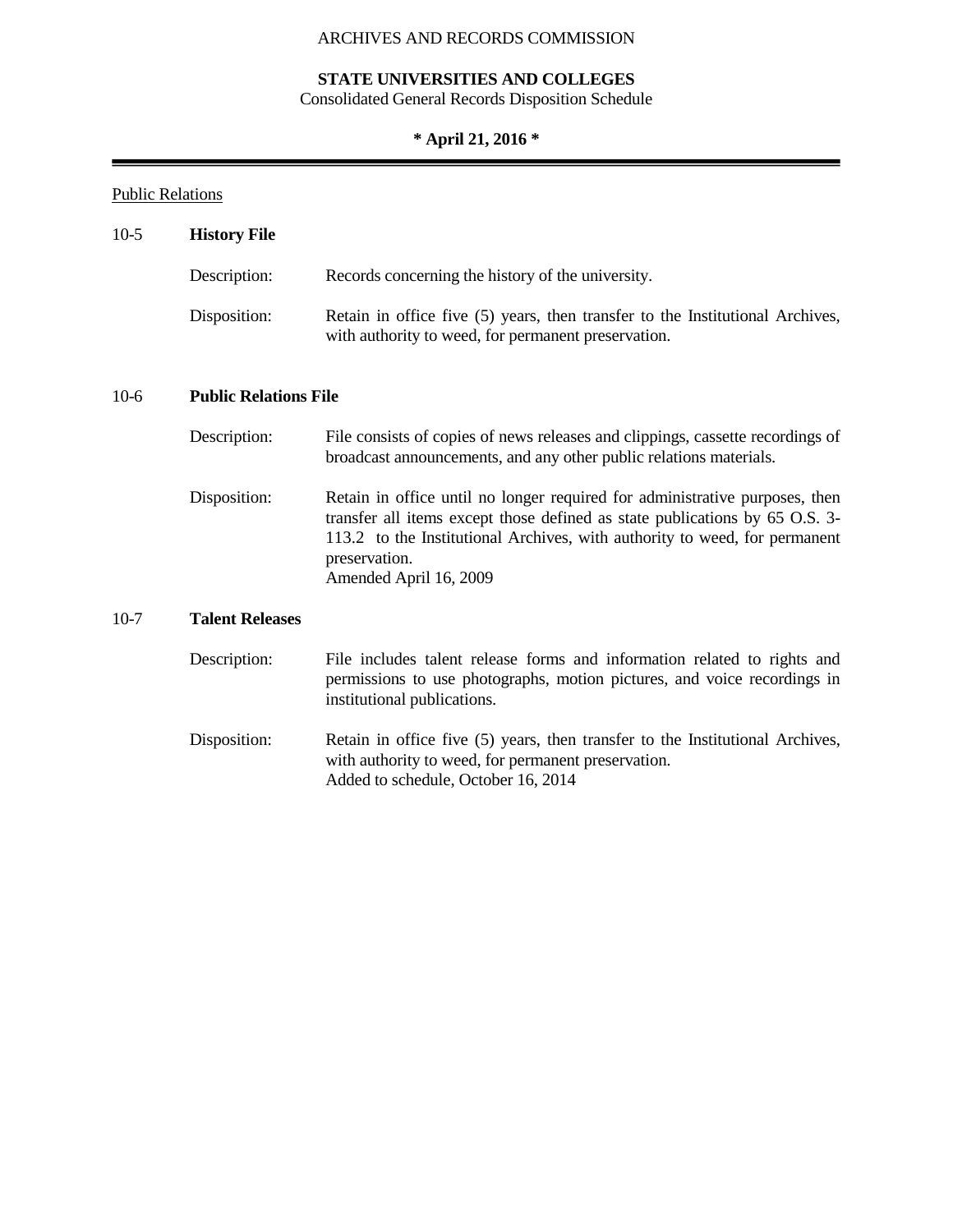## **STATE UNIVERSITIES AND COLLEGES**

Consolidated General Records Disposition Schedule

## **\* April 21, 2016 \***

## **Security**

| $11 - 1$<br><b>Visitor Registration File</b> |                                  |                                                                                                                                                                                                                                                                              |  |  |
|----------------------------------------------|----------------------------------|------------------------------------------------------------------------------------------------------------------------------------------------------------------------------------------------------------------------------------------------------------------------------|--|--|
|                                              | Description:                     | Completed visitor registration sheets or forms.                                                                                                                                                                                                                              |  |  |
|                                              | Disposition:                     | Retain in office one (1) year, then destroy.                                                                                                                                                                                                                                 |  |  |
| $11-2$                                       | <b>Vehicle Registration File</b> |                                                                                                                                                                                                                                                                              |  |  |
|                                              | Description:                     | Records concerning the registration of vehicles and bicycles on campus.                                                                                                                                                                                                      |  |  |
|                                              | Disposition:                     | Retain in office one (1) year, then destroy.<br>Amended April 13, 1988                                                                                                                                                                                                       |  |  |
| $11-3$                                       |                                  | <b>Temporary Vehicle Registration File</b>                                                                                                                                                                                                                                   |  |  |
|                                              | Description:                     | Records concerning the temporary registration of vehicles on campus.                                                                                                                                                                                                         |  |  |
|                                              | Disposition:                     | Retain in office one (1) year, then destroy.                                                                                                                                                                                                                                 |  |  |
| $11-4$                                       |                                  | Vehicle Accident Report File Confidential Record 47 O.S., §10-117                                                                                                                                                                                                            |  |  |
|                                              | Description:                     | Records concerning each vehicle accident reported on campus. File may<br>include medical records, reports, affidavits, photographs, diagrams, and<br>related documents.                                                                                                      |  |  |
|                                              | Disposition:                     | Retain in office five (5) years, then destroy provided no legal actions are<br>pending. If legal action is pending destroy two (2) years after exhaustion of<br>all legal remedies provided records meet all stipulated retention<br>requirements.<br>Amended April 13, 1988 |  |  |
| $11-5$                                       |                                  | Accident Reports File Confidential Record 47 O.S., §10-117                                                                                                                                                                                                                   |  |  |
|                                              |                                  | $\cdots$<br><b>Contract Contract Contract Contract</b>                                                                                                                                                                                                                       |  |  |

- Description: Records concerning each accident reported on campus. File may include medical records, reports, affidavits, photographs, diagrams, and related documents.
- Disposition: Retain in office five (5) years, then destroy provided no legal actions are pending. If legal action is pending destroy two (2) years after exhaustion of all legal remedies provided records meet all stipulated retention requirements. Amended April 13, 1988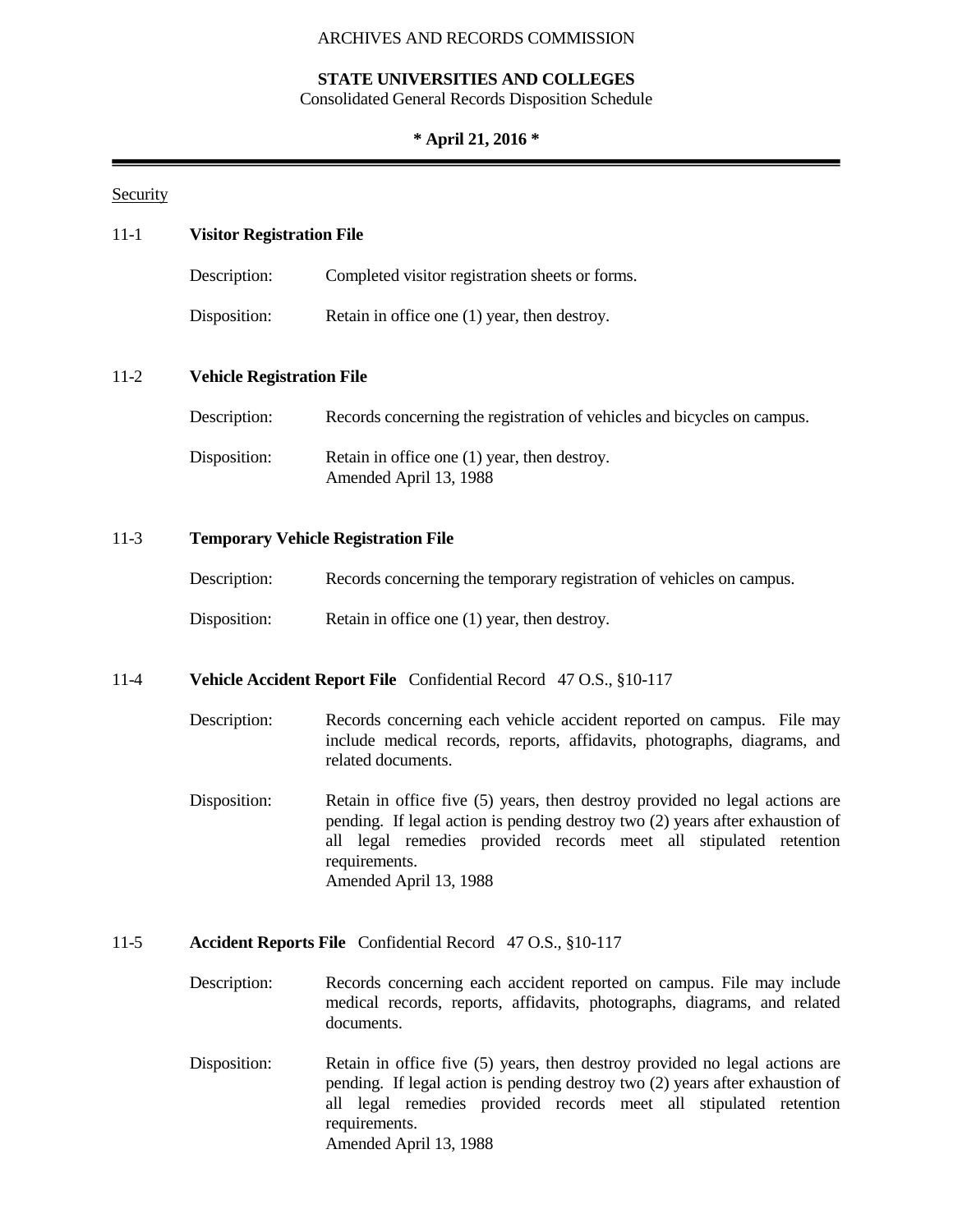## **STATE UNIVERSITIES AND COLLEGES**

Consolidated General Records Disposition Schedule

## **\* April 21, 2016 \***

## Security

## 11-6 **Non-Moving Traffic Citation and Traffic Citation Appeals Files**

- Description: Citations for non-moving traffic violations on campus and traffic citation appeals.
- Disposition: Retain in office for five years, then destroy; provided no legal action is pending. If legal action is pending, destroy two (2) years after exhaustion of all legal remedies, provided records meet all stipulated retention requirements. Amended January 22, 2003

### 11-7 **Stolen Property File**

- Description: Records concerning property reported stolen on campus and property recovered by Security/Police personnel that was suspected to have been stolen. File may include reports, inventories, photographs and other documents.
- Disposition: Retain in office seven (7) years, then destroy provided no legal action is pending. If legal action is pending destroy two (2) years after exhaustion of all legal remedies provided records meet all stipulated retention requirements. Language Correction April 15, 1987

### 11-8 **Arrest History File** File is subject to 51 O.S., §24

- Description: Records concerning arrests of university/college students and other individuals on campus.
- Disposition: Retain in office and destroy felony arrests records when twenty (20) years old, provided no legal action is pending. If legal action is pending, destroy two (2) years after exhaustion of all legal remedies provided records meet all stipulated retention requirements. Destroy misdemeanor and remaining records when five (5) years provided no legal actions are pending. If legal action is pending destroy two (2) years after exhaustion of all legal remedies provided records meet all stipulated retention requirements. Amended April 13, 1988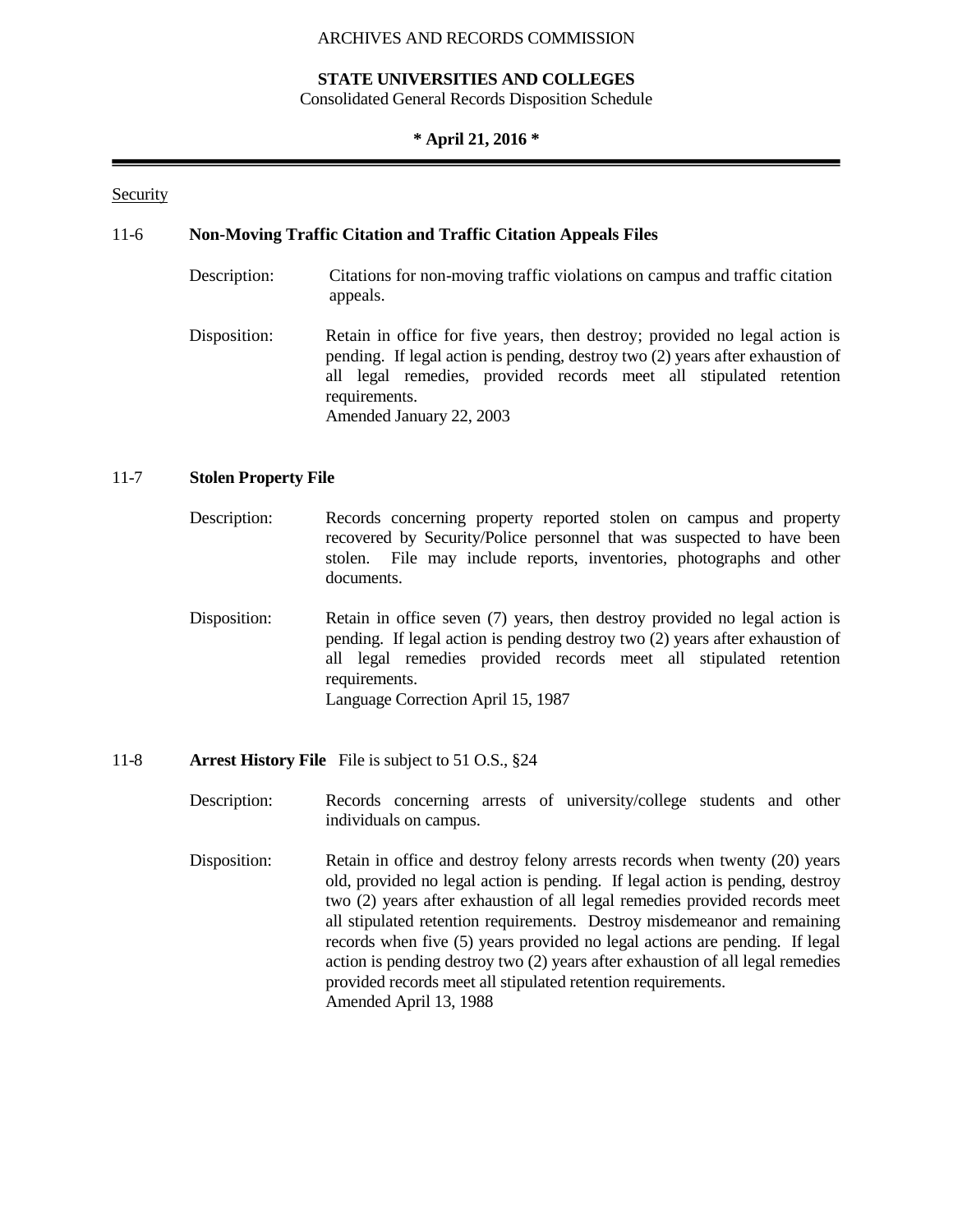## **STATE UNIVERSITIES AND COLLEGES**

Consolidated General Records Disposition Schedule

## **\* April 21, 2016 \***

## Security

- 11-9 **Victim File** File is subject to 51 O.S., §24
	- Description: Records concerning victims of alleged criminal offenses occurring on campus.
	- Disposition: Retain in office and destroy felony offense victims file when twenty (20) years old provided no legal action is pending. If legal action is pending, destroy two (2) years after exhaustion of all legal remedies. Destroy misdemeanor and remaining records when five (5) years old provided no legal action is pending. If legal action is pending, destroy two (2) years after exhaustion of all legal remedies provided records meet all stipulated retention requirements. Amended April 13, 1988

## 11-10 **Security File**

| Records concerning security measures taken for each university building.<br>Description: |  |
|------------------------------------------------------------------------------------------|--|
|------------------------------------------------------------------------------------------|--|

Disposition: Retain in office two (2) years after superseded, then destroy.

## 11-11 **Case Reports**

- Description: List of incidents, including initial offense report information, showing the offense, date, time, general location, officer and a brief summary of what occurred.
- Disposition: Retain in office five (5) years, then destroy provided no legal actions are pending. If legal action is pending destroy two (2) years after exhaustion of all legal remedies provided records meet all stipulated retention requirements. Added January 18, 1989

## 11-12 **Crime Statistics**

| Description: | Summary of crimes reported by classification or nature and number.                           |
|--------------|----------------------------------------------------------------------------------------------|
| Disposition: | Retain in office until compilation of annual report, then destroy.<br>Added January 18, 1989 |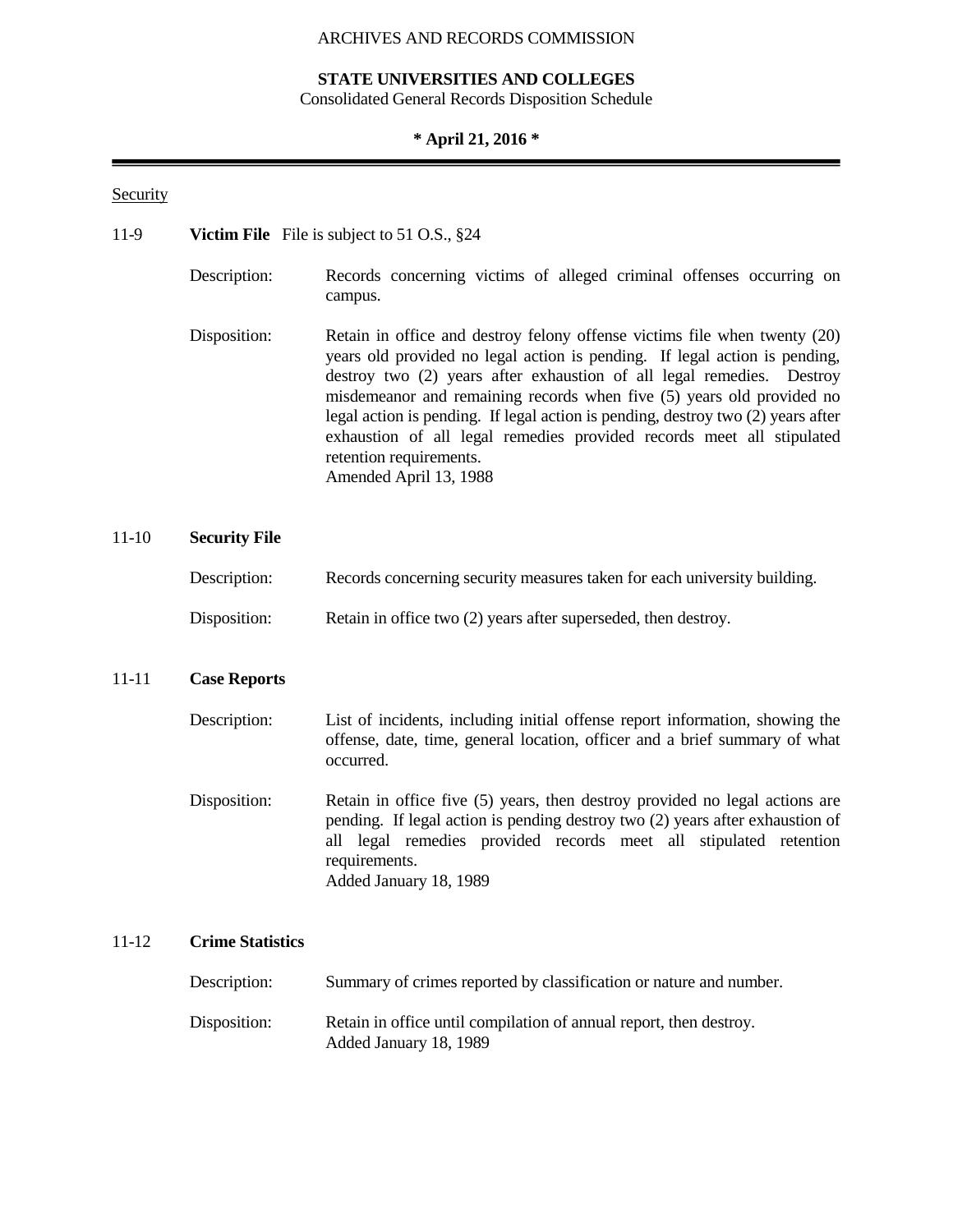## **STATE UNIVERSITIES AND COLLEGES**

Consolidated General Records Disposition Schedule

## **\* April 21, 2016 \***

## Security

## 11-13 **Police Dispatcher Logs**

Description: Record of all calls made to campus security. Disposition: Retain in office two (2) years, then destroy provided no legal actions are pending. If legal action is pending destroy two (2) years after exhaustion of all legal remedies provided records meet all stipulated retention requirements. Added April 12, 1989

## 11-14 **Duty Rosters**

| Description: | Work schedules for campus security police.                                                                      |
|--------------|-----------------------------------------------------------------------------------------------------------------|
| Disposition: | Retain in office until no longer required for administrative purposes, then<br>destroy.<br>Added April 12, 1989 |

### 11-15 **Risk Management Certificate of Self Insurance**

Description: File contains copies of Certificates of Self Insurance issued by the Risk Management Division of the Department of Central Services verifying liability insurance. The Risk Management Division of the Department of Central Services is the state office of record (Schedule 90-05, Series 6-31).

Disposition: Retain in office until superseded, then destroy. Added January 12, 2000

### 11-16 **Property Inventory/Surveys**

- Description: File contains copies of original property inventories/property surveys conducted for Risk Management plus computer printouts received from Risk Management with notations concerning Comprehensive Insurance coverage. The Risk Management Division of the Department of Central Services is the state office of record (Schedule 90-05, Series 6-32).
- Disposition: Retain in office until superseded, then destroy. Added January 12, 2000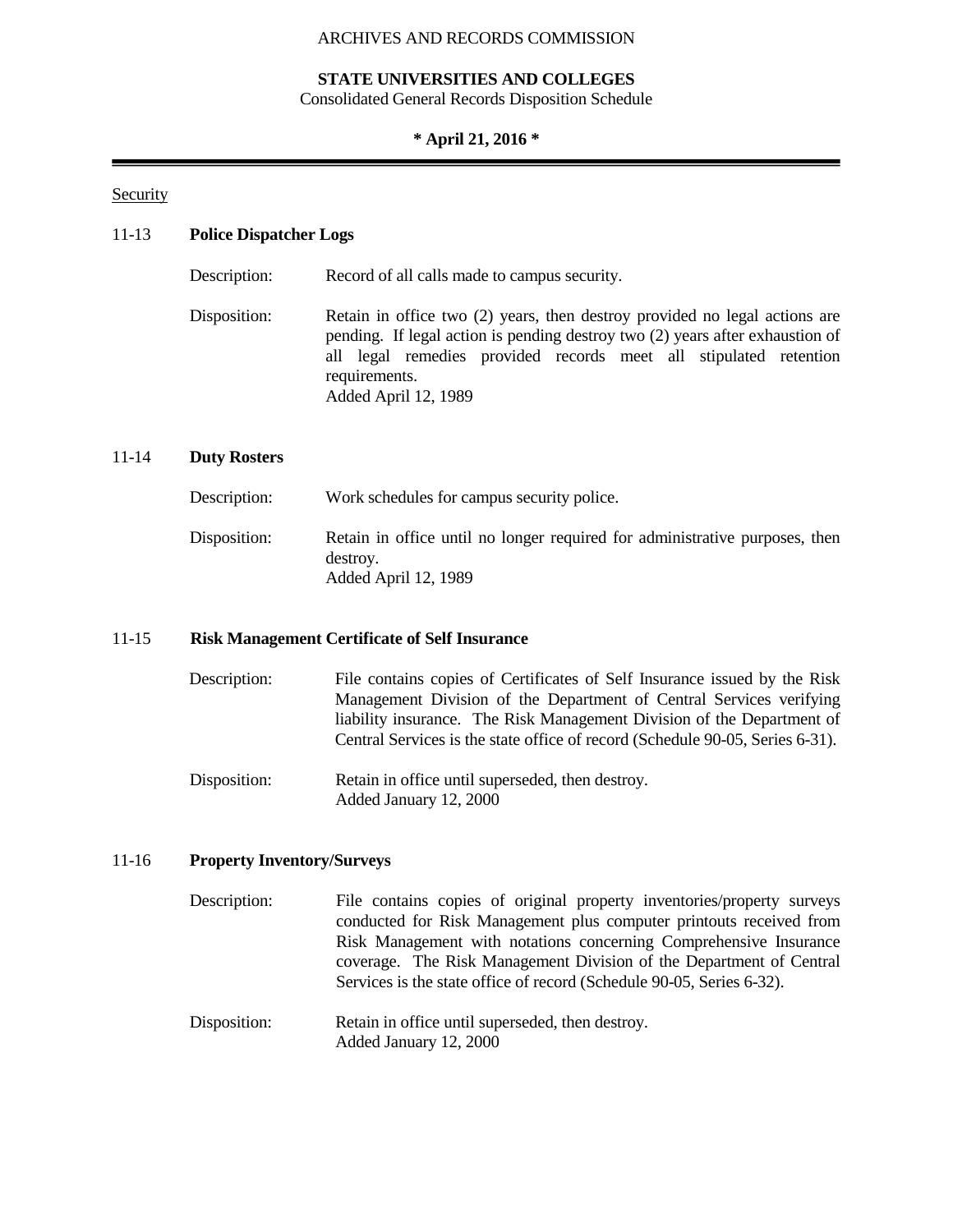## **STATE UNIVERSITIES AND COLLEGES**

Consolidated General Records Disposition Schedule

## **\* April 21, 2016 \***

**Security** 

## 11-17 **Incident Reports**

| Description: | File contains copies of incident reports completed when an incident has<br>occurred where the state might be liable for damages. File includes<br>Standard Liability/Standard Incident Report, In Case of Accident Report or<br>related reports completed at the time of an incident. The Risk<br>Management Division of the Department of Central Services is the state<br>office of record (Schedule 90-05, Series 6-33). |
|--------------|-----------------------------------------------------------------------------------------------------------------------------------------------------------------------------------------------------------------------------------------------------------------------------------------------------------------------------------------------------------------------------------------------------------------------------|
| Disposition: | Retain in office two (2) years, then destroy provided no legal actions are<br>pending. If legal action is pending destroy two (2) years after exhaustion<br>of all legal remedies provided records meet all stipulated retention<br>requirements.<br>Added January 12, 2000                                                                                                                                                 |

## 11-18 **Surveillance Recordings (Video or Audio) Restricted Access 51 O. S. 24A.8b, 34 C. F. R. Part 99)**

Description: File includes audio or video recordings used to monitor or document the activities in public areas on campus for security or safety purposes.

Disposition: Retain in office until no longer required for administrative purposes, then destroy, provided no legal actions are pending. If legal action is pending, destroy two (2) years after exhaustion of all legal remedies. Added to schedule January 23, 2014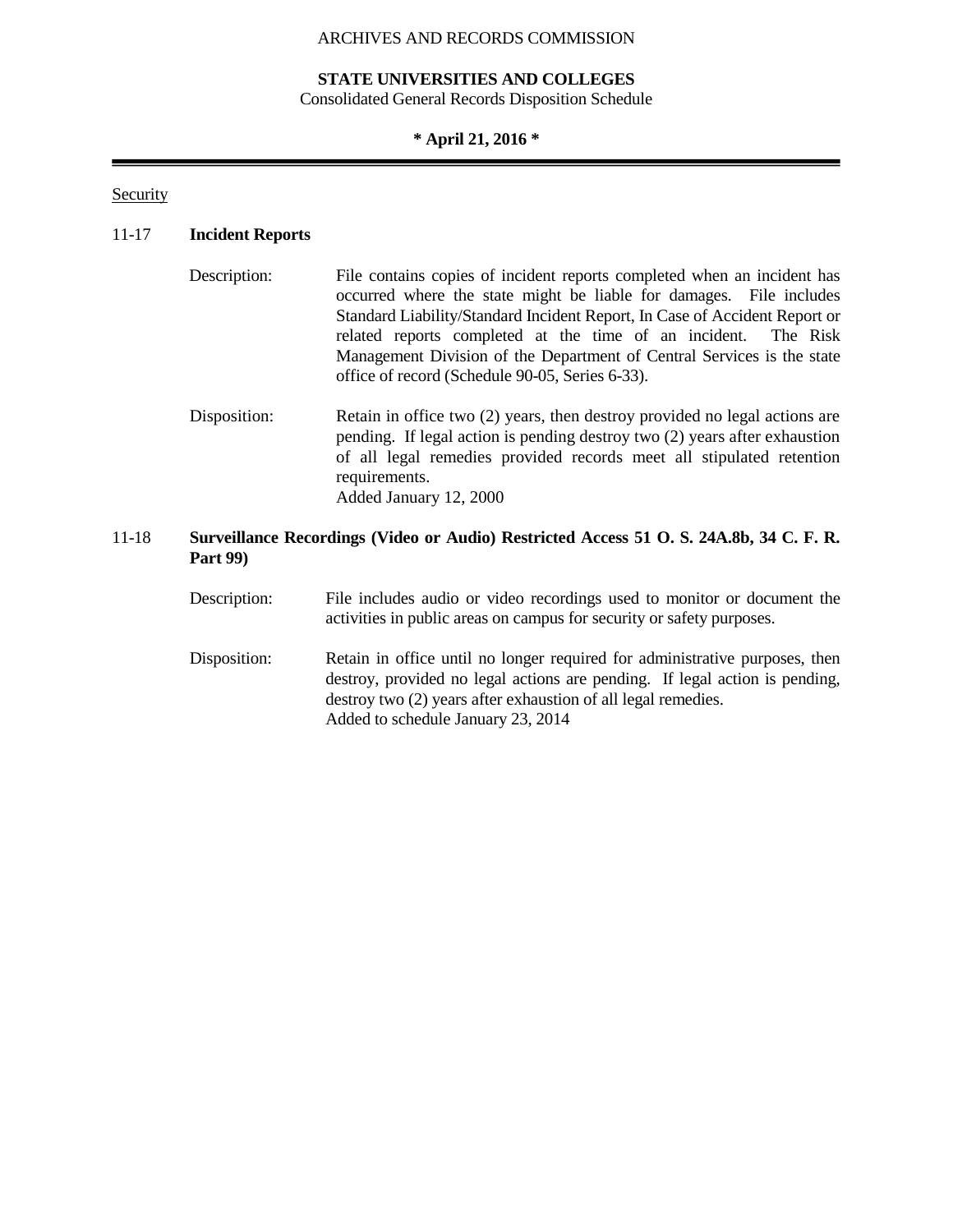## **STATE UNIVERSITIES AND COLLEGES**

Consolidated General Records Disposition Schedule

## **\* April 21, 2016 \***

## Student Personnel

## 12-1 **Student Organization File**

- Description: Records concerning student organizations at university. File may include constitution, bylaws, minutes of meetings, and other records of any student organization.
- Disposition: Retain constitution, bylaws, and minutes in office three (3) years, then transfer to the Institutional Archives, with authority to weed, for permanent preservation. Destroy fiscal records one (1) year after all audits have been completed and all applicable audit reports have been accepted and resolved by all applicable federal and state agencies and provided no legal actions are pending. If legal action is pending, destroy two (2) years after the exhaustion of all legal remedies. Review remaining records on an annual basis. Destroy duplicate and ancillary records as well as substantive records no longer required for administrative purposes.

## 12-2 **Student Financial Assistance File**

- Description: Record concerns financial aid awarded to university students. Each file may include applications for financial aid, correspondence, statements of need, approvals/disapprovals, as well as reports, funding information, guidelines and descriptions of programs, and related materials.
- Disposition: Retain in office and destroy individual student files five (5) years after repayment, cancellation, or other release from repayment of financial aid provided all audits have been completed and all applicable audit reports have been accepted and resolved by all applicable federal and state agencies and provided no legal actions are pending. If legal action is pending destroy two (2) years after exhaustion of all legal remedies provided records meet all stipulated retention requirements. Amended July 11, 1990

### 12-3 **Intramural Sports File**

Description: Records concerning intramural sports at the institution. Disposition: Retain in office two (2) years, then destroy.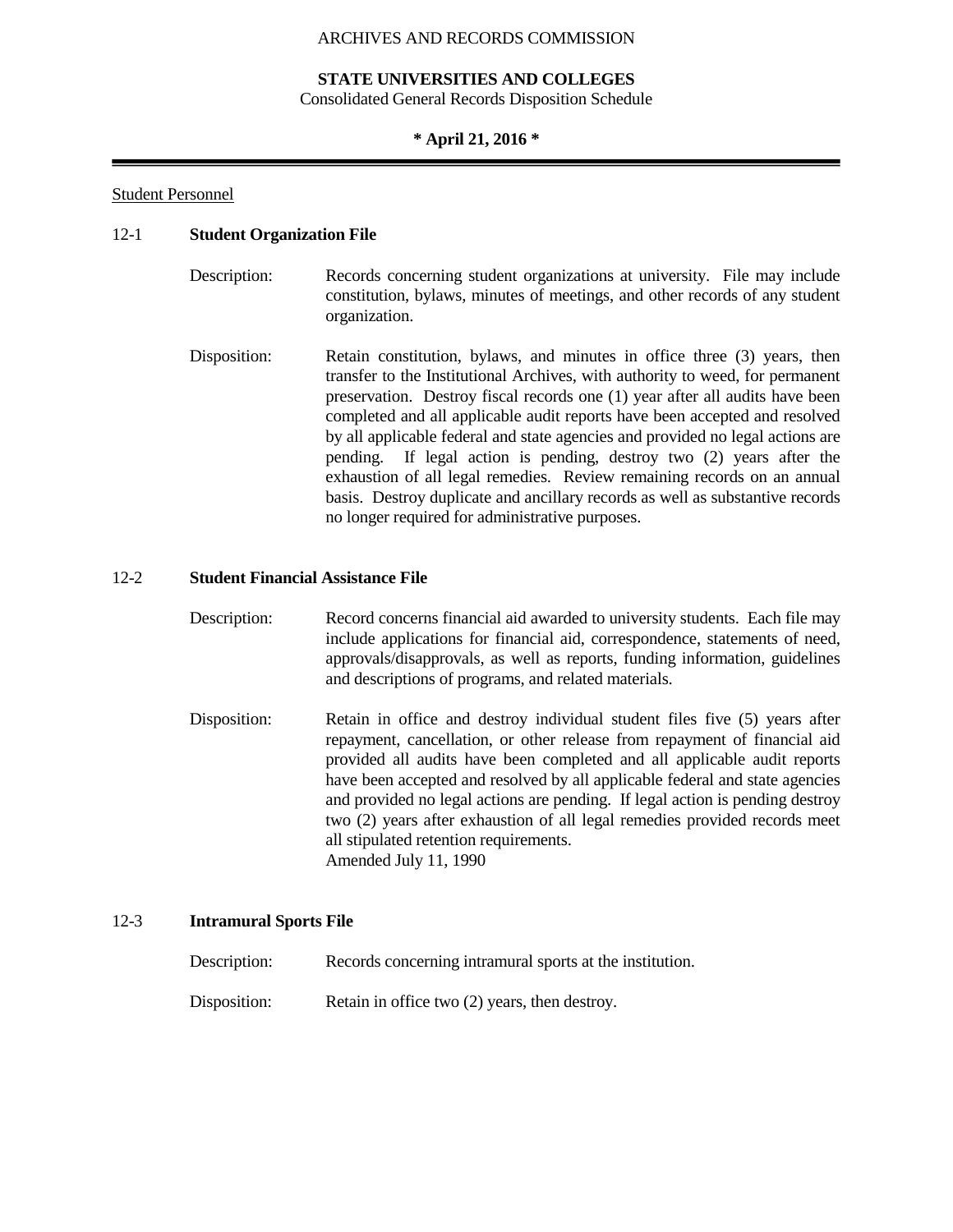## **STATE UNIVERSITIES AND COLLEGES**

Consolidated General Records Disposition Schedule

## **\* April 21, 2016 \***

## Student Personnel

## 12-4 **Student Legal Services Administrative File**

Description: Records concerning the administration of student legal services. File may include reports, correspondence, financial data, budgets, and related records. Disposition: Retain in office five (5) years, then destroy provided all audits have been completed and all applicable audit reports have been accepted and resolved by all applicable federal and state agencies and provided no legal actions are pending. If legal action is pending, destroy two (2) years after the exhaustion of all legal remedies provided records meet all stipulated retention requirements. Language Correction April 15, 1987

## 12-5 **Student Legal Services Case File** Confidential Record 12 O.S., §2502

| Description: | Records concerning each student legal services case. Each file may include |
|--------------|----------------------------------------------------------------------------|
|              | reports, transcripts, opinions, and related records.                       |

Disposition: Retain in office until two (2) years after exhaustion of all legal remedies, then destroy.

### 12-6 **Disciplinary Records File**

- Description: Records concerning disciplinary actions brought against students for violations of university rules and regulations.
- Disposition: Retain in office until two (2) years after exhaustion of all legal remedies, then destroy.
- 12-7 **Student Counseling File** File is subject to 20 USC §1232g, 1982
	- Description: Records regarding students counseled by university counseling service. Counseling may relate to academics or minor problems.
	- Disposition: Retain in office and destroy two (2) years after termination of counseling.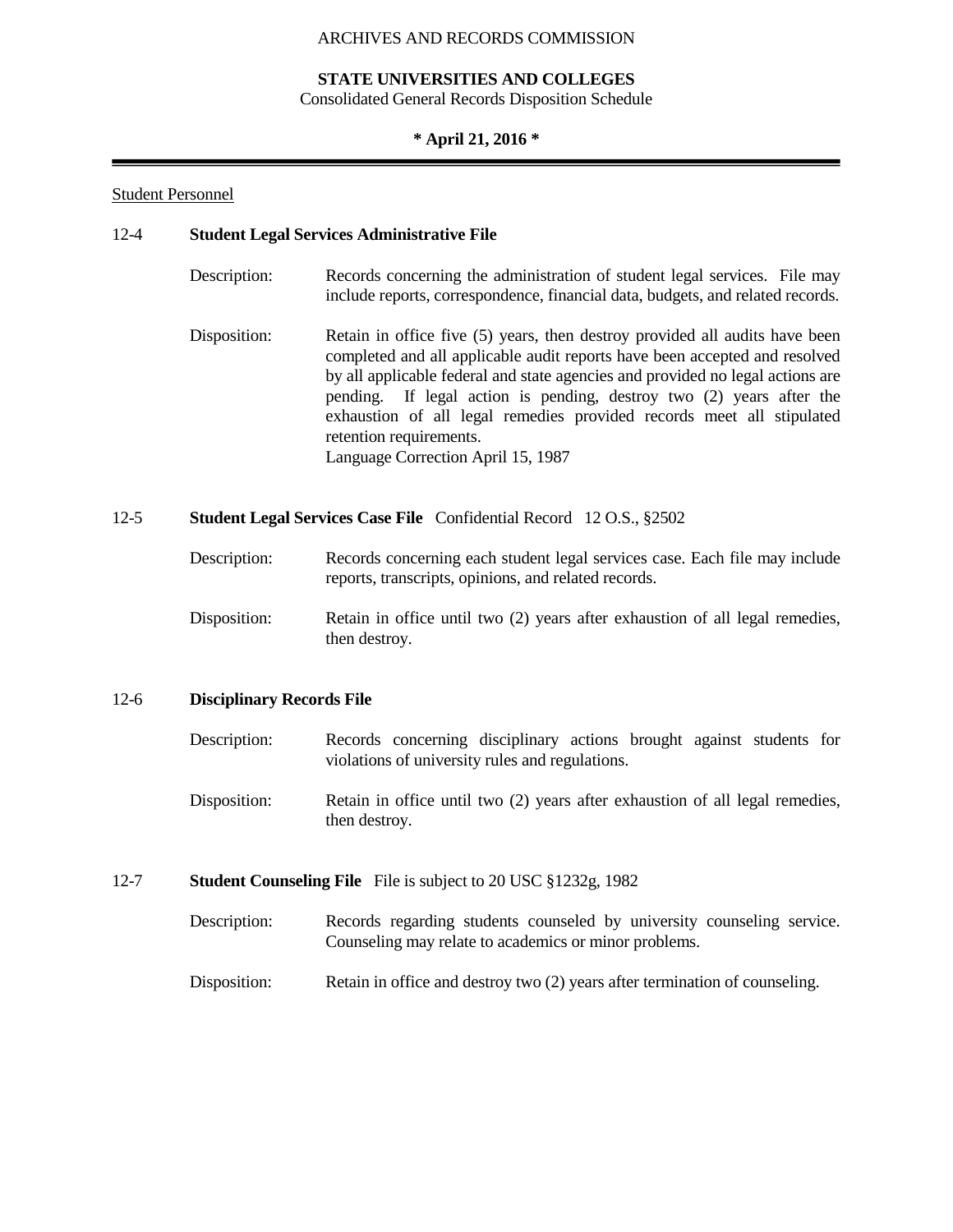## **STATE UNIVERSITIES AND COLLEGES**

Consolidated General Records Disposition Schedule

#### **\* April 21, 2016 \***

#### Student Personnel

## 12-8 **Honor Code Violations File**

| Description: | Records concerning reported violations of university honor code. File may       |
|--------------|---------------------------------------------------------------------------------|
|              | include investigations of those violations and records of trials before student |
|              | court.                                                                          |

Disposition: If case is tried and accused is not convicted, destroy records two (2) years after acquittal. If case is tried and accused is convicted, transfer information to Student Records (Series 13-2). Retain remaining convicted case records ten (10) years, then destroy. Destroy records not concerning cases or cases that did not go to trial when five (5) years old.

#### 12-9 **Student Surveys File**

- Description: Completed student surveys. File may include reports summarizing results and conclusions of surveys.
- Disposition: Retain in office one (1) year, then destroy surveys and work papers and transfer results and conclusions to the Institutional Archives for permanent preservation.

#### 12-10 **Student Accident Reports File**

- Description: Reports of accidents involving students. File may include affidavits, photographs, and related records.
- Disposition: Retain in office ten (10) years then destroy if no legal actions are pending. If legal action is pending destroy two (2) years after exhaustion of all legal remedies provided records meet all stipulated retention requirements. Language Correction April 15, 1987

#### 12-11 **Dormitory Work Orders File**

Description: Work orders for repair or maintenance of student dormitories.

Disposition: Retain in office five (5) years after completion of project, then destroy provided no legal actions are pending. If legal action is pending destroy two (2) years after exhaustion of all legal remedies provided records meet all stipulated retention requirements. Amended April 13, 1988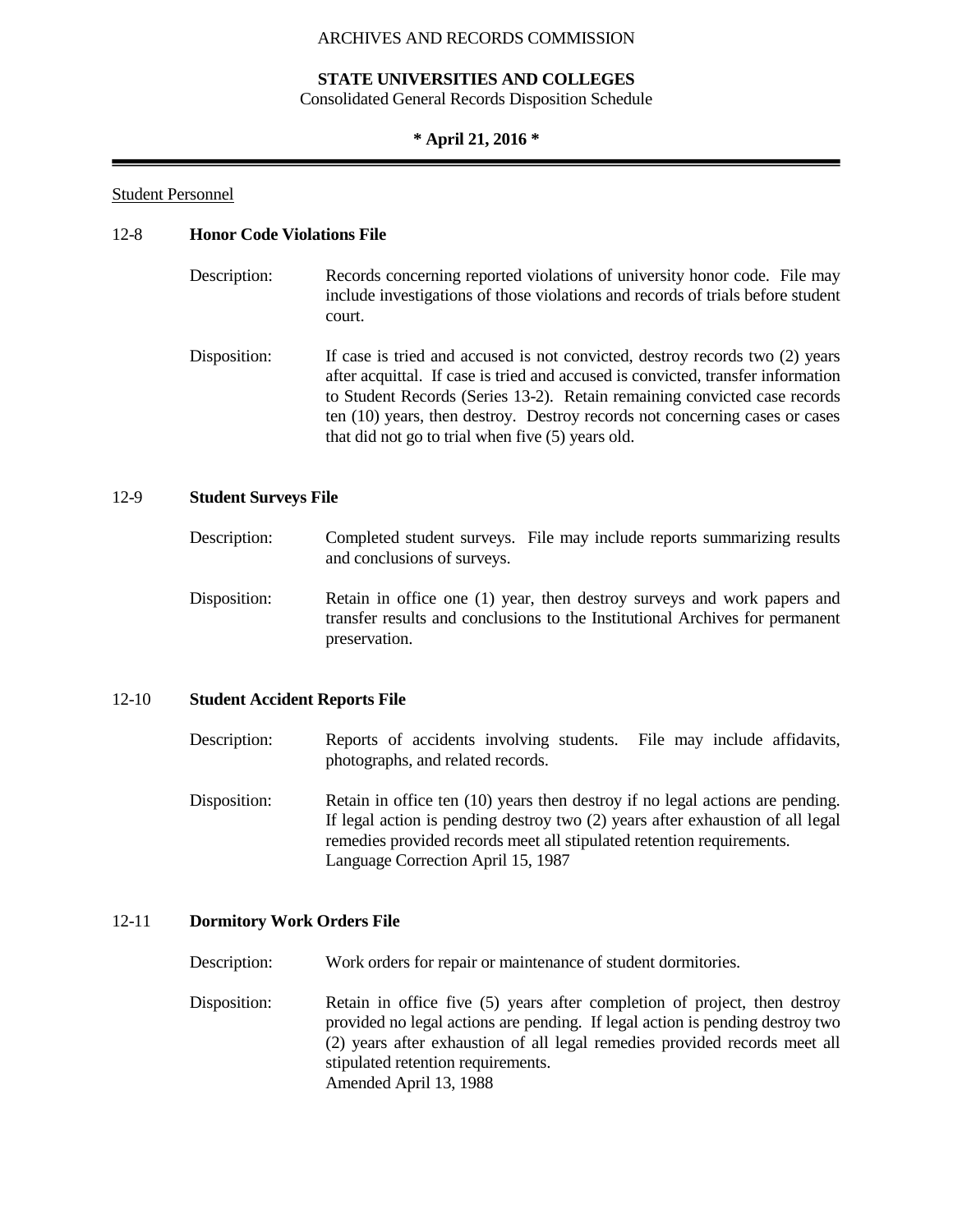## **STATE UNIVERSITIES AND COLLEGES**

Consolidated General Records Disposition Schedule

## **\* April 21, 2016 \***

## Student Personnel

## 12-12 **Student Housing Applications File**

| Description: | Completed applications for student housing.                                                                                                                                                                                                                                 |
|--------------|-----------------------------------------------------------------------------------------------------------------------------------------------------------------------------------------------------------------------------------------------------------------------------|
| Disposition: | Retain in office two (2) years, then destroy provided no legal actions are<br>pending. If legal action is pending destroy two (2) years after exhaustion of<br>all legal remedies provided records meet all stipulated retention<br>requirements.<br>Amended April 13, 1988 |

## 12-13 **Student Housing Contracts File**

- Description: Completed contracts between Student Affairs and students utilizing student housing.
- Disposition: Retain in office until two (2) years after end of contract, then destroy provided all audits have been completed and all applicable audit reports have been accepted and resolved by all applicable federal and state agencies and provided and no legal action is pending. If legal action is pending destroy two (2) years after exhaustion of all legal remedies provided records meet all stipulated retention requirements. Language Correction April 15, 1987

## 12-14 **Residence Hall Housing File**

- Description: Records concerning student residence hall housing. File may include rules and regulations concerning student housing, convenience copies of incident reports(record copy see Series 11-11), copies of completed applications for student housing (Series 12-12), copies of completed contracts between Student Affairs and students utilizing student housing (Series 12-13), copies of residence hall damages records (Series 12-15), move-in check lists, check-in cards, status changes, correspondence, refrigerator rental agreements, roommate selection surveys, deposit receipts, copies of student contracts from financial aid (Series 12-2), copies of time cards, time sheets (Series 9-46).
- Disposition: Retain in office until two (2) years after end of housing contracts or housing applications, then destroy provided all audits have been completed and all applicable audit reports have been accepted and resolved by all applicable federal and state agencies and provided and no legal action is pending. If legal action is pending destroy two (2) years after exhaustion of all legal remedies provided records meet all stipulated retention requirements. Amended January 22, 2009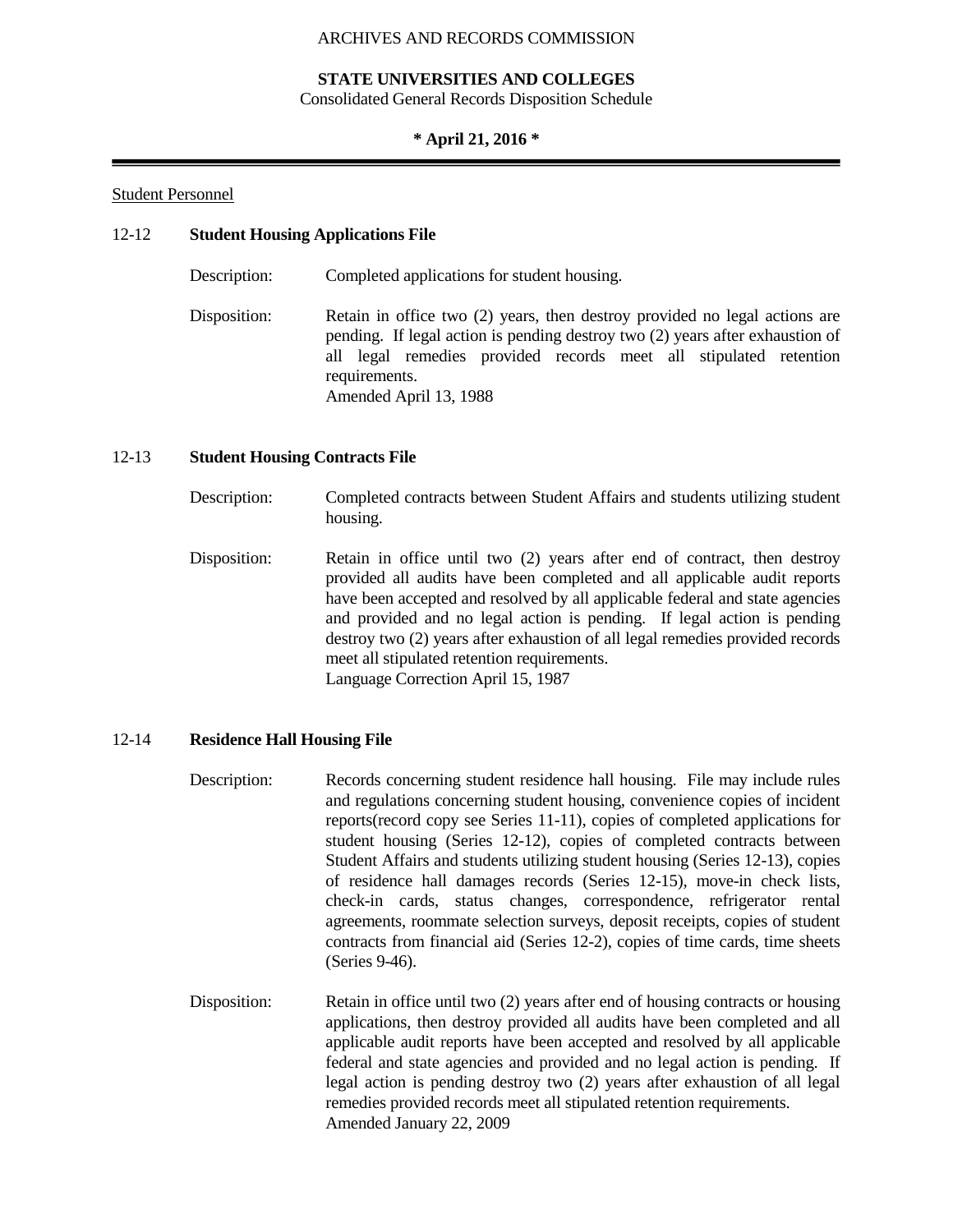## **STATE UNIVERSITIES AND COLLEGES**

Consolidated General Records Disposition Schedule

### **\* April 21, 2016 \***

#### Student Personnel

#### 12-15 **Residence Hall Damages File**

| Description: | Records concerning damage to student residence halls and damage |  |  |  |  |
|--------------|-----------------------------------------------------------------|--|--|--|--|
|              | assessments to individual students.                             |  |  |  |  |

Disposition: Transfer information concerning individual damage assessments to Fiscal Office. Retain copies of assessments and remaining records two (2) years after end of contract, then destroy provided all audits have been completed and all applicable audit reports have been accepted and resolved by all applicable federal and state agencies and provided no legal actions are pending. If legal action is pending destroy two (2) years after exhaustion of all legal remedies provided records meet all stipulated retention requirements. Language Correction April 15, 1987

#### 12-16 **Off Campus Housing File**

| Description: | Records concerning off campus housing available to students.                            |
|--------------|-----------------------------------------------------------------------------------------|
| Disposition: | Retain in office until no longer required for administrative purposes, then<br>destroy. |

#### 12-17 **Student Handbooks**

| Description: | Handbook concerning policies and procedures of the institution as they |
|--------------|------------------------------------------------------------------------|
|              | pertain to students, academic calendar, map of institution, etc.       |

Disposition: Retain in office until superseded, then transfer one (1) copy to the Institutional Archives for permanent preservation. Added April 13, 1988

#### 12-18 **Academic Scholarships**

Description: Record concerns scholarships awarded to university students. Each file may include applications for scholarship, correspondence, approvals/disapprovals, as well as reports, funding information, guidelines and descriptions of programs, and related materials.

Disposition: If scholarship is approved, transfer to Academic Scholarships (Granted), Series 12-19. Retain disapproved applications in office two (2) years, then destroy provided no legal actions are pending. If legal action is pending destroy two (2) years after exhaustion of all legal remedies provided records meet all stipulated retention requirements. Added April 13, 1988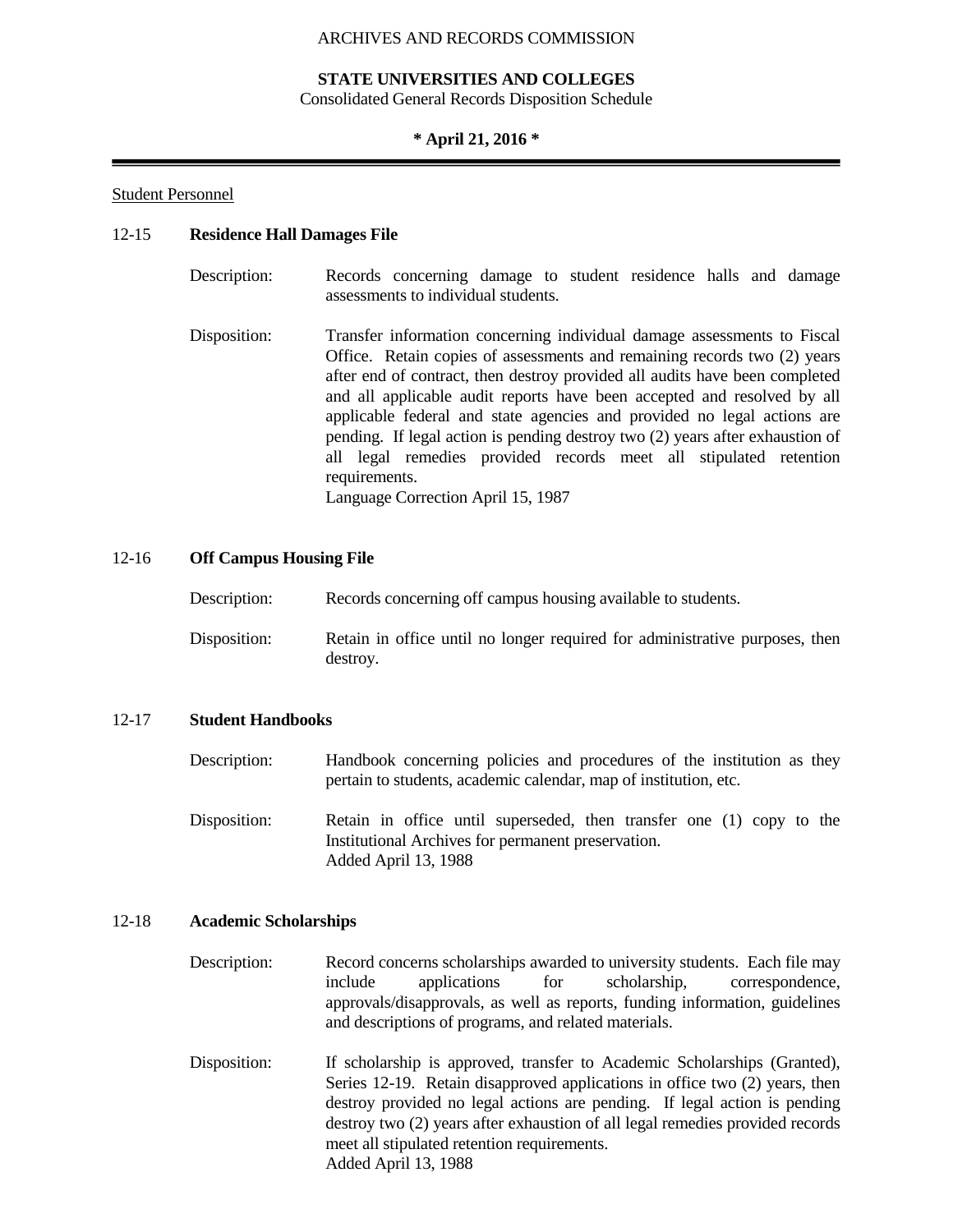## **STATE UNIVERSITIES AND COLLEGES**

Consolidated General Records Disposition Schedule

## **\* April 21, 2016 \***

## Student Personnel

### 12-19 **Academic Scholarships (Granted)**

| Description: | Record concerns approved scholarships awarded to university students.       |
|--------------|-----------------------------------------------------------------------------|
|              | Each file may include applications for scholarship, correspondence,         |
|              | approvals/disapprovals, as well as reports, funding information, guidelines |
|              | and descriptions of programs, and related materials.                        |

Disposition: Retain in office five (5) years after termination of enrollment, then destroy provided all audits have been completed and all applicable audit reports have been accepted and resolved by all applicable federal and state agencies and provided no legal actions are pending. If legal action is pending destroy two (2) years after exhaustion of all legal remedies provided records meet all stipulated retention requirements. Added April 13, 1988

## 12-20 **Yearbooks**

| Description: | Copy of the college yearbook.                                                                                |  |  |
|--------------|--------------------------------------------------------------------------------------------------------------|--|--|
| Disposition: | Transfer one (1) copy to the Institutional Archives for permanent<br>preservation.<br>Added January 18, 1989 |  |  |

### 12-21 **Campus Newspaper**

Description: Copy of the college newspaper.

Disposition: Retain in office permanently or transfer to the Institutional Archives for permanent preservation. Amended April 12, 2000

## 12-22 **Placement Office File** Confidential Record 51 O.S., §24A.16

- Description: File contains registration form; personal data form, consisting of institutions attended, degrees, summary of courses taken, number of hours, and names of courses; and confidential reference from faculty members.
- Disposition: Retain in office five (5) years, then destroy. Added January 17, 1990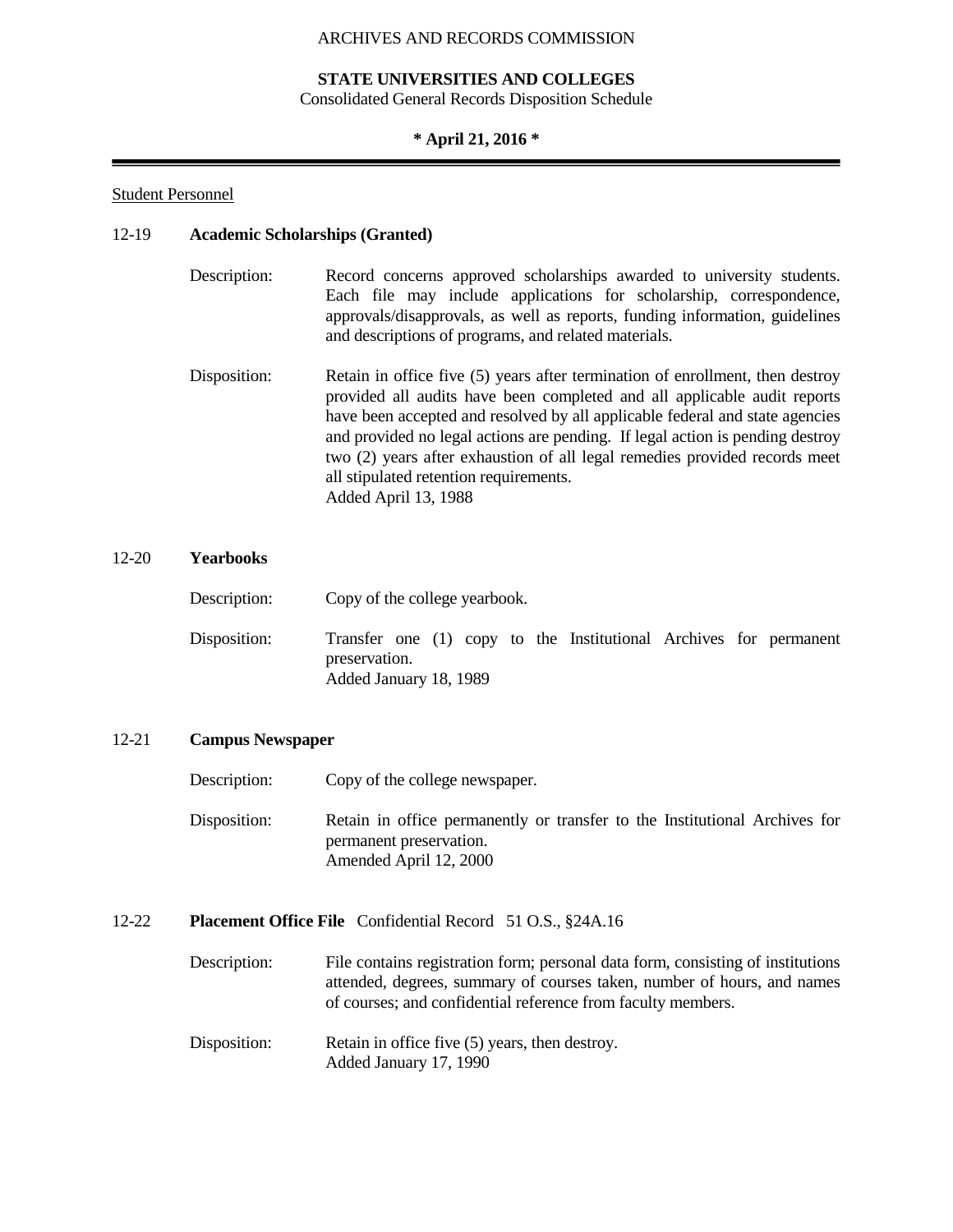## **STATE UNIVERSITIES AND COLLEGES**

Consolidated General Records Disposition Schedule

### **\* April 21, 2016 \***

#### Student Personnel

### 12-23 **Student Mastercard** Confidential Record 51 O.S., §24A.16

- Description: File consists of card listing student name, address, telephone number, social security number, amount of parents' earned income, and type and amount of financial aid awarded, if any.
- Disposition: Retain in office until five (5) years after termination of enrollment, then destroy provided all audits have been completed and all applicable audit reports have been accepted and resolved by all applicable federal and state agencies and provided no legal actions are pending. If legal action is pending destroy two (2) years after exhaustion of all legal remedies provided records meet all stipulated retention requirements. Added April 11, 1990

#### 12-24 **Dormitory Rosters**

| Description: | Roster of all students living in a dormitory.                                                                     |
|--------------|-------------------------------------------------------------------------------------------------------------------|
| Disposition: | Retain in office until no longer required for administrative purposes, then<br>destroy.<br>Added January 16, 1991 |

## 12-25 **Student Contracts [Work Study and Institutional part-time positions]**

Description: Contracts listing one-page sheets listing names, social security numbers, number of hours per week to be worked, salary per hour, total term salary amounts, student's job titles, immediate supervisor's signature, account sponsor's signature, date, and account numbers. Disposition: Retain in office and destroy five (5) years after submission of award year Fiscal-Operations Report to the U.S. Department of Education provided all audits have been completed and all applicable audit reports have been accepted and resolved by all applicable federal and state agencies and provided no legal actions are pending. If legal action is pending destroy two (2) years after exhaustion of all legal remedies provided records meet all stipulated retention requirements. Added July 14, 1993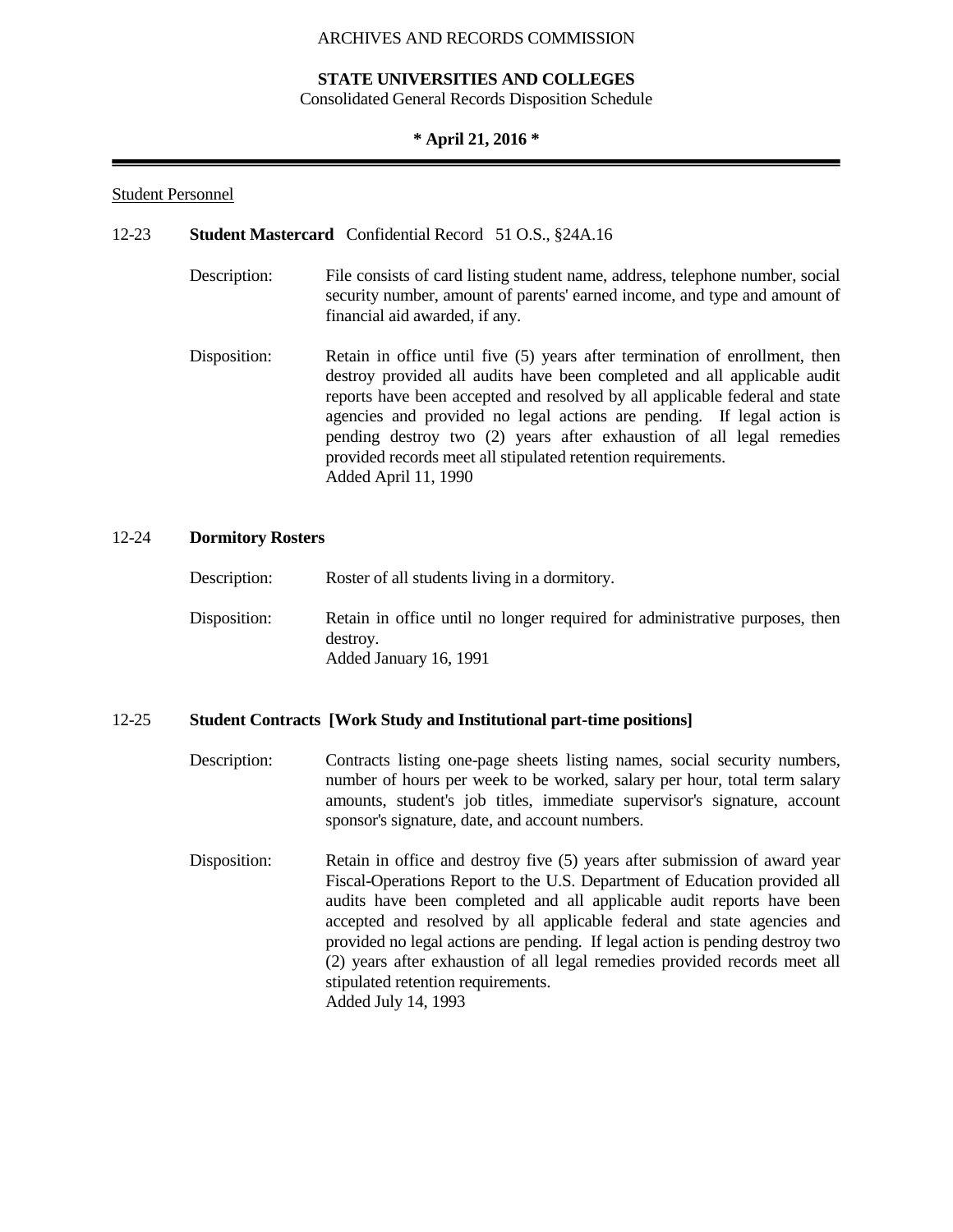## **STATE UNIVERSITIES AND COLLEGES**

Consolidated General Records Disposition Schedule

## **\* April 21, 2016 \***

## Student Personnel

## 12-26 **Requests for Hiring Student Workers**

- Description: Requests from departments and offices for student workers. Data includes job title, work hours, and the name and social security number of the student.
- Disposition: Retain in office and destroy five (5) years after submission of award year Fiscal-Operations Report to the U.S. Department of Education provided all audits have been completed and all applicable audit reports have been accepted and resolved by all applicable federal and state agencies and provided no legal actions are pending. If legal action is pending destroy two (2) years after exhaustion of all legal remedies provided records meet all stipulated retention requirements. Added July 14, 1993

## 12-27 **Financial Aid Procedures Manual**

- Description: Office copy of university procedures to be followed in awarding and administering student financial aid.
- Disposition: Retain in office and destroy five (5) years after superseded provided all audits have been completed and all applicable audit reports have been accepted and resolved by all applicable federal and state agencies and provided no legal actions are pending, then destroy. If legal action is pending destroy two (2) years after exhaustion of all legal remedies provided records meet all stipulated retention requirements. Added July 14, 1993

## 12-28 **Student Program Files**

- Description: File includes records concerning the administration of student operated programs. Files contain programs, description proposals, reports, correspondences and tickets.
- Disposition: Retain in office two (2) years, then destroy. Added October 26, 2006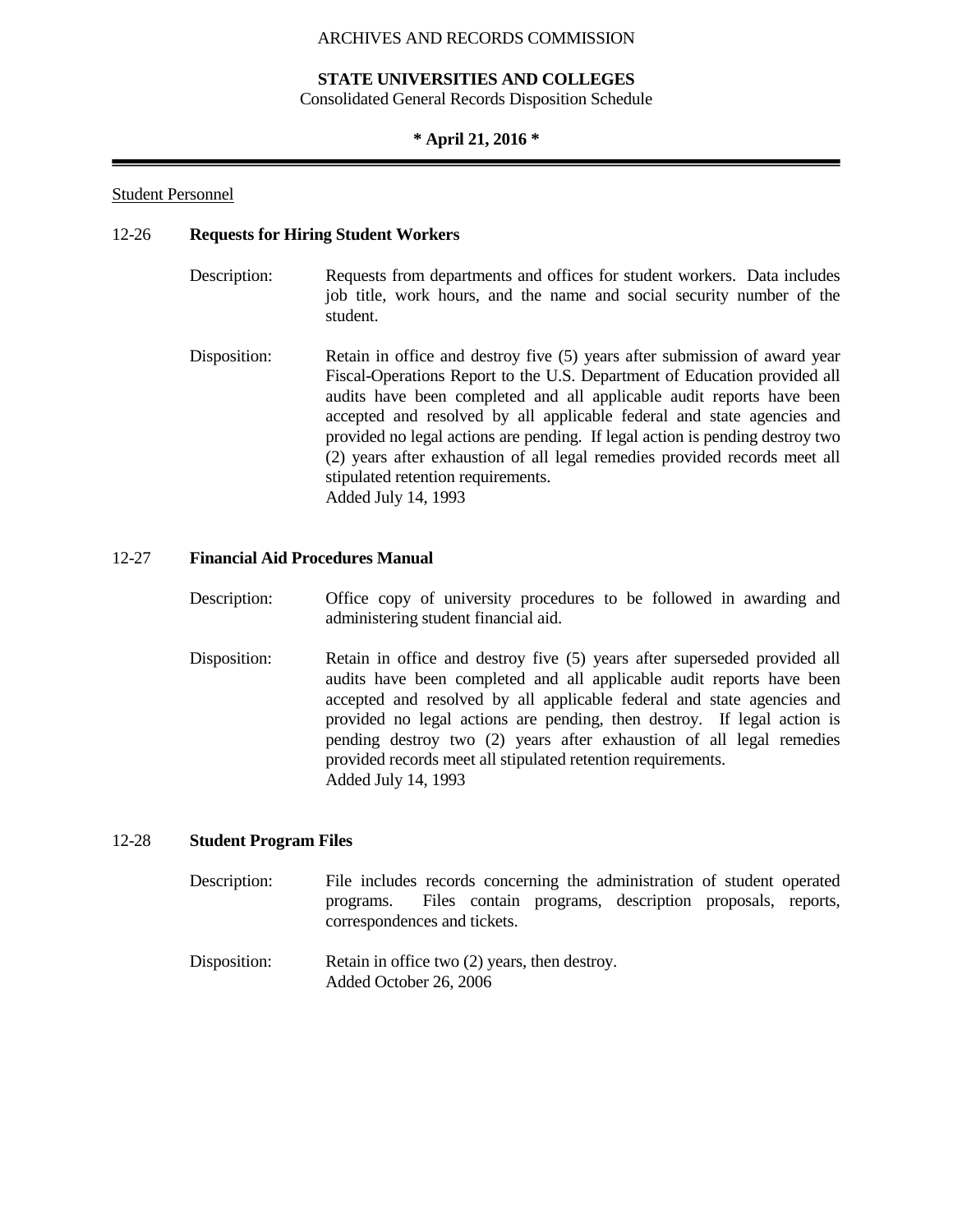## **STATE UNIVERSITIES AND COLLEGES**

Consolidated General Records Disposition Schedule

## **\* April 21, 2016 \***

## Student Records

## 13-1 **Student Admission Applications File**

- Description: File contains applications for admission to the institution. Files may also contain correspondence, references, admission test scores, transcripts of previous academic credit, and related records.
- Disposition: If student has been accepted and enrolls, transfer to individual Student Records File (Series 13-2). Retain files on students who were rejected and those who were accepted but failed to enroll for one (1) year, then destroy provided no charges of discrimination have been filed. If charges have been filed destroy two (2) years after exhaustion of all legal remedies.

## 13-2 **Student Records File**

- Description: File for each enrolled student may include admissions records, personal information, and related records.
- Disposition: Retain in office two (2) years after student terminates enrollment or graduates, then destroy provided no charges of discrimination have been filed. If charges have been filed destroy two (2) years after exhaustion of all legal remedies provided records meet all stipulated retention requirements. Language Correction April 15, 1987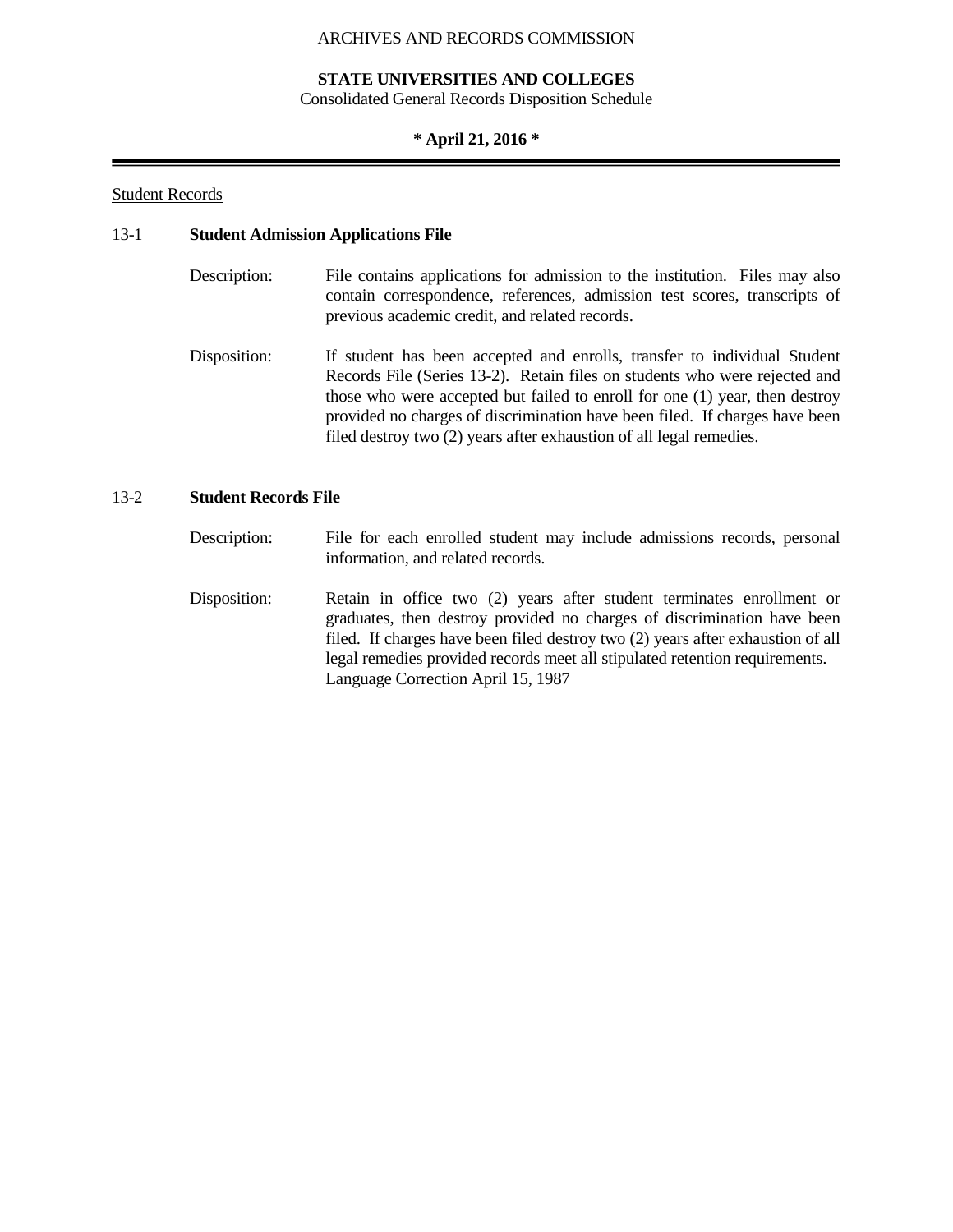## **STATE UNIVERSITIES AND COLLEGES**

Consolidated General Records Disposition Schedule

## **\* April 21, 2016 \***

## Student Records

#### 13-3 **Academic Transcript File (Essential Record 67 O.S. §203 (e))**

- Description: File contains academic transcript for all courses and degrees earned by students. File may also contain information relative to honors and awards.
- A. Disposition: For institutions that maintain their record copies only in hard copy format, after each semester or quarter's grades have been posted and verified, microfilm for security purposes in accordance with all standards for permanent microfilm established by the Archives and Records Commission; deposit the master negative with the Oklahoma Department of Libraries or in an offsite storage facility that meets Archives and Records Commission standards for the storage of permanent microfilm; and retain at least one (1) user copy in the institution. After filming, hard copy documents may be destroyed after approval of an ARC Form 5, "Notice of Intent to Destroy Records That Have Been Microfilmed."
- B. Disposition: For institutions that maintain their record copies only in machine-readable format, after each semester or quarter's grades have been posted and verified, either (1) transfer at least one (1) set of backup tapes or disks to an offsite storage facility that meets appropriate environmental and security conditions for the storage of machine-readable records; inspect tapes and disks annually, and if inspection indicates the need to do so, replace the backup copy; and regardless of condition after inspection, replace all backup tapes or disks when they become five (5) years old.
- C. Disposition: For print out in Computer Output Microfiche (COM) format or in hard copy format. Transfer Computer Output Microfiche (COM) to the Oklahoma Department of Libraries. For hard copy printouts, either (1) microfilm for security purposes in accordance with all standards for permanent microfilm established by the Archives and Records Commission; deposit the master negative of the microfilm with the Oklahoma Department of Libraries; and retain at least one (1) user copy in the institution; or (2) transfer the printout to the State Archives or to an offsite storage facility for permanent preservation. Printouts that have been microfilmed may be destroyed after approval of an ARC Form 5, "Notice of Intent to Destroy Records That Have Been Microfilmed." Amended April 22, 2004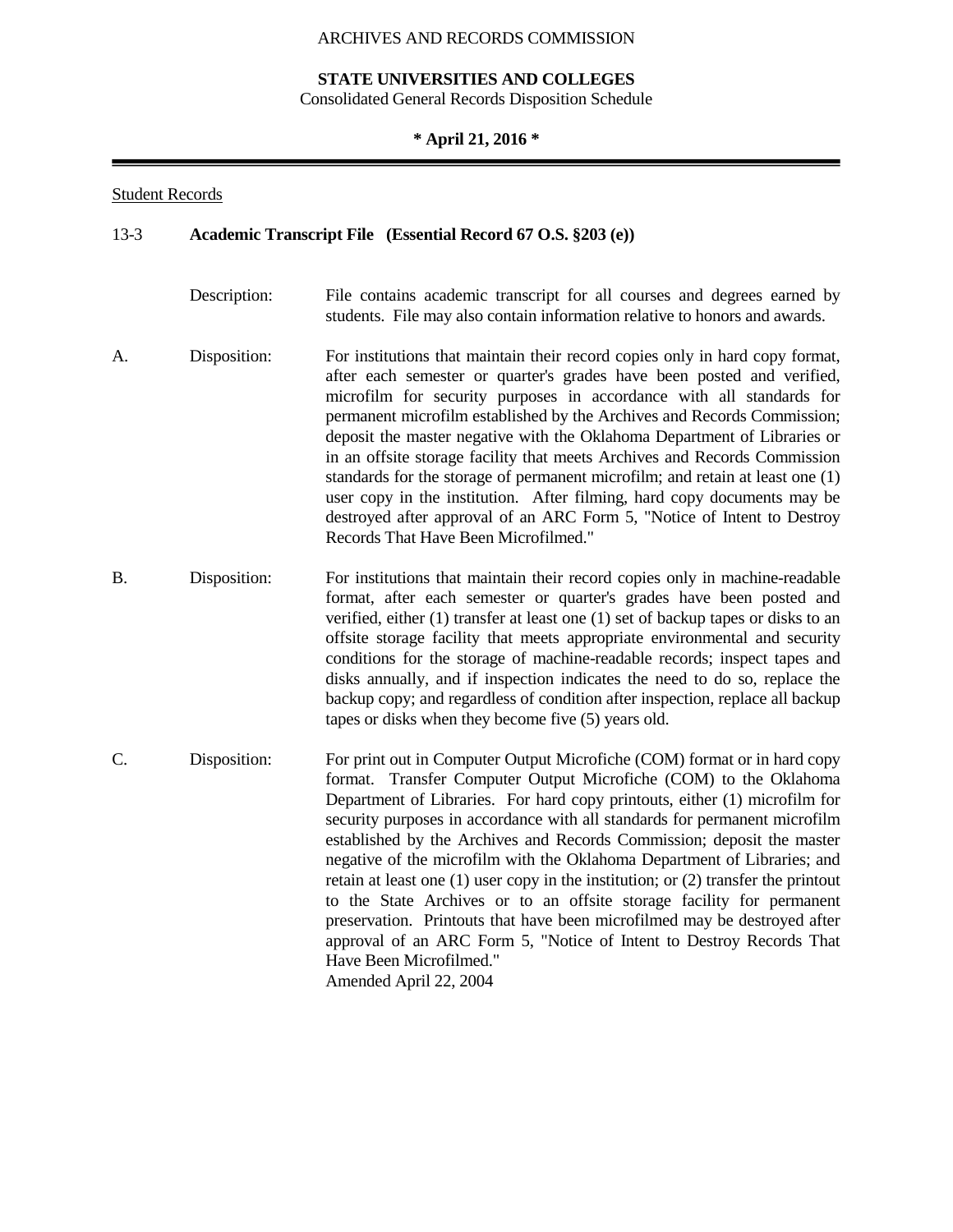## **STATE UNIVERSITIES AND COLLEGES**

Consolidated General Records Disposition Schedule

## **\* April 21, 2016 \***

Student Records

## 13-4 **Recruitment File**

- Description: Records concerning the recruitment of students. File may include procedures and guidelines for recruiting, correspondence, completed forms, reports, and related material.
- Disposition: Retain in office two (2) years, then destroy provided no complaints have been filed. If complaints have been filed, destroy two (2) years after exhaustion of all legal remedies provided records meet all stipulated retention requirements. Language Correction April 15, 1987

## 13-5 **Student Data File**

| Description: | Records providing statistical data concerning students. |
|--------------|---------------------------------------------------------|
| Disposition: | Retain in office permanently.<br>Amended April 12, 2000 |

## 13-6 **Admission Test Scores File**

- Description: Information may include test descriptions, interpretations of scores, and related reference materials.
- Disposition: If student has been accepted and enrolls, transfer to individual Student Records File (Series 13-2). Retain files on students who were rejected and those who were accepted but failed to enroll one (1) year, then destroy provided no charges of discrimination have been filed. If charges have been filed destroy two (2) years after exhaustion of all legal remedies. Amended April 13, 1988

### 13-7 **Transfer Equivalent File**

Description: Records concerning transfer equivalents accepted by the institution. File may include reference materials concerning various colleges and universities and their academic equivalents.

Disposition: Retain in office permanently.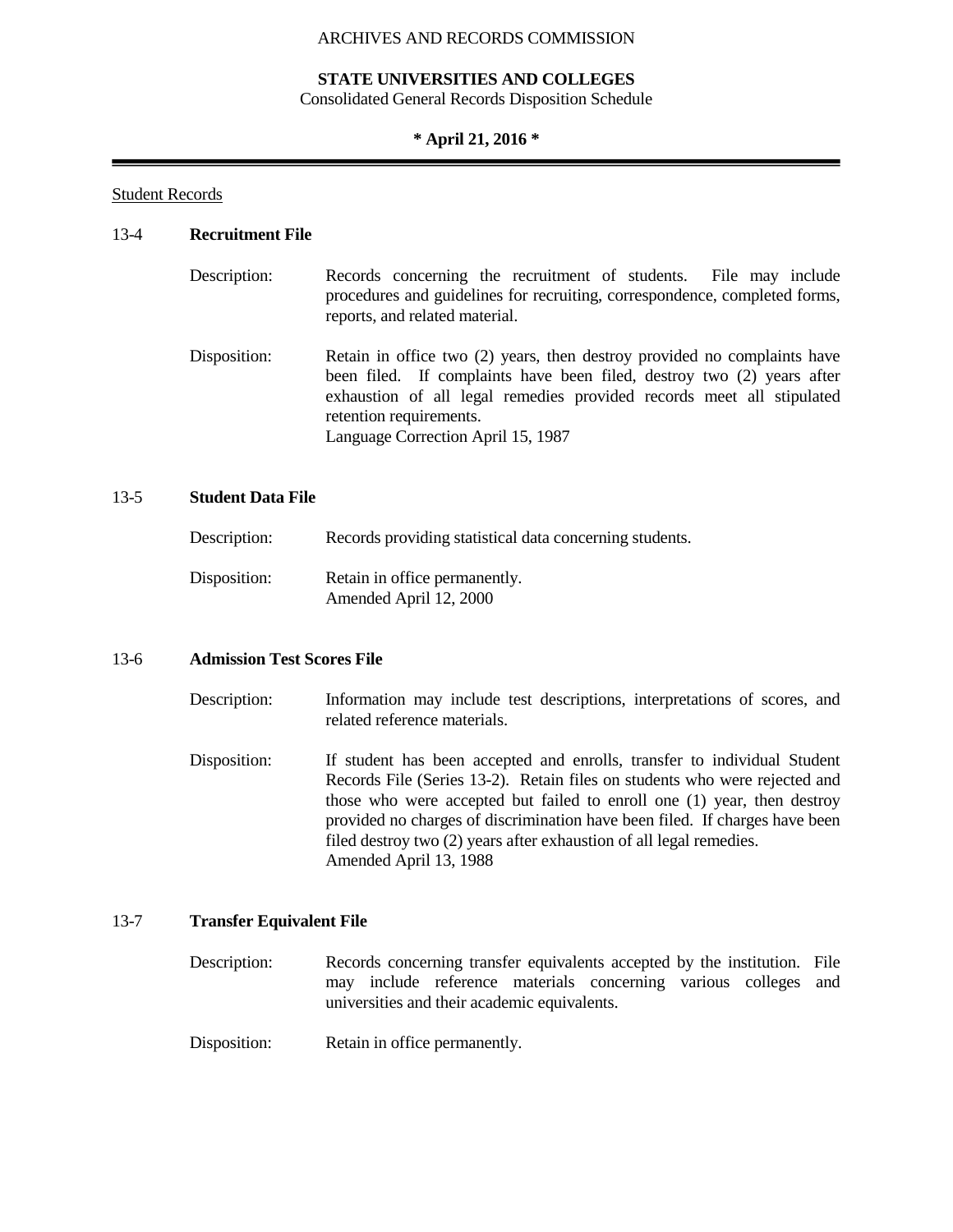## **STATE UNIVERSITIES AND COLLEGES**

Consolidated General Records Disposition Schedule

## **\* April 21, 2016 \***

## Student Records

## 13-8 **Student Withdrawal File**

| Description: | Records concerning students withdrawing from the institution. File includes<br>notifications and all related data.                         |
|--------------|--------------------------------------------------------------------------------------------------------------------------------------------|
| Disposition: | Retain in office, transfer pertinent data to Academic Transcript File (Series<br>13-3). Destroy remaining material when two (2) years old. |

## 13-9 **Veteran's Benefits File** 38 CFR §21.4209

Description: Records regarding students who receive veteran's benefits. File contains applications, approvals/disapprovals, dates of enrollment and attendance, enrollment certification, amounts awarded, amounts received, notice of change in student status and related records.

Disposition: Retain in office and destroy records pertaining to individual veterans five (5) years after termination of enrollment, provided all audits have been completed and all applicable audit reports have been accepted and resolved by all applicable federal and state agencies and provided no legal actions are pending. If legal action is pending destroy two (2) years after exhaustion of all legal remedies provided records meet all stipulated retention requirements and no written request to retain the records longer has been received from the General Accounting Office or the United States Department of Veterans Affairs. Amended April 13, 1994

### 13-10

## **Student Records Changes File**

- Description: Data regarding changes in student records.
- Disposition: Transfer information to individual Student Records (Series 13-2 and 13-5). Destroy two (2) years after transferring provided no legal actions are pending. If legal action is pending destroy two (2) years after exhaustion of all legal remedies provided records meet all stipulated retention requirements. Amended October 13, 1993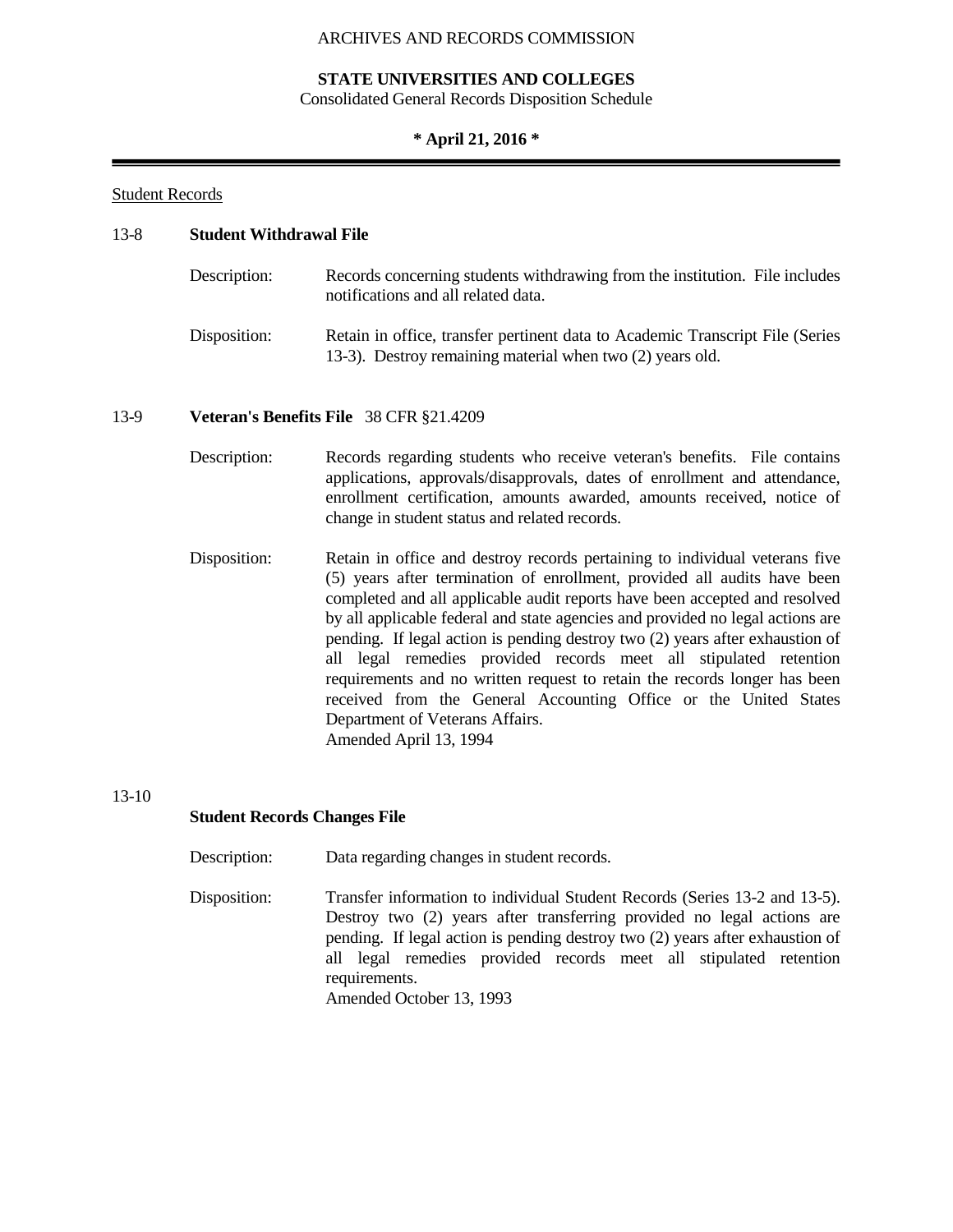## **STATE UNIVERSITIES AND COLLEGES**

Consolidated General Records Disposition Schedule

## **\* April 21, 2016 \***

## Student Records

# 13-11 **Add/Drop Forms**

| Description: | Forms used to add or drop courses.                                                                            |
|--------------|---------------------------------------------------------------------------------------------------------------|
| Disposition: | Transfer information to Academic Transcript File (Series 13-3). Retain<br>forms one $(1)$ year, then destroy. |

## 13-12 **Pass/Fail Form File**

| Description: | Pass/Fail forms used to request a course be taken pass/fail instead of for a<br>grade.                        |
|--------------|---------------------------------------------------------------------------------------------------------------|
| Disposition: | Transfer information to Academic Transcript File (Series 13-3). Retain<br>forms one $(1)$ year, then destroy. |

## 13-13 **Graduation File**

| Description: | Applications filed by students to graduate and listings of eligible students.                                                                                                 |
|--------------|-------------------------------------------------------------------------------------------------------------------------------------------------------------------------------|
| Disposition: | Retain in office until verified, then transfer information to individual<br>Student Records (Series 13-2). Retain forms one (1) year, then destroy.<br>Amended April 13, 1988 |

## 13-14 **Credit by Examination File** File is subject to 51 O.S., §24A.16

| Description: | CLEP tests administered by the institution and advanced placement tests |
|--------------|-------------------------------------------------------------------------|
|              | administered by the institution or by high schools.                     |
|              |                                                                         |

Disposition: Transfer results to Academic Transcript File (Series 13-3). Destroy records five (5) years after transferring results to Academic Transcript File provided no complaints have been filed. If a complaint has been filed destroy two (2) years after exhaustion of all legal remedies provided records meet all stipulated retention requirements. Amended July 15, 1992

## 13-15 **Probation File**

| Description: |                        |  | Records concerning academic and disciplinary probationary measures |  |
|--------------|------------------------|--|--------------------------------------------------------------------|--|
|              | imposed upon students. |  |                                                                    |  |
|              |                        |  |                                                                    |  |

Disposition: Retain until probation is terminated, then transfer to individual Student Record (Series 13-2).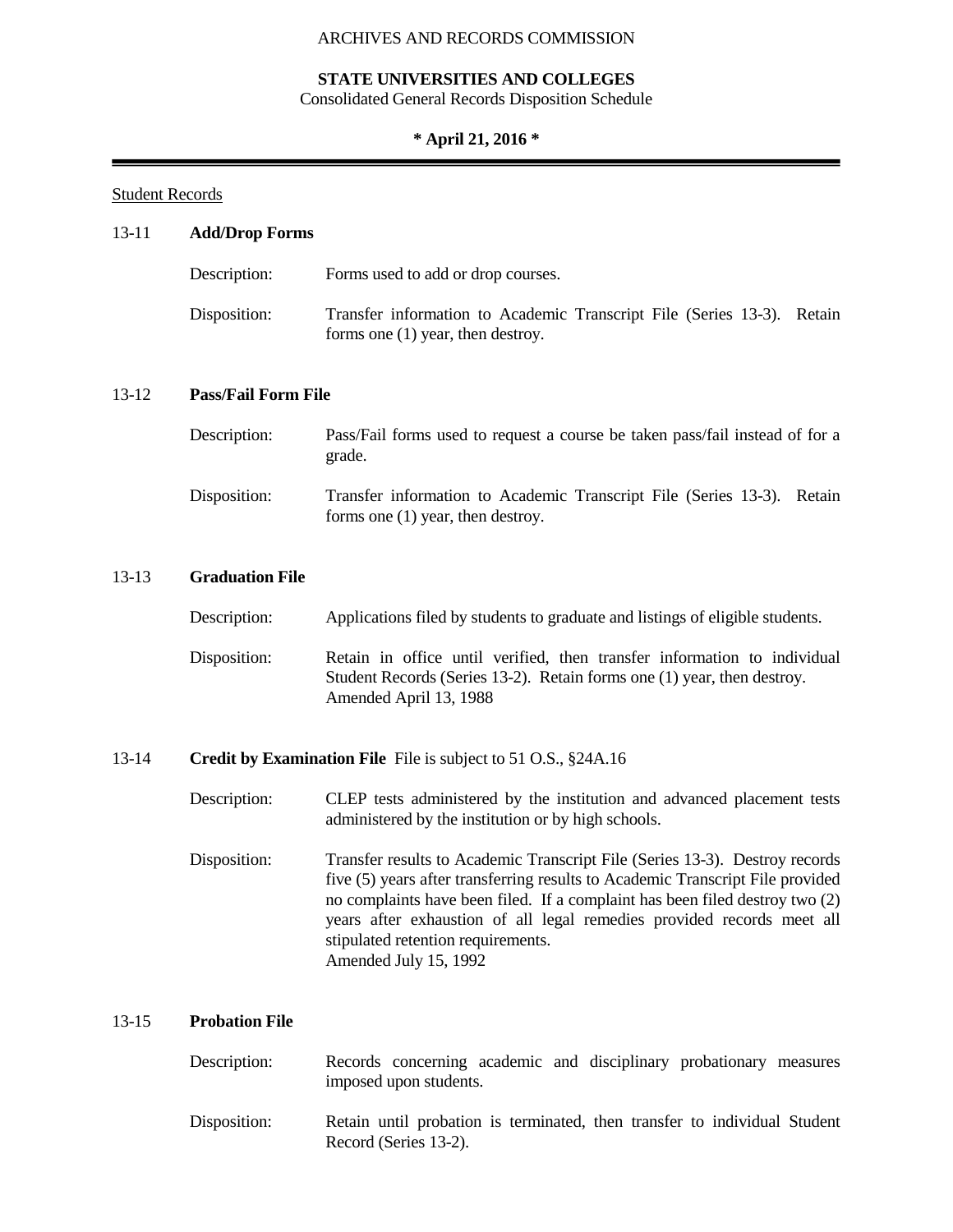## **STATE UNIVERSITIES AND COLLEGES**

Consolidated General Records Disposition Schedule

## **\* April 21, 2016 \***

## Student Records

### 13-16 **Diplomas File**

| Description: | File containing records concerning the ordering of diplomas for graduation.                                                                                                                                                                                                                                                                          |
|--------------|------------------------------------------------------------------------------------------------------------------------------------------------------------------------------------------------------------------------------------------------------------------------------------------------------------------------------------------------------|
| Disposition: | Retain in office until one (1) year after all audits have been completed and<br>all applicable audit reports have been accepted and resolved by all<br>applicable federal and state agencies and provided no legal actions are<br>pending, then destroy. If legal action is pending destroy two (2) years after<br>exhaustion of all legal remedies. |

## 13-17 **Transcripts Requests File**

| Description: | Requests for grade transcripts.                |
|--------------|------------------------------------------------|
| Disposition: | Retain in office one $(1)$ year, then destroy. |

## 13-18 **Student Awards and Honors File**

| Description: | Records concerned with bestowing graduation honors, honor rolls, and<br>awards or other honors.                                                                                                    |
|--------------|----------------------------------------------------------------------------------------------------------------------------------------------------------------------------------------------------|
| Disposition: | Transfer one (1) copy to individual Student Records File (Series 13-2).<br>Retain one $(1)$ copy in office two $(2)$ years, then transfer to Institutional<br>Archives for permanent preservation. |

## 13-19 **Placement Tests File**

Description: Completed tests administered to determine each student's aptitude.

Disposition: If student has been accepted and enrolls, transfer to individual Student Records File (Series 13-2). Retain files on students who were rejected and those who were accepted but failed to enroll one (1) year, then destroy provided no charges of discrimination have been filed. If charges have been filed destroy two (2) years after exhaustion of all legal remedies.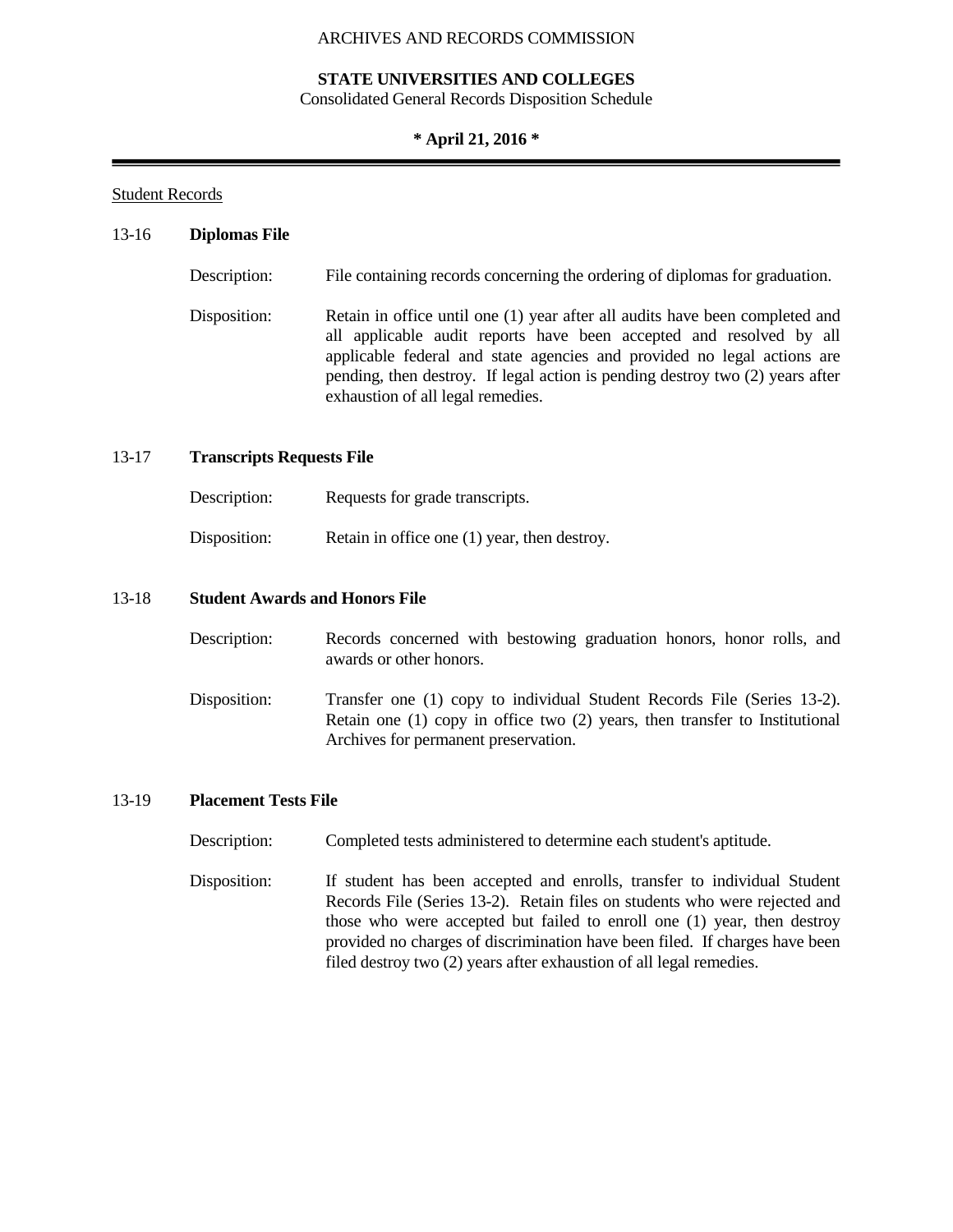## **STATE UNIVERSITIES AND COLLEGES**

Consolidated General Records Disposition Schedule

## **\* April 21, 2016 \***

## Student Records

## 13-20 **Placement Test Scores Listings File**

Description: Listings of student placement test scores.

Disposition: If student has been accepted and enrolls, transfer to individual Student Records File (Series 13-2). Retain files on students who were rejected and those who were accepted but failed to enroll one (1) year, then destroy provided no charges of discrimination have been filed. If charges have been filed destroy two (2) years after exhaustion of all legal remedies.

## 13-21 **Individual Placement Test Scores File**

Description: Placement test scores for each student taking test.

Disposition: If student has been accepted and enrolls, transfer to individual Student Records File (Series 13-2). Retain files on students who were rejected and those who were accepted but failed to enroll one (1) year, then destroy provided no charges of discrimination have been filed. If charges have been filed destroy two (2) years after exhaustion of all legal remedies.

## 13-22 **Completed Tests, Examinations, and Papers File**

- Description: File includes course-related correspondence, completed assignments, student tests, examinations, and papers.
- Disposition: Retain in office until returned to students. Retain unreturned material in office until expiration of academic appeals period, then destroy. Amended January 22, 2015

## 13-23 **Comprehensive Examination File**

- Description: Completed student comprehensive or general examinations for Masters or Doctoral degrees.
- Disposition: Retain in office four (4) years, then destroy provided no grievances have been filed. If grievances have been filed destroy two (2) years after exhaustion of all legal remedies provided records meet all stipulated retention requirements. Amended April 13, 1988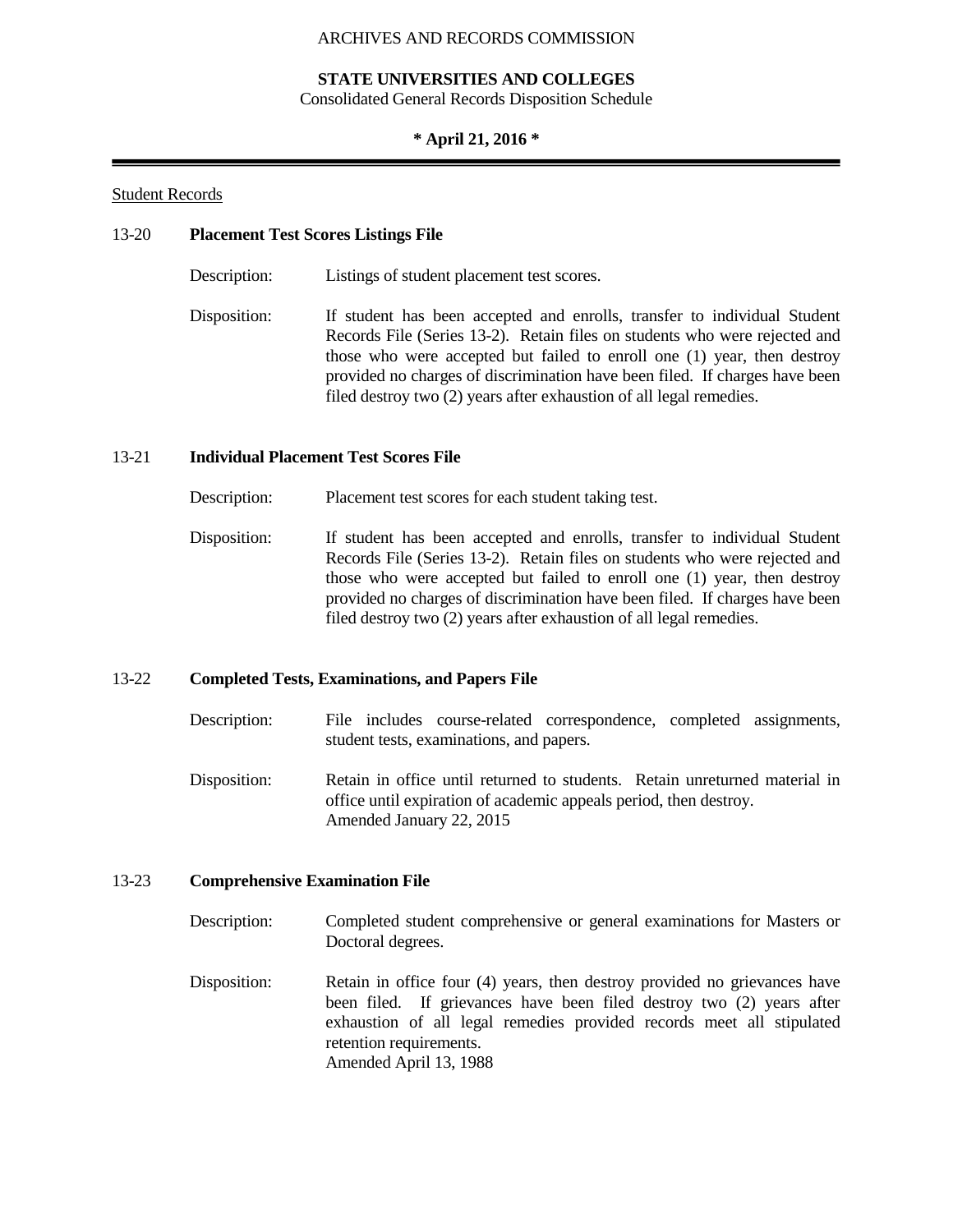## **STATE UNIVERSITIES AND COLLEGES**

Consolidated General Records Disposition Schedule

## **\* April 21, 2016 \***

## Student Records

# 13-24 **Comprehensive Examination Results File** Description: Listings of student comprehensive or general examination scores. Disposition: Transfer one (1) copy to individual Student Records File (Series 13-2) and retain one (1) copy in office two (2) years, then destroy. 13-25 **Admission to Program File** Description: File contains information relevant to the requirements for admissions to a program (such as Nursing) where the program may have requirements separate and beyond those of the University. Disposition: Retain in office until two (2) years after superseded, then transfer to the Institutional Archives for permanent preservation. 13-26 **Applications for Admissions to Program File** Description: File contains applications for admissions to program. Disposition: Transfer successful applications to individual Student Records File (Series 13-2). Retain unsuccessful applications one (1) year, then destroy provided no legal actions are pending. If legal action is pending destroy two (2) years after exhaustion of all legal remedies provided records meet all stipulated retention requirements. Language Correction April 15, 1987

### 13-27 **Degree Plans-Degree Checks File**

| Description: | Working file used to double check student's progress towards a degree.                  |
|--------------|-----------------------------------------------------------------------------------------|
| Disposition: | Retain in office until no longer required for administrative purposes, then<br>destroy. |

### 13-28 **Student Teaching Certification File**

| Description: | Records concerning student certifications for teaching. File may include |  |  |  |
|--------------|--------------------------------------------------------------------------|--|--|--|
|              | correspondence, applications, transcripts, check sheets, grade sheets,   |  |  |  |
|              | drop-add forms, class schedules, and related documents.                  |  |  |  |

Disposition: Transfer one (1) copy to individual Student Records File (Series 13-2). Retain one (1) copy until two (2) years after termination of enrollment, then destroy.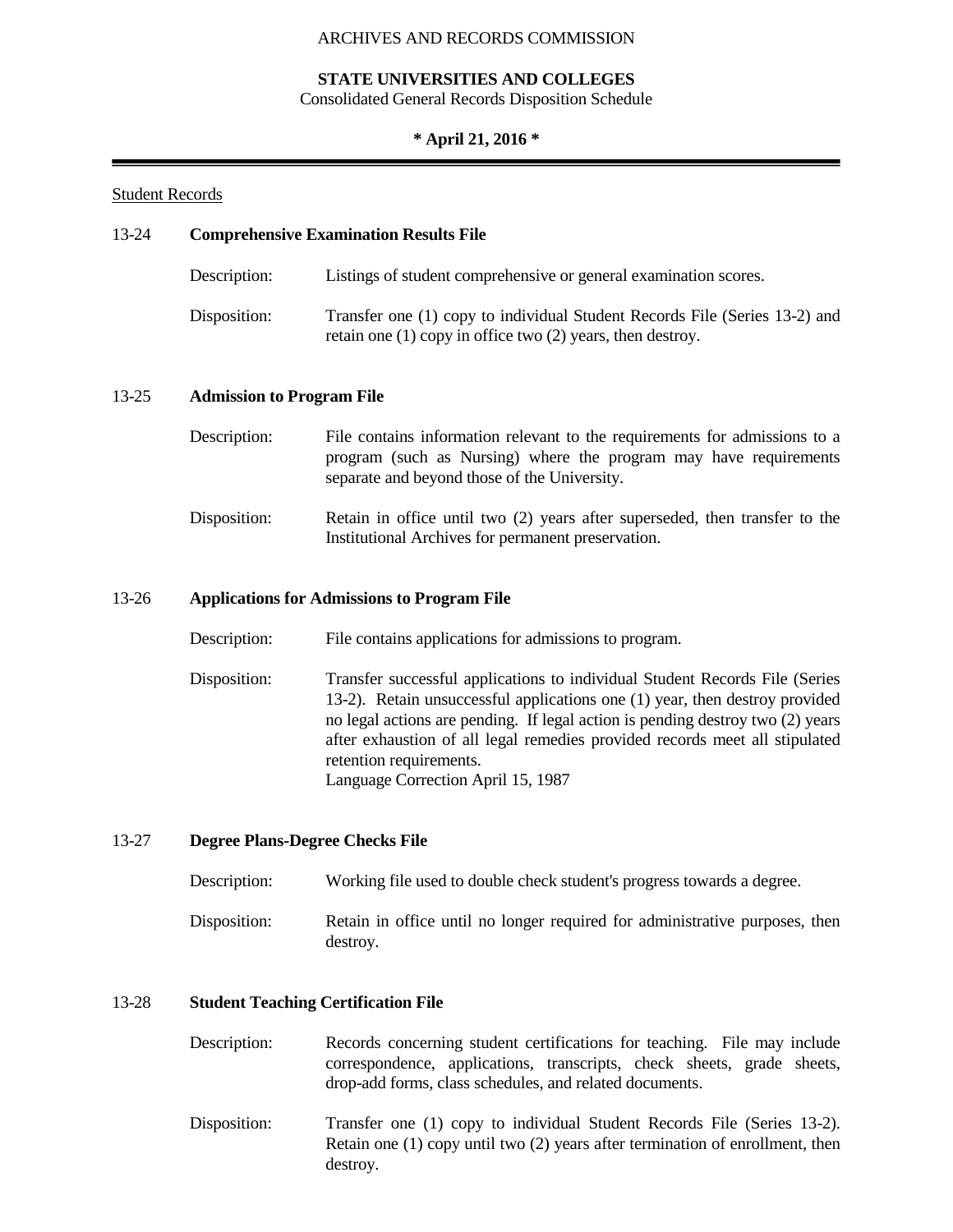## **STATE UNIVERSITIES AND COLLEGES**

Consolidated General Records Disposition Schedule

## **\* April 21, 2016 \***

## Student Records

## 13-29 **Internships/Assistantships File**

- Description: Records concerning student internships and assistantships within Department. File may include applications, approvals and disapprovals, records of credit earned, accounting information, class rolls, and related documents.
- Disposition: Retain in office, transfer accounting records to Fiscal Office, transfer records of credit earned to Academic Transcript File (Series 13-3) at end of term. Keep remaining records until two (2) years after termination of enrollment, then destroy.

## 13-30 **Instructor Class Rolls/Grade Sheet**

Description: File contains class rolls and grade sheets for each course.

Disposition: Retain in office five (5) years, then destroy provided no complaints have been filed. If a complaint has been filed destroy two (2) years after exhaustion of all legal remedies provided records meet all stipulated retention requirements. Language Correction April 15, 1987

## 13-31 **Course Roster**

| Description: | Student enrollment for each course in department. |
|--------------|---------------------------------------------------|
| Disposition: | Retain in office two (2) years, then destroy.     |

### 13-32 **Practicum and Internship Agreements**

- Description: Agreements between department, student, and outside entity providing student with practicum or internship experience. The file also includes applications, for student teaching, classroom evaluations, progress reports, recommendations from supervising teachers, and other evaluations.
- Disposition: Retain in office and place in individual Student Records File (Series 13-2). Amended October 11, 1989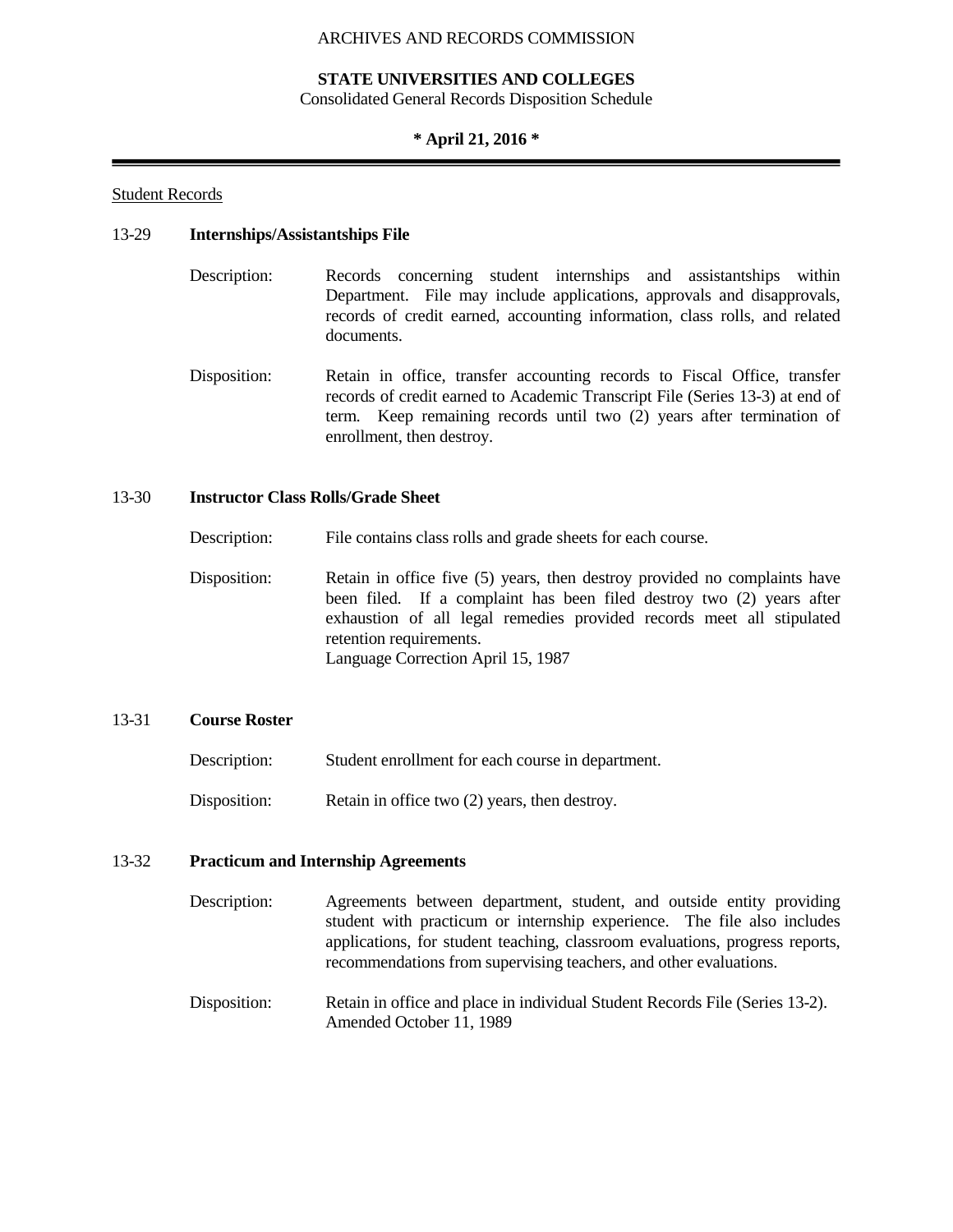## **STATE UNIVERSITIES AND COLLEGES**

Consolidated General Records Disposition Schedule

## **\* April 21, 2016 \***

#### Student Records

## 13-33 **Instructor Evaluations**

destroy.

| Description: | Teacher evaluations completed at the end of a course evaluating an<br>instructor's performance. |
|--------------|-------------------------------------------------------------------------------------------------|
| Disposition: | Retain in office until no longer required for administrative purposes, then                     |

#### 13-34 **Grievances**

| Description: | Grievances filed by professors and instructors against students for academic<br>misconduct. File may include correspondence, transcripts of hearings, and<br>decisions.                                                                                                                                                  |
|--------------|--------------------------------------------------------------------------------------------------------------------------------------------------------------------------------------------------------------------------------------------------------------------------------------------------------------------------|
| Disposition: | Retain in office five (5) years after termination of enrollment, then destroy<br>provided no legal actions are pending. If legal action is pending destroy two<br>(2) years after exhaustion of all legal remedies provided records meet all<br>stipulated retention requirements.<br>Language Correction April 15, 1987 |

#### 13-35 **Instructor Grade Books**

Description: Files consist of instructor grade books for each course.

Disposition: Retain in office five (5) years, then destroy provided no complaints have been filed. If a complaint has been filed destroy two (2) years after exhaustion of all legal remedies provided records meet all stipulated retention requirements. Amended April 12, 2000

## 13-36 **Correspondence**

Description: Incoming and copies of outgoing correspondence.

Disposition: File correspondence concerning students in applicable Student Records File, (Series 13-2). Retain other correspondence in office and review on an annual basis. Destroy duplicate and ancillary materials as well as substantive materials two (2) or more years old no longer required for administrative purposes. Added January 16, 1991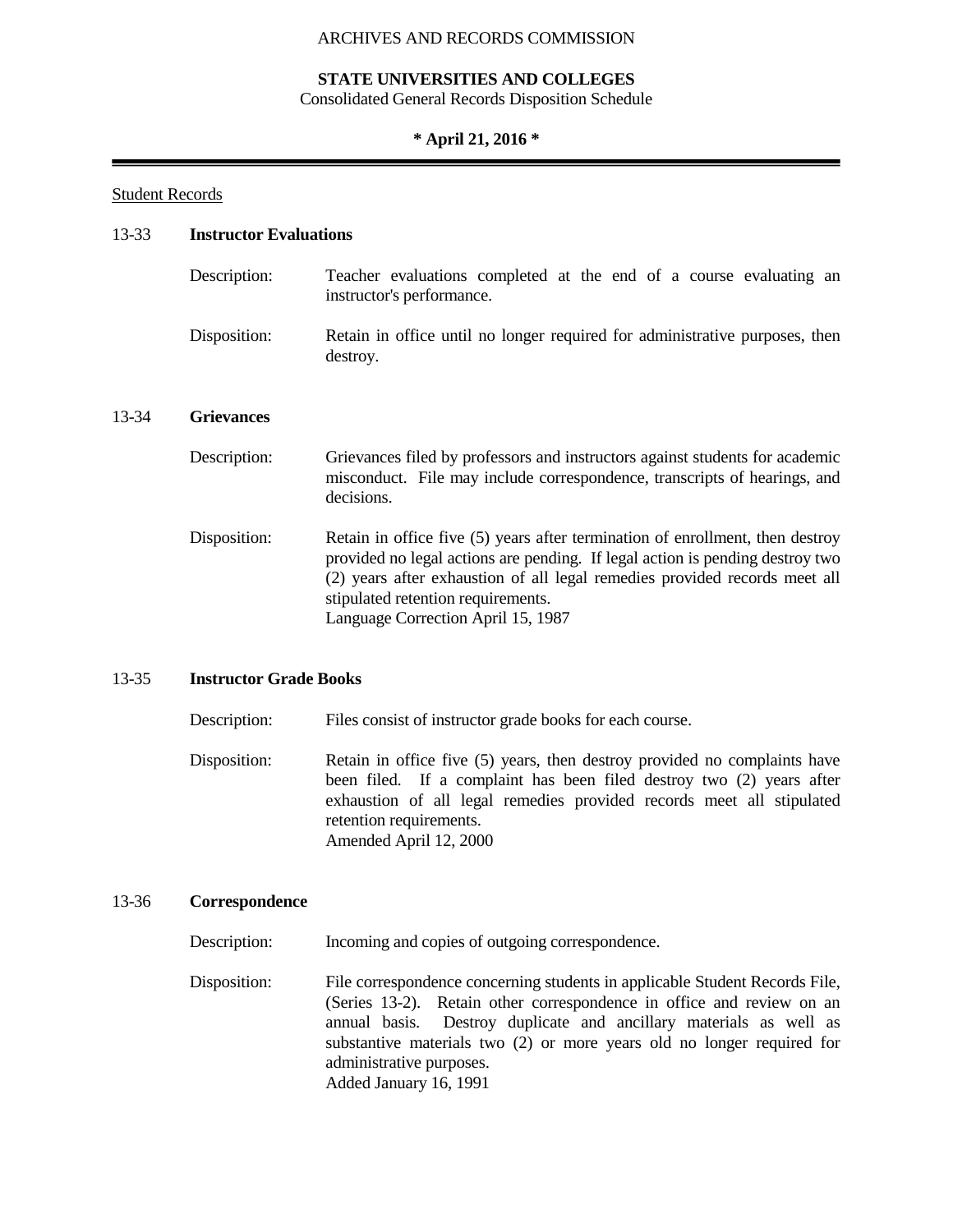# **STATE UNIVERSITIES AND COLLEGES**

Consolidated General Records Disposition Schedule

# **\* April 21, 2016 \***

# Student Records

# 13-37 **Open Lab Attendance Form**

| Description: | Student's open lab sign in forms.                                                                     |
|--------------|-------------------------------------------------------------------------------------------------------|
| Disposition: | Retain in office until expiration of academic appeals period, then destroy.<br>Added October 15, 1997 |

e e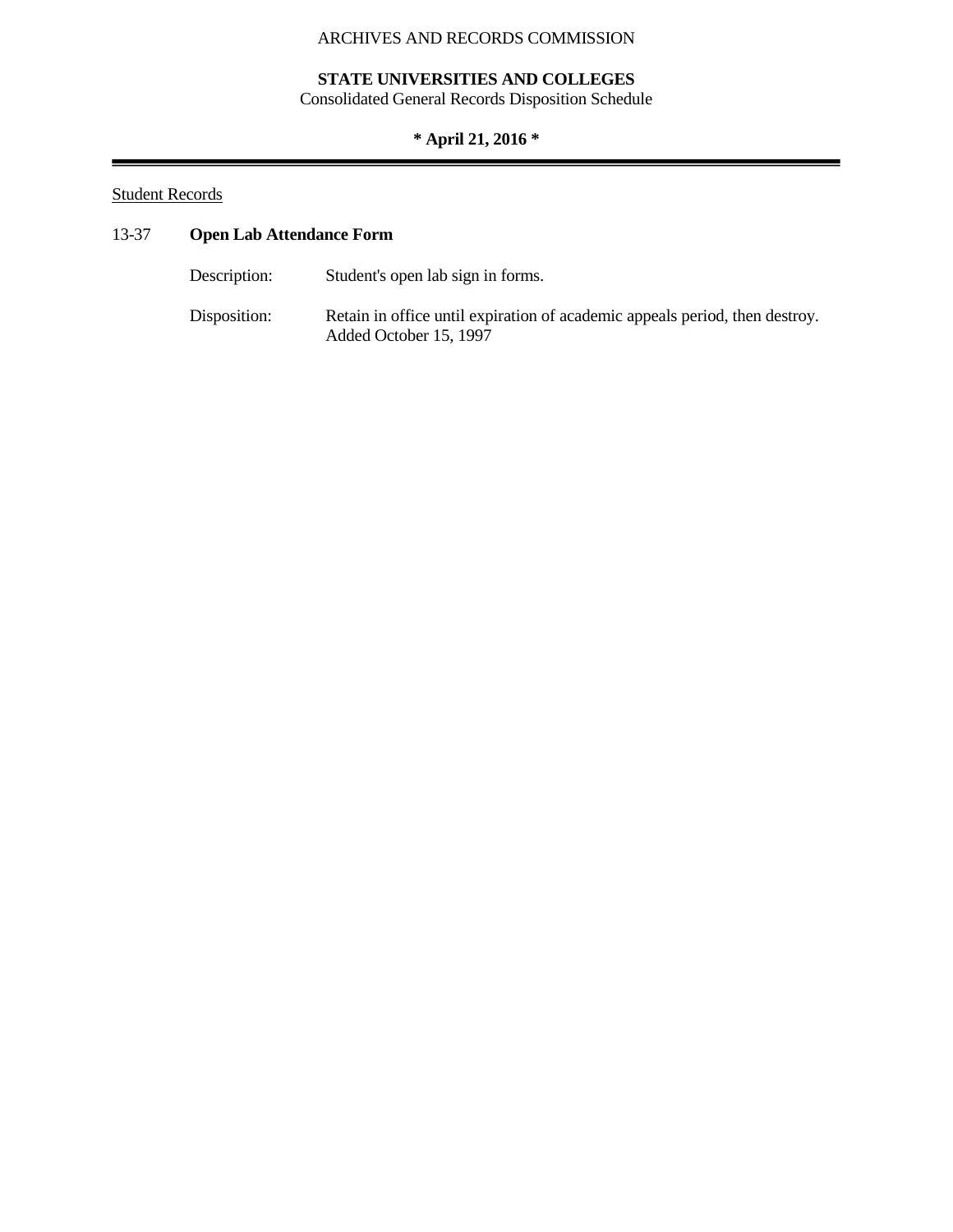# **STATE UNIVERSITIES AND COLLEGES**

Consolidated General Records Disposition Schedule

# **\* April 21, 2016 \***

# Hospitality Services

# 14-1 **Hospitality Services Invoices**

- Description: Records to monitor the receipt of money for the payment of hospitality services. The payments may be in the form of meal tickets, cash, check , debit or credit card.
- Disposition: Retain in office seven (7) years, then destroy, provided all audits have been completed and all applicable audit reports have been accepted and resolved by all applicable federal and state agencies and provided no legal actions are pending. If legal action is pending, destroy two (2) years after exhaustion of all legal remedies, provided records meet all stipulated retention requirements. Amended July 31, 2008

# 14-2 **Profit and Loss Statements**

- Description: Statements from the hospitality services showing profit and loss for the month.
- Disposition: Retain in office until one (1) year after all audits have been completed and all applicable audit reports have been accepted and resolved by all applicable federal and state agencies and provided no legal actions are pending, then destroy. If legal action is pending, destroy two (2) years after exhaustion of all legal remedies. Amended July 31, 2008

#### 14-3 **Daily Reports**

Description: Daily reports generated from hospitality service sales, services receipts, invoices, client portfolios and contracts.

Disposition: Retain in office until one (1) year after all audits have been completed and all applicable audit reports have been accepted and resolved by all applicable federal and state agencies and provided no legal actions are pending, then destroy. If legal action is pending, destroy two (2) years after exhaustion of all legal remedies, provided records meet all stipulated retention requirements. Amended July 31, 2008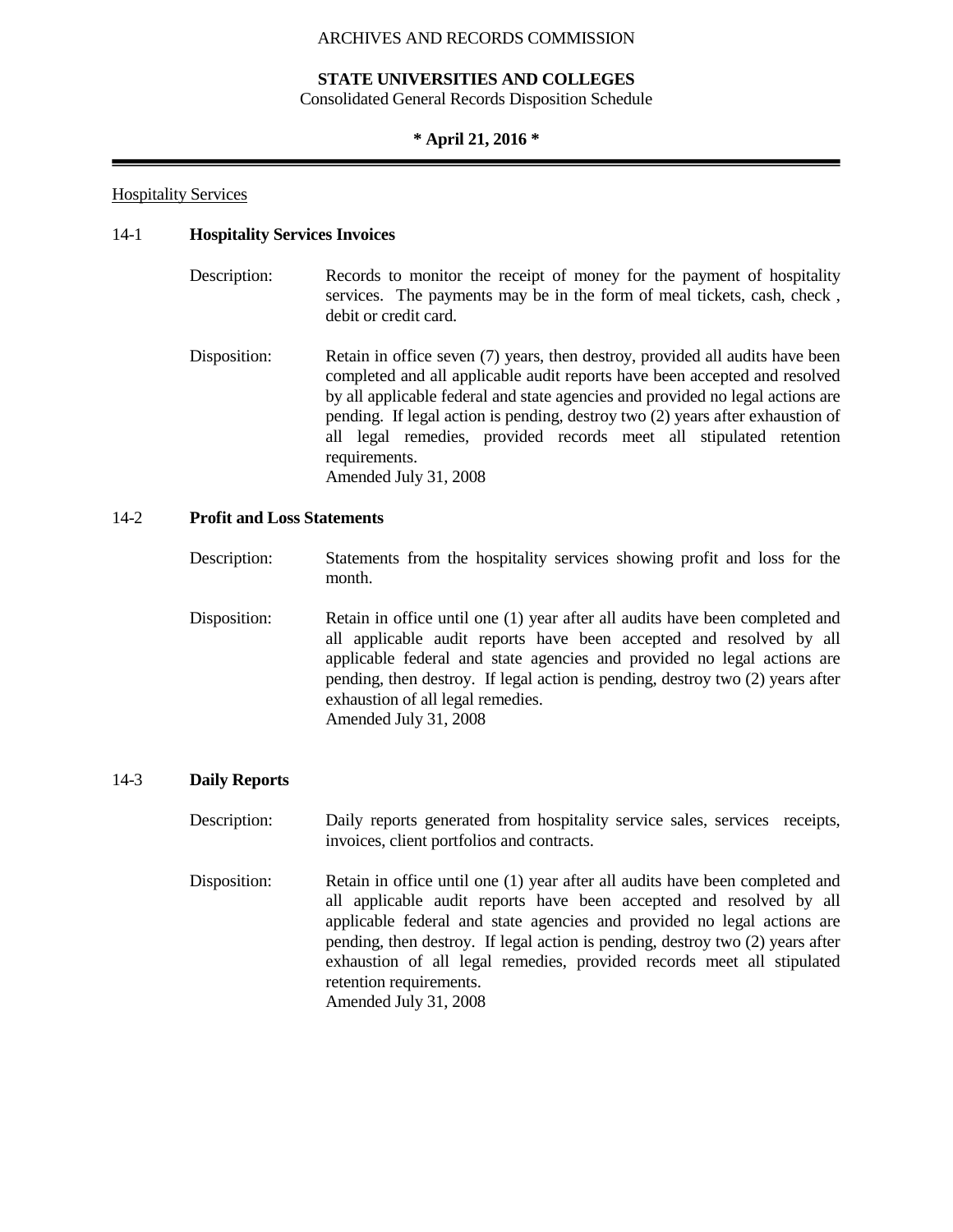# **STATE UNIVERSITIES AND COLLEGES**

Consolidated General Records Disposition Schedule

### **\* April 21, 2016 \***

### Hospitality Services

#### 14-4 **Cash Register Tapes**

Description: Tapes collected from cash registers in hospitality service.

Disposition: Retain in office until one (1) year after all audits have been completed and all applicable audit reports have been accepted and resolved by all applicable federal and state agencies and provided no legal actions are pending, then destroy. If legal action is pending, destroy two (2) years after exhaustion of all legal remedies, provided records meet all stipulated retention requirements. Amended July 31, 2008

# 14-5 **Inventory File**

Description: Inventories of hospitality service supplies.

Disposition: Retain in office five (5) years, then destroy, provided all audits have been completed and all applicable audit reports have been accepted and resolved by all applicable federal and state agencies and provided no legal actions are pending. If legal action is pending, destroy two (2) years after exhaustion of all legal remedies, provided records meet all stipulated retention requirements. Amended July 31, 2008

#### 14-6 **Hospitality Services Events File**

- Description: File includes information related to events, such as receptions, weddings, or community activities, held in institutional spaces by non-institutional groups. Files may include correspondence, forms, agreements, and other information related to the event.
- Disposition: Retain in office five (5) years, then destroy, provided all audits have been completed and all applicable audit reports have been accepted and resolved by all applicable federal and state agencies and provided no legal actions are pending. If legal action is pending, destroy two (2) years after exhaustion of all legal remedies, provided records meet all stipulated retention requirements.

Added to schedule October 13, 2011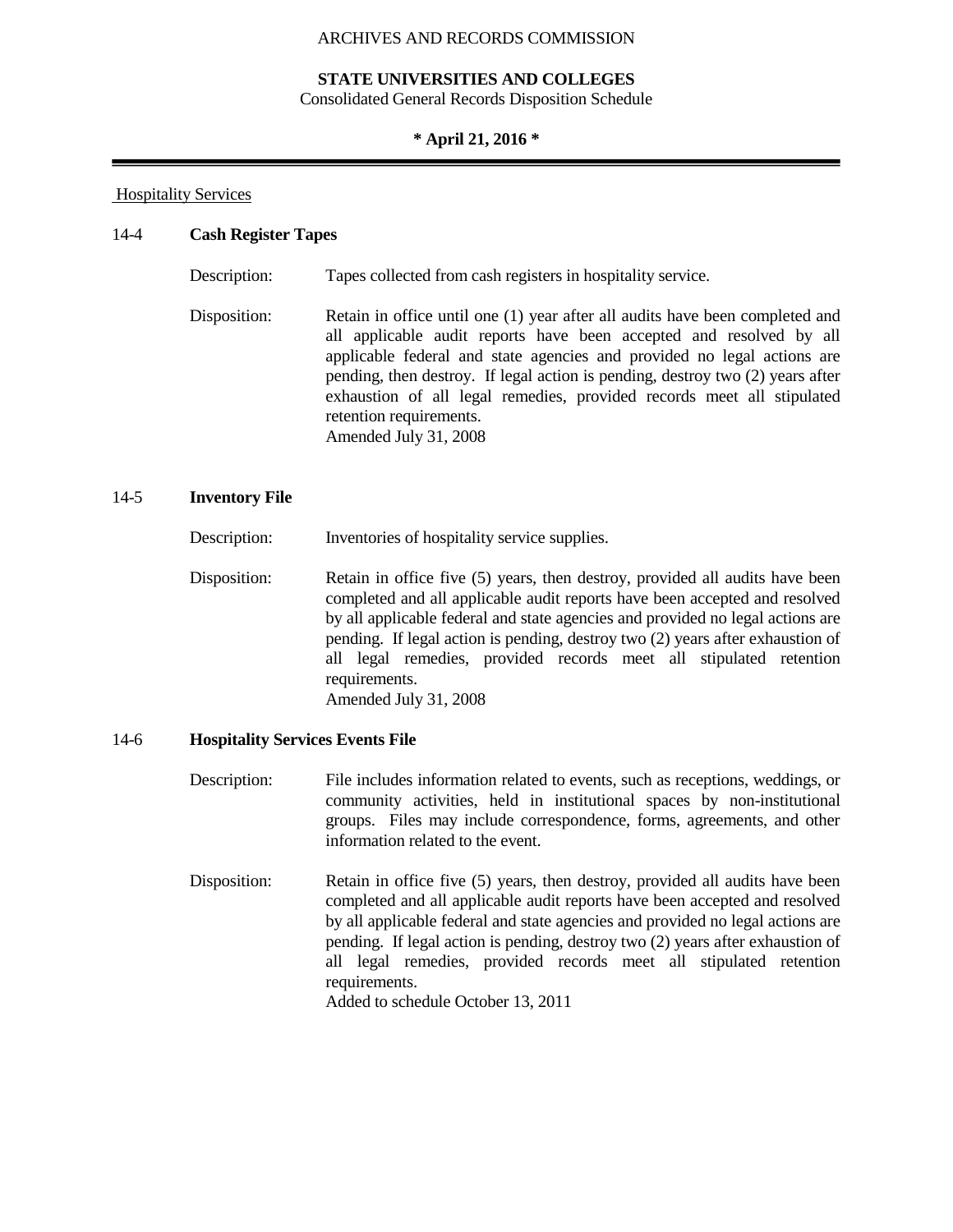# **STATE UNIVERSITIES AND COLLEGES**

Consolidated General Records Disposition Schedule

# **\* April 21, 2016 \***

# Legal Counsel

# 15-1 **Open Records Act Requests**

| Description: | Requests received to examine records that are subject to the provisions of<br>the Open Records Act.                                                                                                                                                                         |
|--------------|-----------------------------------------------------------------------------------------------------------------------------------------------------------------------------------------------------------------------------------------------------------------------------|
| Disposition: | Retain in office two (2) years, then destroy provided no legal actions are<br>pending. If legal action is pending destroy two (2) years after exhaustion<br>of all legal remedies provided records meet all stipulated retention<br>requirements.<br>Added October 17, 1990 |

# 15-2 **Court Orders**

| Description: | Court orders issued by judges requiring that certain actions be undertaken<br>by the institution.                                                                                                            |
|--------------|--------------------------------------------------------------------------------------------------------------------------------------------------------------------------------------------------------------|
| Disposition: | Retain in office until two (2) years after exhaustion of all legal remedies,<br>then transfer to the Institutional Archives, with authority to weed for<br>permanent preservation.<br>Added January 12, 2000 |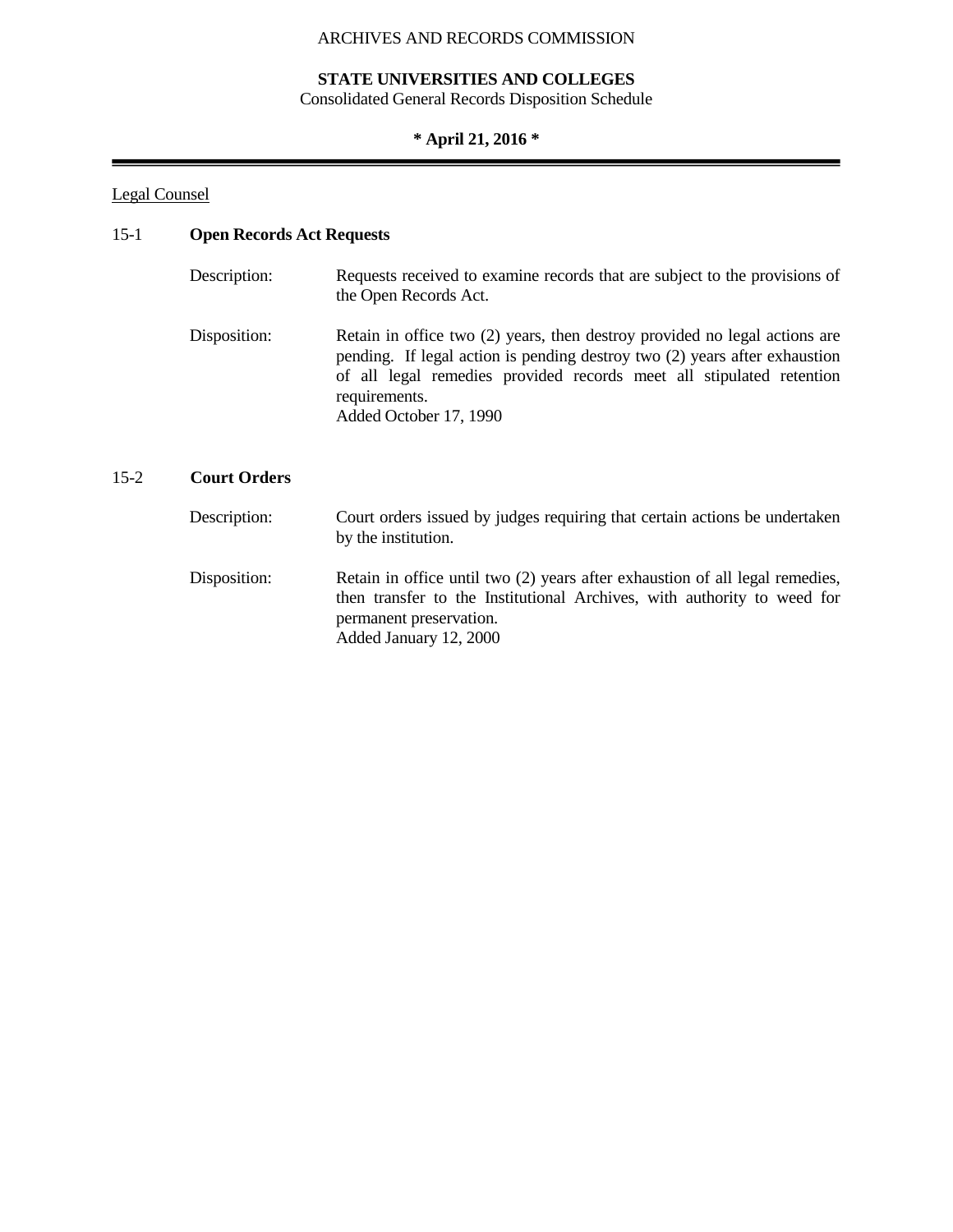## **STATE UNIVERSITIES AND COLLEGES**

Consolidated General Records Disposition Schedule

# **\* April 21, 2016 \***

### Printing Services

| 16-1 | <b>General Accounting Ledger</b>     |
|------|--------------------------------------|
|      | Deleted from schedule April 12, 2000 |

# 16-2 **Cash Receipts**

# Description: File consists of records of cash receipts including deposit slips and copies of checks received from state agencies and various university offices.

Disposition: Retain in office seven (7) years, then destroy provided all audits have been completed and all applicable audit reports have been accepted and resolved by all applicable federal and state agencies and provided no legal actions are pending. If legal action is pending destroy two (2) years after exhaustion of all legal remedies provided records meet all stipulated retention requirements. Added July 17, 1991

# 16-3 **Financial Statements**

| Description: | Files contain monthly income statements and balance sheets prepared from<br>the daily posting to the General Accounting Ledger (Series 16-1). |
|--------------|-----------------------------------------------------------------------------------------------------------------------------------------------|
| Disposition: | Retain in office until no longer required for administrative purposes, then<br>destroy.<br>Added July 17, 1991                                |

#### 16-4 **Job Tickets**

- Description: File consists of customer order forms. The documents may contain customer order authorization form, job specifications, job cost data billing calculations, estimated price calculations, and samples of printed materials.
- Disposition: Retain in office until one (1) year after all audits have been completed and all applicable audit reports have been accepted and resolved by all applicable federal and state agencies and provided no legal actions are pending, then destroy. If legal action is pending destroy two (2) years after exhaustion of all legal remedies. Added July 17, 1991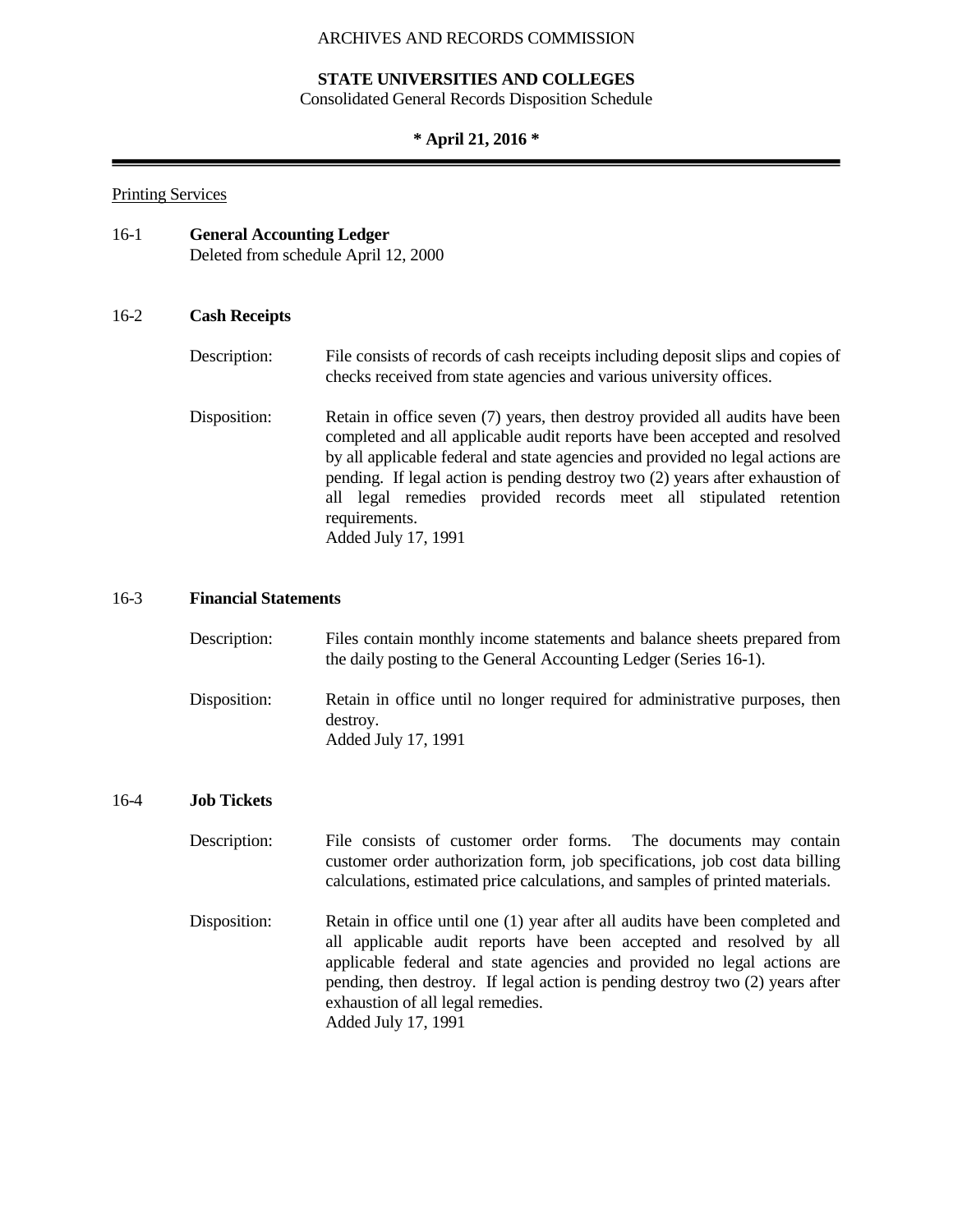### **STATE UNIVERSITIES AND COLLEGES**

Consolidated General Records Disposition Schedule

# **\* April 21, 2016 \***

# **Archives**

# 17-1 **Records Transfer Authorizations**

| Description: | Institutional Archives. | Records Transfer Authorizations used to accession records into the |  |  |  |
|--------------|-------------------------|--------------------------------------------------------------------|--|--|--|
| Disposition: | Added July 13, 1994     | Retain in office permanently.                                      |  |  |  |

#### 17-2 **Microform Identification Declaration**

| Description: | ARC 7, 8, 9, 10, and 12 target forms or their equivalent used in<br>microfilming documents.                                                                             |
|--------------|-------------------------------------------------------------------------------------------------------------------------------------------------------------------------|
| Disposition: | Retain in office and destroy upon certification that the microfilm meets all<br>standards established by the Archives and Records Commission.<br>Added January 12, 2000 |

# 17-3 **Records Management Coordinator Appointment Form (ARC Form 11)**

Description: Copies of forms sent to the Office of Archives and Records of the Oklahoma Department of Libraries listing appointment of institution's Records Management Coordinator and title. The Oklahoma Department of Libraries is the state office of record (Schedule 82-19, Series 7-19).

Disposition: Retain in office until superseded, then destroy. Added January 12, 2000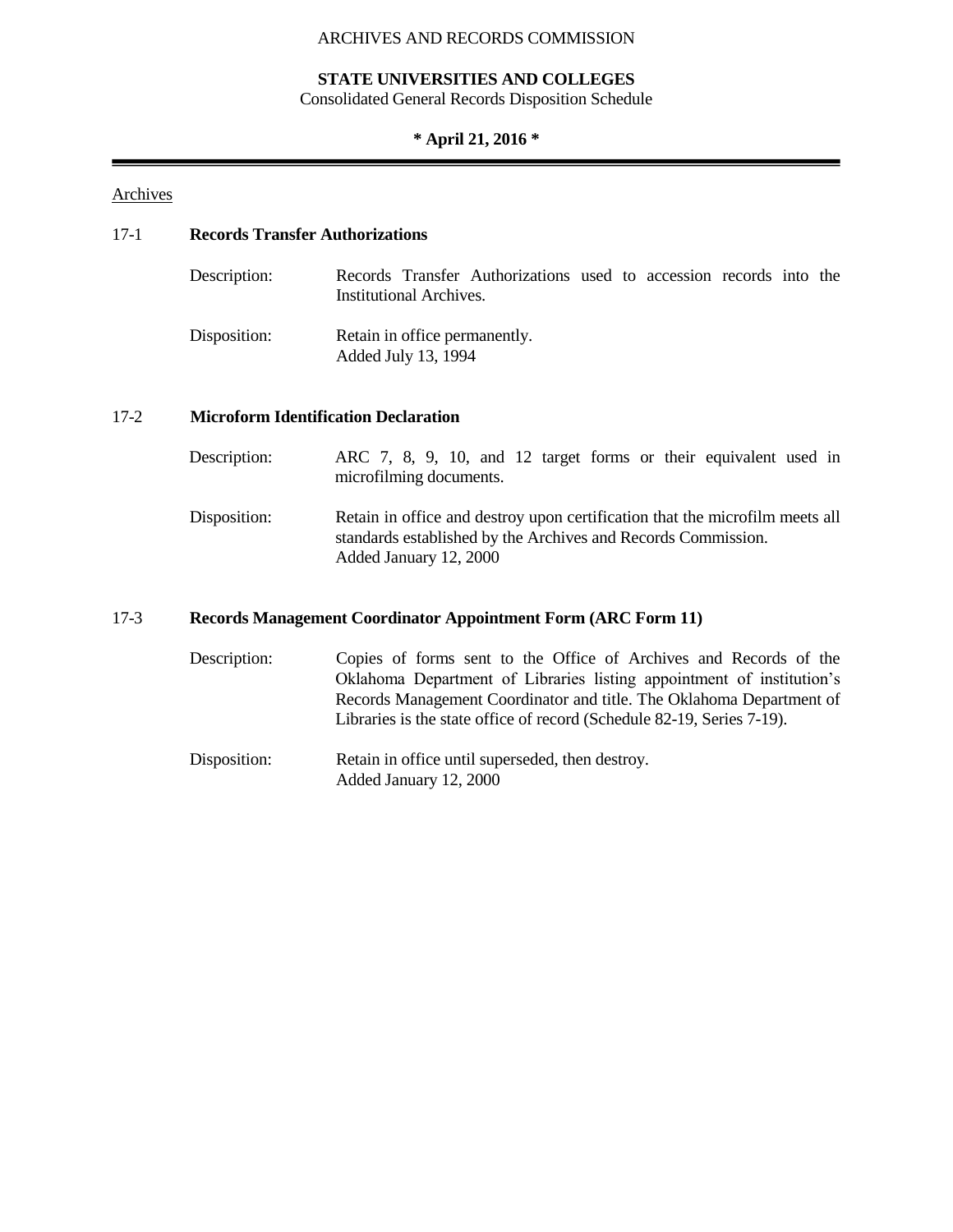# **STATE UNIVERSITIES AND COLLEGES**

Consolidated General Records Disposition Schedule

# **\* April 21, 2016 \***

#### Veterinary Medical Records

#### 18-1 **Veterinary Medical Records-Research Animals (9 CFR Section 2.35)**

- Description: File includes records of examinations, diagnostic tests, treatments, and related information for research animals.
- Disposition: Retain in office for three (3) years after completion of research, then destroy, provided all audits have been completed and all applicable audit reports have been accepted and resolved by all applicable federal and state agencies and provided no legal actions are pending. If legal action is pending, destroy two (2) years after exhaustion of all legal remedies. Added to schedule April 19, 2012

#### 18-2 **Veterinary Medical Records-Private Patients (Confidential 59 O.S. Section 698.16a)**

- Description: File includes records of examinations, diagnostic tests, treatments, and related information for private patients.
- Disposition: Retain in office for three (3) years after last visit, then destroy, provided all audits have been completed and all applicable audit reports have been accepted and resolved by all applicable federal and state agencies and provided no legal actions are pending. If legal action is pending, destroy two (2) years after exhaustion of all legal remedies. Added to schedule April 19, 2012

#### 18-3 **Research Animal Husbandry Records (9 CFR Section 2.35)**

- Description: File includes records related to the care of research animals, including feeding, watering, housing, and breeding records.
- Disposition: Retain in office until three (3) years after the completion of the study, then destroy, provided all audits have been completed and all applicable audit reports have been accepted and resolved by all applicable federal and state agencies and provided no legal actions are pending. If legal action is pending, destroy two (2) years after exhaustion of all legal remedies, provided records meet all stipulated retention requirements. Added to schedule April 19, 2012